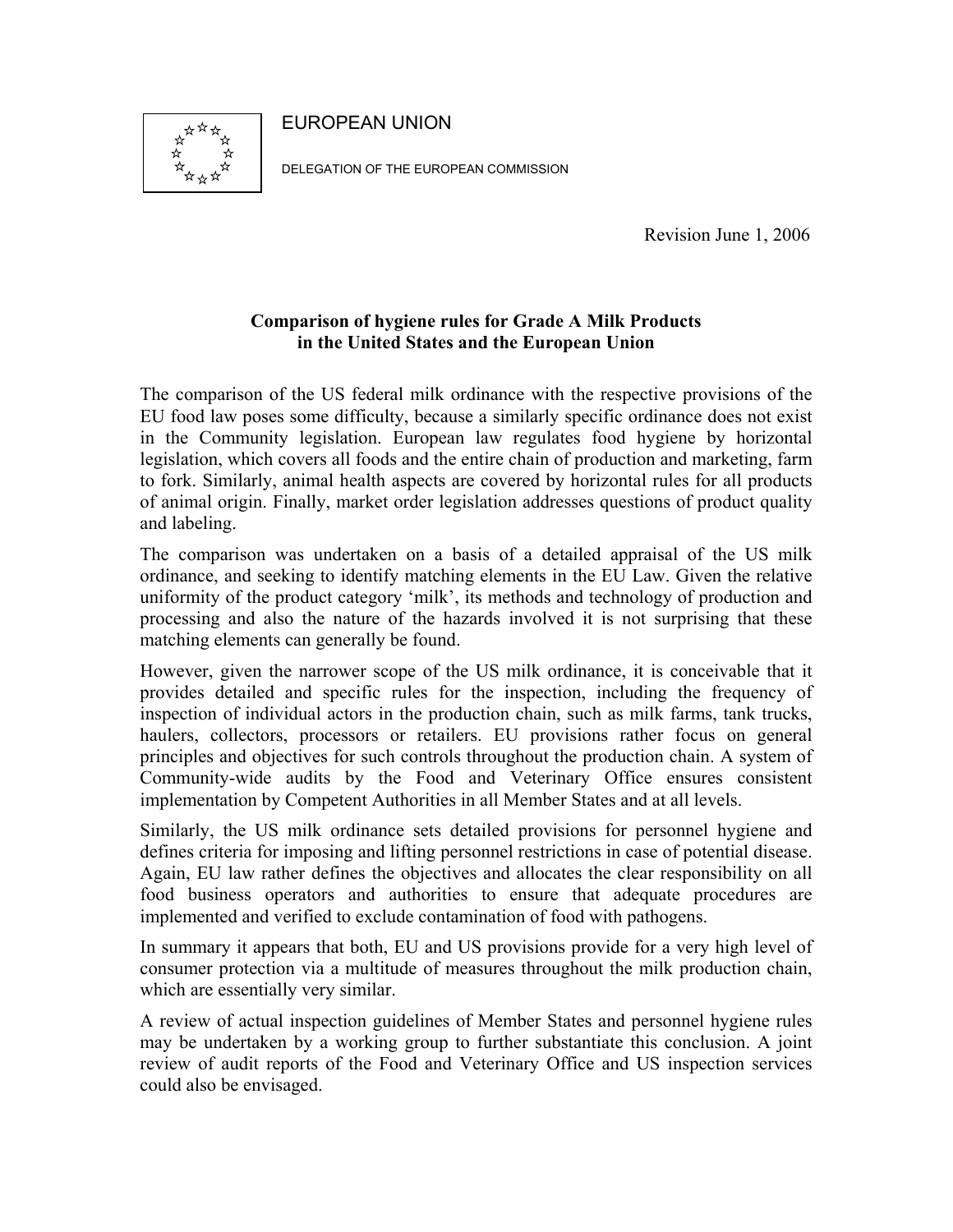#### **Annex**

#### **Comparison of provisions of the US Grade "A" Pasteurized Milk Ordinance (PMO) 2003 with harmonised EU legislation**

Terms used in this document are those within Title 21, *Code of Federal Regulations* (CFR) and/or the *Federal Food, Drug, and Cosmetic Act* (FFD&CA) as amended. The Pasteurized Milk Ordinance provides the following, additional definitions:

## **1 Definitions**

| <b>Pasteurized Milk Ordinance</b>                                                                                                                                                                                                                                                                                                                     | <b>Harmonized EU Legislation</b>                                                                                                                                                                                                                                                                                                                                        | Conclusion                                                                                                                                                              |
|-------------------------------------------------------------------------------------------------------------------------------------------------------------------------------------------------------------------------------------------------------------------------------------------------------------------------------------------------------|-------------------------------------------------------------------------------------------------------------------------------------------------------------------------------------------------------------------------------------------------------------------------------------------------------------------------------------------------------------------------|-------------------------------------------------------------------------------------------------------------------------------------------------------------------------|
| Milk: Hoofed mammals milk is the normal lacteal<br>secretion, practically free of colostrums, obtained by the<br>complete milking of one or more healthy, hoofed<br>mammals. This product shall be produced according to the<br>sanitary standards of this Ordinance.                                                                                 | Regulation 853/2004 (Annex 1) defines:<br>'Raw milk' means milk produced by the secretion of the<br>mammary gland of farmed animals that has not been<br>heated to more than 40 °C or undergone any treatment<br>that has an equivalent effect.                                                                                                                         | Definitions are similar.<br>The 'healthiness' element is provided in<br>the US definition of 'hoofed animals<br>milk' (see below).                                      |
| A-1. Abnormal Milk: Milk that is visibly changed in<br>color, odor and/or texture.                                                                                                                                                                                                                                                                    | Milk must come from 'healthy' animals. The exclusion of<br>colostrum is provided for cows milk via the definition of<br>a maximum somatic cell count as follows:                                                                                                                                                                                                        |                                                                                                                                                                         |
| A-2. Undesirable Milk: Milk that, prior to the milking of<br>the animal, is known to be unsuitable for sale, such as<br>colostrum.                                                                                                                                                                                                                    | Annex III Section IX Chapter I of the same Regulation<br>provides that milk from cows must have somatic cells<br>below 400.000 per ml (rolling geometric mean over 3<br>months). For other species, see below.                                                                                                                                                          |                                                                                                                                                                         |
| A-3. Contaminated Milk: Milk that is un-saleable or unfit<br>for human consumption following treatment of the animal<br>with veterinary products, i.e. antibiotics, which have<br>withhold requirements, or treatment with medicines or<br>insecticides not approved for use on dairy animals by FDA<br>or the Environmental Protection Agency (EPA). | The same Chapter provides that raw milk must come<br>from healthy animals "to which no unauthorised<br>substances or products have been administered and that<br>have not undergone illegal treatment  Where<br>authorised products or substances have been<br>administered, the withdrawal periods prescribed for these<br>products or substances have been observed." |                                                                                                                                                                         |
| <b>BUTTERMILK:</b> Buttermilk is a fluid product resulting<br>from the manufacture of butter from milk or cream. It<br>contains not less than $8\frac{1}{4}$ percent of milk solids not fat.                                                                                                                                                          | Under EU legislation, milk products, such as butter,<br>buttermilk, whey, cream, casein and others are defined in<br>accordance with CN codes.                                                                                                                                                                                                                          | EU provisions concerning hygiene fully<br>apply to all Grade A diary products. They<br>also apply to cheeses and other milk<br>products which are not covered by the US |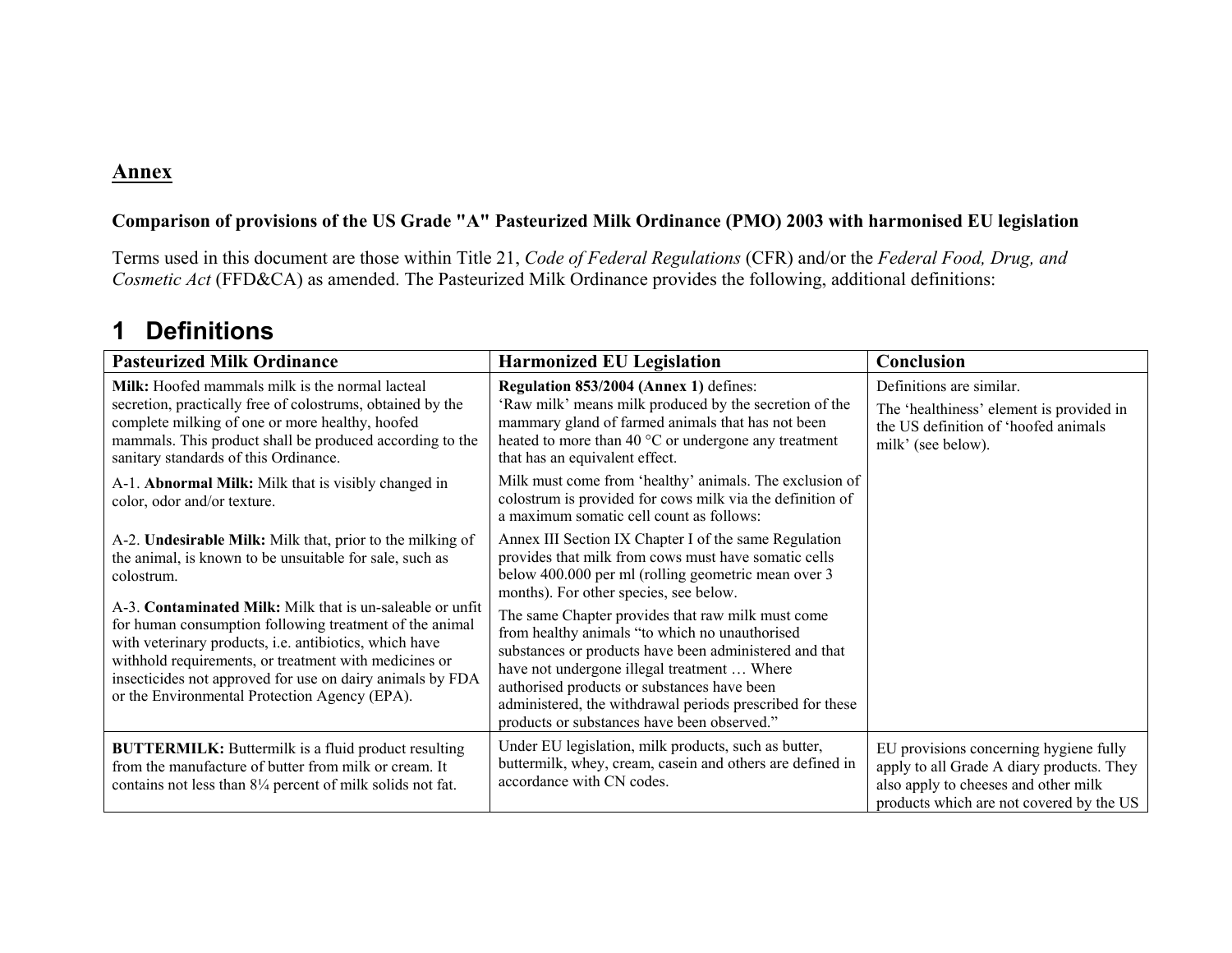| <b>Pasteurized Milk Ordinance</b>                                                                                   | <b>Harmonized EU Legislation</b>                                                                         | Conclusion                               |
|---------------------------------------------------------------------------------------------------------------------|----------------------------------------------------------------------------------------------------------|------------------------------------------|
| 1. Grade "A" Dry Buttermilk                                                                                         | Regulations 1411/71 and 2597/97 'laying down                                                             | milk ordinance.                          |
| 2. Grade "A" Dry Buttermilk Products                                                                                | additional rules on the common organisation of the                                                       |                                          |
| 3. Concentrated (Condensed) Buttermilk                                                                              | market in milk and milk products' also provide                                                           | The US milk ordinance contains elements  |
| 4. Grade "A" Concentrated (Condensed) and Dry                                                                       | definitions for several products.                                                                        | related to market order, which have no   |
| <b>Buttermilk and Buttermilk Products</b>                                                                           | Methods for the determination of critical parameters such                                                | bearing as to the sanitary status of the |
| <b>CONCENTRATED (CONDENSED) MILK:</b>                                                                               | as water, fat or protein content are provided in                                                         | products in question.                    |
| Unsterilized and unsweetened, resulting from the removal                                                            | Commission Regulation 213/2001 laying down detailed                                                      |                                          |
| of a considerable portion of the water from the milk, which                                                         | rules for the application of Council Regulation 1255/1999                                                |                                          |
| when combined with potable water in accordance with                                                                 | as regards methods for the analysis and quality evaluation                                               |                                          |
| instructions printed on the container label, results in a                                                           | of milk and milk products.                                                                               |                                          |
| product conforming with the milkfat and milk solids not                                                             | These definitions of different milk products are important                                               |                                          |
| fat levels of milk as defined in this Section.                                                                      | for the allocation of market order interventions, tariffs                                                |                                          |
| FROZEN MILK CONCENTRATE: A composition of                                                                           | and quota, but they have generally no relevance for their                                                |                                          |
| milk fat and milk solids not fat in such proportions that                                                           | sanitary status. All diary products fall under the scope of                                              |                                          |
| when a given volume of concentrate is mixed with a given                                                            | Regulation 853/2004, which defines dairy products as                                                     |                                          |
| volume of water the reconstituted product conforms to the                                                           | 'processed products resulting from the processing of raw                                                 |                                          |
| milk fat and milk solids not fat requirements of whole                                                              | milk or from the further processing of such processed                                                    |                                          |
| milk. In the manufacturing process, water may be used to                                                            | products.' The provisions concerning animal health and                                                   |                                          |
| adjust the primary concentrate to the final desired<br>concentration. The adjusted primary concentrate is           | general hygiene fully apply to all these products;                                                       |                                          |
| pasteurized, packaged, and immediately frozen. This                                                                 |                                                                                                          |                                          |
| product is stored, transported and sold in the frozen state.                                                        |                                                                                                          |                                          |
|                                                                                                                     |                                                                                                          |                                          |
| <b>WHEY PRODUCTS:</b> Whey products mean any fluid                                                                  |                                                                                                          |                                          |
| product removed from whey; or made by the removal of<br>any constituent from whey; or by the addition of any        |                                                                                                          |                                          |
| wholesome substance to whey or parts thereof.                                                                       |                                                                                                          |                                          |
|                                                                                                                     | Regulation 853/2004, Annex I:                                                                            |                                          |
| <b>DAIRY FARM:</b> A dairy farm is any place or premises                                                            |                                                                                                          |                                          |
| where one (1) or more lactating animals (cows, goats,<br>sheep, water buffalo, or other hoofed mammal) are kept for | «Milk production holding» means an establishment<br>where one or more farmed animals are kept to produce |                                          |
| milking purposes, and from which a part or all of the milk                                                          | milk with a view to placing it on the market as food.                                                    |                                          |
| or milk product(s) is provided, sold or offered for sale to a                                                       |                                                                                                          |                                          |
| milk plant, receiving station or transfer station.                                                                  |                                                                                                          |                                          |
| <b>GOAT MILK:</b> Goat milk is the normal lacteal secretion,                                                        |                                                                                                          |                                          |
| practically free of colostrum, obtained by the complete                                                             | General definition of 'raw milk' in Annex I to Regulation                                                |                                          |
|                                                                                                                     | 853/2004 covers goats milk, but the Regulation provides                                                  |                                          |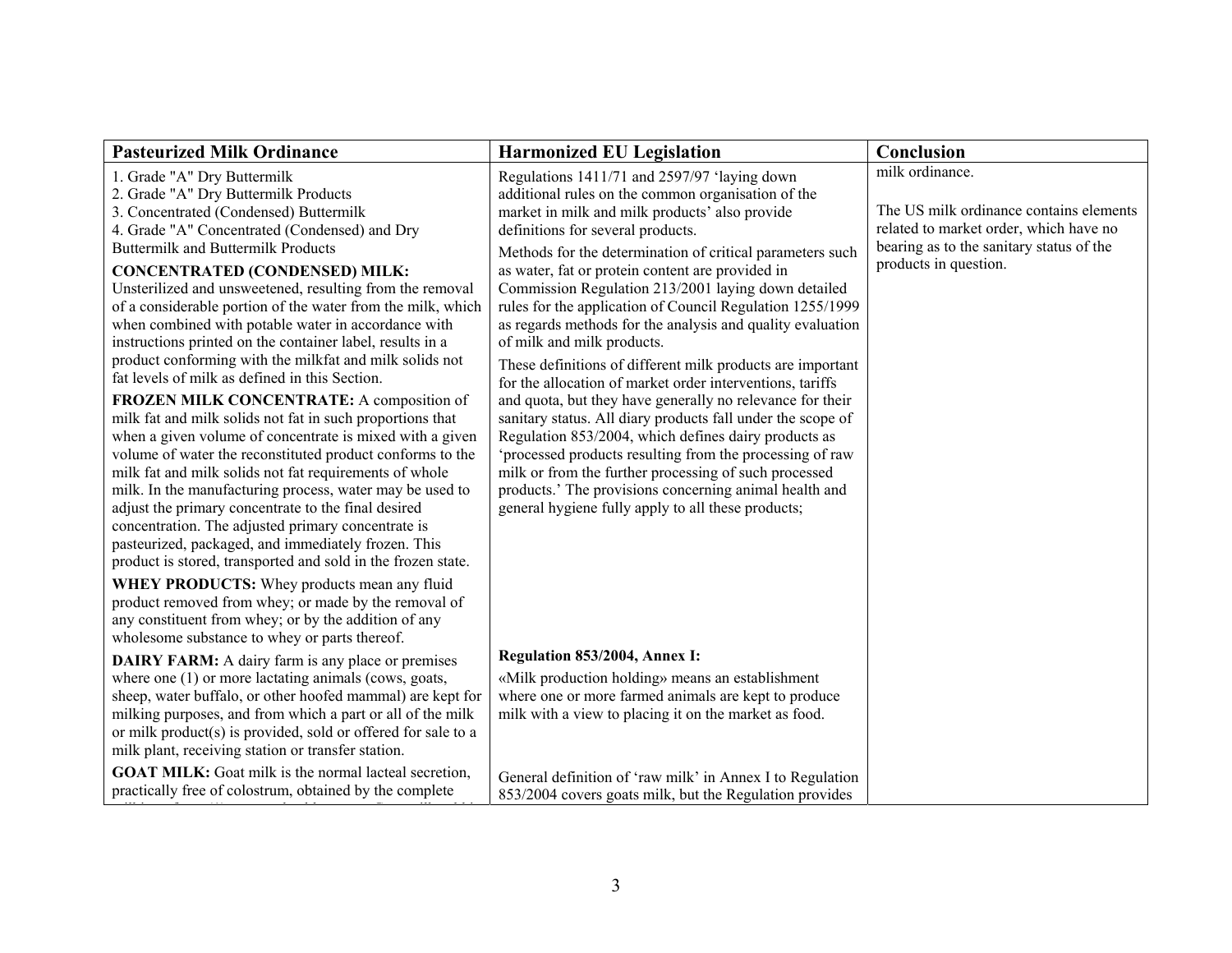| <b>Pasteurized Milk Ordinance</b>                                                                                                                                                                                                                                                                                                                                                                                                                                                                                                                                                                                                                                                                                                                                                                                                                                                                                                                                                                                                                                                                                                                                                                                          | <b>Harmonized EU Legislation</b>                                                                                                                                                                                                                                                                                                                                                                                                                                                                                                                                                 | Conclusion                                                                                               |
|----------------------------------------------------------------------------------------------------------------------------------------------------------------------------------------------------------------------------------------------------------------------------------------------------------------------------------------------------------------------------------------------------------------------------------------------------------------------------------------------------------------------------------------------------------------------------------------------------------------------------------------------------------------------------------------------------------------------------------------------------------------------------------------------------------------------------------------------------------------------------------------------------------------------------------------------------------------------------------------------------------------------------------------------------------------------------------------------------------------------------------------------------------------------------------------------------------------------------|----------------------------------------------------------------------------------------------------------------------------------------------------------------------------------------------------------------------------------------------------------------------------------------------------------------------------------------------------------------------------------------------------------------------------------------------------------------------------------------------------------------------------------------------------------------------------------|----------------------------------------------------------------------------------------------------------|
| milking of one (1) or more healthy goats. Goat milk sold in<br>retail packages shall contain not less than 2½ percent milk<br>fat and not less than 71/2 percent milk solids not fat. Goat<br>milk shall be produced according to the sanitary standards<br>of this Ordinance. The word "milk" shall be interpreted to<br>include goat milk.<br><b>MILK DISTRIBUTOR:</b> A milk distributor is any person<br>who offers for sale or sells to another any milk or milk<br>products.<br><b>MILK PLANT</b><br><b>MILK PRODUCER</b><br><b>MILK PRODUCTS:</b> Milk products include cream, light<br>cream, light whipping cream, heavy cream, heavy<br>whipping cream, whipped cream, whipped light cream,<br>sour cream, acidified sour cream, cultured sour cream,                                                                                                                                                                                                                                                                                                                                                                                                                                                            | no limit values for somatic cells to exclude colostrums<br>from goats<br>All food business operators in the production and<br>retailing chain of milk and dairy products must comply<br>with Regulation 852 and 853/2004. Regulation 853/2004<br>defines: 'Milk production holding' as an establishment<br>where one or more farmed animals are kept to produce<br>milk with a view to placing it on the market as food.<br>'Dairy products' means processed products resulting<br>from the processing of raw milk or from the further<br>processing of such processed products. | The definition of 'diary products' in the<br>EU hygiene legislation covers all Grade<br>A milk products. |
| half-and-half, sour half-and-half, acidified sour half-and-<br>half, cultured sour half-and-half, reconstituted or<br>recombined milk and milk products, concentrated<br>(condensed) milk, concentrated (condensed) milk products,<br>concentrated (condensed) and dry milk products, nonfat<br>(skim) milk, reduced fat or lowfat milk, frozen milk<br>concentrate, eggnog, buttermilk, buttermilk products,<br>whey, whey products, cultured milk, cultured reduced fat<br>or lowfat milk, cultured nonfat (skim) milk, yogurt, lowfat<br>yogurt, nonfat yogurt, acidified milk, acidified reduced fat<br>or lowfat milk, acidified nonfat (skim) milk, low-sodium<br>milk, low-sodium reduced fat or lowfat milk, low-sodium<br>nonfat (skim) milk, lactose-reduced milk, lactose-reduced<br>reduced fat or lowfat milk, lactose-reduced nonfat (skim)<br>milk, aseptically processed and packaged milk and milk<br>products as defined in this Section, milk, reduced fat,<br>lowfat milk or nonfat (skim) milk with added safe and<br>suitable microbial organisms and any other milk product<br>made by the addition or subtraction of milkfat or addition<br>of safe and suitable optional ingredients for protein, | All these products fall under the scope of Regulation<br>853/2004, which includes, consequently, also dry milk<br>products, cheeses, ice creams and infant formulae, as far<br>as they are made from milk. As far as foods contain<br>ingredients derived from milk, these ingredients must be<br>produced and handled in full compliance with the<br>Regulation.<br>For infant formulae, specific, vertical legislation exists, in<br>addition.                                                                                                                                 |                                                                                                          |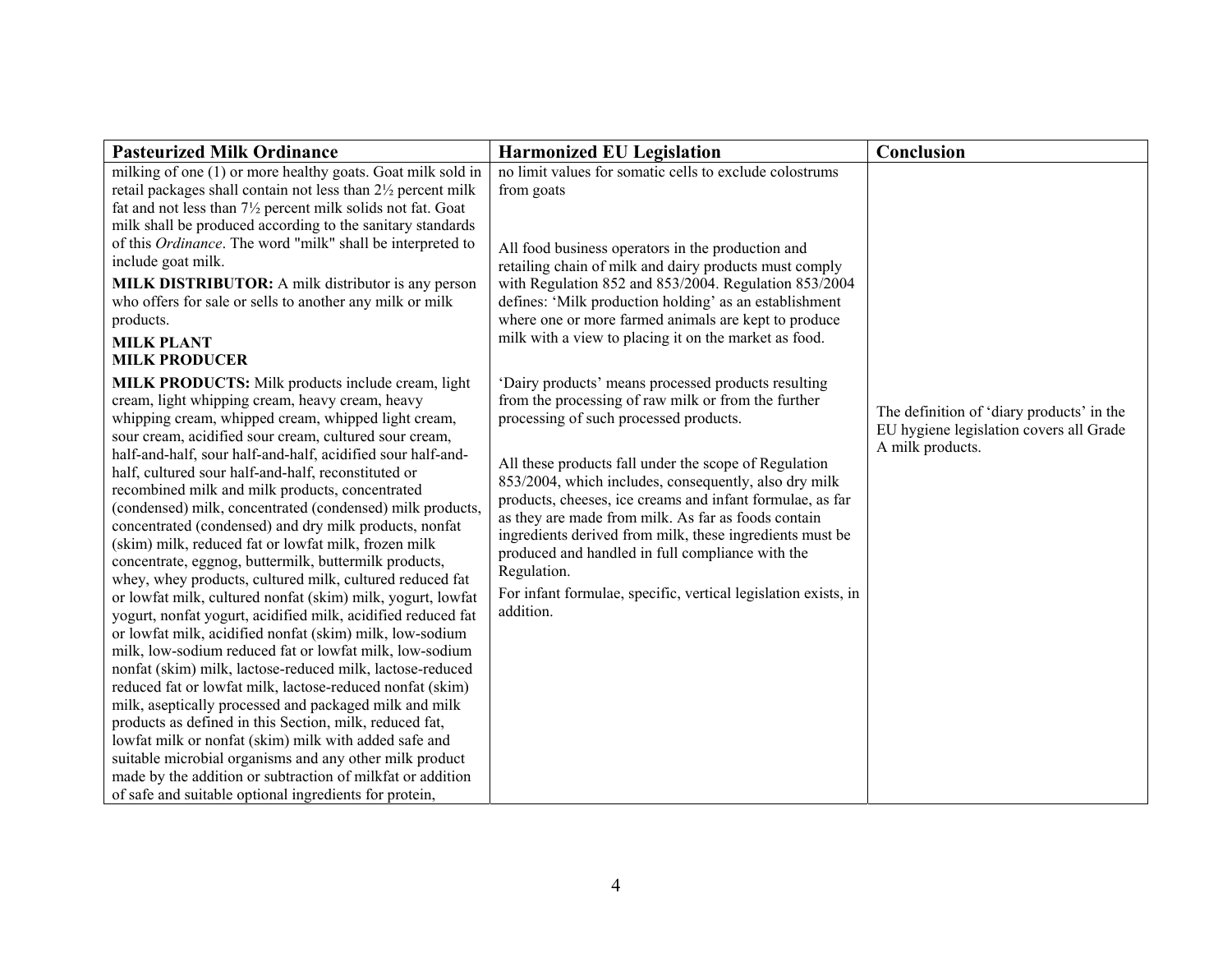| <b>Pasteurized Milk Ordinance</b>                                                                                                                                                                                                                                                                                                                                                                                                              | <b>Harmonized EU Legislation</b>                                                                                                                                                                                                                                                                                                                 | Conclusion |
|------------------------------------------------------------------------------------------------------------------------------------------------------------------------------------------------------------------------------------------------------------------------------------------------------------------------------------------------------------------------------------------------------------------------------------------------|--------------------------------------------------------------------------------------------------------------------------------------------------------------------------------------------------------------------------------------------------------------------------------------------------------------------------------------------------|------------|
| vitamin or mineral fortification of milk products defined<br>herein.                                                                                                                                                                                                                                                                                                                                                                           |                                                                                                                                                                                                                                                                                                                                                  |            |
| Milk products also include those dairy foods made by<br>modifying the federally standardized products listed in this<br>Section in accordance with 21 CFR 130.10-Requirements<br>for foods named by use of a nutrient content claim and a<br>standardized term.                                                                                                                                                                                |                                                                                                                                                                                                                                                                                                                                                  |            |
| This Definition shall include those milk and milk products,<br>as defined herein, which have been aseptically processed<br>and then packaged.                                                                                                                                                                                                                                                                                                  |                                                                                                                                                                                                                                                                                                                                                  |            |
| Milk and milk products which have been retort processed<br>after packaging or which have been concentrated<br>(condensed) or dried are included in this Definition only if<br>they are used as an ingredient to produce any milk or milk<br>product defined herein or if they are labeled as Grade "A"<br>as described in Section 4.                                                                                                           |                                                                                                                                                                                                                                                                                                                                                  |            |
| This definition is not intended to include dietary products<br>(except as defined herein), infant formula, ice cream or<br>other frozen desserts, butter or cheese.                                                                                                                                                                                                                                                                            |                                                                                                                                                                                                                                                                                                                                                  |            |
| <b>OFFICIAL LABORATORY:</b> An official laboratory is a<br>biological, chemical or physical laboratory, which is under<br>the direct supervision of the Regulatory Agency.                                                                                                                                                                                                                                                                     | Regulation 882/2004 on Official Food and Feed Controls<br>defines the role of official laboratories. It provides that all                                                                                                                                                                                                                        |            |
| <b>OFFICIALLY DESIGNATED LABORATORY: An</b><br>officially designated laboratory is a commercial laboratory<br>authorized to do official work by the Regulatory Agency,<br>or a milk industry laboratory officially designated by the<br>Regulatory Agency for the examination of producer<br>samples of Grade "A" raw milk for pasteurization and<br>commingled milk tank truck samples of raw milk for drug<br>residues and bacterial limits. | laboratories must be accredited according to international<br>standards (Article 14). National and Community<br>Reference Laboratories must be designated, in addition,<br>to coordinate the work and to ensure high, consistent<br>performance (Articles 32 and 33). Regulation 2076/2005<br>allows some transitional derogations (Article 18). |            |
| PASTEURIZATION: The terms "pasteurization",<br>"pasteurized" and similar terms shall mean the process of<br>heating every particle of milk or milk product, in properly<br>designed and operated equipment, to one $(1)$ of the                                                                                                                                                                                                                | Regulation 853/2004 provides<br>Pasteurisation is achieved by a treatment involving:<br>(i) a high temperature for a short time (at least $72 \text{ °C}$ for<br>$15$ goography                                                                                                                                                                  |            |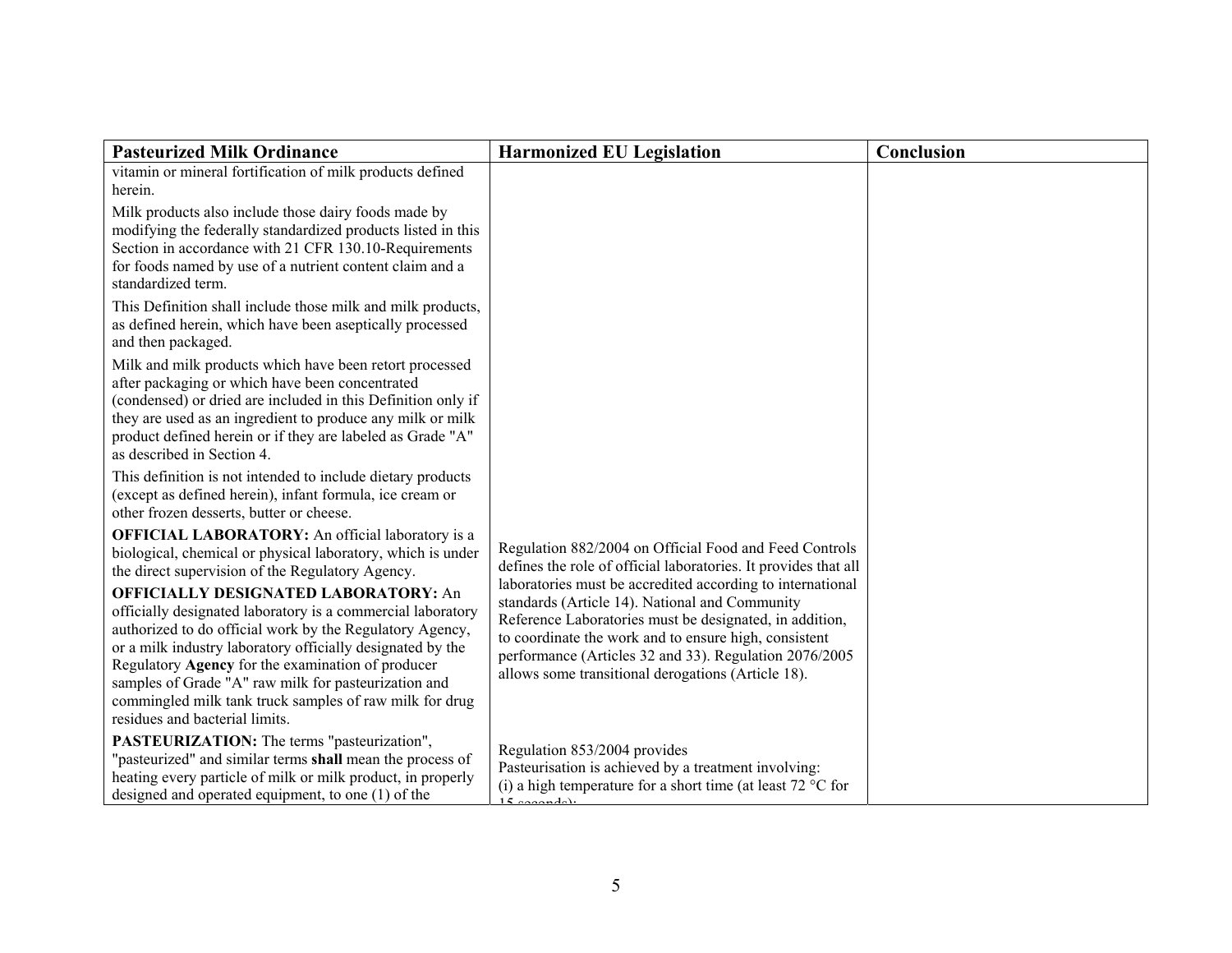| <b>Pasteurized Milk Ordinance</b>                                                                                                                                                                                               | <b>Harmonized EU Legislation</b>                                                                                    | Conclusion |
|---------------------------------------------------------------------------------------------------------------------------------------------------------------------------------------------------------------------------------|---------------------------------------------------------------------------------------------------------------------|------------|
| temperatures given in the following chart and held                                                                                                                                                                              | $15$ seconds);                                                                                                      |            |
| continuously at or above that temperature for at least the                                                                                                                                                                      | (ii) a low temperature for a long time (at least 63 $\degree$ C for                                                 |            |
| corresponding specified time:                                                                                                                                                                                                   | 30 minutes); or                                                                                                     |            |
| Temperature<br><b>Time</b>                                                                                                                                                                                                      | (iii) any other combination of time-temperature                                                                     |            |
| $63^{\circ}C(145^{\circ}F)^*$<br>30 minutes<br>$72^{\circ}C(161^{\circ}F)^*$<br>15 seconds                                                                                                                                      | conditions to obtain an equivalent effect, such that the<br>products show, where applicable, a negative reaction to |            |
| $89^{\circ}C(191^{\circ}F)$<br>1.0 second                                                                                                                                                                                       | an alkaline phosphatase test immediately after such                                                                 |            |
| 90°C (194°F)<br>$0.5$ seconds                                                                                                                                                                                                   | treatment.                                                                                                          |            |
| $94^{\circ}C(201^{\circ}F)$<br>$0.1$ seconds                                                                                                                                                                                    |                                                                                                                     |            |
| $96^{\circ}$ C (204 $^{\circ}$ F)<br>$0.05$ seconds                                                                                                                                                                             | There are no specific provisions for eggnog or products                                                             |            |
| $100^{\circ}$ C (212°F)<br>0.01 seconds                                                                                                                                                                                         | with high fat content, but the desired end point (i.e.                                                              |            |
| $*$ If the fat content of the milk product is ten percent (10%)<br>or more, or if it contains added sweeteners, or if it is<br>concentrated (condensed), the specified temperature shall<br>be increased by $3^{\circ}C$ (5°F). | negative phosphatase test) is specified                                                                             |            |
| Provided, that eggnog shall be heated to at least the<br>following temperature and time specifications:                                                                                                                         |                                                                                                                     |            |
| <b>Time</b><br>Temperature<br>69°C (155°F)<br>30 minutes<br>80°C (175°F)<br>25 seconds<br>83°C (180°F)<br>15 seconds                                                                                                            |                                                                                                                     |            |
| Provided further, that nothing shall be construed as barring                                                                                                                                                                    |                                                                                                                     |            |
| any other pasteurization process, which has been<br>recognized by FDA to be equally efficient and which is<br>approved by the Regulatory Agency.                                                                                |                                                                                                                     |            |
| RECONSTITUTED OR RECOMBINED MILK AND                                                                                                                                                                                            |                                                                                                                     |            |
| <b>MILK PRODUCTS:</b> Reconstituted or recombined milk                                                                                                                                                                          | Regulation 853/2004 covers this category of products:                                                               |            |
| and/or milk products shall mean milk or milk products                                                                                                                                                                           |                                                                                                                     |            |
| defined in this Section which result from reconstituting or                                                                                                                                                                     |                                                                                                                     |            |
| recombining of milk constituents with potable water when<br>appropriate                                                                                                                                                         |                                                                                                                     |            |
|                                                                                                                                                                                                                                 |                                                                                                                     |            |
| <b>SANITIZATION:</b> Is the application of any effective<br>method or substance to properly cleaned surfaces for the                                                                                                            | Annex II to Regulation 852/2004 provides detailed                                                                   |            |
|                                                                                                                                                                                                                                 | requirements for the cleaning and disinfection of surfaces                                                          |            |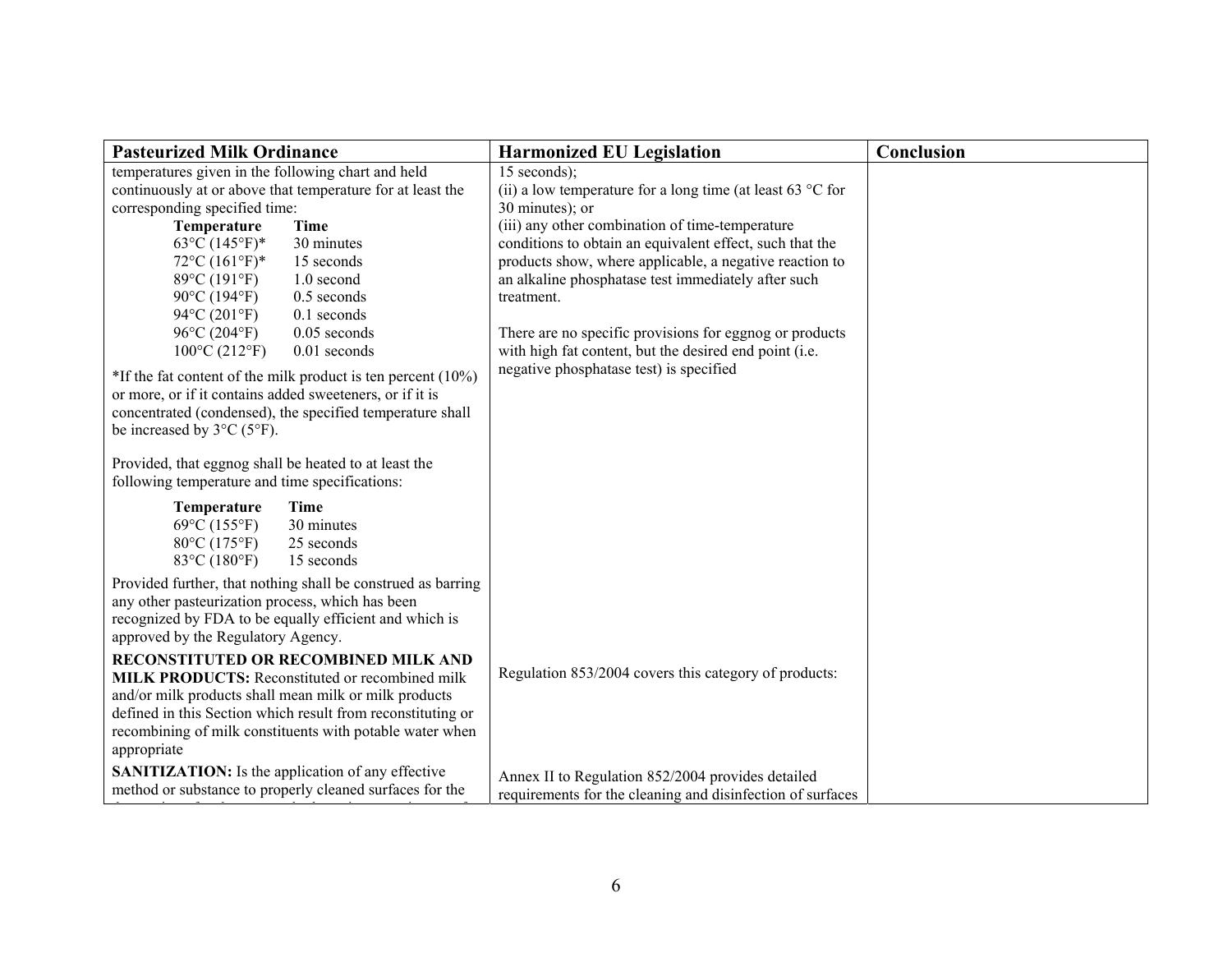| <b>Pasteurized Milk Ordinance</b>                                                                                                                                                                                                                                                                                                                                          | <b>Harmonized EU Legislation</b>                                                                                                                                                                                                                                                                                                                       | Conclusion |
|----------------------------------------------------------------------------------------------------------------------------------------------------------------------------------------------------------------------------------------------------------------------------------------------------------------------------------------------------------------------------|--------------------------------------------------------------------------------------------------------------------------------------------------------------------------------------------------------------------------------------------------------------------------------------------------------------------------------------------------------|------------|
| destruction of pathogens, and other microorganisms, as far<br>as is practicable. Such treatment shall not adversely affect<br>the equipment, the milk and/or milk product, or the health<br>of consumers, and shall be acceptable to the Regulatory<br>Agency.                                                                                                             | and equipment.                                                                                                                                                                                                                                                                                                                                         |            |
| <b>SHEEP MILK:</b> Sheep milk is the normal lacteal secretion<br>practically free of colostrum, obtained by the complete<br>milking of one (1) or more healthy sheep. Sheep milk<br>shall be produced according to the sanitary standards of<br>this Ordinance. The word "milk" shall be interpreted to<br>include sheep                                                   | The general definition of 'raw milk' in Annex I to<br>Regulation 853/2004 covers sheep milk, but it provides<br>no limit values for somatic cells to exclude colostrum.                                                                                                                                                                                |            |
| ULTRA-PASTEURIZATION (UP): The term "Ultra-<br>Pasteurization", when used to describe a dairy product,<br>means that such product shall have been thermally                                                                                                                                                                                                                | Regulation 853/2004 provides:<br>Ultra high temperature (UHT) treatment is achieved by a<br>treatment:                                                                                                                                                                                                                                                 |            |
| processed at or above $138^{\circ}$ C (280°F) for at least two (2)<br>seconds, either before or after packaging, so as to produce<br>a product, which has an extended shelf-life under<br>refrigerated conditions. (Refer to 21 CFR 131.3) milk.                                                                                                                           | involving a continuous flow of heat at a high<br>(i)<br>temperature for a short time (not less than 135 $\degree$ C in<br>combination with a suitable holding time) such that<br>there are no viable micro-organisms or spores<br>capable of growing in the treated product when kept<br>in an aseptic closed container at ambient<br>temperature; and |            |
|                                                                                                                                                                                                                                                                                                                                                                            | (ii) sufficient to ensure that the products remain<br>microbiologically stable after incubating for 15 days<br>at 30 °C in closed containers or for 7 days at 55 °C<br>in closed containers or after any other method<br>demonstrating that the appropriate heat treatment has<br>been applied.'                                                       |            |
| <b>WATER BUFFALO MILK:</b> Water buffalo milk is the<br>normal lacteal secretion, practically free of colostrum,<br>obtained by the complete milking of one (1) or more<br>healthy water buffalo. Water buffalo milk shall be<br>produced according to the sanitary standards of this<br>Ordinance. The word "milk" shall be interpreted to include<br>water buffalo milk. | The general definition of 'raw milk' in Annex I to<br>Regulation 853/2004 covers sheep milk, but it provides<br>no limit values for somatic cells to exclude colostrum.                                                                                                                                                                                |            |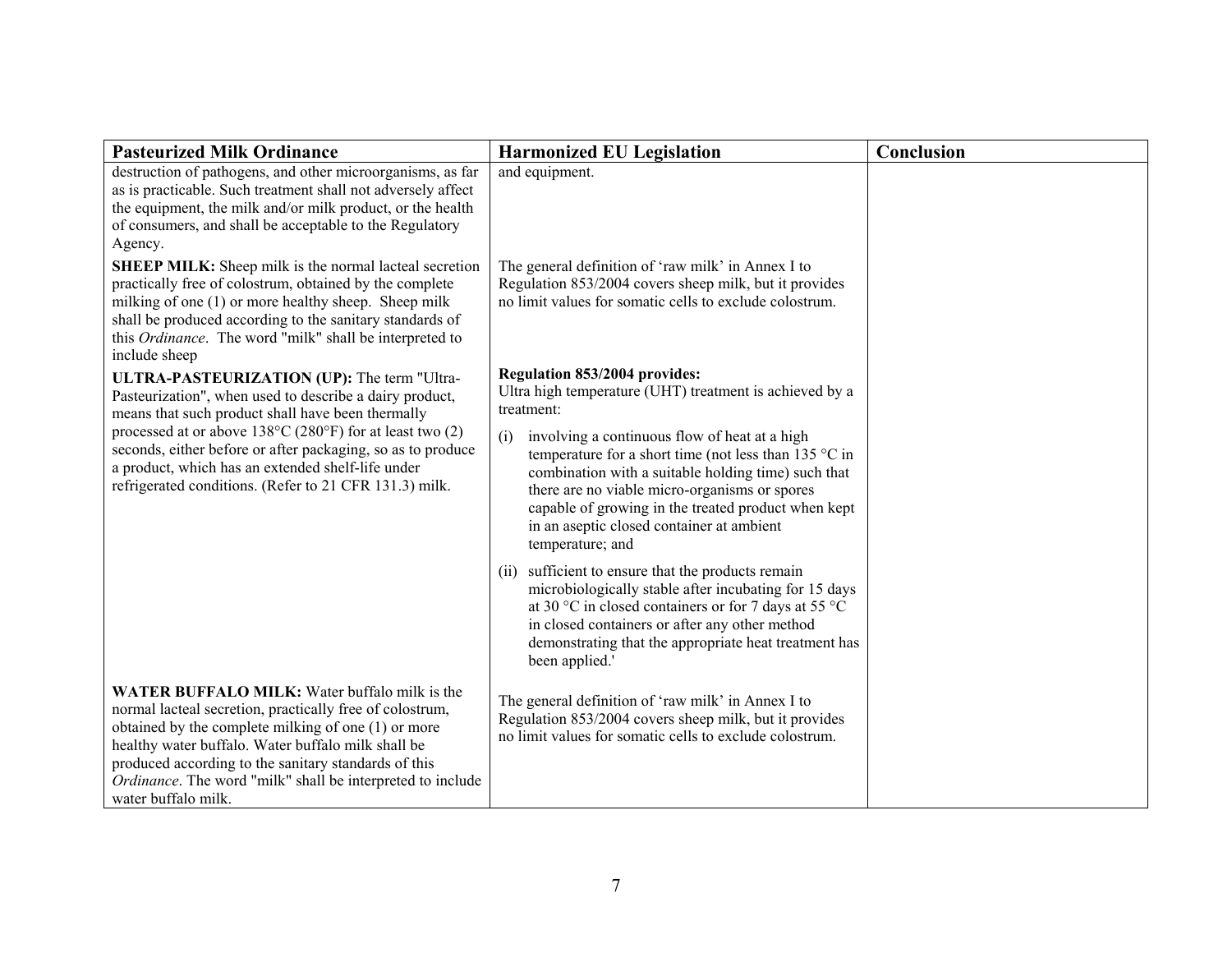### **2 Adulterated or Misbranded Milk or Milk Products**

| <b>Pasteurized Milk Ordinance</b>                                                                                                                                                                                                                                                                                                                                                                                                                                                                                                                                                                     | <b>Harmonized EU Legislation</b>                                                                                                                                                                                                                                                                                                                                                                                                                                                                                                                                                                                                                                                                                                                                                                                                                                                                                                                                                                                                                                                                                                                   | <b>Summary and conclusion</b>                                                                                                                                                                                                                                                                                                                                                                                                                                                                      |
|-------------------------------------------------------------------------------------------------------------------------------------------------------------------------------------------------------------------------------------------------------------------------------------------------------------------------------------------------------------------------------------------------------------------------------------------------------------------------------------------------------------------------------------------------------------------------------------------------------|----------------------------------------------------------------------------------------------------------------------------------------------------------------------------------------------------------------------------------------------------------------------------------------------------------------------------------------------------------------------------------------------------------------------------------------------------------------------------------------------------------------------------------------------------------------------------------------------------------------------------------------------------------------------------------------------------------------------------------------------------------------------------------------------------------------------------------------------------------------------------------------------------------------------------------------------------------------------------------------------------------------------------------------------------------------------------------------------------------------------------------------------------|----------------------------------------------------------------------------------------------------------------------------------------------------------------------------------------------------------------------------------------------------------------------------------------------------------------------------------------------------------------------------------------------------------------------------------------------------------------------------------------------------|
| <b>General Provisions</b><br>No person shall,  produce, provide, sell, offer, or expose<br>for sale or have in possession with intent to sell any milk<br>or milk product, which is adulterated or misbranded.<br>Provided, that in an emergency, the sale of pasteurized<br>milk and milk products, which do not fully meet the<br>requirements of this <i>Ordinance</i> , may be authorized by the<br>Regulatory Agency.<br>Any adulterated or misbranded milk or milk products, may<br>be impounded by the Regulatory Agency and disposed of<br>in accordance with applicable laws or regulations. | Several elements in the EU food law provide the<br>same, general obligation throughout the<br>production and distribution chain of all foods,<br>including milk products.<br>The General Food Law laid down in<br>Regulation 178/2002 provides:<br>Article 14 - Food safety requirements<br>Food shall not be placed on the market if it is unsafe.<br>1.<br>Food shall be deemed to be unsafe if it is considered<br>2.<br>to be:<br>injurious to health;<br>(a)<br>unfit for human consumption<br>(b)<br>Article 16 - Presentation<br>the labelling, advertising and presentation of<br>food  and the information which is made<br>available about them through whatever medium,<br>shall not mislead consumers.<br>Article 17 – Responsibilities<br>Food and feed business operators at all stages of<br>production, processing and distribution within the<br>businesses under their control shall ensure that foods or<br>feeds satisfy the requirements of food law which are<br>relevant to their activities and shall verify that such<br>requirements are met.<br>Article 19 - Withdrawal<br>If a food business operator considers or has | All elements of the general provisions in<br>the milk ordinance are addressed by EU<br>provisions.<br>The EU law allocates clear rules<br>and responsibilities throughout<br>the food chain. It ensures<br>seamless inspections and<br>controls for enforcement and<br>provides adequate powers to<br>allow regulatory action.<br>The Rapid Alert System ensures the<br>undisturbed flow of information in the<br>Single Market from local authorities to all<br>Member States and the Commission. |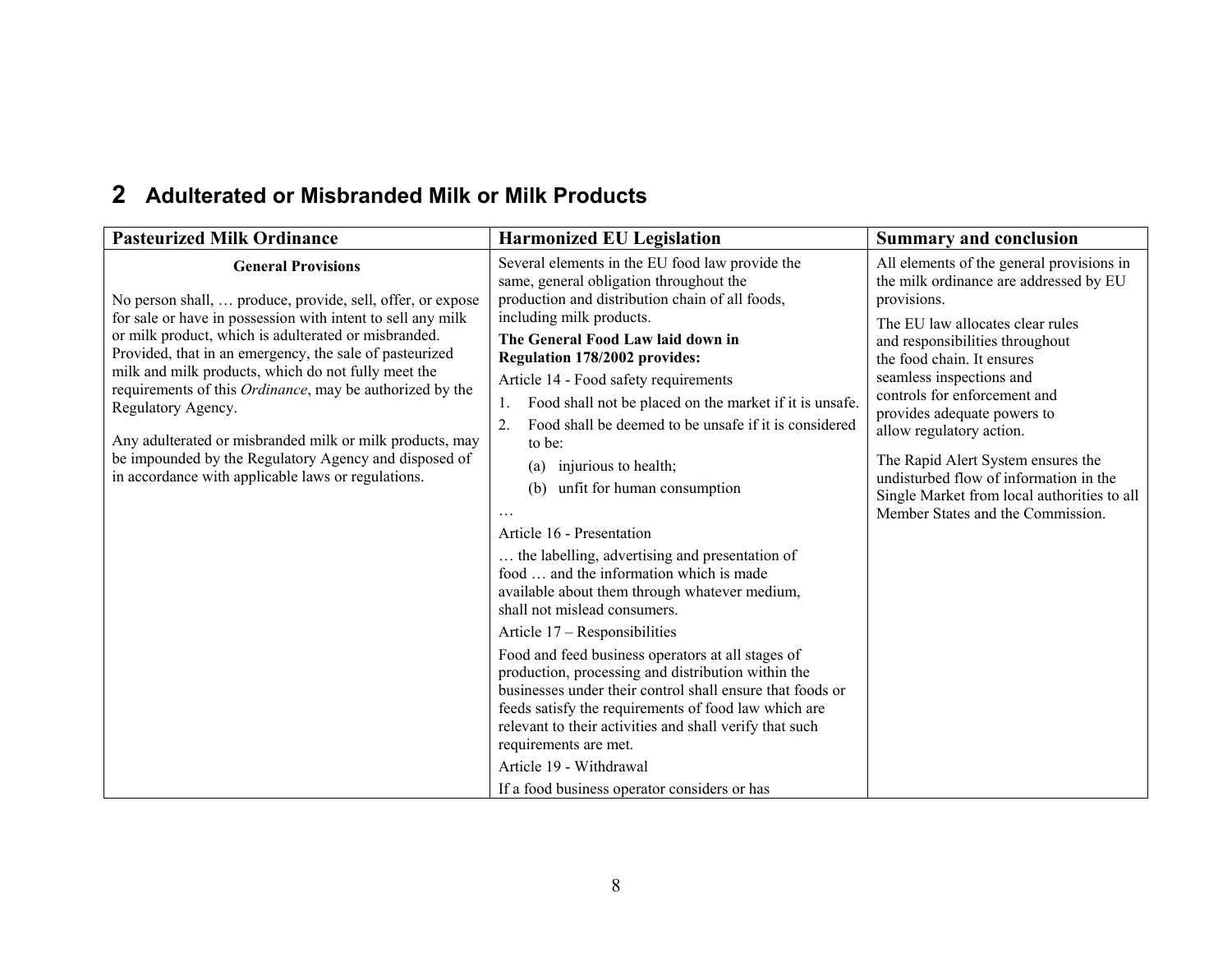| <b>Pasteurized Milk Ordinance</b> | <b>Harmonized EU Legislation</b>                                                                                                                                                                                                                                                                                         | <b>Summary and conclusion</b> |
|-----------------------------------|--------------------------------------------------------------------------------------------------------------------------------------------------------------------------------------------------------------------------------------------------------------------------------------------------------------------------|-------------------------------|
|                                   | reason to believe that a food which it has<br>imported, produced, processed, manufactured or<br>distributed is not in compliance with the food<br>safety requirements, it shall immediately initiate<br>procedures to withdraw the food in question<br>from the market  and inform the competent<br>authorities thereof. |                               |
|                                   | Article 50 - Rapid Alert System                                                                                                                                                                                                                                                                                          |                               |
|                                   | A rapid alert system for the notification of a direct or<br>1.<br>indirect risk to human health deriving from food or<br>feed is hereby established as a network. It shall<br>involve the Member States, the Commission and the<br>European Food Safety Authority.                                                       |                               |
|                                   | $\ddotsc$<br>Where a member of the network has any information<br>2.<br>relating to the existence of a serious direct or<br>indirect risk to human health deriving from food or<br>feed, this information shall be immediately notified<br>to the Commission under the rapid alert system.                               |                               |
|                                   | $\ldots$<br>Member States shall immediately notify the<br>3.<br>Commission under the rapid alert system of:                                                                                                                                                                                                              |                               |
|                                   | any measure they adopt which is aimed at restricting<br>(a)<br>the placing on the market or forcing the withdrawal<br>from the market or the recall of food or feed in order<br>to protect human health and requiring rapid action                                                                                       |                               |
|                                   |                                                                                                                                                                                                                                                                                                                          |                               |
|                                   | Regulation 852/2004 on the hygiene of food<br>provides more specific rules.                                                                                                                                                                                                                                              |                               |
|                                   | Article 4 - General and specific requirements                                                                                                                                                                                                                                                                            |                               |
|                                   | Food business operators carrying out primary production                                                                                                                                                                                                                                                                  |                               |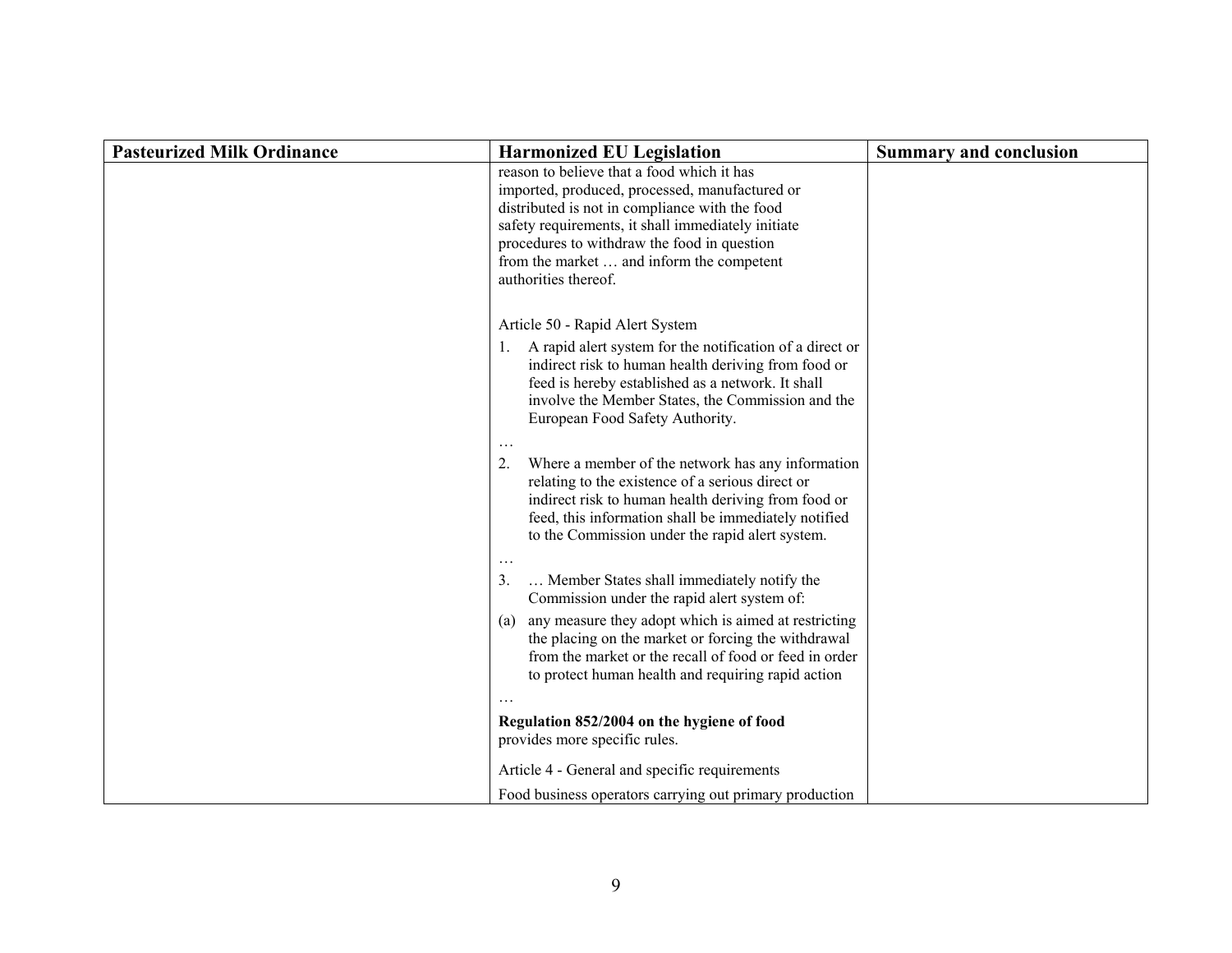| <b>Pasteurized Milk Ordinance</b> | <b>Harmonized EU Legislation</b>                                                                                                                                                                                                                                                                                                                                    | <b>Summary and conclusion</b> |
|-----------------------------------|---------------------------------------------------------------------------------------------------------------------------------------------------------------------------------------------------------------------------------------------------------------------------------------------------------------------------------------------------------------------|-------------------------------|
|                                   | or any stage of production, processing and distribution of<br>food  shall comply with the general hygiene provisions<br>and any specific requirements provided for in Regulation<br>(EC) No 853/2004.                                                                                                                                                               |                               |
|                                   | Regulation 882/2004 on official food and feed<br>control provides in<br>Article 54 - Action in the case of non-<br>compliance:                                                                                                                                                                                                                                      |                               |
|                                   | When the competent authority identifies non-<br>compliance, it shall take action to ensure that<br>the food business operator remedies the<br>situation. When deciding which action to take,<br>the competent authority shall take account of<br>the nature of the non-compliance and the food<br>business operator's past record with regard to<br>non-compliance. |                               |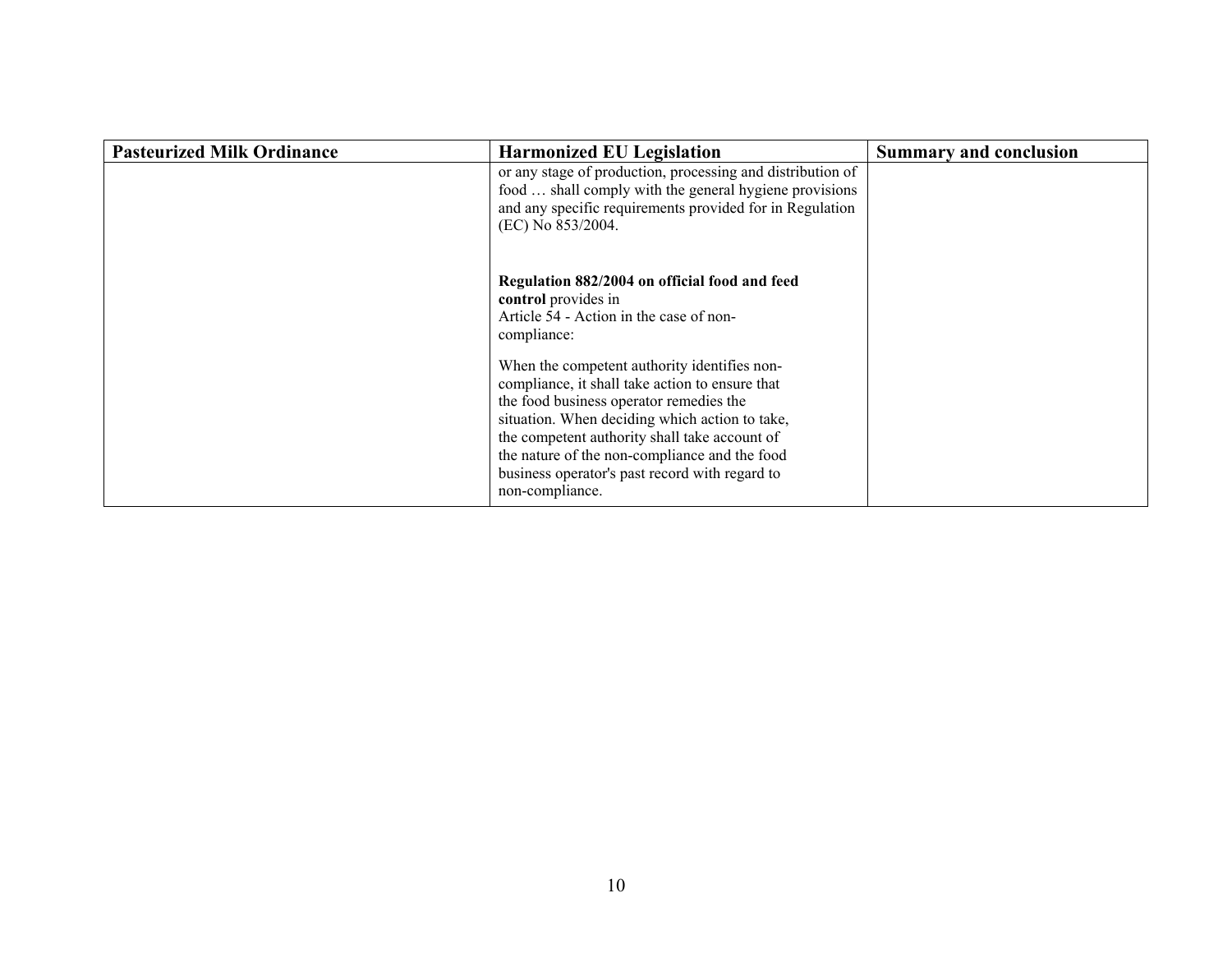### **3 Permits**

| <b>Pasteurized Milk Ordinance</b>                                                                                                                                                                                                                                                                                                                                                                                                                                                                                                                                                                                                                                                                                                                                                                                                                                                                                                                                                                                                                                                                                                                                                                                                                                                     | <b>Harmonized EU Legislation</b>                                                                                                                                                                                                                                                                                                                                                                                                                                                                                                                                                                                                                                                                                                                                                                                                                                                                                                                                                                                 | <b>Summary and conclusion</b>                                                                                                                                                                                                                                                                                                                                                                                                                                                                                                                                                                                                                                                                                                                                                                                                                                                   |
|---------------------------------------------------------------------------------------------------------------------------------------------------------------------------------------------------------------------------------------------------------------------------------------------------------------------------------------------------------------------------------------------------------------------------------------------------------------------------------------------------------------------------------------------------------------------------------------------------------------------------------------------------------------------------------------------------------------------------------------------------------------------------------------------------------------------------------------------------------------------------------------------------------------------------------------------------------------------------------------------------------------------------------------------------------------------------------------------------------------------------------------------------------------------------------------------------------------------------------------------------------------------------------------|------------------------------------------------------------------------------------------------------------------------------------------------------------------------------------------------------------------------------------------------------------------------------------------------------------------------------------------------------------------------------------------------------------------------------------------------------------------------------------------------------------------------------------------------------------------------------------------------------------------------------------------------------------------------------------------------------------------------------------------------------------------------------------------------------------------------------------------------------------------------------------------------------------------------------------------------------------------------------------------------------------------|---------------------------------------------------------------------------------------------------------------------------------------------------------------------------------------------------------------------------------------------------------------------------------------------------------------------------------------------------------------------------------------------------------------------------------------------------------------------------------------------------------------------------------------------------------------------------------------------------------------------------------------------------------------------------------------------------------------------------------------------------------------------------------------------------------------------------------------------------------------------------------|
| <b>General Provisions:</b><br>It shall be unlawful for any person who does not<br>possess a permit from the Regulatory Agency to<br>manufacture, bring into, send into or receive  for<br>sale, or to sell, or offer for sale therein or to have in<br>storage any milk or milk products, defined in this<br>Ordinance.<br>Provided, that grocery stores, restaurants, soda<br>fountains and similar establishments where milk or<br>milk products are served or sold at retail, but not<br>processed may be exempt from the requirements<br>of this Section. Provided further, that brokers,<br>agents, and distributors representing, buying from,<br>and/or selling condensed and dry milk products from<br>or to a milk plant having a valid permit are not<br>required to have a permit.<br>Only a person who complies with the requirements<br>of this <i>Ordinance</i> shall be entitled to receive and<br>retain such a permit.  Permits shall not be<br>transferable with respect to persons and/or locations.<br>The Regulatory Agency shall suspend such<br>permit, whenever it has reason to believe that a<br>public health hazard exists; or whenever the permit<br>holder has violated any of the requirements of this<br>Ordinance; or whenever the permit holder has | The EU hygiene legislation foresees a<br>system of notification and authorization of<br>businesses depending from the risks<br>involved. Authorization can only be<br>granted after on-site inspection.<br>Regulation 852/2004 applies to all food<br>intended for human consumption.<br>Article 6 - Registration and approval<br>Every food business operator shall notify<br>the appropriate competent authority  of<br>each establishment under its control that<br>carries out any of the stages of production,<br>processing and distribution of food, with a<br>view to the registration of each such<br>establishment.<br>Food business operators shall ensure that<br>establishments are approved by the<br>competent authority, following at least one<br>on-site visit, when approval is required (a)<br>under the national law or (b) under<br>Regulation (EC) No 853/2004.<br>Regulation 853/2004 applies to all foods<br>of animal origin intended for human<br>consumption, i.e. to milk products. | The EU hygiene rules make no difference between<br>different milk products (such as condensed or dry<br>milk product). All products intended for human<br>consumption are to be handled under the same rules,<br>which are equivalent to the US milk ordinance for<br>'Grade A' milk products.<br>Products not intended for human consumption are<br>regulated under Regulation 1774/2002.<br>The general provisions and criteria for the approval<br>of establishments in the food chain of milk products<br>are very similar in the EU and the US. Also the<br>provisions in case of non-compliance are equivalent.<br>The US milk ordinance includes detailed provisions<br>for the reinstatement of a suspended permit, which is<br>not the case in the harmonized EU law. This<br>difference has no bearing on the sanitary status of a<br>milk product put on the market. |
| interfered with the Regulatory Agency in the<br>performance of its duties.                                                                                                                                                                                                                                                                                                                                                                                                                                                                                                                                                                                                                                                                                                                                                                                                                                                                                                                                                                                                                                                                                                                                                                                                            | Article 4 - Registration and approval of<br>establishments                                                                                                                                                                                                                                                                                                                                                                                                                                                                                                                                                                                                                                                                                                                                                                                                                                                                                                                                                       |                                                                                                                                                                                                                                                                                                                                                                                                                                                                                                                                                                                                                                                                                                                                                                                                                                                                                 |
|                                                                                                                                                                                                                                                                                                                                                                                                                                                                                                                                                                                                                                                                                                                                                                                                                                                                                                                                                                                                                                                                                                                                                                                                                                                                                       | 1. Food business operators shall place                                                                                                                                                                                                                                                                                                                                                                                                                                                                                                                                                                                                                                                                                                                                                                                                                                                                                                                                                                           |                                                                                                                                                                                                                                                                                                                                                                                                                                                                                                                                                                                                                                                                                                                                                                                                                                                                                 |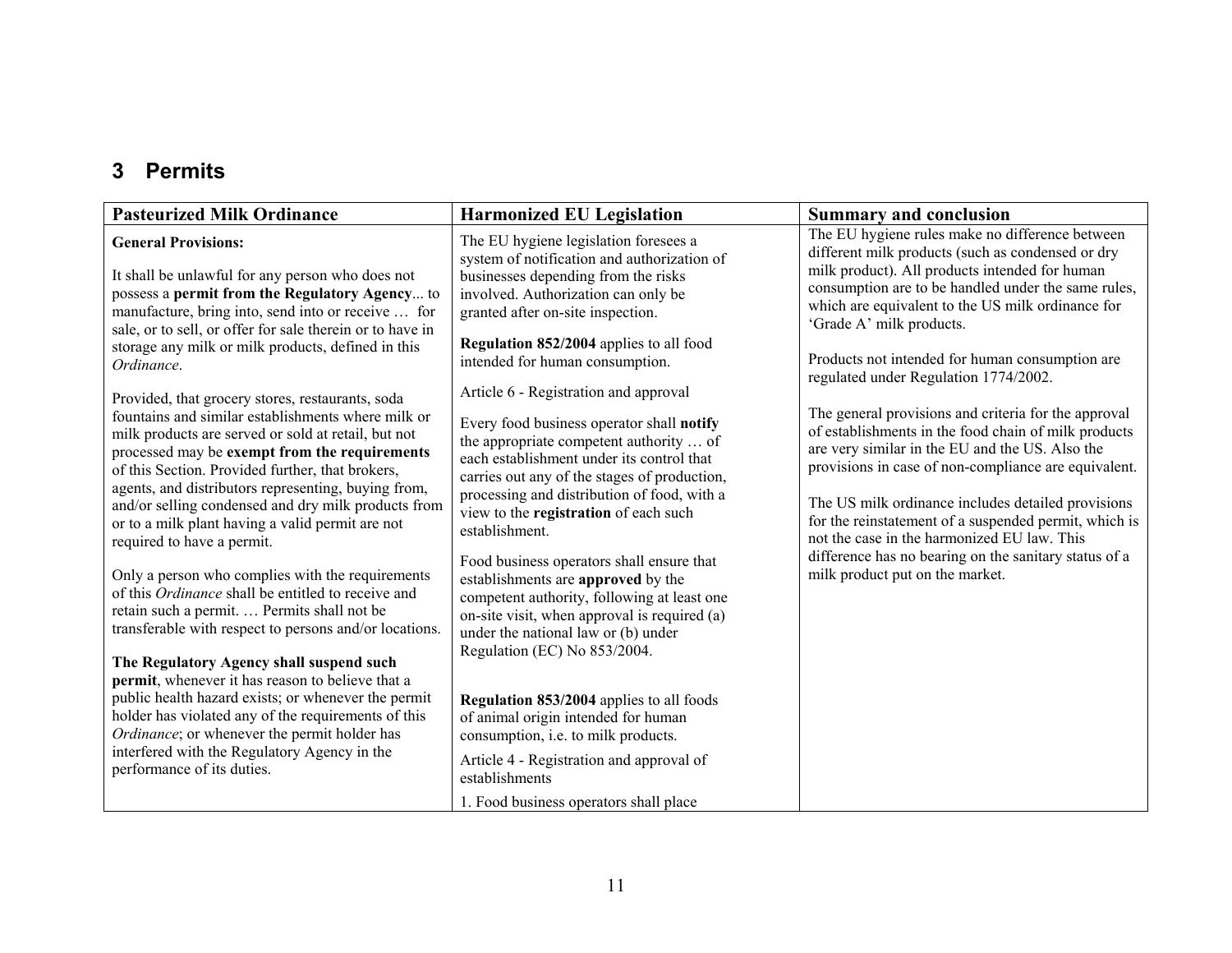| <b>Pasteurized Milk Ordinance</b>                                                                                                                                                                                                                                                                                                                                                                                                                                                                                                                                                                                                                                                                                                                                                        | <b>Harmonized EU Legislation</b>                                                                                                                                                                                                                                                                                                                                                                                                                                                                                                                                                                                                                                                                                                                                                                                                                                                                                                                                                                                                                                                                                                                                        | <b>Summary and conclusion</b> |
|------------------------------------------------------------------------------------------------------------------------------------------------------------------------------------------------------------------------------------------------------------------------------------------------------------------------------------------------------------------------------------------------------------------------------------------------------------------------------------------------------------------------------------------------------------------------------------------------------------------------------------------------------------------------------------------------------------------------------------------------------------------------------------------|-------------------------------------------------------------------------------------------------------------------------------------------------------------------------------------------------------------------------------------------------------------------------------------------------------------------------------------------------------------------------------------------------------------------------------------------------------------------------------------------------------------------------------------------------------------------------------------------------------------------------------------------------------------------------------------------------------------------------------------------------------------------------------------------------------------------------------------------------------------------------------------------------------------------------------------------------------------------------------------------------------------------------------------------------------------------------------------------------------------------------------------------------------------------------|-------------------------------|
| It shall be unlawful for any person to manufacture in<br>a milk plant under a permit for Grade "A" condensed<br>or dry milk products  any condensed and dry milk<br>products which do not meet the requirements of this<br>Ordinance for Grade "A" condensed or dry milk<br>products without a permit from the Regulatory<br>Authority.<br><b>ISSUANCE OF PERMITS:</b><br>Every milk producer, milk distributor, bulk milk<br>hauler/sampler,  and each milk plant, receiving<br>station,  milk tank truck cleaning facility operator<br>shall hold a valid permit<br>Grocery stores, restaurants, soda fountains and<br>similar establishments where milk and milk products<br>are served or sold at retail, but not processed, may be<br>exempt from the requirements of this Section. | products of animal origin manufactured in<br>the Community on the market only if they<br>have been prepared and handled<br>exclusively in establishments:<br>(a) that meet the relevant requirements of<br>Regulation (EC) No 852/2004, those of<br>Annexes II and III of this Regulation and<br>other relevant requirements of food law;<br>and<br>(b) that the competent authority has<br>registered or, where required in<br>accordance with paragraph 2, approved.<br>2.  establishments handling those<br>products of animal origin for which<br>Annex III to this Regulation lays down<br>requirements shall not operate unless the<br>competent authority has approved them,<br>with the exception of establishments<br>carrying out only:<br>(a) primary production;<br>(b) transport operations;<br>(c) the storage of products not requiring<br>temperature-controlled storage conditions;<br>$\alpha$<br>$(d)$ retail operations<br>3. An establishment subject to approval in<br>accordance with paragraph 2 shall not<br>operate unless the competent authority<br>has<br>(a) granted the establishment approval to<br>operate following an on-site visit; |                               |
| The manufacture of <b>ungraded products for other</b>                                                                                                                                                                                                                                                                                                                                                                                                                                                                                                                                                                                                                                                                                                                                    | Milk products NOT intended for human<br>consumption are under Regulation<br>1774/2002 on animal by-products not                                                                                                                                                                                                                                                                                                                                                                                                                                                                                                                                                                                                                                                                                                                                                                                                                                                                                                                                                                                                                                                         |                               |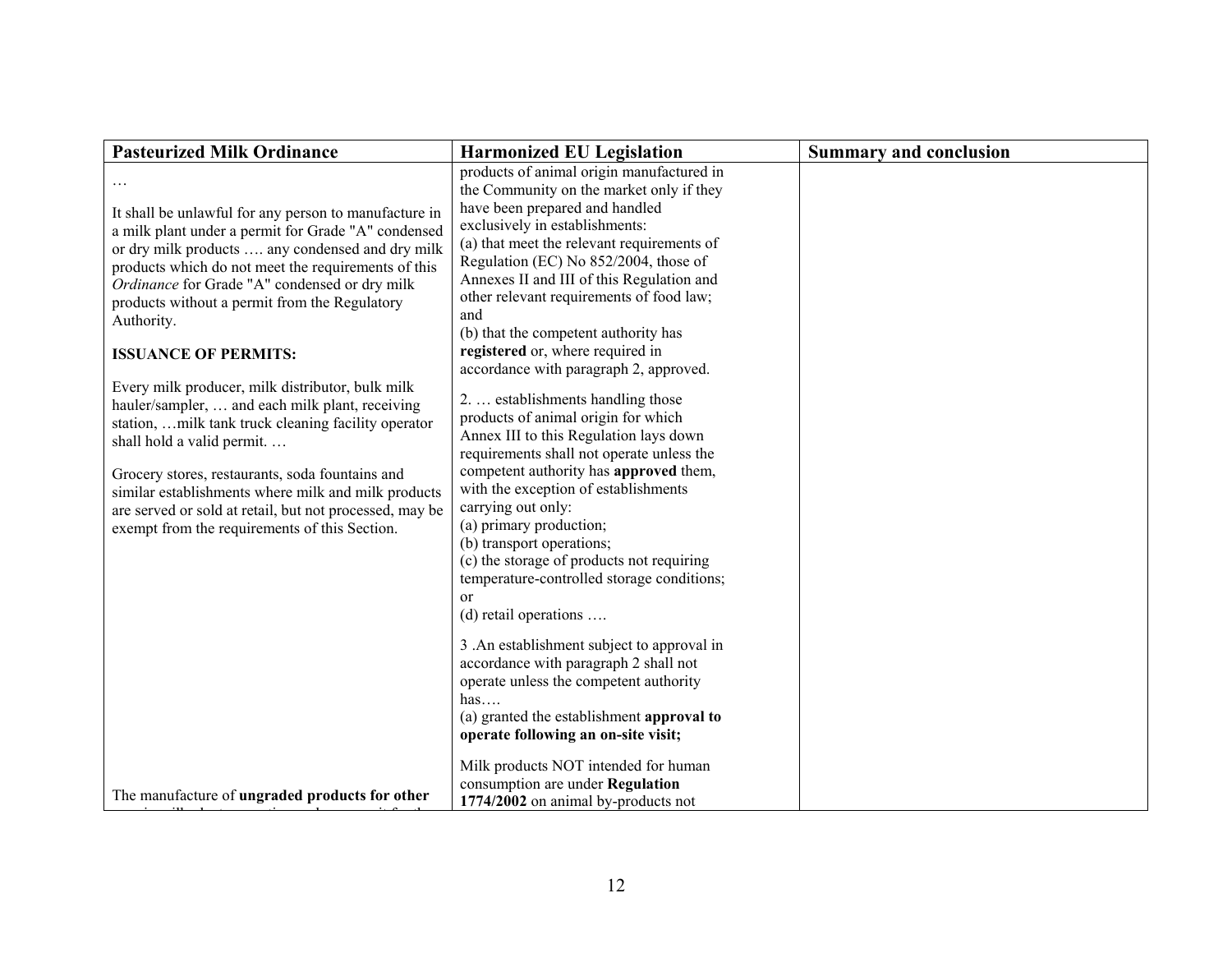| <b>Pasteurized Milk Ordinance</b>                                                                                                                                                                                                                                                                                                                                                                                                                                                          | <b>Harmonized EU Legislation</b>                                                                                                                                                                                                                                                                                                           | <b>Summary and conclusion</b> |
|--------------------------------------------------------------------------------------------------------------------------------------------------------------------------------------------------------------------------------------------------------------------------------------------------------------------------------------------------------------------------------------------------------------------------------------------------------------------------------------------|--------------------------------------------------------------------------------------------------------------------------------------------------------------------------------------------------------------------------------------------------------------------------------------------------------------------------------------------|-------------------------------|
| uses in milk plants operating under a permit for the<br>manufacture of Grade "A" condensed and dry milk<br>products is allowed under conditions specified in<br>Section 7 of this Ordinance and whereby such<br>products are processed, packaged, and stored<br>separately. In such cases, a second permit is<br>required, which is issued with the understanding that<br>ungraded products will be handled in such a manner<br>so as to avoid confusion with the Grade "A"<br>production. | intended for human consumption.<br>Generally, products not intended for human<br>consumption must not be processed in the<br>same establishments as food. Also these<br>establishments for animal by-products<br>operate under an authorization regime.                                                                                    |                               |
| <b>SUSPENSION OF PERMIT:</b> When any<br>requirement(s) of this Ordinance is violated, the<br>permit holder is subject to the suspension of their<br>permit.                                                                                                                                                                                                                                                                                                                               | Regulation 882/2004 on official food and<br>feed control<br>Article 54 - Action in the case of non-<br>compliance:                                                                                                                                                                                                                         |                               |
| The Regulatory Agency may forego<br>1.<br>suspension of the permit, provided the milk<br>or milk product in violation is not sold or<br>offered for sale as Grade "A" milk or milk<br>product. A Regulatory Agency may allow<br>the imposition of a monetary penalty in lieu<br>of a permit suspension, provided the milk                                                                                                                                                                  | When the competent authority identifies non-<br>1.<br>compliance, it shall take action to ensure that<br>the operator remedies the situation. When<br>deciding which action to take, the competent<br>authority shall take account of the nature of the<br>noncompliance and that operator's past record<br>with regard to non-compliance. |                               |
| or milk product in violation is not sold or<br>offered for sale as Grade "A" milk or milk                                                                                                                                                                                                                                                                                                                                                                                                  | 2.<br>Such action shall include, where appropriate,<br>the following measures:                                                                                                                                                                                                                                                             |                               |
| product.<br><b>HEARINGS:</b> If a State Administrative Procedure<br>Act (APA), which provides procedures for                                                                                                                                                                                                                                                                                                                                                                               | (a) the imposition of sanitation procedures or<br>any other action deemed necessary to<br>ensure the safety of feed or food or<br>compliance with feed or food law, animal<br>health or animal welfare rules;                                                                                                                              |                               |
| administrative hearings and judicial review of<br>administrative determinations, is available, the APA<br>shall be made applicable by reference to the hearings                                                                                                                                                                                                                                                                                                                            | (b) the restriction or prohibition of the placing<br>on the market, import or export of feed,<br>food or animals;                                                                                                                                                                                                                          |                               |
| provided for in the Ordinance. If such APA is not<br>available, appropriate procedures, including                                                                                                                                                                                                                                                                                                                                                                                          | (c) monitoring and, if necessary, ordering the<br>يتم في مستقدمات من الكتاب و المستقدمات المقدمة و 11.                                                                                                                                                                                                                                     |                               |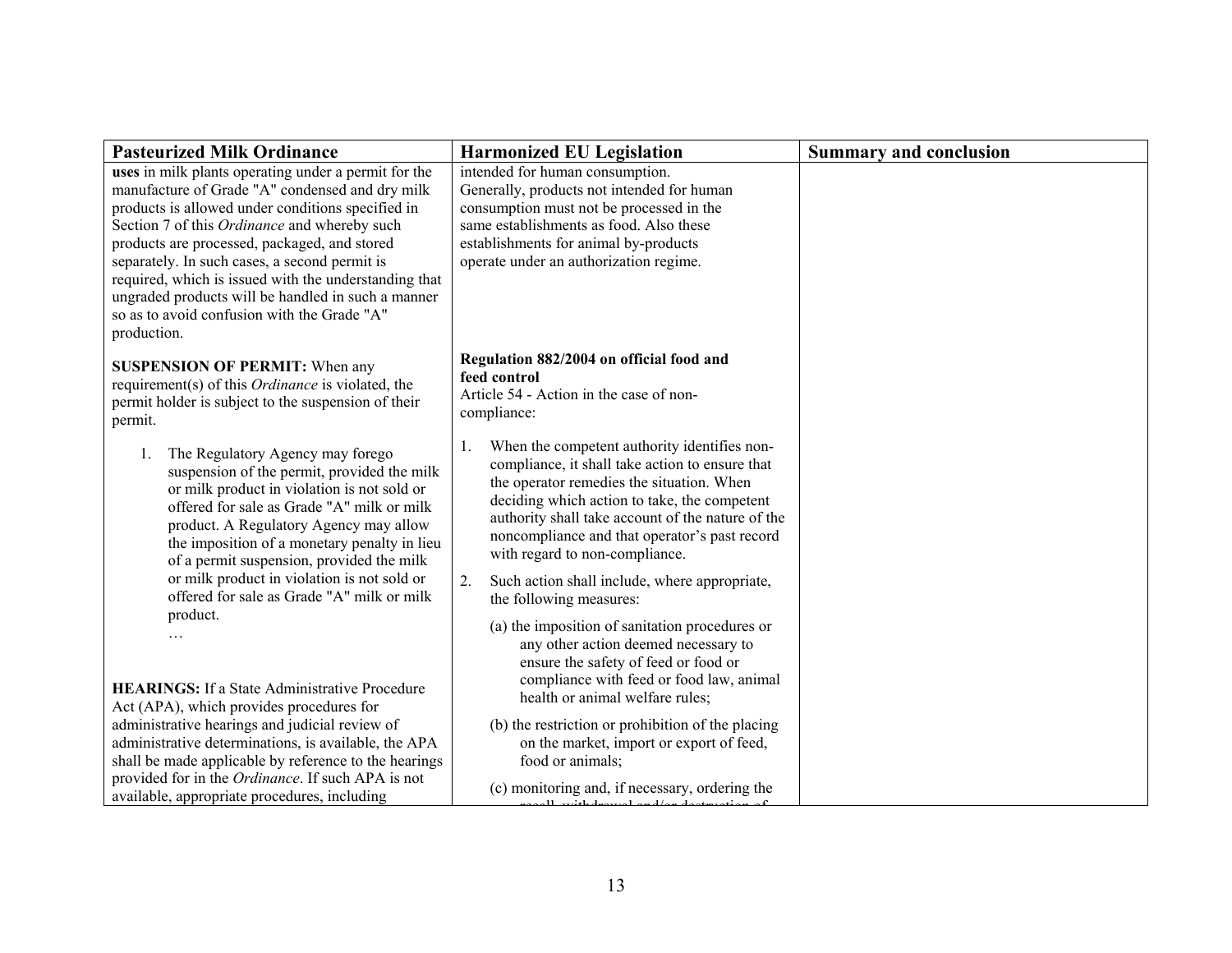| <b>Pasteurized Milk Ordinance</b>                                                                                                                                                                                                                                                                                               | <b>Harmonized EU Legislation</b>                                                                                                                                       | <b>Summary and conclusion</b> |
|---------------------------------------------------------------------------------------------------------------------------------------------------------------------------------------------------------------------------------------------------------------------------------------------------------------------------------|------------------------------------------------------------------------------------------------------------------------------------------------------------------------|-------------------------------|
| provision for notice, hearing officer, their authority,<br>record of hearing, rules of evidence and court review                                                                                                                                                                                                                | recall, withdrawal and/or destruction of<br>feed or food;                                                                                                              |                               |
| shall be established by the appropriate authority.<br><b>REINSTATEMENT OF PERMITS: Any permit</b><br>holder whose permit has been suspended may make                                                                                                                                                                            | (d) the authorisation to use feed or food for<br>purposes other than those for which they<br>were originally intended;                                                 |                               |
| written application for the reinstatement of their<br>permit.                                                                                                                                                                                                                                                                   | the suspension of operation or closure of<br>(e)<br>all or part of the business concerned for an<br>appropriate period of time;                                        |                               |
| When the permit suspension has been due to a<br>violation of any of the bacterial, coliform or cooling<br>temperature standards, the Regulatory Agency,<br>within one (1) week after the receipt of notification<br>for reinstatement of permit, shall issue a temporary                                                        | the suspension or withdrawal of the<br>(f)<br>establishment's approval;<br>$\cdots$                                                                                    |                               |
| permit after determining by an inspection of the<br>facilities and operating methods that the conditions                                                                                                                                                                                                                        | any other measure the competent authority<br>(h)<br>deems appropriate.                                                                                                 |                               |
| responsible for the violation have been corrected.<br>When a permit suspension has been due to a<br>violation of the somatic cell count standard, the                                                                                                                                                                           | 3 <sub>1</sub><br>The competent authority shall provide the<br>operator concerned, or a representative, with:                                                          |                               |
| Regulatory Agency may issue a temporary permit<br>whenever a resampling of the herd's milk supply<br>indicates the milk supply to be within acceptable<br>limits as prescribed in Section 7. Samples shall then                                                                                                                 | written notification of its decision<br>(a)<br>concerning the action to be taken in<br>accordance with paragraph 1, together with<br>the reasons for the decision; and |                               |
| be taken at the rate of not more than two (2) per<br>week on separate days within a three (3) week period<br>and the Regulatory Agency shall reinstate the permit<br>upon compliance with the appropriate standard as<br>determined in accordance with Section 6 of this<br>Ordinance.                                          | information on rights of appeal against<br>(b)<br>such decisions and on the applicable<br>procedure and time limits.                                                   |                               |
| Whenever the permit suspension has been due to a<br>violation of a requirement other than bacteriological,<br>coliform, somatic cell count, drug residue test or<br>cooling-temperature standards, the notification shall<br>indicate that the violation(s) has been corrected.<br>Within one $(1)$ week of the receipt of such |                                                                                                                                                                        |                               |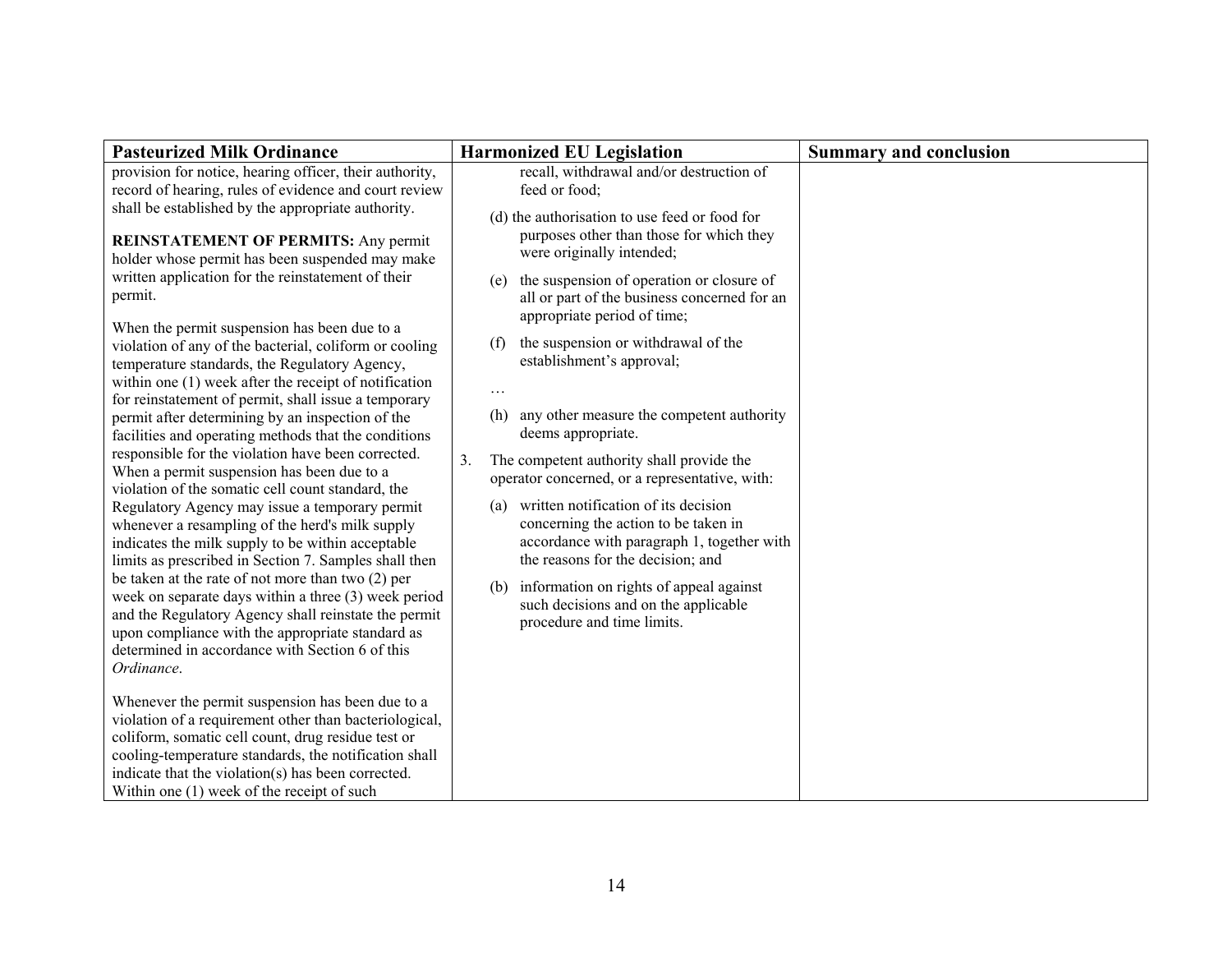| <b>Pasteurized Milk Ordinance</b>                                                                                                                       | <b>Harmonized EU Legislation</b> | <b>Summary and conclusion</b> |
|---------------------------------------------------------------------------------------------------------------------------------------------------------|----------------------------------|-------------------------------|
| notification, the Regulatory Agency shall make an                                                                                                       |                                  |                               |
| inspection/audit of the applicant's facility, and as                                                                                                    |                                  |                               |
| many additional inspections/audits thereafter as are                                                                                                    |                                  |                               |
| deemed necessary, to determine that the applicant's                                                                                                     |                                  |                               |
| facility is complying with the requirements. When                                                                                                       |                                  |                               |
| the findings justify, the permit shall be reinstated.                                                                                                   |                                  |                               |
| When a permit suspension has been due to a positive<br>drug residue, the permit shall be reinstated in<br>accordance with the provisions of Appendix N. |                                  |                               |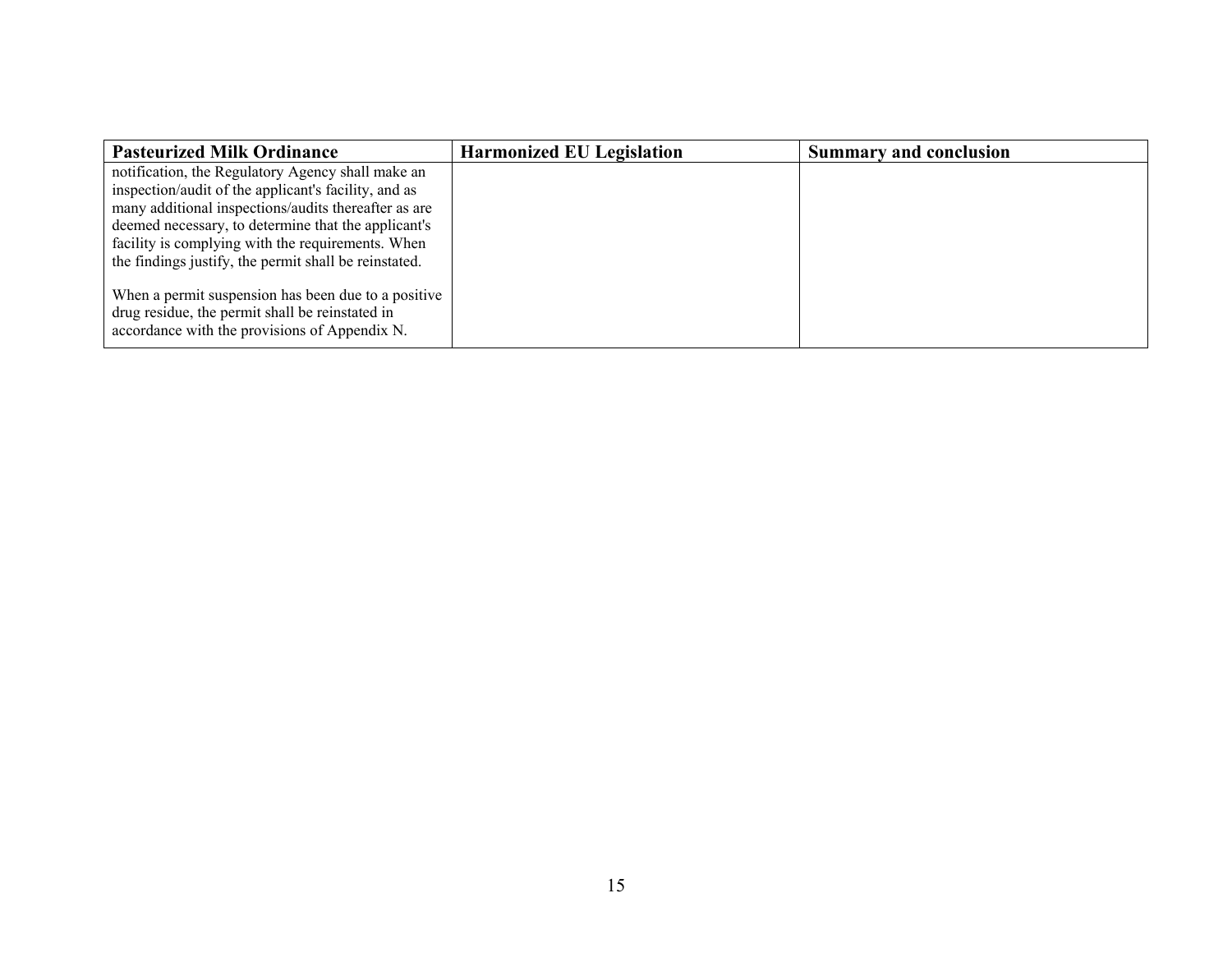# **4 Labeling**

| The General Food Law in Regulation<br>All bottles, containers and packages containing milk<br>$178/2002$ provides in<br>or milk products defined in Section 1 of this<br><b>Article 16 - Presentation</b><br>Ordinance shall be labelled in accordance with the<br>applicable requirements of the FFD&CA, the<br>Without prejudice to more specific                                                                                                                                                                                                                                                                                                                                                                                                                                                                                                                                                                                                                                                                                                                                                                                                                                                                                                                                                                                                                                                                                                                                                                                                                                                                                                                                                                                                                                                                                                                                                                                                                                                                                                                                                                                                                              | Some of the provisions of the US milk<br>ordinance are covered by marketing order<br>legislation, others fall under the EU<br>hygiene rules or labeling rules for food.<br>Provisions relevant for public health, i.e.                                                                                                                                                                                       |
|----------------------------------------------------------------------------------------------------------------------------------------------------------------------------------------------------------------------------------------------------------------------------------------------------------------------------------------------------------------------------------------------------------------------------------------------------------------------------------------------------------------------------------------------------------------------------------------------------------------------------------------------------------------------------------------------------------------------------------------------------------------------------------------------------------------------------------------------------------------------------------------------------------------------------------------------------------------------------------------------------------------------------------------------------------------------------------------------------------------------------------------------------------------------------------------------------------------------------------------------------------------------------------------------------------------------------------------------------------------------------------------------------------------------------------------------------------------------------------------------------------------------------------------------------------------------------------------------------------------------------------------------------------------------------------------------------------------------------------------------------------------------------------------------------------------------------------------------------------------------------------------------------------------------------------------------------------------------------------------------------------------------------------------------------------------------------------------------------------------------------------------------------------------------------------|--------------------------------------------------------------------------------------------------------------------------------------------------------------------------------------------------------------------------------------------------------------------------------------------------------------------------------------------------------------------------------------------------------------|
| Nutrition Labelling and Education Act (NLEA) of<br>provisions of food law, the labeling,<br>1990, and regulations developed there under, the<br>advertising and presentation of food or<br>CFR, and in addition, shall comply with applicable<br>feed, including their shape, appearance or<br>requirements of this Section as follows:<br>packaging, the packaging materials used,<br>the manner in which they are arranged and<br>All bottles, containers and packages containing milk<br>the setting in which they are displayed, and<br>or milk products, except milk tank trucks, storage<br>the information which is made available<br>tanks and cans of raw milk from individual dairy<br>about them through whatever medium,<br>farms, shall be conspicuously marked with:<br>shall not mislead consumers.<br>The identity of the milk plant<br>1.<br>The words "keep refrigerated after opening"<br>2.<br>The common name of the hoofed mammal<br>3 <sub>1</sub><br><b>Regulation 853/2004</b><br>producing the milk shall precede the name of<br><b>Article 5 - Health and identification</b><br>the milk or milk product when the product is or<br>marking<br>is made from other than cattle's milk.<br>The words "Grade "A"" on the exterior surface.<br>4.<br>Food business operators shall not place on the<br>market a product of animal origin handled in an<br>establishment subject to approval in accordance<br>with Article $4(2)$ unless it has<br><b>IDENTITY LABELING: "Identity", as used in</b><br>this Section, is defined as the name and address or<br>an identification mark applied.<br>permit number of the milk plant. It is recommended<br>Food business operators may apply an<br>that the voluntary national uniform coding system<br>identification mark to a product of animal origin<br>be adopted in order to provide a uniform system<br>only if the product has been manufactured in<br>of codes throughout the country.<br>accordance with this Regulation.<br>In cases where several milk plants are operated by<br>Annex II provides the following on<br>one firm, the common firm name may be utilized on<br>identification Marking | those concerning identification and<br>traceability, storage stability and handling<br>instructions for consumers are very similar.<br>It is unclear whether EU law requires the<br>sealing of trucks used for milk. Traceability<br>rules laid down in Article 18 of the General<br>Food Law (Regulation 178/2002) ensure<br>that each shipment can be traced back<br>throughout the food production chain. |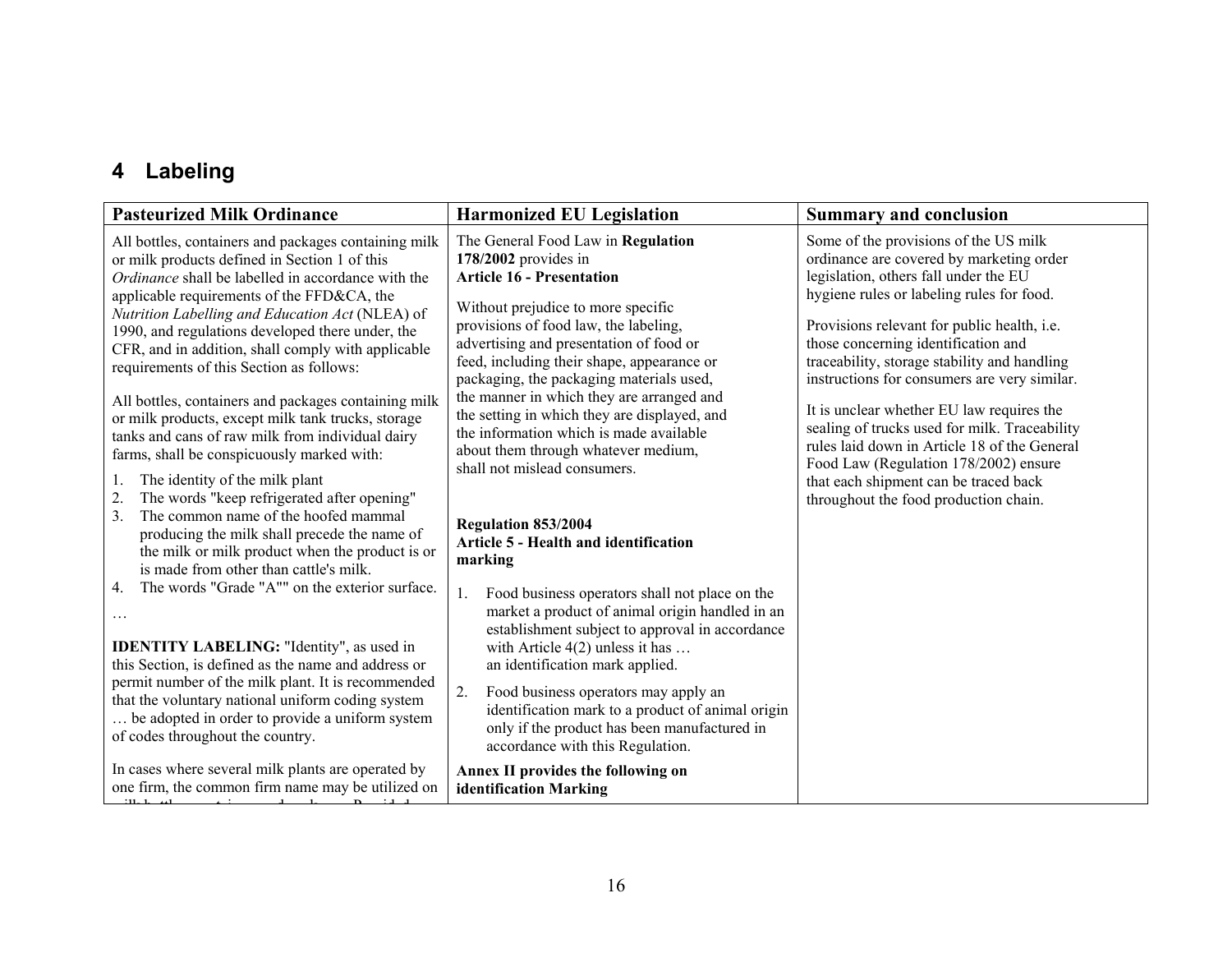| <b>Pasteurized Milk Ordinance</b>                                                                                                                                                                                                                                                                                                                                                                                                                                                                                                                                                                                     | <b>Harmonized EU Legislation</b>                                                                                                                                                                                                                                                                                                                                                                                                                                                                     | <b>Summary and conclusion</b> |
|-----------------------------------------------------------------------------------------------------------------------------------------------------------------------------------------------------------------------------------------------------------------------------------------------------------------------------------------------------------------------------------------------------------------------------------------------------------------------------------------------------------------------------------------------------------------------------------------------------------------------|------------------------------------------------------------------------------------------------------------------------------------------------------------------------------------------------------------------------------------------------------------------------------------------------------------------------------------------------------------------------------------------------------------------------------------------------------------------------------------------------------|-------------------------------|
| milk bottles, containers and packages. Provided,<br>that the location of the milk plant at which the<br>contents were pasteurized, ultra-pasteurized,                                                                                                                                                                                                                                                                                                                                                                                                                                                                 | The identification mark must be applied before<br>the product leaves the establishment.                                                                                                                                                                                                                                                                                                                                                                                                              |                               |
| aseptically processed, condensed and/or dried is<br>also shown, either directly or by a code.                                                                                                                                                                                                                                                                                                                                                                                                                                                                                                                         | The mark must be legible and indelible, and the<br>5.<br>characters easily decipherable. It must be clearly<br>displayed for the competent authorities.                                                                                                                                                                                                                                                                                                                                              |                               |
| <b>MISLEADING LABELS:</b> The Regulatory Agency<br>shall not permit the use of any misleading marks,<br>words or endorsements upon the label.                                                                                                                                                                                                                                                                                                                                                                                                                                                                         | The mark must indicate the name of the country<br>6.<br>in which the establishment is located                                                                                                                                                                                                                                                                                                                                                                                                        |                               |
|                                                                                                                                                                                                                                                                                                                                                                                                                                                                                                                                                                                                                       | The mark must indicate the approval number of<br>7.<br>the establishment.                                                                                                                                                                                                                                                                                                                                                                                                                            |                               |
| All vehicles and milk tank trucks containing milk or<br>milk products shall be legibly marked with the name<br>and address of the milk plant or hauler in possession<br>of the contents.<br>Milk tank trucks transporting raw, heat-treated or<br>pasteurized milk and milk products to a milk plant<br>from another milk plant, receiving station or transfer<br>station are required to be marked with the name and<br>address of the milk plant or hauler and shall be<br>sealed; in addition, for each such shipment, a<br>shipping statement shall be prepared containing at<br>least the following information: | 12. In the case of liquid, granulate and powdered<br>products of animal origin carried in bulk,<br>an identification mark is not necessary if<br>accompanying documentation contains the<br>information specified in points 6, 7 and, where<br>appropriate, 8.<br>Annex III provides for milk products:<br>In addition to the requirements of Directive<br>2000/13/EC  labeling must clearly show:<br>in the case of raw milk intended for direct<br>(a)<br>human consumption, the words «raw milk»; |                               |
| Shipper's name, address and permit number<br>1.<br>2.<br>Permit identification of hauler<br>3.<br>Point of origin of shipment.<br>Tanker identification number.<br>4.<br>5.<br>Name of product.<br>Weight of product.<br>6.<br>7.<br>Temperature of product when loaded.<br>Date of shipment.<br>8.<br>Name of supervising Regulatory Agency at the<br>9.<br>point of origin of shipment.<br>10. Whether the contents are raw, pasteurized, or in                                                                                                                                                                     | (b) in the case of products made with raw milk,<br>the words «made with raw milk».<br>Directive 2000/13 on labeling, presentation<br>and advertising of foodstuffs gives further<br>provisions on storage, identity, weight or<br>volume, and producer.                                                                                                                                                                                                                                              |                               |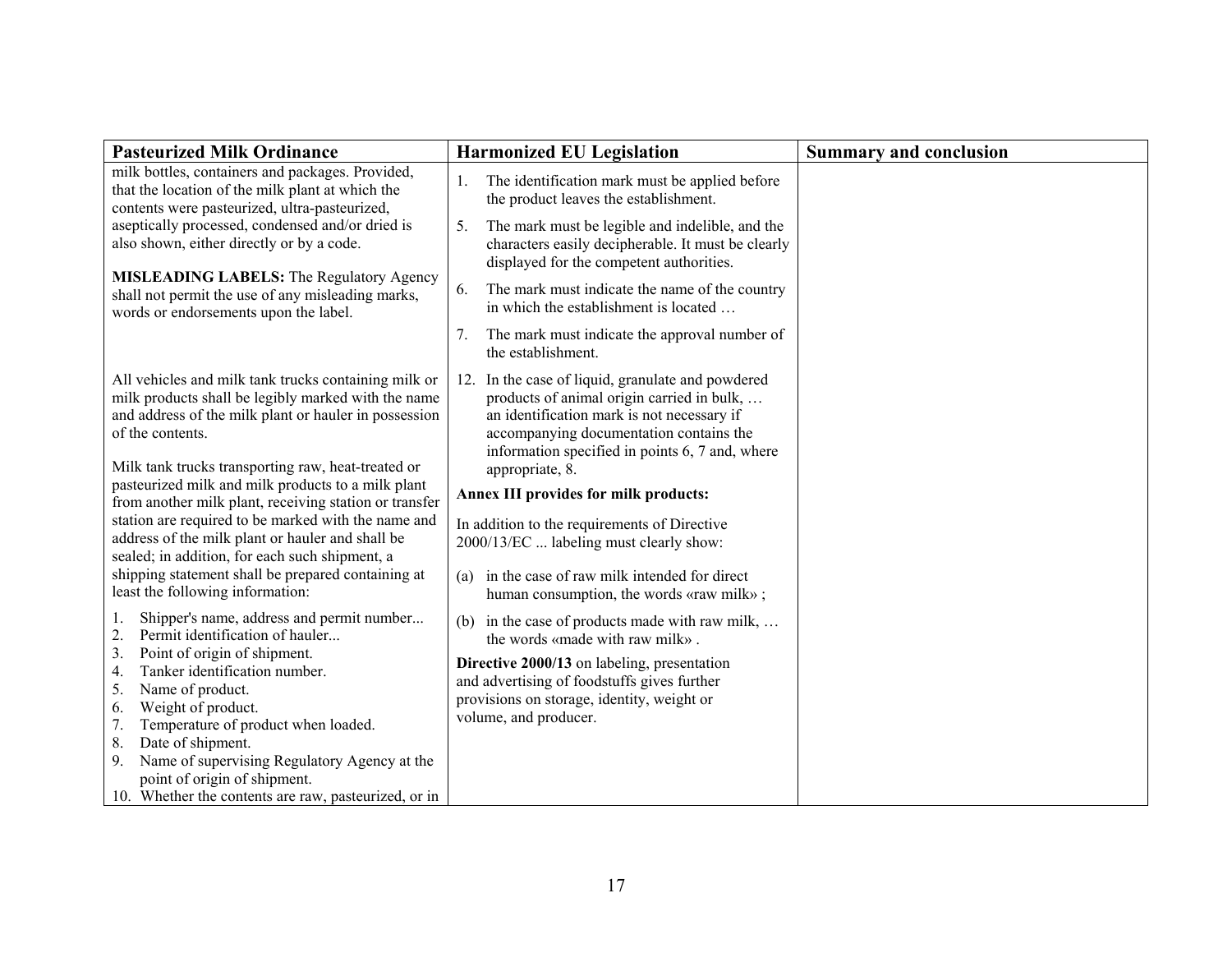| <b>Pasteurized Milk Ordinance</b>                                                                                                                                         | <b>Harmonized EU Legislation</b> | <b>Summary and conclusion</b> |
|---------------------------------------------------------------------------------------------------------------------------------------------------------------------------|----------------------------------|-------------------------------|
| the case of cream, lowfat or skim milk, whether<br>it has been heat-treated.<br>11. Seal number on inlet, outlet, wash connections<br>and vents.<br>12. Grade of product. |                                  |                               |
| All cans of raw milk from individual dairy farms<br>shall be identified by the name or number of the<br>individual milk producer.                                         |                                  |                               |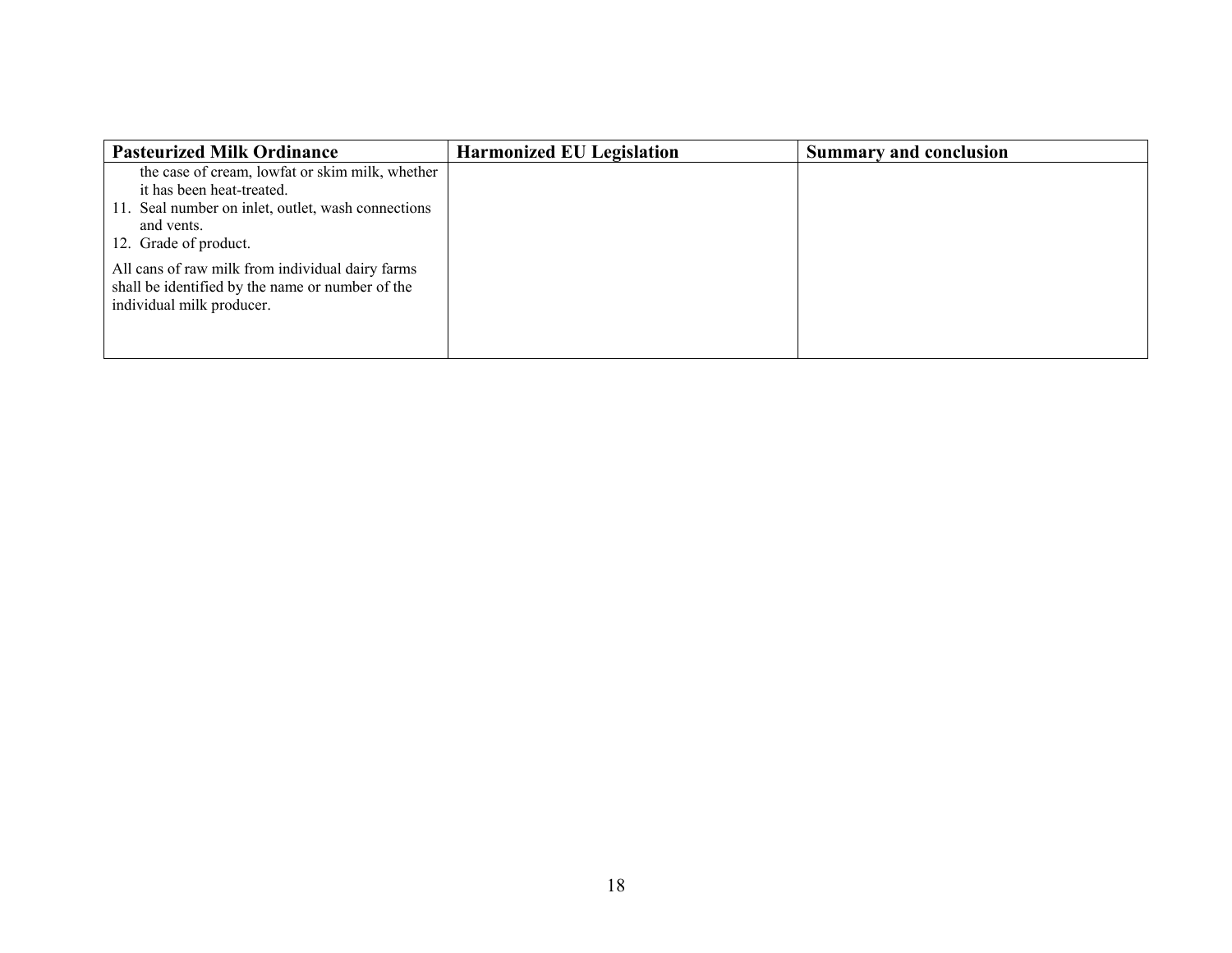# **5 Inspection and Controls**

| <b>Pasteurized Milk Ordinance</b>                                                                                                                                                                                                                                                                                                                                                                                                                                                                                                                                                                                                                                                                                                                                                                                                                                                                                                                                                                                                                  | <b>Harmonized EU Legislation</b>                                                                                                                                                                                                                                                                                                                                                                                                                                                                                                                                                                                                                                                                                 | <b>Summary and conclusion</b>                                                                                                                                                                                                                                                                                                                                                                                                                                                                                                                                                                                                                                                                                                                                                                                                                                                    |
|----------------------------------------------------------------------------------------------------------------------------------------------------------------------------------------------------------------------------------------------------------------------------------------------------------------------------------------------------------------------------------------------------------------------------------------------------------------------------------------------------------------------------------------------------------------------------------------------------------------------------------------------------------------------------------------------------------------------------------------------------------------------------------------------------------------------------------------------------------------------------------------------------------------------------------------------------------------------------------------------------------------------------------------------------|------------------------------------------------------------------------------------------------------------------------------------------------------------------------------------------------------------------------------------------------------------------------------------------------------------------------------------------------------------------------------------------------------------------------------------------------------------------------------------------------------------------------------------------------------------------------------------------------------------------------------------------------------------------------------------------------------------------|----------------------------------------------------------------------------------------------------------------------------------------------------------------------------------------------------------------------------------------------------------------------------------------------------------------------------------------------------------------------------------------------------------------------------------------------------------------------------------------------------------------------------------------------------------------------------------------------------------------------------------------------------------------------------------------------------------------------------------------------------------------------------------------------------------------------------------------------------------------------------------|
| Each dairy farm, milk plant, receiving station,<br>transfer station, milk tank truck cleaning facility<br>whose milk or milk products are intended for<br>consumption , and each bulk milk hauler/sampler<br>who collects samples of raw milk for pasteurization,<br>for bacterial, chemical or temperature standards and<br>hauls milk from a dairy farm to a milk plant,<br>receiving station or transfer station and each milk<br>tank truck and its appurtenances shall be<br>inspected/audited by the Regulatory Agency prior to<br>the issuance of a permit. Following the issuance of a<br>permit, the Regulatory Agency shall:<br>Inspect each milk tank truck and its<br>appurtenances used by a bulk milk<br>hauler/sampler who collects samples of raw<br>milk for pasteurization for bacterial, chemical<br>or temperature standards and hauls milk from a<br>dairy farm to a milk plant, receiving station or<br>transfer station, at least once every twelve (12)<br>months.<br>2.<br>Inspect each bulk milk hauler/sampler's, dairy | For milk and milk products,<br>Article 4 of Regulation 853/2004 applies:<br>Article 4 - Registration and approval of<br>establishments<br>2.<br>Without prejudice to Article $6(3)$ of Regulation<br>(EC) No 852/2004, establishments handling<br>those products of animal origin for which<br>Annex III to this Regulation lays down<br>requirements shall not operate unless the<br>competent authority has approved them in<br>accordance with paragraph 3 of this Article,<br>with the exception of establishments carrying<br>out only:<br>(a) primary production;<br>(b) transport operations;<br>(c) the storage of products not requiring<br>temperature-controlled storage conditions;<br><sub>or</sub> | As the US ordinance, harmonized legislation in the<br>European Community imposes official inspection<br>and controls on the entire chain of milk production<br>from the dairy farm to the retailer. The scope of the<br>inspections and consequences and sanctions in case<br>of non-compliance are essentially the same under<br>both regulatory rules.<br>Similar to the US rules, controls at the farm level<br>also in Europe may be undertaken by approved<br>veterinarians or designated inspectors of the milk<br>processor and monitored by the competent authority.<br>However, EU legislation does not specify inspection<br>frequencies provided under the US ordinance<br>- dairy farms every 6 months<br>- tank trucks every 12 months<br>- pick up and sampling procedures every 24 months<br>- cleaning facilities every 6 months<br>- milk plants every 3 months |
| plant sampler's and industry plant sampler's<br>pickup and sampling procedures at least once<br>every twenty-four (24) months.<br>Inspect each milk plant and receiving station at<br>3.<br>least once every three (3) months, except that,<br>for those milk plants and receiving stations that<br>have HACCP Systems, which are regulated<br>under the NCIMS HACCP Program, regulatory<br>audits shall replace the regulatory inspections<br>described in this Section. The requirements and                                                                                                                                                                                                                                                                                                                                                                                                                                                                                                                                                     | (d) retail operations other than those to which<br>this Regulation applies pursuant to Article<br>$1(5)(b)$ .<br>3.<br>An establishment subject to approval in<br>accordance with paragraph 2 shall not operate<br>unless the competent authority has, in<br>accordance with Regulation (EC) No 854/2004:                                                                                                                                                                                                                                                                                                                                                                                                        | However, also under the US ordinance<br>allows deviations from these inspection<br>frequencies if the establishment in question<br>is operating under an approved HACCP<br>quality control program. In the EU,<br>HACCP-based control programs are<br>mandatory for all establishments falling<br>under the scope of Regulation 852/2004<br>$(Article 5)$ – which includes transport and<br>storage operations. EU law further requires                                                                                                                                                                                                                                                                                                                                                                                                                                          |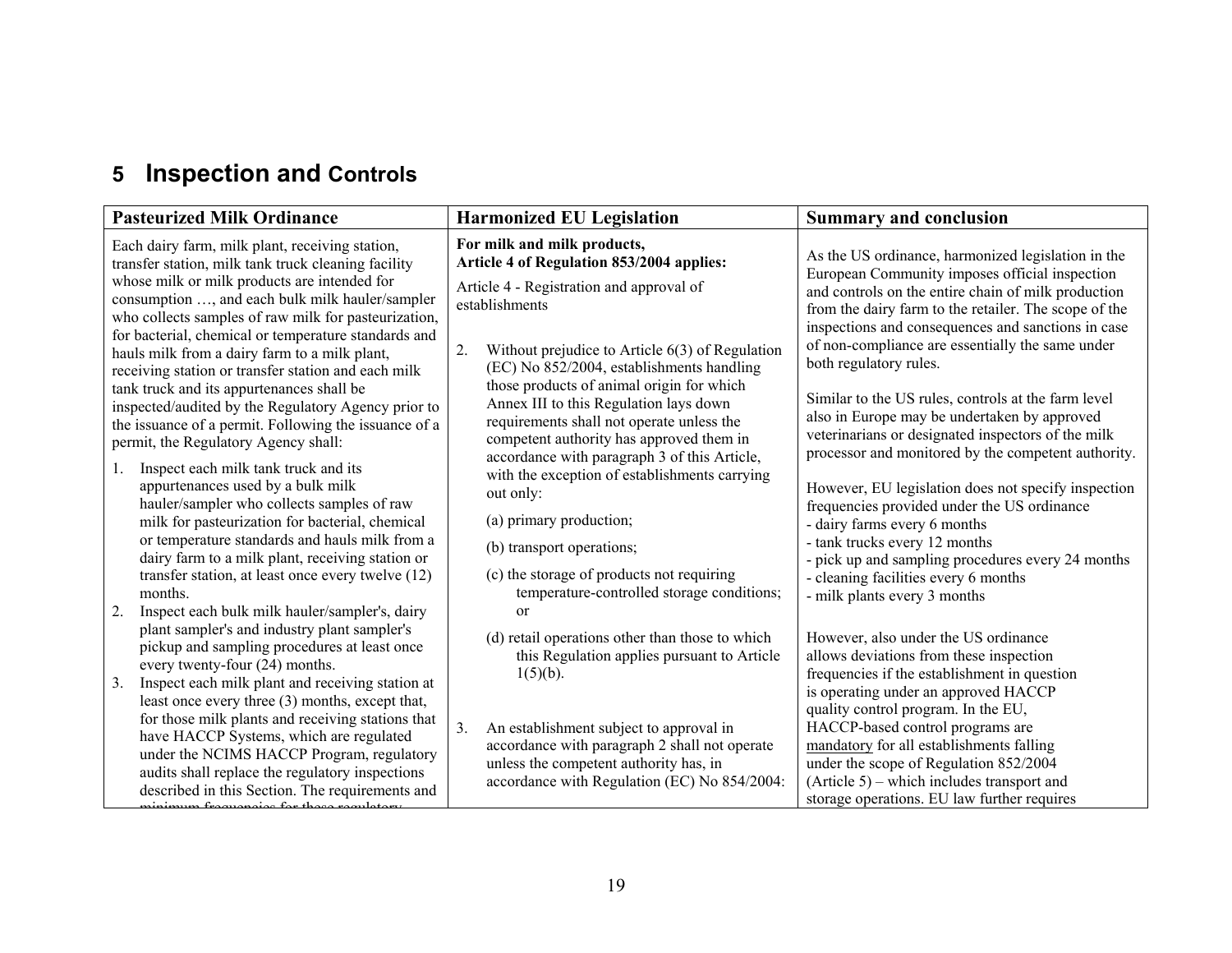| <b>Pasteurized Milk Ordinance</b>                                                                                                                                                                                                                                                                            | <b>Harmonized EU Legislation</b>                                                                                                                                                                                                                                                        | <b>Summary and conclusion</b>                                                                                                                                                                                                                                            |
|--------------------------------------------------------------------------------------------------------------------------------------------------------------------------------------------------------------------------------------------------------------------------------------------------------------|-----------------------------------------------------------------------------------------------------------------------------------------------------------------------------------------------------------------------------------------------------------------------------------------|--------------------------------------------------------------------------------------------------------------------------------------------------------------------------------------------------------------------------------------------------------------------------|
| minimum frequencies for these regulatory<br>audits are specified in Appendix K.<br>Inspect each milk tank truck cleaning facility<br>4.<br>and transfer station at least once every six $(6)$<br>months, except that, for those transfer stations<br>that have HACCP Systems, which are regulated            | (a) granted the establishment approval to<br>operate following an on-site visit; or<br>(b) provided the establishment with conditional<br>approval.                                                                                                                                     | that the intensity of official controls of<br>individual establishments shall depend<br>upon the assessed risk and the track record<br>of the operator.<br>In summary it appears that EU and US                                                                          |
| under the NCIMS HACCP Program, regulatory<br>audits shall replace the regulatory inspections<br>described in this Section. The requirements and<br>minimum frequencies for these regulatory<br>audits are specified in Appendix K.<br>Inspect each dairy farm at least once every six<br>5.<br>$(6)$ months. | The derogation granted for primary<br>production does not exempt dairy farms<br>from official controls:<br><b>Regulation 854/2004</b> lays down specific<br>rules for the organisation of official                                                                                      | provisions result in a similar scrutiny of<br>hygiene inspections in all parts of the milk<br>production chain. To substantiate this<br>assessment, a selection of inspection<br>reports from EU and US authorities may be<br>reviewed and discussed in a working group. |
| Should the violation of any requirement  be found<br>to exist on an inspection/audit, a second                                                                                                                                                                                                               | controls on products of animal origin<br>intended for human consumption.                                                                                                                                                                                                                |                                                                                                                                                                                                                                                                          |
| inspection/audit shall be required after the time<br>deemed necessary to remedy the violation, but not<br>before three (3) days. This second inspection/audit                                                                                                                                                | ANNEX IV: RAW MILK AND DAIRY<br><b>PRODUCTS</b>                                                                                                                                                                                                                                         |                                                                                                                                                                                                                                                                          |
| shall be used to determine compliance with the<br>requirements. Any violation of the same<br>requirement on such second inspection/audit, shall                                                                                                                                                              | Chapter I: Control of Milk Production<br>Holdings                                                                                                                                                                                                                                       |                                                                                                                                                                                                                                                                          |
| call for permit suspension and/or court action or in<br>the case of an industry plant sampler, shall cease the<br>collection of official regulatory samples until<br>successfully re-trained and re-evaluated by the<br>Regulatory Agency.                                                                   | Animals on milk production holdings must be<br>1.<br>subject to official controls to verify that the<br>health requirements for raw milk production,<br>and in particular the health status of the animals<br>and the use of veterinary medicinal products,<br>are being complied with. |                                                                                                                                                                                                                                                                          |
| Provided, that when the Regulatory Agency finds<br>that a critical processing element violation<br>involving:                                                                                                                                                                                                | These controls may take place at the occasion of<br>veterinary checks carried out pursuant to<br>Community provisions on animal or public                                                                                                                                               |                                                                                                                                                                                                                                                                          |
| Proper pasteurization, whereby every particle<br>$\mathbf{1}$ .<br>of milk or milk product may not have been<br>heated to the proper temperature and held for                                                                                                                                                | health or animal welfare and may be carried out<br>by an approved veterinarian.<br>If there are grounds for suspecting that the<br>2.                                                                                                                                                   |                                                                                                                                                                                                                                                                          |
| the required time in properly designed and<br>operated equipment;                                                                                                                                                                                                                                            | animal health requirements are not being<br>complied with, the general health status of the                                                                                                                                                                                             |                                                                                                                                                                                                                                                                          |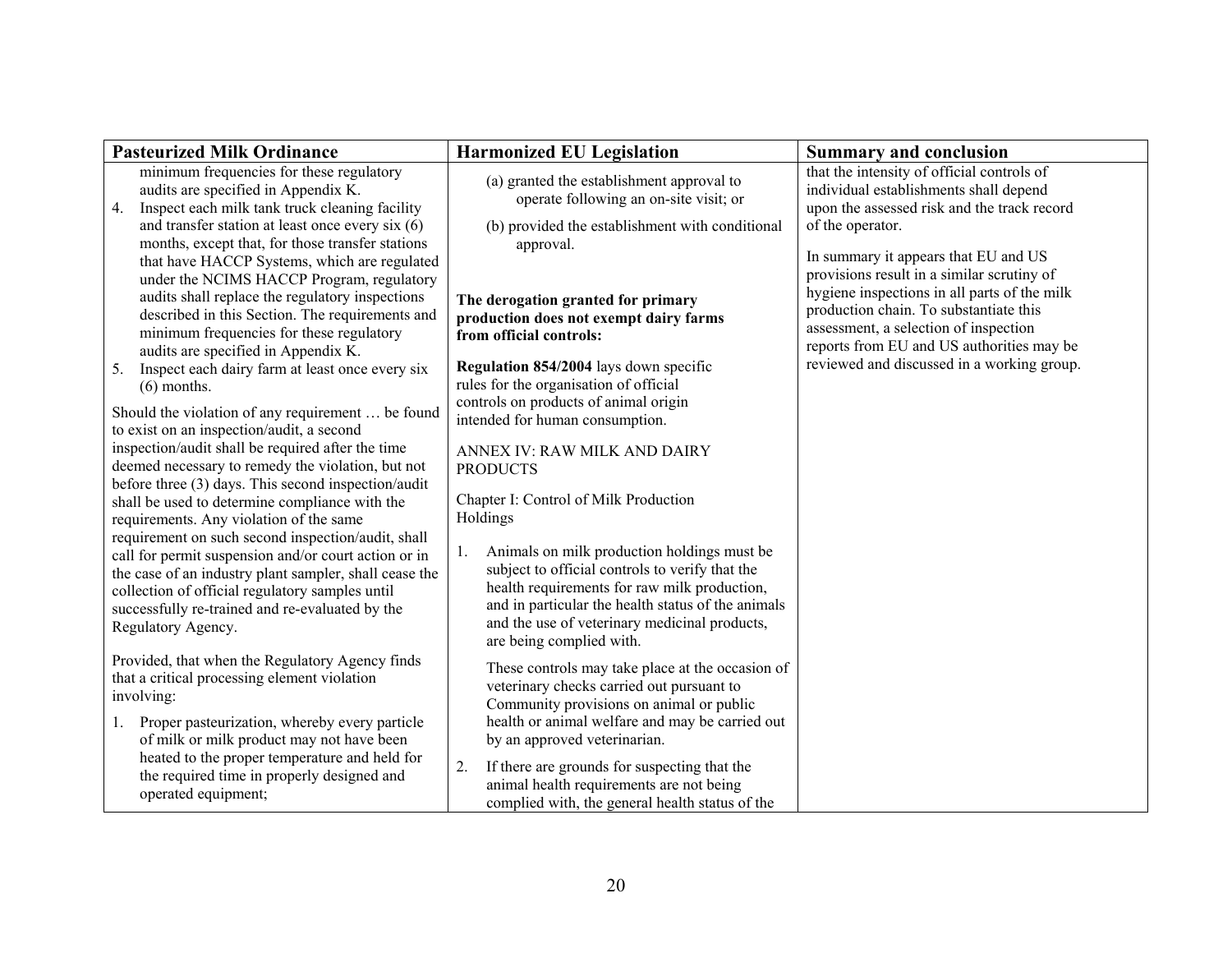| <b>Pasteurized Milk Ordinance</b>                                                                                                                                                                                                                                                                                                                                                                                                                                                                                                                                                                                                                                                                                                                                                                                                                                                                                                                                                                   | <b>Harmonized EU Legislation</b>                                                                                                                                                                                                                                                                                                                                                                                                                                                                                                                                                                                                                                                                                                                                                                                                                | <b>Summary and conclusion</b> |
|-----------------------------------------------------------------------------------------------------------------------------------------------------------------------------------------------------------------------------------------------------------------------------------------------------------------------------------------------------------------------------------------------------------------------------------------------------------------------------------------------------------------------------------------------------------------------------------------------------------------------------------------------------------------------------------------------------------------------------------------------------------------------------------------------------------------------------------------------------------------------------------------------------------------------------------------------------------------------------------------------------|-------------------------------------------------------------------------------------------------------------------------------------------------------------------------------------------------------------------------------------------------------------------------------------------------------------------------------------------------------------------------------------------------------------------------------------------------------------------------------------------------------------------------------------------------------------------------------------------------------------------------------------------------------------------------------------------------------------------------------------------------------------------------------------------------------------------------------------------------|-------------------------------|
| A cross-connection exists whereby direct<br>2.<br>contamination of pasteurized milk or milk<br>product is occurring; or<br>Conditions exist whereby direct contamination<br>3.<br>of pasteurized milk or milk product is<br>occurring.<br>The Regulatory Agency shall take immediate action<br>to prevent further movement of such milk or milk<br>product until such violations of critical processing<br>element(s) have been corrected. Should correction<br>of such critical processing element(s) not be<br>accomplished immediately, the Regulatory Agency<br>shall take prompt action to suspend the permit.<br>Provided, that in the case of milk plants producing<br>aseptically processed milk and milk products, when<br>an inspection of the milk plant and its records reveal<br>that the process used has been less than the required<br>scheduled process, it shall be considered an<br>imminent hazard to public health and the<br>Regulatory Agency shall take immediate action to | animals is to be checked.<br>3 <sub>1</sub><br>Milk production holdings are to undergo official<br>controls to verify that hygiene requirements are<br>being complied with. These official controls<br>may involve inspections and/or the monitoring<br>of controls that professional organisations carry<br>out. If it is shown that the hygiene is inadequate,<br>the competent authority is to verify that<br>appropriate steps are taken to correct the<br>situation.<br>Transport operators do not require<br>regulatory approval under Reg 853/2004<br>but they must notify their activity to<br>authorities and are subject to inspection<br>and controls according to the specific<br>criteria in Annex III, Section IX to<br>Regulation 853/2004:<br>Hygiene on Milk Production Holdings<br>A. Requirements for premises and equipment |                               |
| suspend the permit of the milk plant for the sale of<br>aseptically processed milk and milk products.<br>The Regulatory Agency shall also make such other<br>inspections and investigations as are necessary for<br>the enforcement of this Ordinance.<br>Every permit holder shall, upon the request of the<br>Regulatory Agency, permit access of officially<br>designated persons to all parts of their establishment<br>or facilities to determine compliance with the<br>provisions of this Ordinance. A distributor or milk<br>plant operator shall furnish the Regulatory Agency,<br>upon request, for official use only, a true statement<br>of the actual quantities of milk and milk products of                                                                                                                                                                                                                                                                                          | $\ldots$<br>3.<br>Surfaces of equipment that are intended to come<br>into contact with milk (utensils, containers,<br>tanks, etc. intended for milking, collection or<br>transport) must be easy to clean and, where<br>necessary, disinfect and be maintained in a<br>sound condition. This requires the use of<br>smooth, washable and non-toxic materials.<br>After use, such surfaces must be cleaned and,<br>4.<br>where necessary, disinfected. After each<br>journey, or after each series of journeys when<br>the period of time between unloading and the<br>following loading is your short but in                                                                                                                                                                                                                                    |                               |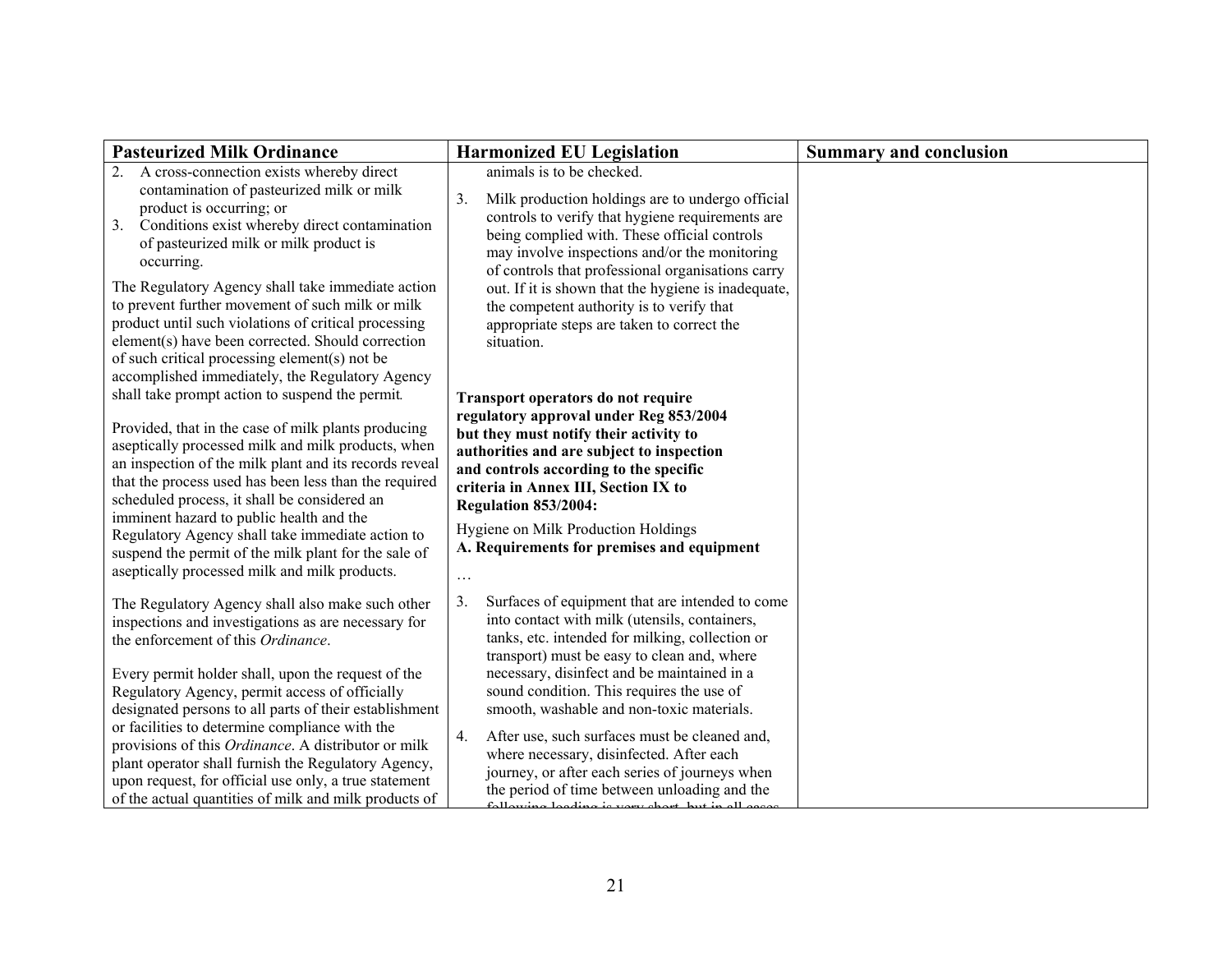| <b>Pasteurized Milk Ordinance</b>                                                                                                                                                                                                                                                                                                                                                                                                                                                                                                                                                                          | <b>Harmonized EU Legislation</b>                                                                                                                                                                                                                                                                                                                                            | <b>Summary and conclusion</b> |
|------------------------------------------------------------------------------------------------------------------------------------------------------------------------------------------------------------------------------------------------------------------------------------------------------------------------------------------------------------------------------------------------------------------------------------------------------------------------------------------------------------------------------------------------------------------------------------------------------------|-----------------------------------------------------------------------------------------------------------------------------------------------------------------------------------------------------------------------------------------------------------------------------------------------------------------------------------------------------------------------------|-------------------------------|
| each grade purchased and sold, a list of all sources<br>of such milk and milk products, records of<br>inspections, tests and pasteurization time and<br>temperature records.                                                                                                                                                                                                                                                                                                                                                                                                                               | following loading is very short, but in all cases<br>at least once a day, containers and tanks used<br>for the transport of raw milk must be cleaned<br>and disinfected in an appropriate manner before<br>re-use.                                                                                                                                                          |                               |
| It shall be unlawful for any person who, in an<br>official capacity, obtains any information under the<br>provisions of this Ordinance, which is entitled to<br>protection as a trade secret, including information as<br>to the quantity, quality, source or disposition of milk<br>or milk products or results of inspections/audits or<br>tests thereof, to use such information to their own<br>advantage or to reveal it to any unauthorized person.<br><b>INSPECTION FREQUENCY:</b>                                                                                                                  | B. Hygiene during milking, collection and<br>transport<br>$\cdots$<br>2.<br>Immediately after milking, milk must be held in<br>a clean place designed and equipped to avoid<br>contamination. It must be cooled immediately to<br>not more than 8 °C in the case of daily<br>collection, or not more than 6 °C if collection is<br>not daily.                               |                               |
| One (1) milk tank truck inspection every twelve<br>(12) months, or bulk milk hauler/sampler's or<br>industry plant sampler's pickup and sampling<br>procedures inspection each twenty-four (24)<br>months, or one (1) producer, transfer station, or<br>milk tank truck cleaning facility inspection every<br>$six(6)$ months, or one $(1)$ milk plant or receiving<br>station inspection every three (3) months is not a<br>desirable frequency, it is instead a legal minimum.                                                                                                                           | During transport the cold chain must be<br>3.<br>maintained and, on arrival at the establishment<br>of destination, the temperature of the milk must<br>not be more than 10 °C.<br>Food business operators need not comply with<br>4.<br>the temperature requirements laid down in<br>points 2 and 3 if the milk meets the criteria<br>provided for in Part III and either: |                               |
| Bulk milk hauler/samplers, industry plant samplers,<br>milk tank trucks, milk tank truck cleaning facilities,<br>dairy farms, milk plants, receiving stations and<br>transfer stations experiencing difficulty meeting<br>requirements should be visited more frequently.<br>Milk plants that condense and/or dry milk or milk<br>products and which operate for a short duration of<br>time or intermittent periods of time should also be<br>inspected more frequently. Inspections of dairy<br>farms shall be made at milking time as often as<br>nossible and of milk plants at different times of the | (a) the milk is processed within two hours of<br>milking; or<br>(b) a higher temperature is necessary for<br>technological reasons related to the<br>manufacture of certain dairy products and<br>the competent authority so authorises.<br>Chapter II: Control of Raw Milk Upon Collection                                                                                 |                               |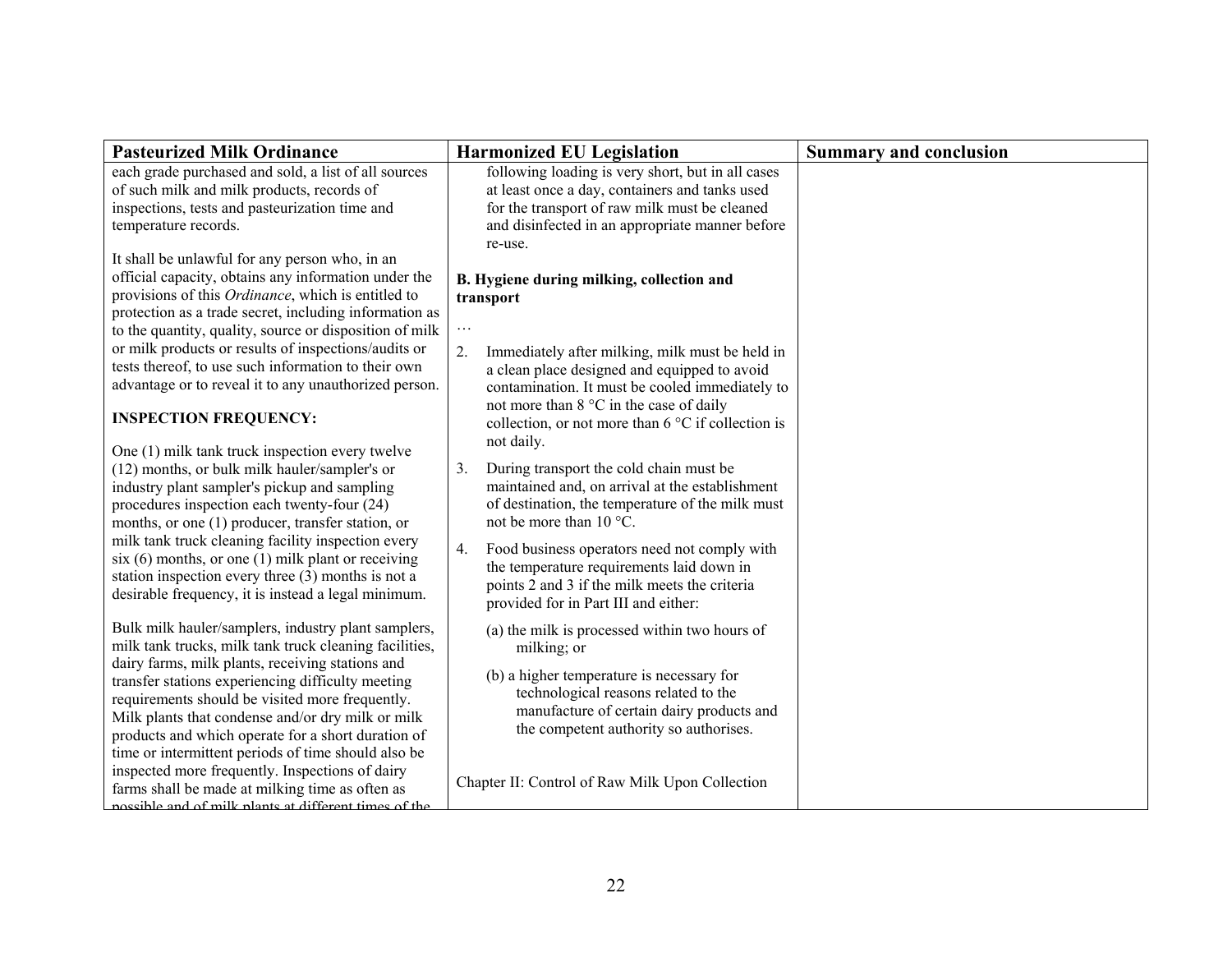| <b>Pasteurized Milk Ordinance</b>                                                                                                                                                                                                                                                                                                                                                                                                                                                                                                                                                             | <b>Harmonized EU Legislation</b>                                                                                                                                                                                                                                                                                                                                                                               | <b>Summary and conclusion</b> |
|-----------------------------------------------------------------------------------------------------------------------------------------------------------------------------------------------------------------------------------------------------------------------------------------------------------------------------------------------------------------------------------------------------------------------------------------------------------------------------------------------------------------------------------------------------------------------------------------------|----------------------------------------------------------------------------------------------------------------------------------------------------------------------------------------------------------------------------------------------------------------------------------------------------------------------------------------------------------------------------------------------------------------|-------------------------------|
| possible and of milk plants at different times of the<br>day in order to ascertain if the processes of<br>equipment assembly, sanitizing, pasteurization,<br>cleaning and other procedures comply with the<br>requirements of this Ordinance.<br>For the purpose of determining the minimum audit                                                                                                                                                                                                                                                                                             | The competent authority is to monitor the<br>1.<br>checks carried out in accordance with Annex<br>III, Section IX, Chapter I, Part III, to Regulation<br>(EC) No 853/2004 (i.e. somatic cell count, plate<br>count, antibiotics and other relevant residue<br>testing).                                                                                                                                        |                               |
| frequency for milk plants, receiving stations and<br>transfer stations regulated under the NCIMS<br>HACCP Program the interval shall include the<br>remaining days of the month in which the audit is<br>due.                                                                                                                                                                                                                                                                                                                                                                                 | If the food business operator has not corrected<br>2.<br>the situation within three months of first<br>notifying the competent authority of non-<br>compliance with the criteria with regard to plate<br>count and somatic cell count, delivery of raw<br>milk from the production holding is to be                                                                                                            |                               |
| <b>CERTIFIED INDUSTRY INSPECTION: The</b><br>Regulatory Agency may certify industry personnel,<br>with their consent, to carry out cooperatively the<br>provisions of this Ordinance with respect to the<br>supervision of dairy farms, bulk milk haul/sampler's<br>pickup and sampling procedures, and/or milk tank<br>trucks. States utilizing certified industry inspections<br>shall have on file and available for review, a written<br>program that describes how the requirements of this<br>Ordinance and related documents shall be<br>implemented. Delegation of the inspection and | suspended or $-$ in accordance with a specific<br>authorisation of, or general instructions from,<br>the competent authority $-$ subjected to<br>requirements concerning its treatment and use<br>necessary to protect public health. This<br>suspension or these requirements are to remain<br>in place until the food business operator has<br>proved that the raw milk again complies with<br>the criteria. |                               |
| evaluation of bulk milk hauler/sampler's pickup and<br>sampling procedures shall be done by the Sampling<br>Surveillance Officer in accordance with the<br>Evaluation of Milk Laboratories (EML).                                                                                                                                                                                                                                                                                                                                                                                             | Besides these specific rules for the milk sector,<br>Regulation 854/2004 lays down general principles<br>for inspection of food chain operators.                                                                                                                                                                                                                                                               |                               |
| Reports of all inspections conducted by such                                                                                                                                                                                                                                                                                                                                                                                                                                                                                                                                                  | Article 4 - General principles for official controls                                                                                                                                                                                                                                                                                                                                                           |                               |
| personnel to determine compliance with the<br>provisions of this <i>Ordinance</i> shall be maintained by<br>the industry at a location acceptable to the<br>Regulatory Agency. The Certified Industry<br>Inspector may perform all punitive actions and all<br>inspections for the issuance or reinstatement of                                                                                                                                                                                                                                                                               | Member States shall ensure that food business<br>1.<br>operators offer all assistance needed to ensure<br>that official controls carried out by the<br>competent authority can be performed<br>effectively.<br>$\ddotsc$                                                                                                                                                                                       |                               |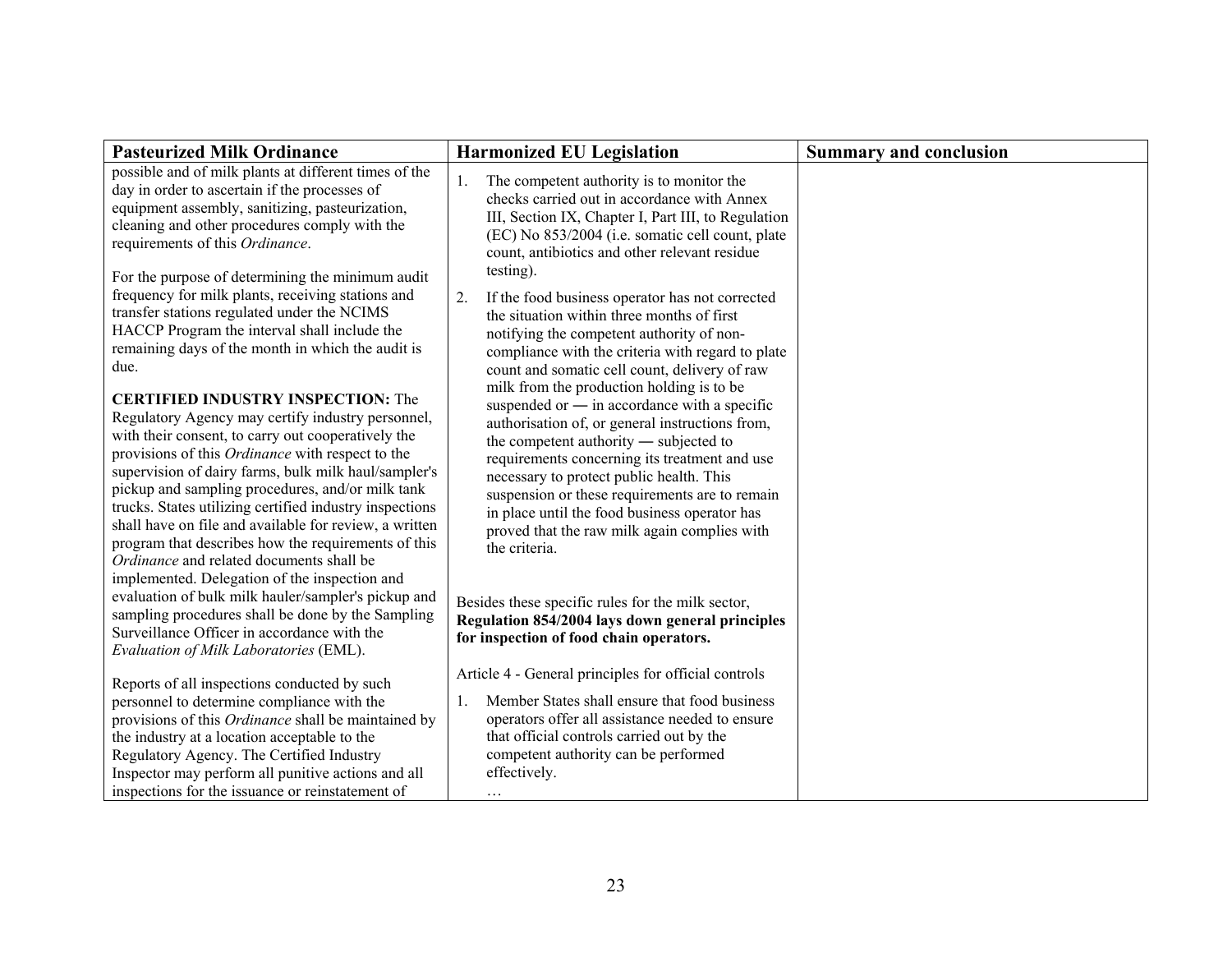| <b>Pasteurized Milk Ordinance</b>                                                                                                                                                         |     | <b>Harmonized EU Legislation</b>                                                                                                        | <b>Summary and conclusion</b> |
|-------------------------------------------------------------------------------------------------------------------------------------------------------------------------------------------|-----|-----------------------------------------------------------------------------------------------------------------------------------------|-------------------------------|
| permits. Initial inspections and change of market<br>inspections are required and shall be conducted by<br>the Regulatory Agency in conjunction with the<br>Certified Industry Inspector. | 2.  | The competent authority shall carry out official<br>controls to verify food business operators'<br>compliance with the requirements of: |                               |
|                                                                                                                                                                                           | (a) | Regulation (EC) No 852/2004;                                                                                                            |                               |
| When a producer changes market, the producer<br>records for the preceding twenty-four (24) months                                                                                         | (b) | Regulation (EC) No 853/2004; and                                                                                                        |                               |
| shall be transferred with the producer, through the<br>Regulatory Agency, and will continue to be a part of<br>the producer's record.                                                     | (c) | Regulation (EC) No 1774/2002.                                                                                                           |                               |
| Industry personnel shall be certified every three (3)                                                                                                                                     | 3.  | The official controls shall include:                                                                                                    |                               |
| years by the Regulatory Agency.<br>At least annually, the Certified Industry Inspector<br>shall attend an educational seminar provided by the                                             | (a) | audits of good hygiene practices and hazard<br>analysis and critical control point<br>(HACCP)-based procedures;                         |                               |
| Regulatory Agency, or equivalent training                                                                                                                                                 | 4.  | Audits of good hygiene practices shall verify                                                                                           |                               |
| acceptable to the Regulatory Agency.<br>At least once in each six $(6)$ month period, the                                                                                                 |     | that food business operators apply procedures<br>continuously and properly concerning at least:                                         |                               |
| Regulatory Agency shall inspect the records                                                                                                                                               | (a) | checks on food-chain information;                                                                                                       |                               |
| maintained by the Industry for the Certified Industry<br>Inspection Program and conduct farm field work to<br>assure the program meets the provisions of the                              | (b) | the design and maintenance of premises<br>and equipment;                                                                                |                               |
| Regulatory Agency's written plan and requirements<br>of this Ordinance and related documents.                                                                                             | (c) | pre-operational, operational and post-<br>operational hygiene;                                                                          |                               |
| Initial certification by the Regulatory Agency shall                                                                                                                                      | (d) | personal hygiene;                                                                                                                       |                               |
| not be made during the course of an official<br>inspection. Re-certification by the Regulatory                                                                                            | (e) | training in hygiene and in work procedures;                                                                                             |                               |
| Agency may be conducted during the course of an                                                                                                                                           | (f) | pest control;                                                                                                                           |                               |
| official inspection.                                                                                                                                                                      | (g) | water quality;                                                                                                                          |                               |
| Purpose of Certification: The purpose of                                                                                                                                                  | (h) | temperature control; and                                                                                                                |                               |
| certification is to have the applicant formally<br>demonstrate their inspection ability to apply proper<br>interpretations of this Ordinance, related                                     | (i) | controls on food entering and leaving the<br>establishment and any accompanying                                                         |                               |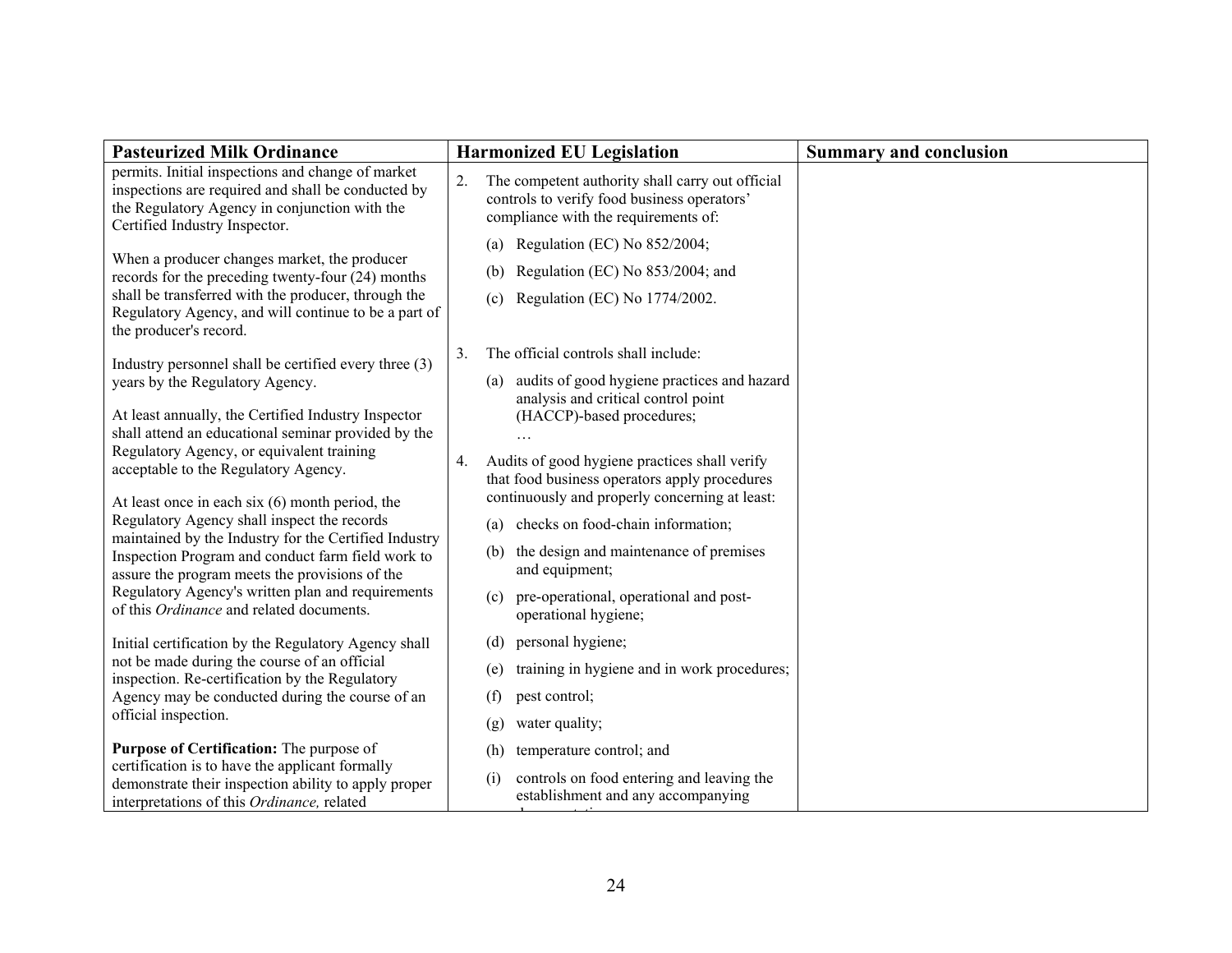| <b>Pasteurized Milk Ordinance</b>                                                                                                                                                                                                                                         | <b>Harmonized EU Legislation</b>                                                                                                                                                                                                            | <b>Summary and conclusion</b> |
|---------------------------------------------------------------------------------------------------------------------------------------------------------------------------------------------------------------------------------------------------------------------------|---------------------------------------------------------------------------------------------------------------------------------------------------------------------------------------------------------------------------------------------|-------------------------------|
| documents, and the Regulatory Agency's                                                                                                                                                                                                                                    | documentation.                                                                                                                                                                                                                              |                               |
| procedures.                                                                                                                                                                                                                                                               | Audits of HACCP-based procedures shall verify<br>5.                                                                                                                                                                                         |                               |
| <b>Designation of Individuals to Be Certified:</b><br>Candidates shall submit requests for certification to<br>the Regulatory Agency. The applicant for<br>certification shall have had experience in the field of<br>milk sanitation, and shall be an employee of a milk | that food business operators apply such<br>procedures continuously and properly They<br>shall, in particular, determine whether the<br>procedures guarantee, to the extent possible,<br>that products of animal origin:                     |                               |
| plant, a producer association, officially designated<br>laboratory or shall be employed on a consulting<br>basis.                                                                                                                                                         | (a) comply with microbiological criteria laid<br>down under Community legislation;                                                                                                                                                          |                               |
| <b>Recording of Qualification Data: Prior to</b><br>conducting the certification procedure, background                                                                                                                                                                    | (b) comply with Community legislation on<br>residues, contaminants and prohibited<br>substances; and                                                                                                                                        |                               |
| information shall be secured on the applicant. This<br>shall include academic training, experience in milk<br>sanitation and related fields, in-service courses                                                                                                           | (c) do not contain physical hazards, such as<br>foreign bodies.                                                                                                                                                                             |                               |
| attended, etc. This information is to be retained by<br>the Regulatory Agency as part of the applicant's file,<br>along with appropriate records of the applicant's<br>performance during the certification examination.                                                  | Verification of compliance with the<br>6.<br>requirements of Regulation (EC) No 853/2004<br>concerning the application of identification<br>marks shall take place in all establishments<br>approved in accordance with that Regulation, in |                               |
| Field Procedure: Only one (1) applicant shall be<br>certified at a time. The certification is to be                                                                                                                                                                       | addition to verification of compliance with other<br>traceability requirements.                                                                                                                                                             |                               |
| conducted without prompting from the Regulatory<br>Agency or comparison of inspection results in any<br>way until the entire procedure is completed. Initial<br>certification shall not be made during the course of<br>an official inspection by the Regulatory Agency.  | When carrying out auditing tasks, the competent<br>authority shall take special care:<br>to determine whether staff and staff<br>(a)<br>activities in the establishment at all stages<br>of the production process comply with the          |                               |
| At least twenty-five (25) randomly selected dairy<br>farms and/or five (5) milk tank trucks shall be<br>visited. After the necessary inspections have been                                                                                                                | relevant requirements. To support the audit,<br>the competent authority may carry out<br>performance tests, in order to ascertain that                                                                                                      |                               |
| completed, the Regulatory Agency shall compare<br>their results with those of the candidate. The<br>percentage agreement for each Item of sanitation                                                                                                                      | staff performance meets specified<br>parameters;                                                                                                                                                                                            |                               |
|                                                                                                                                                                                                                                                                           | (b) to verify the food business operator's                                                                                                                                                                                                  |                               |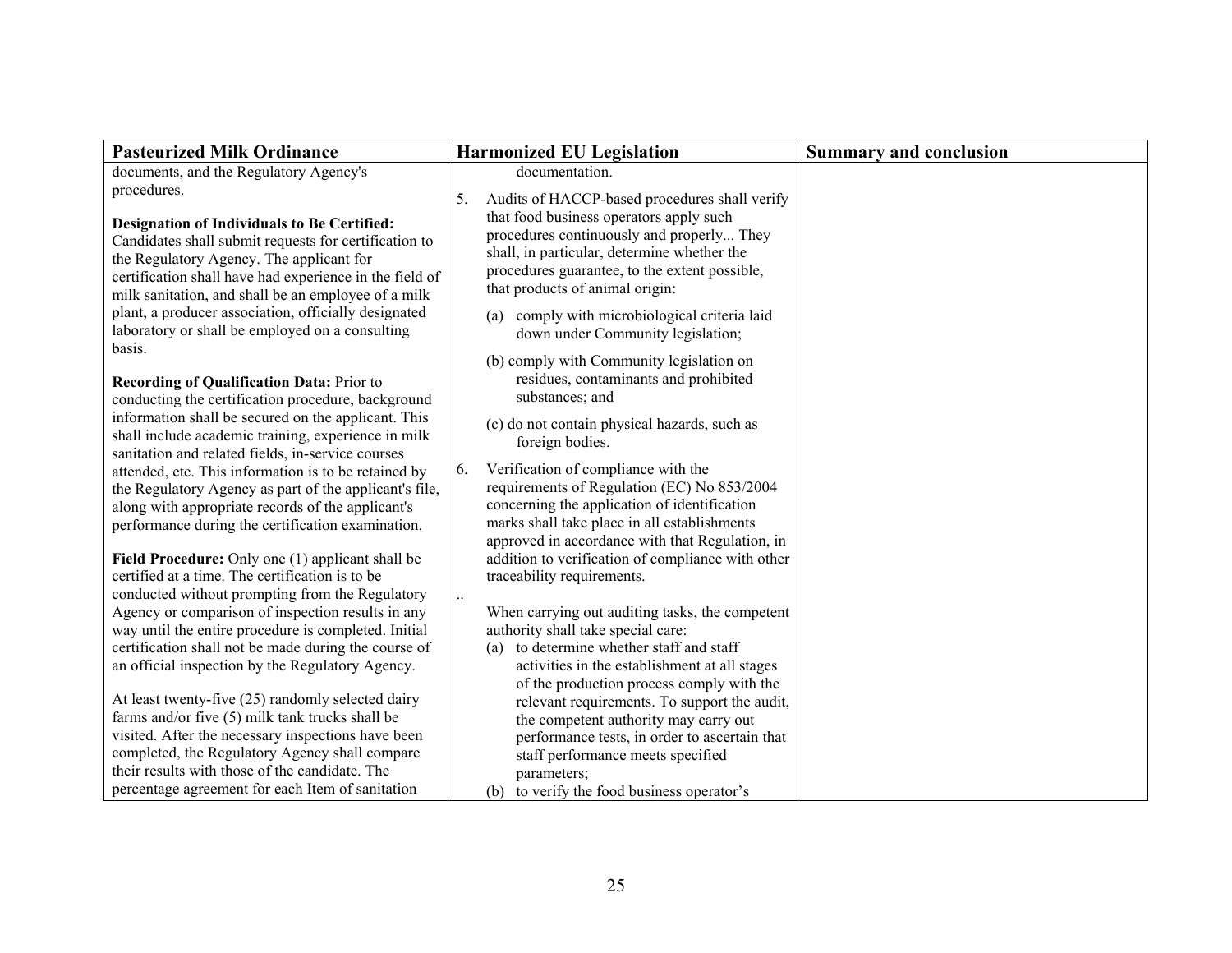| <b>Pasteurized Milk Ordinance</b>                                                                                                                                                                                                                                                                                                                                                                                                                                                                                                                                                                                                                       | <b>Harmonized EU Legislation</b>                                                                                                                                                                                                                                                                                                                                                                                                                                                                                     | <b>Summary and conclusion</b> |
|---------------------------------------------------------------------------------------------------------------------------------------------------------------------------------------------------------------------------------------------------------------------------------------------------------------------------------------------------------------------------------------------------------------------------------------------------------------------------------------------------------------------------------------------------------------------------------------------------------------------------------------------------------|----------------------------------------------------------------------------------------------------------------------------------------------------------------------------------------------------------------------------------------------------------------------------------------------------------------------------------------------------------------------------------------------------------------------------------------------------------------------------------------------------------------------|-------------------------------|
| shall be determined by dividing the number of<br>agreements by the total number of dairy farms<br>and/or milk tank trucks inspected.<br>Criteria for Certification: In order to be certified,                                                                                                                                                                                                                                                                                                                                                                                                                                                           | relevant records:<br>to take samples for laboratory analysis<br>(c)<br>whenever necessary; and<br>to document elements taken into account<br>(d)<br>and the findings of the audit.                                                                                                                                                                                                                                                                                                                                   |                               |
| an industry inspector shall agree with the<br>Regulatory Agency eighty percent (80%) of the<br>time on individual Items of sanitation and shall<br>further agree to comply with the administrative<br>procedures established by the Regulatory Agency<br>for the program of dairy farm and/or milk tank truck<br>supervision. The Regulatory Agency should allow<br>sufficient time to discuss the findings with the<br>applicant.<br>Duration of Certification: Certification of industry<br>inspection personnel shall be for a period not<br>exceeding three (3) years from the date of formal<br>certification or re-certification, unless revoked. | 9 <sub>1</sub><br>The nature and intensity of auditing tasks in<br>respect of individual establishments shall<br>depend upon the assessed risk. To this end, the<br>competent authority shall regularly assess:<br>(a) public and, where appropriate, animal<br>health risks;<br>in the case of slaughterhouses, animal<br>(b)<br>welfare aspects;<br>the type and throughput of the processes<br>(c)<br>carried out; and<br>the food business operator's past record as<br>(d)<br>regards compliance with food law. |                               |
| Re-Certification: The Regulatory Agency shall<br>notify the certified industry inspector of the need for<br>certification renewal at least sixty (60) days prior to                                                                                                                                                                                                                                                                                                                                                                                                                                                                                     | Regulation 882/2004 specifies the actions and<br>sanctions to be used in cases of non-compliance.                                                                                                                                                                                                                                                                                                                                                                                                                    |                               |
| its expiration. If re-certification is desired, the<br>inspector will make appropriate arrangements for<br>the renewal procedure. Re-certification can be made                                                                                                                                                                                                                                                                                                                                                                                                                                                                                          | Article 54<br>Action in case of non-compliance                                                                                                                                                                                                                                                                                                                                                                                                                                                                       |                               |
| for the succeeding three (3) year period, by<br>following the procedures outlined above. Provided,<br>that re-certification may be conducted during the<br>course of an official inspection by the Regulatory<br>Agency.<br>Reports and Records: Upon satisfactory                                                                                                                                                                                                                                                                                                                                                                                      | 1. When the competent authority identifies non-<br>compliance, it shall take action to ensure that the<br>operator remedies the situation. When deciding<br>which action to take, the competent authority<br>shall take account of the nature of the non-<br>compliance and that operator's past record with<br>regard to non-compliance.                                                                                                                                                                            |                               |
| completion of certification or re-certification, the<br>certified industry inspector shall be issued a<br>certificate. The milk plant(s) or officially designated<br>laboratory(ies) employing the inspector shall be                                                                                                                                                                                                                                                                                                                                                                                                                                   | 2.<br>Such action shall include, where appropriate, the<br>following measures:<br>(a) the imposition of sanitation procedures or                                                                                                                                                                                                                                                                                                                                                                                     |                               |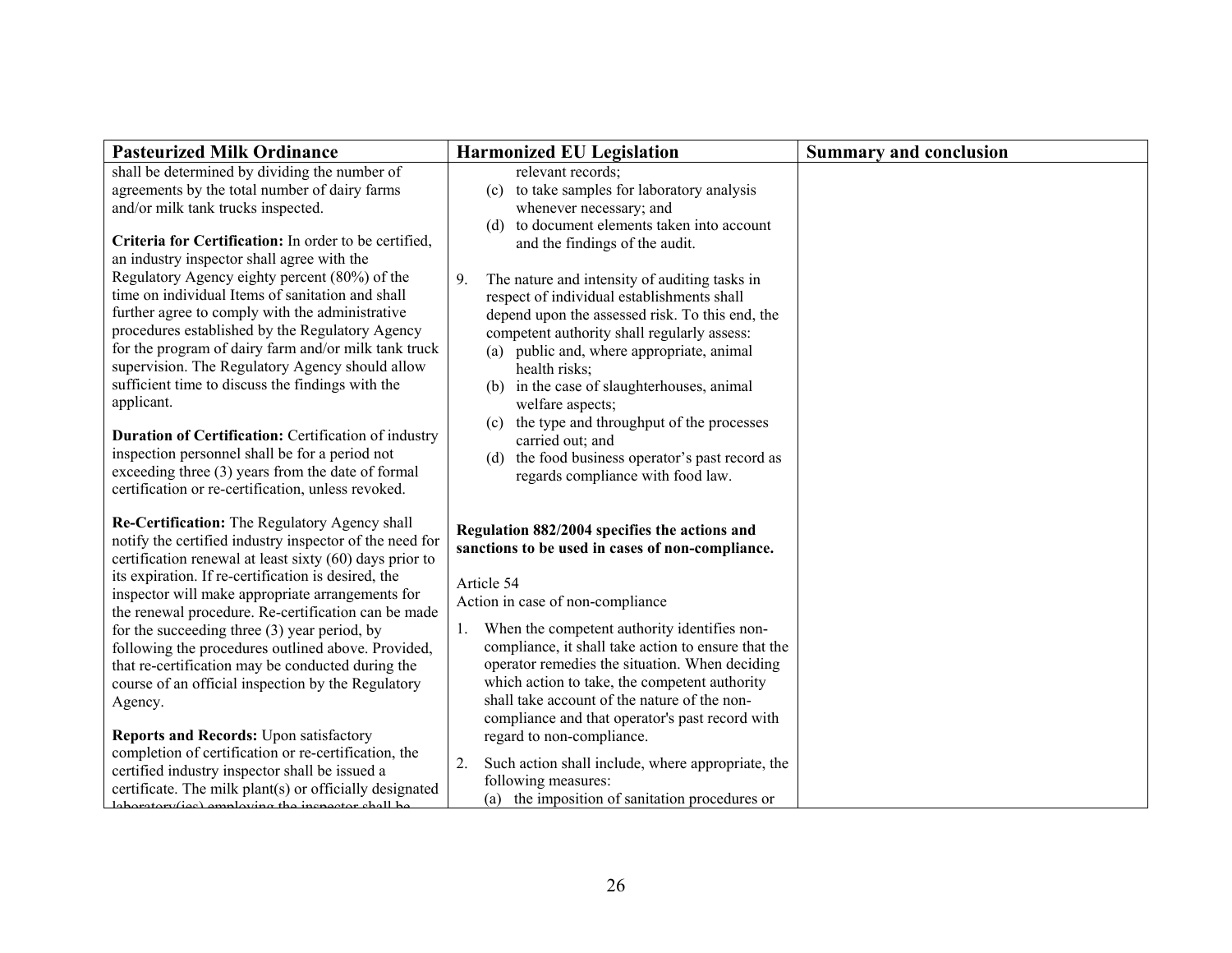| <b>Pasteurized Milk Ordinance</b>                                                                                                                                                                                                                                                                                                                                                                                                                                                                                                                                  | <b>Harmonized EU Legislation</b>                                                                                                                                                                                                                                                                                                                                                                                                                                                                                                           | <b>Summary and conclusion</b> |
|--------------------------------------------------------------------------------------------------------------------------------------------------------------------------------------------------------------------------------------------------------------------------------------------------------------------------------------------------------------------------------------------------------------------------------------------------------------------------------------------------------------------------------------------------------------------|--------------------------------------------------------------------------------------------------------------------------------------------------------------------------------------------------------------------------------------------------------------------------------------------------------------------------------------------------------------------------------------------------------------------------------------------------------------------------------------------------------------------------------------------|-------------------------------|
| laboratory(ies) employing the inspector shall be<br>formally notified by letter of the certification. The<br>letter shall outline the purpose of the certification<br>and the conditions under which the certification<br>may be retained. A copy of the notification letter,<br>together with a copy of the qualification data above<br>and a resume of the percentage agreement on<br>individual items, shall be retained by the Regulatory                                                                                                                      | any other action deemed necessary to<br>ensure the safety of feed or food or<br>compliance with feed or food law, animal<br>health or animal welfare rules;<br>(b) the restriction or prohibition of the placing<br>on the market, import or export of feed,<br>food or animals;<br>monitoring and, if necessary, ordering the<br>(c)                                                                                                                                                                                                      |                               |
| Agency.<br>Revocation of Certification: The certification of an<br>industry inspector may be revoked by the<br>Regulatory Agency upon a finding that the inspector<br>is:<br>Not in agreement with the Regulatory Agency<br>1.<br>at least eighty percent $(80\%)$ of the time on<br>Items of sanitation in a field examination; or<br>Not complying with the established<br>2.<br>administrative procedures of the Regulatory<br>Agency for the program; or<br>3. Failing to carry out the provisions of this<br>Ordinance in the course of the inspector's work. | recall, withdrawal and/or destruction of<br>feed or food;<br>(d) the authorisation to use feed or food for<br>purposes other than those for which they<br>were originally intended;<br>(e) the suspension of operation or closure of all<br>or part of the business concerned for an<br>appropriate period of time;<br>(f) the suspension or withdrawal of the<br>establishment's approval;<br>(h) any other measure the competent authority<br>deems appropriate.<br>The competent authority shall provide the<br>3.                      |                               |
| <b>INSPECTION/AUDIT REPORTS:</b> A copy of the<br>inspection/audit report shall be filed as directed by<br>the Regulatory Agency and retained for at least<br>twenty-four (24) months. The results shall be<br>entered on appropriate ledger forms. The use of a<br>computer or other information retrieval system may<br>be used. Examples of field inspection/audit forms<br>are identified in Appendix M.                                                                                                                                                       | operator concerned, or a representative, with:<br>written notification of its decision<br>(a)<br>concerning the action to be taken in<br>accordance with paragraph 1, together with<br>the reasons for the decision; and<br>(b) information on rights of appeal against such<br>decisions and on the applicable procedure<br>and time limits.<br>Article 55 - Sanctions<br>Member States shall lay down the rules on sanctions<br>applicable to infringements of feed and food law<br>and shall take all measures necessary to ensure that |                               |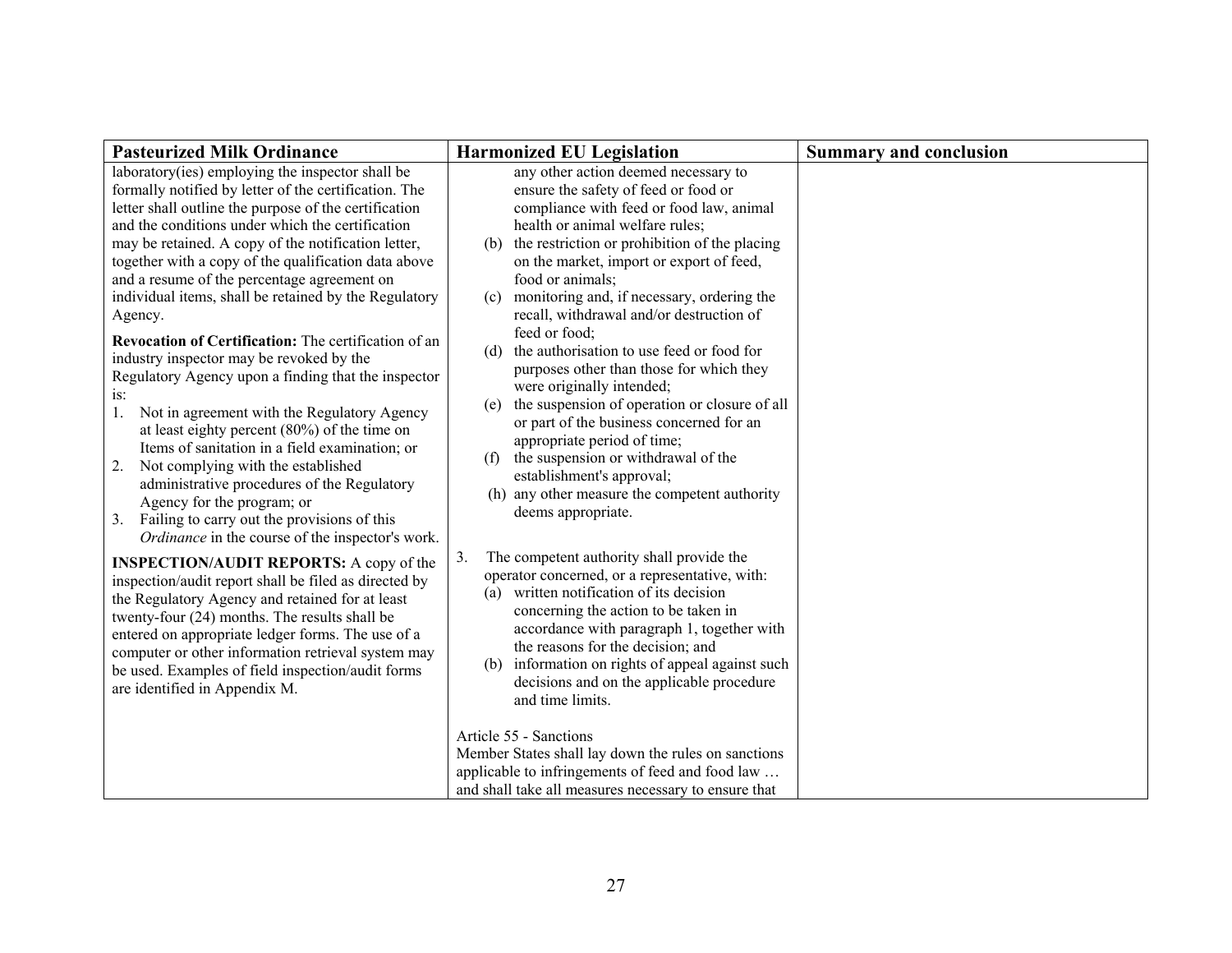| <b>Pasteurized Milk Ordinance</b> | <b>Harmonized EU Legislation</b>                 | Summary and conclusion |
|-----------------------------------|--------------------------------------------------|------------------------|
|                                   | they are implemented. The sanctions provided for |                        |
|                                   | must be effective, proportionate and dissuasive. |                        |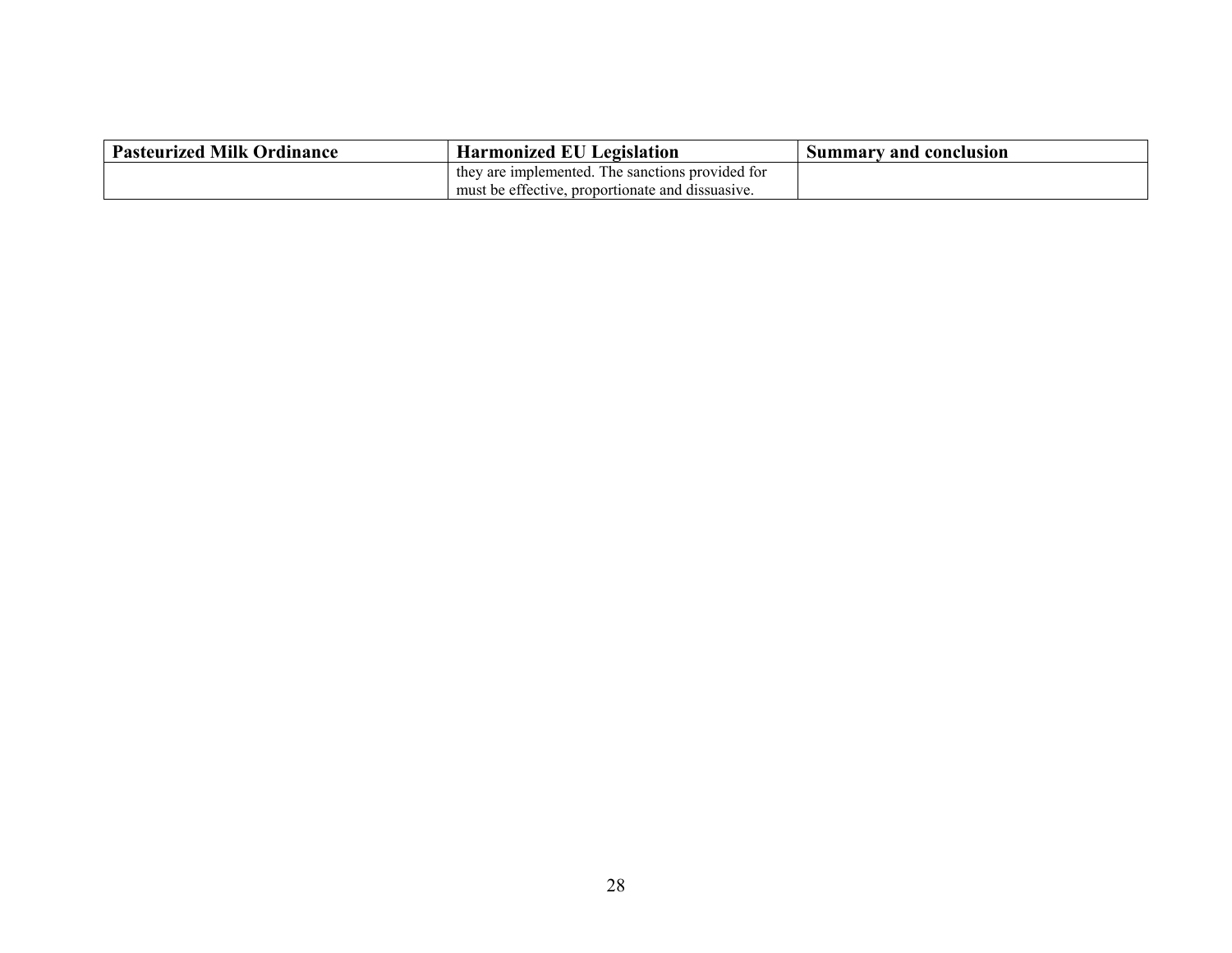## **6 Details of Examination**

| <b>Pasteurized Milk Ordinance</b>                        | <b>Harmonized EU Legislation</b>                        | <b>Summary and conclusion</b>                         |
|----------------------------------------------------------|---------------------------------------------------------|-------------------------------------------------------|
| It shall be the responsibility of the bulk milk          |                                                         | As already noted in the previous Section, the EC-     |
| hauler/sampler to collect a representative sample of     | As outlined above, Regulation 852/2004 requires all     | legislation largely avoids the fixation of exact      |
| milk from each farm bulk tank prior to transferring      | milk processing establishments to implement             | frequencies of sampling but prescribes the objective  |
| milk from a farm bulk tank, truck or other container.    | HACCP-based control systems (Article 5 - Hazard         | that 'a representative number of samples' must be     |
| All samples shall be collected and delivered to a        | analysis and critical control points). Dairy farms      | examined. There is one exception: Sampling            |
| milk plant, receiving station, transfer station or other | must keep records on the feed used, veterinary          | frequency for somatic cell counts and plate counts of |
| location approved by the Regulatory Agency.              | treatments and drugs applied, diseases, and any         | raw milk is defined under EU rules and is in this     |
|                                                          | relevant reports on checks carried out (Annex I to      | particular case exceeds the requirement of the US     |
| During any consecutive six (6) months, at least<br>1.    | Regulation 852/2004).                                   | ordinance.                                            |
| four (4) samples of raw milk for pasteurization          |                                                         |                                                       |
| shall be collected from each producer, in at least       | Regulation 853/2004 Annex II, Section IX provides       | Analytical methods and other provisions to ensure     |
| four $(4)$ separate months, except when three $(3)$      | minimum standards:                                      | consistent quality of sampling and laboratory         |
| months show a month containing two (2)                   | III. CRITERIA FOR RAW MILK:                             | analyses are very similar in both pieces of           |
| sampling dates separated by at least twenty (20)         |                                                         | legislation.                                          |
| days. These samples shall be obtained under the          | A representative number of samples of<br>2.             |                                                       |
| direction of the Regulatory Agency or shall be           | raw milk collected from milk                            | Also the consequences of non-compliance are very      |
| taken from each producer under the direction of          | production holdings taken by random                     | similar.                                              |
| the Regulatory Agency and delivered in                   | sampling must be checked for                            |                                                       |
| accordance with this Section.                            | compliance with points 3 and 4.                         | The European food law does not foresee the            |
| 2.<br>During any consecutive six (6) months, at least    |                                                         | fortification of milk with Vitamins A or D and,       |
| four (4) samples of raw milk for pasteurization,         | The checks may be carried out by, or                    | therefore, does not make specific provisions for such |
| ultra-pasteurization or aseptic processing, shall        | on behalf of:                                           | a fortification.                                      |
| be collected in at least four (4) separate months,       | (a) the food business operator                          |                                                       |
| except when three (3) months show a month                | producing the milk;                                     |                                                       |
| containing two (2) sampling dates separated by           | (b) the food business operator                          |                                                       |
| at least twenty (20) days. These samples shall be        | collecting or processing the milk;                      |                                                       |
| obtained by the Regulatory Agency, from each             | (c) a group of food business operators;                 |                                                       |
| milk plant after receipt of the milk by the milk         | $\alpha$                                                |                                                       |
| plant and prior to pasteurization, ultra-                | (d) in the context of a national or                     |                                                       |
| pasteurization or aseptic processing.                    | regional control scheme.                                |                                                       |
| During any consecutive six (6) months, at least<br>3.    | Food business operators must initiate<br>3 <sub>1</sub> |                                                       |
| four (4) samples of heat-treated milk products,          | procedures to ensure that raw milk                      |                                                       |
| from milk plante offering such products for sale         |                                                         |                                                       |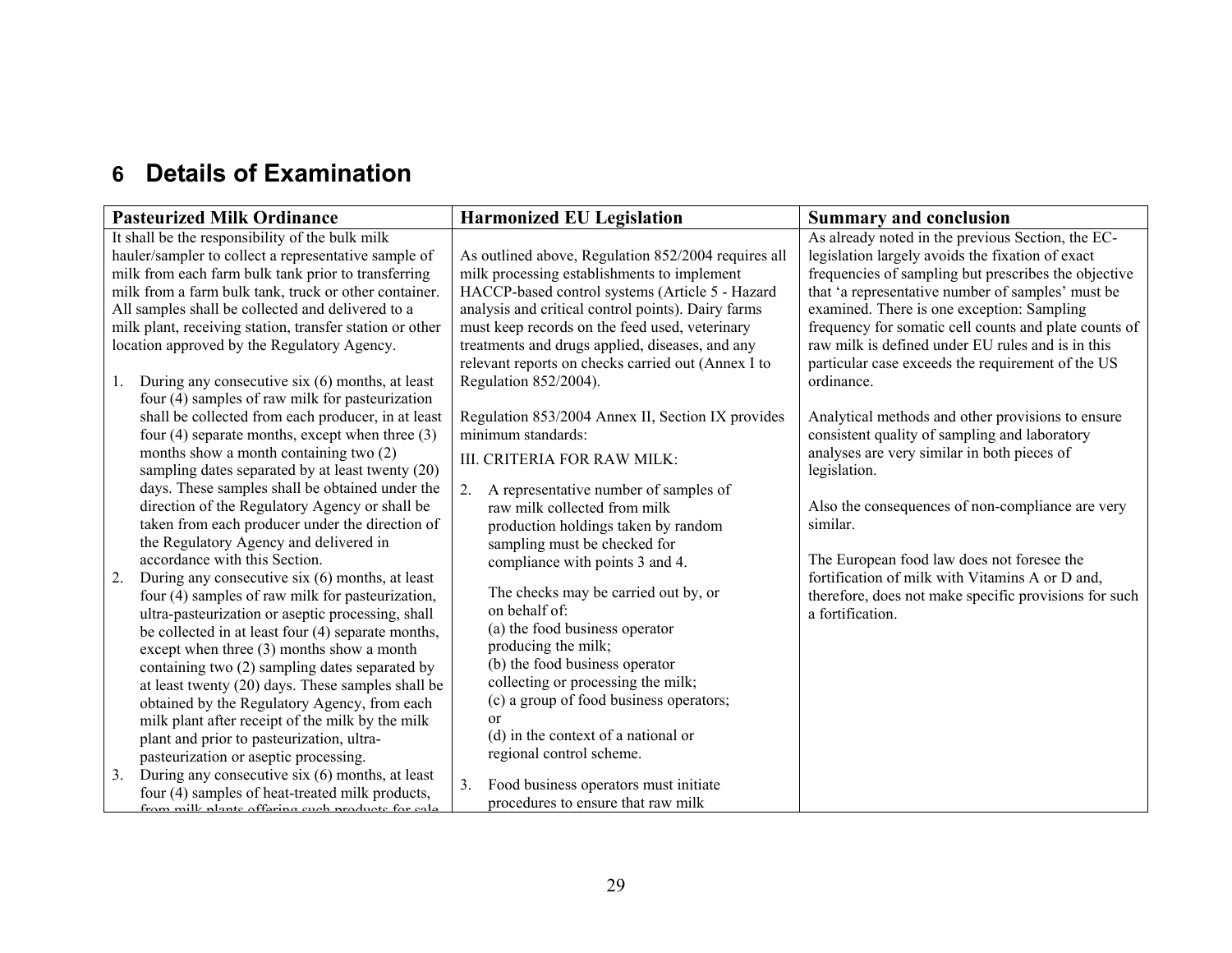|              | <b>Pasteurized Milk Ordinance</b>                                                                                                                                                                                                                                                                                                                                               |    | <b>Harmonized EU Legislation</b>                                                                                                                                                                                                           | <b>Summary and conclusion</b> |
|--------------|---------------------------------------------------------------------------------------------------------------------------------------------------------------------------------------------------------------------------------------------------------------------------------------------------------------------------------------------------------------------------------|----|--------------------------------------------------------------------------------------------------------------------------------------------------------------------------------------------------------------------------------------------|-------------------------------|
|              | from milk plants offering such products for sale,<br>shall be collected by the Regulatory Agency in<br>at least four (4) separate months, except when<br>three $(3)$ months show a month containing two                                                                                                                                                                         |    | meets the following criteria:<br>(i) for raw cows' milk:<br>Plate ct. at 30 °C (per ml) < 100 000 $*$                                                                                                                                      |                               |
| 4.           | (2) sampling dates separated by at least twenty<br>$(20)$ days.<br>During any consecutive six (6) months, at least<br>four (4) samples of pasteurized milk, flavored<br>milk, flavored reduced fat or lowfat milk,                                                                                                                                                              |    | Somatic cell count (per ml) < 400 000 **<br>* Rolling geometric average over a two-month<br>period, with at least two samples per month.<br>** Rolling geometric average over a three-month<br>period, with at least one sample per month. |                               |
|              | flavored nonfat (skim) milk, each fat level of<br>reduced fat or lowfat milk and each milk<br>product defined in this Ordinance, (including<br>aseptically processed milk and milk products for<br>drug residue tests) shall be collected by the                                                                                                                                |    | (ii) for raw milk from other species:<br>Plate count (per ml) < $1.500.000*$<br>* Rolling geometric average over a two-month<br>period, with at least two samples per month.                                                               |                               |
|              | Regulatory Agency in at least four (4) separate<br>months, except when three (3) months show a<br>month containing two (2) sampling dates<br>separated by at least twenty (20) days from<br>every milk plant.                                                                                                                                                                   |    | However, if raw milk from species other than<br>cows is intended for the manufacture of<br>products made with raw milk by a process that<br>does not involve any heat treatment, food<br>business operators must take steps to ensure that |                               |
|              | <b>NOTE:</b> If the production of any Grade "A"<br>condensed or dry milk product as defined in this<br>Ordinance is not on a yearly basis, at least 5 samples<br>shall be taken within a continuous production period.<br>Samples of milk and milk products shall be taken                                                                                                      |    | the raw milk used meets the following<br>criterion::<br>Plate count (per ml) < $500.000*$<br>* Rolling geometric average over a two-month<br>period, with at least two samples per month.                                                  |                               |
| or consumer. | while in the possession of the producer, milk plant or<br>distributor at any time prior to delivery to the store                                                                                                                                                                                                                                                                | 4. | Without prejudice to<br>Directive 96/23/EC, food business<br>operators must initiate procedures to<br>ensure that raw milk is not placed on<br>the market if either:                                                                       |                               |
|              | Samples of milk and milk products from dairy retail<br>stores, food service establishments, grocery stores<br>and other places where milk and milk products are<br>sold shall be examined periodically as determined by<br>the Regulatory Agency and the results of such<br>examination shall be used to determine compliance<br>with Sections 2, 4 and 10. Proprietors of such |    | (a) it contains antibiotic residues in a quantity<br>that, exceeds the levels authorised; or<br>the combined total of residues of antibiotic<br>(b)<br>substances exceeds any maximum<br>permitted value.                                  |                               |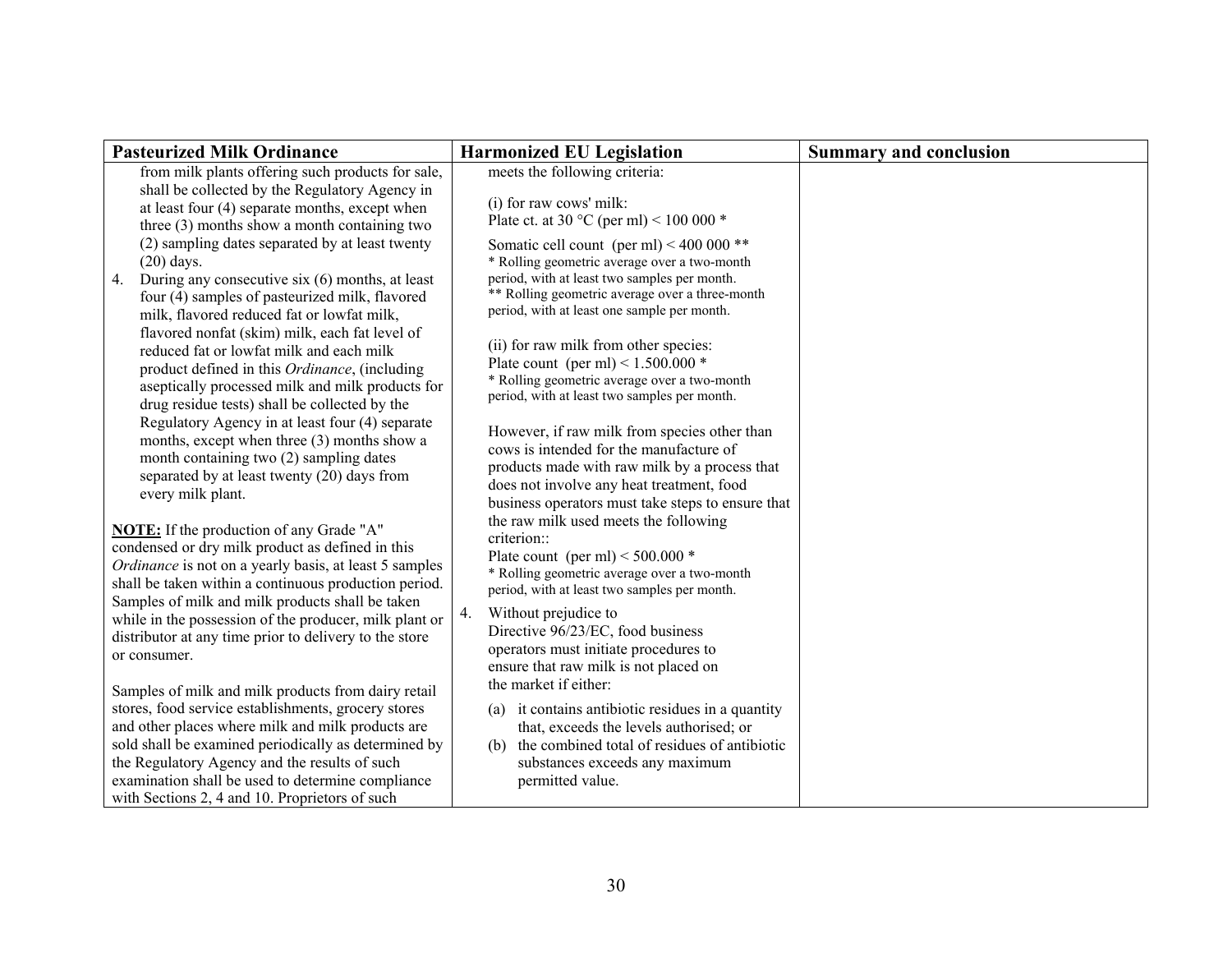| <b>Pasteurized Milk Ordinance</b>                                                                                                                                                                                                                                                                                                                                                                                                                                                                                                                                                                                                                                                                                                                                                                                                                                                                    | <b>Harmonized EU Legislation</b>                                                                                                                                                                                                                                                                                                                                                                                                                                                                                                                                                                        | <b>Summary and conclusion</b> |
|------------------------------------------------------------------------------------------------------------------------------------------------------------------------------------------------------------------------------------------------------------------------------------------------------------------------------------------------------------------------------------------------------------------------------------------------------------------------------------------------------------------------------------------------------------------------------------------------------------------------------------------------------------------------------------------------------------------------------------------------------------------------------------------------------------------------------------------------------------------------------------------------------|---------------------------------------------------------------------------------------------------------------------------------------------------------------------------------------------------------------------------------------------------------------------------------------------------------------------------------------------------------------------------------------------------------------------------------------------------------------------------------------------------------------------------------------------------------------------------------------------------------|-------------------------------|
| establishments shall furnish the Regulatory Agency,<br>upon request, with the names of all distributors from<br>whom milk or milk products are obtained.<br>Required bacterial counts somatic cell counts and                                                                                                                                                                                                                                                                                                                                                                                                                                                                                                                                                                                                                                                                                        | 5.<br>When raw milk fails to comply with<br>point 3 or 4, the food business operator<br>must inform the competent authority<br>and take measures to correct the<br>situation.                                                                                                                                                                                                                                                                                                                                                                                                                           |                               |
| cooling temperature checks shall be performed on<br>raw milk for pasteurization. In addition, drug tests<br>on each producer's milk shall be conducted at least<br>four $(4)$ times during any consecutive six $(6)$<br>months.                                                                                                                                                                                                                                                                                                                                                                                                                                                                                                                                                                                                                                                                      | Requirements for dairy products:<br>Food business operators manufacturing dairy<br>products must initiate procedures to ensure that,<br>immediately before processing:                                                                                                                                                                                                                                                                                                                                                                                                                                  |                               |
| Required bacterial counts, drug tests, except those<br>products for which there are not any approved drug<br>test kits available, coliform determinations,<br>phosphatase and cooling temperature determinations<br>shall be performed on Grade "A" pasteurized milk<br>and milk products defined in this Ordinance.<br>Required drug residue tests shall be performed on<br>aseptically processed milk and milk products.                                                                                                                                                                                                                                                                                                                                                                                                                                                                           | (a) raw cows' milk used to prepare dairy<br>products has a plate count at 30 °C of less<br>than 300 000 per ml; and<br>processed cows' milk used to prepare dairy<br>(b)<br>products has a plate count at 30 °C of less<br>than 100 000 per ml.<br>When milk fails to meet these criteria the food<br>business operator must inform the competent<br>authority and take measures to correct the situation.                                                                                                                                                                                              |                               |
| Whenever two $(2)$ of the last four $(4)$ consecutive<br>bacterial counts (except those for aseptically<br>processed milk and milk products), somatic cell<br>count, coliform determinations, or cooling<br>temperatures, taken on separate days, exceed the<br>standard for the milk and/or milk products as defined<br>in this Ordinance, the Regulatory Agency shall send<br>a written notice thereof to the person concerned.<br>This notice shall be in effect as long as two $(2)$ of the<br>last four (4) consecutive samples exceed the<br>standard. An additional sample shall be taken within<br>twenty-one (21) days of the sending of such notice,<br>but not before the lapse of three (3) days. Immediate<br>suspension of permit, in accordance with Section 3,<br>and/or court action shall be instituted whenever the<br>standard is violated by three $(3)$ of the last five $(5)$ | Council Directive 96/23/EC on measures to monitor<br>certain substances and residues thereof in live<br>animals and animal products lists in particular<br>antibiotics, pesticide residues, anthelmintics and<br>other veterinary drugs, which must be monitored. A<br>sampling frequency is not specified but a residue<br>monitoring plan must be submitted and approved at<br>EU level.<br>Commission Decision 91/180/EEC prescribes<br>specific methods for the determination of somatic<br>cell count, plate count, phosphatase and peroxidase<br>activity, and for antimicrobial residue testing. |                               |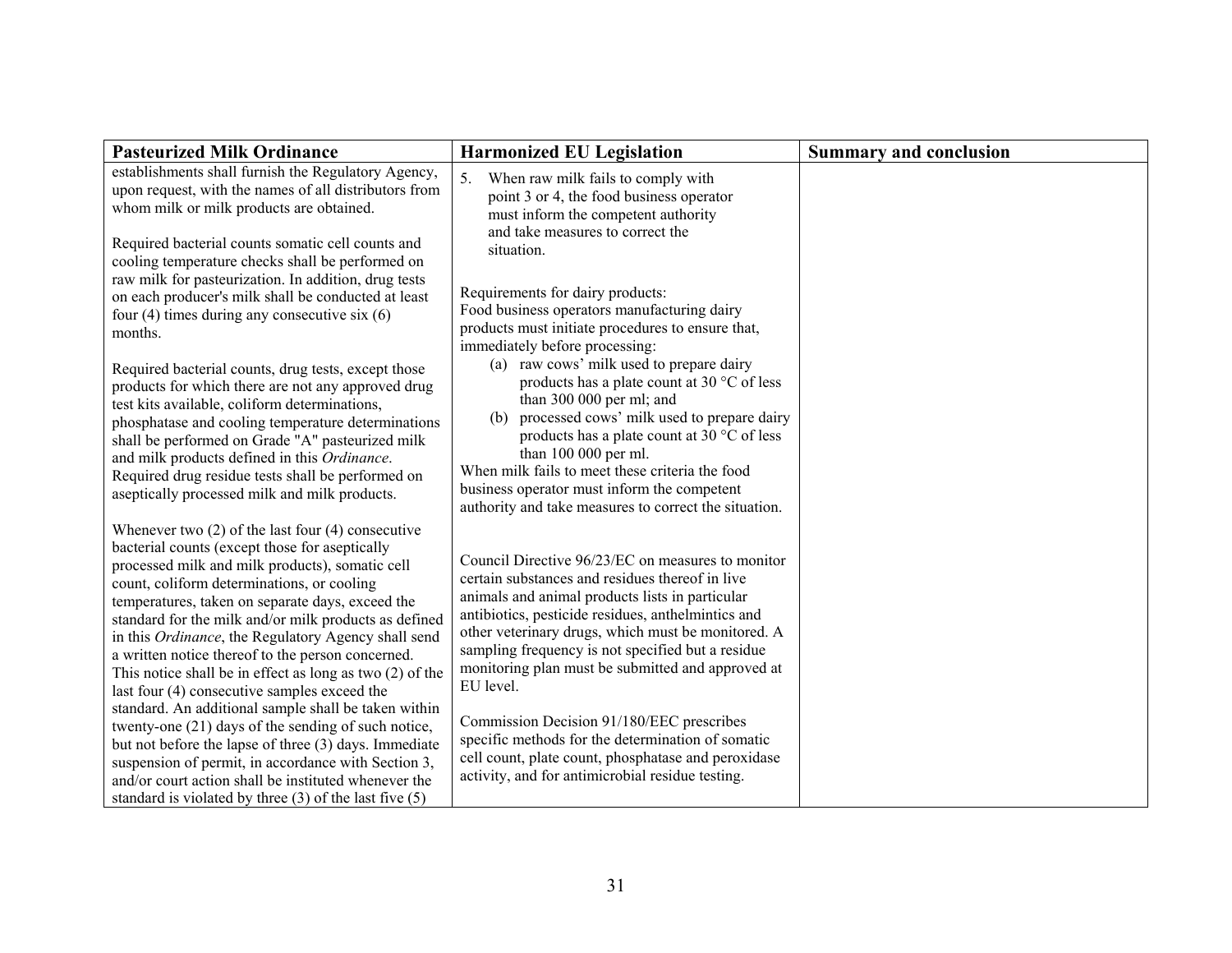| <b>Pasteurized Milk Ordinance</b>                                                                                                                                                                                                                                                                                                                                                                                                                                                                                                                                                                                     | <b>Harmonized EU Legislation</b>                                                                                                                                                                                                                                                                                                                                                                                                                                                   | <b>Summary and conclusion</b> |
|-----------------------------------------------------------------------------------------------------------------------------------------------------------------------------------------------------------------------------------------------------------------------------------------------------------------------------------------------------------------------------------------------------------------------------------------------------------------------------------------------------------------------------------------------------------------------------------------------------------------------|------------------------------------------------------------------------------------------------------------------------------------------------------------------------------------------------------------------------------------------------------------------------------------------------------------------------------------------------------------------------------------------------------------------------------------------------------------------------------------|-------------------------------|
| bacterial counts (except those for aseptically<br>processed milk and milk products), somatic cell<br>counts, coliform determinations or cooling<br>temperatures.                                                                                                                                                                                                                                                                                                                                                                                                                                                      | As outlined in the previous Section, Regulation<br>854//2004 provides in its Annex IV further rules on<br>inspection:                                                                                                                                                                                                                                                                                                                                                              |                               |
| Whenever a phosphatase test is positive, the cause<br>shall be determined. Where the cause is improper<br>pasteurization, it shall be corrected and any milk or<br>milk product involved shall not be offered for sale.<br>Whenever a pesticide residue test is positive, an<br>investigation shall be made to determine the cause<br>and the cause shall be corrected. An additional<br>sample shall be taken and tested for pesticide<br>residues and no milk or milk products as defined in<br>this <i>Ordinance</i> shall be offered for sale until it is<br>shown by a subsequent sample to be free of pesticide | Chapter I: Control of Milk Production Holdings<br>3.<br>Milk production holdings are to undergo<br>official controls to verify that hygiene<br>requirements are being complied with. These<br>official controls may involve inspections and/or<br>the monitoring of controls that professional<br>organizations carry out. If it is shown that the<br>hygiene is inadequate, the competent authority<br>is to verify that appropriate steps are taken to<br>correct the situation. |                               |
| residues or below the actionable levels established<br>for such residues.                                                                                                                                                                                                                                                                                                                                                                                                                                                                                                                                             | Chapter II: Control of Raw Milk Upon Collection<br>The competent authority is to monitor the<br>1.<br>checks carried out in accordance with Annex III,                                                                                                                                                                                                                                                                                                                             |                               |
| Whenever a drug residue test is confirmed positive,<br>an investigation shall be made to determine the<br>cause, and the cause shall be corrected in accordance<br>with the provisions of Appendix N.                                                                                                                                                                                                                                                                                                                                                                                                                 | Section IX, Chapter I, Part III, to Regulation<br>(EC) No 853/2004.<br>If the food business operator has not corrected<br>2.<br>the situation within three months of first                                                                                                                                                                                                                                                                                                         |                               |
| Whenever a container or containers of aseptically<br>processed milk or milk product is found to be non-<br>sterile, due to under-processing, the Regulatory<br>Agency shall consider this to be an imminent hazard<br>to public health and shall suspend the permit of the<br>milk plant for the sale of aseptically processed milk<br>and milk products. No aseptically processed milk<br>and milk product shall be sold until it can be shown<br>that the processes, equipment and procedures used                                                                                                                  | notifying the competent authority of non-<br>compliance with the criteria with regard to plate<br>count and somatic cell count, delivery of raw<br>milk from the production holding is to be<br>suspended This suspension or these<br>requirements are to remain in place until the<br>food business operator has proved that the raw<br>milk again complies with the criteria.                                                                                                    |                               |
| are suitable for consistent production of a sterile<br>product. All products from the lot that were found to                                                                                                                                                                                                                                                                                                                                                                                                                                                                                                          | Regulation 882/2004 on Official Controls provides                                                                                                                                                                                                                                                                                                                                                                                                                                  |                               |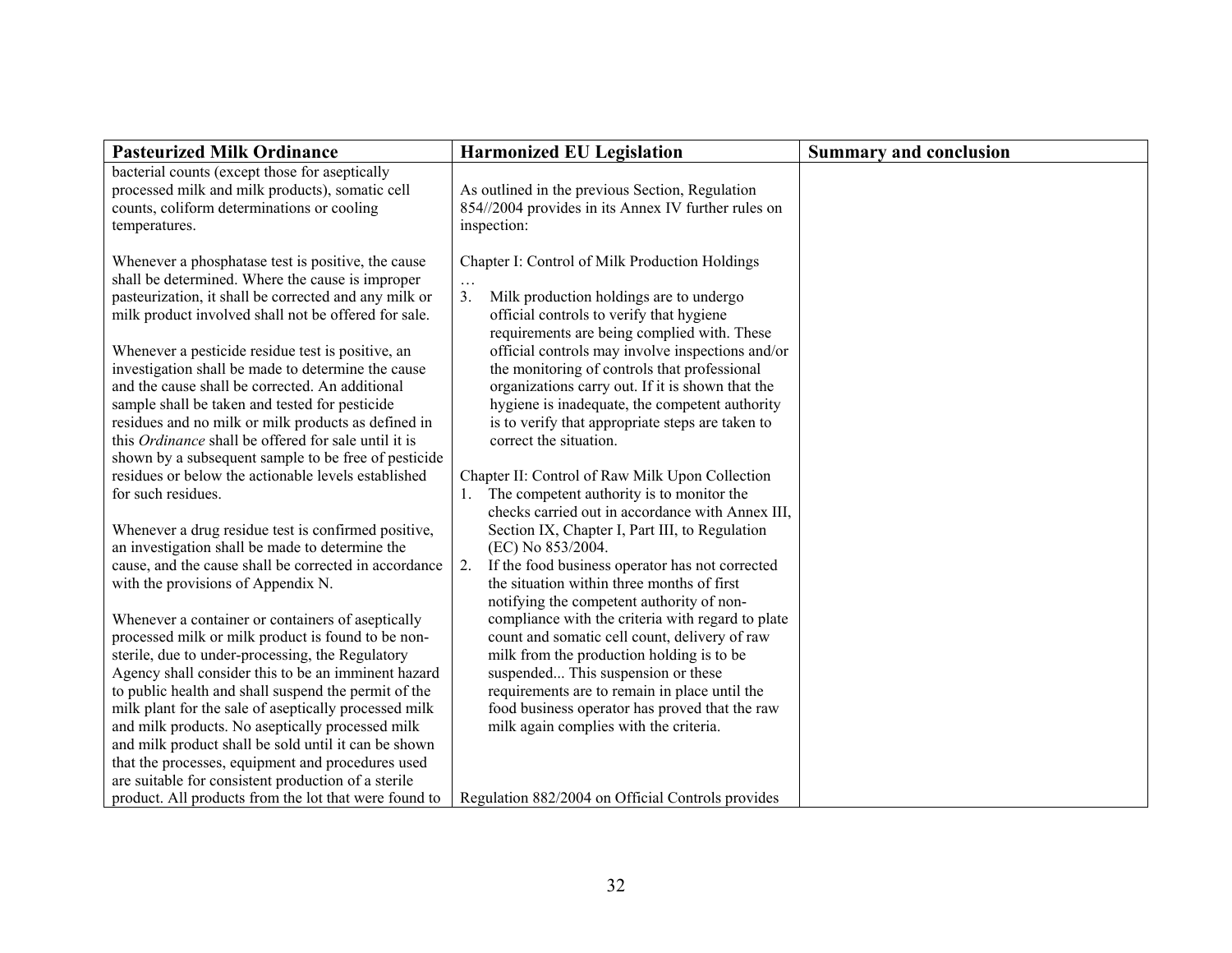| <b>Pasteurized Milk Ordinance</b>                                                                                                                                                                                                                                                                                                                                                                                                                                                                                                                                                                                                                                                                                                                                                                                                        | <b>Harmonized EU Legislation</b>                                                                                                                                                                                                                                                                                                                                                                                                                                                                                                                                                                                                                                                 | <b>Summary and conclusion</b> |
|------------------------------------------------------------------------------------------------------------------------------------------------------------------------------------------------------------------------------------------------------------------------------------------------------------------------------------------------------------------------------------------------------------------------------------------------------------------------------------------------------------------------------------------------------------------------------------------------------------------------------------------------------------------------------------------------------------------------------------------------------------------------------------------------------------------------------------------|----------------------------------------------------------------------------------------------------------------------------------------------------------------------------------------------------------------------------------------------------------------------------------------------------------------------------------------------------------------------------------------------------------------------------------------------------------------------------------------------------------------------------------------------------------------------------------------------------------------------------------------------------------------------------------|-------------------------------|
| contain one (1) or more non-sterile units shall be<br>recalled and disposed of as directed by the                                                                                                                                                                                                                                                                                                                                                                                                                                                                                                                                                                                                                                                                                                                                        | several further, relevant elements:                                                                                                                                                                                                                                                                                                                                                                                                                                                                                                                                                                                                                                              |                               |
| Regulatory Agency.                                                                                                                                                                                                                                                                                                                                                                                                                                                                                                                                                                                                                                                                                                                                                                                                                       | Article 8 - Control and verification procedures<br>Competent authorities shall carry out official                                                                                                                                                                                                                                                                                                                                                                                                                                                                                                                                                                                |                               |
| Samples shall be analyzed at an appropriate official<br>or officially designated laboratory. All sampling<br>procedures, including the use of approved in-line<br>samplers, and required laboratory examinations shall<br>be in substantial compliance with the most current<br>edition of Standard Methods for the Examination of<br>Dairy Products (SMEDP) of the American Public<br>Health Association, and the most current edition of<br>Official Methods of Analysis of AOAC<br>INTERNATIONAL (OMA). Such procedures,<br>including the certification of sample collectors and<br>examinations shall be evaluated in accordance with<br>the EML. Aseptically processed milk and milk<br>products packaged in hermetically sealed containers<br>shall be tested in accordance with FDA's<br>Bacteriological Analytical Manual (BAM). | controls in accordance with documented<br>procedures<br>2.<br>Member States shall ensure that they have legal<br>procedures in place in order to ensure that staff<br>of the competent authorities have access to<br>premises of and documentation kept by feed and<br>food business operators so as to be able to<br>accomplish their tasks properly.<br>3.<br>Competent authorities shall have procedures in<br>place:<br>to verify the effectiveness of official<br>a.<br>controls that they carry out; and<br>to ensure that corrective action is taken<br>$\mathbf{b}$<br>when needed and that the documentation<br>referred to in paragraph 1 is updated as<br>appropriate |                               |
| Each milk plant regulated under the NCIMS<br>HACCP Program shall adequately document its<br>response to each regulatory sample test result that<br>exceeds any maximum level specified in Section 7<br>of this Ordinance. The Regulatory Agency will<br>monitor and verify that appropriate action(s) was<br>taken by the milk plant.                                                                                                                                                                                                                                                                                                                                                                                                                                                                                                    | Article 9 - Reports<br>The competent authority shall draw up reports<br>1.<br>on the official controls that it has carried out.<br>2.<br>These reports shall include a description of the<br>purpose of the official controls, the control<br>methods applied, the results of the official<br>controls and, where appropriate, action that the<br>business operator concerned is to take.                                                                                                                                                                                                                                                                                        |                               |
| Examinations and tests to detect adulterants,<br>including pesticides, shall be conducted, as the<br>Regulatory Agency requires. When the<br>Commissioner of the FDA determines that a<br>potential problem exists with animal drug residues<br>or other contaminants in the milk supply, samples<br>shall be analyzed for the contaminant by a method(s)                                                                                                                                                                                                                                                                                                                                                                                                                                                                                | The competent authority shall provide the<br>3.<br>business operator concerned with a copy of the<br>report.<br>Article 10 - Control activities, methods, techniques<br>1. Tasks related to official controls shall, in<br>general, be carried out using appropriate control                                                                                                                                                                                                                                                                                                                                                                                                     |                               |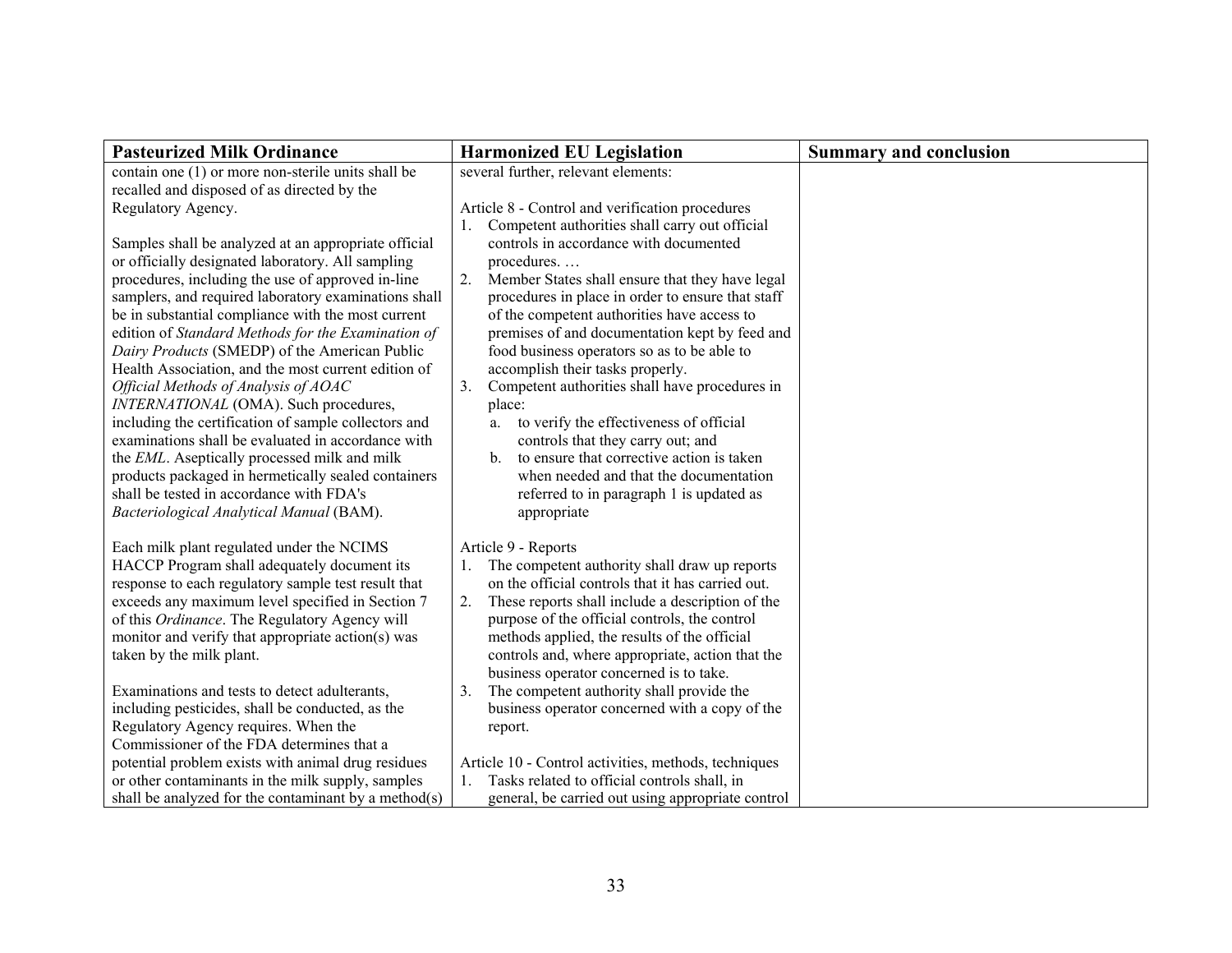| <b>Pasteurized Milk Ordinance</b>                                                                                                                                                                                                                                                                                                                     | <b>Harmonized EU Legislation</b>                                                                                                                                                                                                                                                                                                                             | <b>Summary and conclusion</b> |
|-------------------------------------------------------------------------------------------------------------------------------------------------------------------------------------------------------------------------------------------------------------------------------------------------------------------------------------------------------|--------------------------------------------------------------------------------------------------------------------------------------------------------------------------------------------------------------------------------------------------------------------------------------------------------------------------------------------------------------|-------------------------------|
| determined by FDA to be effective in determining<br>compliance with actionable levels or established<br>tolerances. This testing will continue until such time<br>that the Commissioner of the FDA is reasonably<br>assured that the problem has been corrected. The<br>determination of a problem is to be based upon:                               | methods and techniques such as monitoring,<br>surveillance, verification, audit, inspection,<br>sampling and analysis.<br>Official controls on feed and food shall include,<br>2.<br>inter alia, the following activities:<br>examination of any control systems that                                                                                        |                               |
| - Sample survey results;<br>- USDA tissue residue data from cull and veal dairy<br>animals:<br>- Animal drug disappearance and sales data;<br>- State feed back; and<br>- Other relevant information.<br>Assays of milk and milk products as defined in this<br><i>Ordinance</i> , to which vitamin (s) A and/or D have                               | $c_{\cdot}$<br>feed and food business operators have put<br>in place;<br>inspection of:<br>d.<br>(i) primary producers' installations, feed<br>and food businesses, including their<br>surroundings, premises, offices, equipment,<br>installations and machinery, transport, as<br>well as of feed and food;<br>(ii) raw materials, ingredients, processing |                               |
| been added, shall be made at least annually in a<br>laboratory, which has been accredited by FDA and<br>which is acceptable to the Regulatory Agency, using<br>test methods acceptable to FDA or other official<br>methodologies, which gives statistically equivalent<br>results to the FDA methods.                                                 | aids and other products used for the<br>preparation and production of feed and<br>food:<br>(iii) semi-finished products;<br>(iv) materials and articles intended to come<br>into contact with food;<br>(v) cleaning and maintenance products and                                                                                                             |                               |
| Vitamin testing laboratories are accredited if they<br>have one (1) or more certified analysts and meet the<br>quality control requirements of the program<br>established by FDA. Laboratory accreditation and<br>analyst certification parameters are specified in the<br>EML manual.                                                                | processes, and pesticides;<br>(vi) labelling, presentation and advertising;<br>checks on the hygiene conditions in feed<br>e.<br>and food businesses;<br>assessment of procedures on good<br>f.<br>manufacturing practices (GMP), good<br>hygiene practices (GHP), good farming                                                                              |                               |
| In addition, all facilities fortifying milk or milk<br>products with vitamins must keep volume control<br>records. These volume control records must cross<br>reference the form and amount of vitamin D, vitamin<br>A and/or vitamins A and D used with the amount of<br>products produced and indicate a percent of expected<br>use, plus or minus. | practices and HACCP, taking into account<br>the use of guides established in accordance<br>with Community legislation;<br>examination of written material and other<br>g.<br>records which may be relevant to the<br>assessment of compliance with feed or food                                                                                              |                               |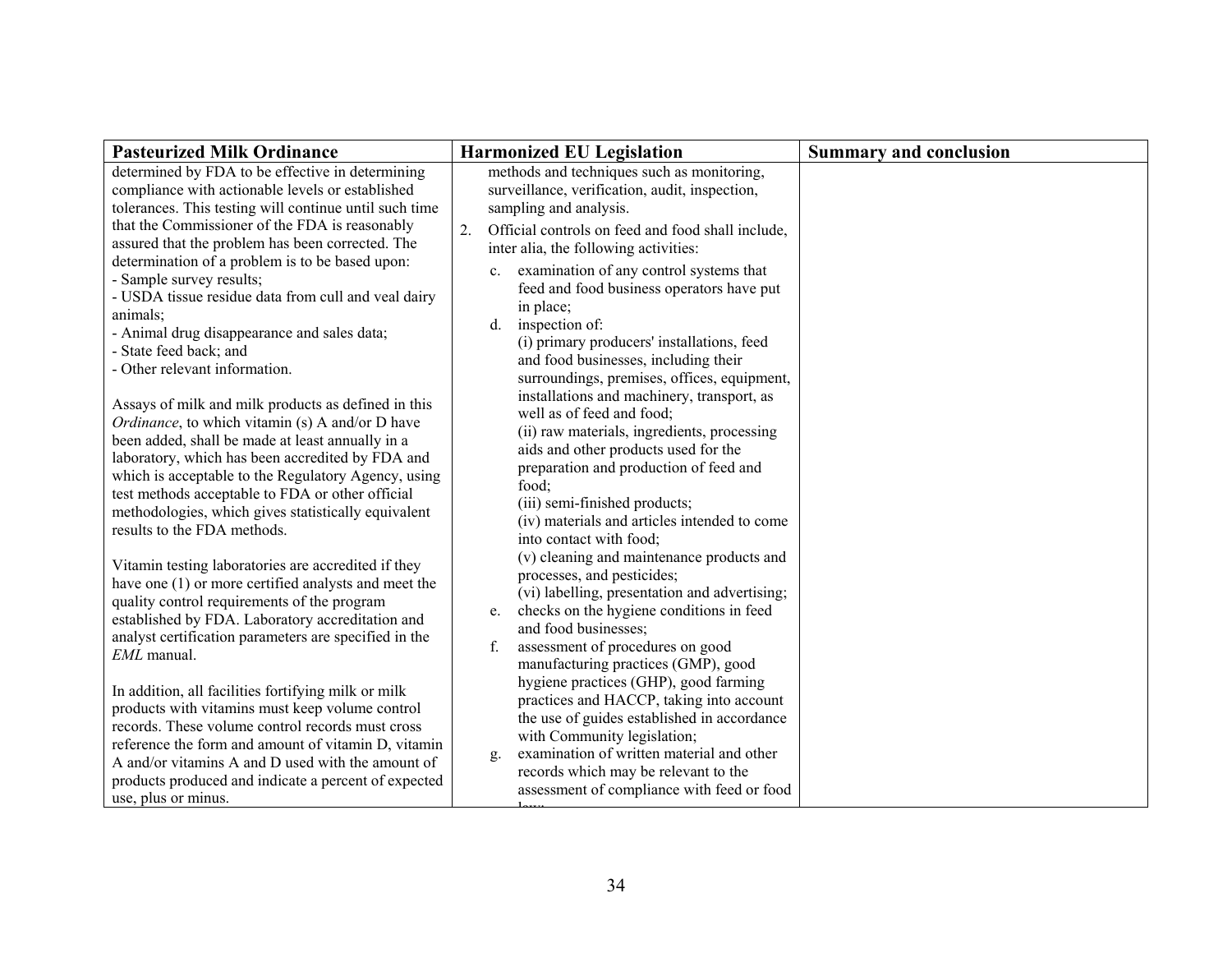| <b>Pasteurized Milk Ordinance</b>                                                                                                                                                                                                                                                                                                                                                                                                                                                                                                                                                                                                                                                                                                                                                                                                                                                                                                                                                                                                                                                                                                                                                                                                                                                                                                                                                                                                                                                                                                   | <b>Harmonized EU Legislation</b>                                                                                                                                                                                                                                                                                                                                                                                                                                                                                                                                                                                                                                                                                                                                                                                                                                                                                                                                                                                                                                                                                                                                                                                                                  | <b>Summary and conclusion</b> |
|-------------------------------------------------------------------------------------------------------------------------------------------------------------------------------------------------------------------------------------------------------------------------------------------------------------------------------------------------------------------------------------------------------------------------------------------------------------------------------------------------------------------------------------------------------------------------------------------------------------------------------------------------------------------------------------------------------------------------------------------------------------------------------------------------------------------------------------------------------------------------------------------------------------------------------------------------------------------------------------------------------------------------------------------------------------------------------------------------------------------------------------------------------------------------------------------------------------------------------------------------------------------------------------------------------------------------------------------------------------------------------------------------------------------------------------------------------------------------------------------------------------------------------------|---------------------------------------------------------------------------------------------------------------------------------------------------------------------------------------------------------------------------------------------------------------------------------------------------------------------------------------------------------------------------------------------------------------------------------------------------------------------------------------------------------------------------------------------------------------------------------------------------------------------------------------------------------------------------------------------------------------------------------------------------------------------------------------------------------------------------------------------------------------------------------------------------------------------------------------------------------------------------------------------------------------------------------------------------------------------------------------------------------------------------------------------------------------------------------------------------------------------------------------------------|-------------------------------|
|                                                                                                                                                                                                                                                                                                                                                                                                                                                                                                                                                                                                                                                                                                                                                                                                                                                                                                                                                                                                                                                                                                                                                                                                                                                                                                                                                                                                                                                                                                                                     | $law$ ;<br>interviews with feed and food business<br>$h_{-}$                                                                                                                                                                                                                                                                                                                                                                                                                                                                                                                                                                                                                                                                                                                                                                                                                                                                                                                                                                                                                                                                                                                                                                                      |                               |
| <b>ENFORCEMENT PROCEDURES: All violations</b>                                                                                                                                                                                                                                                                                                                                                                                                                                                                                                                                                                                                                                                                                                                                                                                                                                                                                                                                                                                                                                                                                                                                                                                                                                                                                                                                                                                                                                                                                       | operators and with their staff;                                                                                                                                                                                                                                                                                                                                                                                                                                                                                                                                                                                                                                                                                                                                                                                                                                                                                                                                                                                                                                                                                                                                                                                                                   |                               |
| of bacteria, coliform, confirmed somatic cell counts                                                                                                                                                                                                                                                                                                                                                                                                                                                                                                                                                                                                                                                                                                                                                                                                                                                                                                                                                                                                                                                                                                                                                                                                                                                                                                                                                                                                                                                                                | $i$ .<br>the reading of values recorded by feed or                                                                                                                                                                                                                                                                                                                                                                                                                                                                                                                                                                                                                                                                                                                                                                                                                                                                                                                                                                                                                                                                                                                                                                                                |                               |
| and cooling temperature standards should be                                                                                                                                                                                                                                                                                                                                                                                                                                                                                                                                                                                                                                                                                                                                                                                                                                                                                                                                                                                                                                                                                                                                                                                                                                                                                                                                                                                                                                                                                         | food business measuring instruments;                                                                                                                                                                                                                                                                                                                                                                                                                                                                                                                                                                                                                                                                                                                                                                                                                                                                                                                                                                                                                                                                                                                                                                                                              |                               |
|                                                                                                                                                                                                                                                                                                                                                                                                                                                                                                                                                                                                                                                                                                                                                                                                                                                                                                                                                                                                                                                                                                                                                                                                                                                                                                                                                                                                                                                                                                                                     | $\mathbf{1}$ .                                                                                                                                                                                                                                                                                                                                                                                                                                                                                                                                                                                                                                                                                                                                                                                                                                                                                                                                                                                                                                                                                                                                                                                                                                    |                               |
|                                                                                                                                                                                                                                                                                                                                                                                                                                                                                                                                                                                                                                                                                                                                                                                                                                                                                                                                                                                                                                                                                                                                                                                                                                                                                                                                                                                                                                                                                                                                     |                                                                                                                                                                                                                                                                                                                                                                                                                                                                                                                                                                                                                                                                                                                                                                                                                                                                                                                                                                                                                                                                                                                                                                                                                                                   |                               |
|                                                                                                                                                                                                                                                                                                                                                                                                                                                                                                                                                                                                                                                                                                                                                                                                                                                                                                                                                                                                                                                                                                                                                                                                                                                                                                                                                                                                                                                                                                                                     |                                                                                                                                                                                                                                                                                                                                                                                                                                                                                                                                                                                                                                                                                                                                                                                                                                                                                                                                                                                                                                                                                                                                                                                                                                                   |                               |
|                                                                                                                                                                                                                                                                                                                                                                                                                                                                                                                                                                                                                                                                                                                                                                                                                                                                                                                                                                                                                                                                                                                                                                                                                                                                                                                                                                                                                                                                                                                                     |                                                                                                                                                                                                                                                                                                                                                                                                                                                                                                                                                                                                                                                                                                                                                                                                                                                                                                                                                                                                                                                                                                                                                                                                                                                   |                               |
|                                                                                                                                                                                                                                                                                                                                                                                                                                                                                                                                                                                                                                                                                                                                                                                                                                                                                                                                                                                                                                                                                                                                                                                                                                                                                                                                                                                                                                                                                                                                     |                                                                                                                                                                                                                                                                                                                                                                                                                                                                                                                                                                                                                                                                                                                                                                                                                                                                                                                                                                                                                                                                                                                                                                                                                                                   |                               |
|                                                                                                                                                                                                                                                                                                                                                                                                                                                                                                                                                                                                                                                                                                                                                                                                                                                                                                                                                                                                                                                                                                                                                                                                                                                                                                                                                                                                                                                                                                                                     |                                                                                                                                                                                                                                                                                                                                                                                                                                                                                                                                                                                                                                                                                                                                                                                                                                                                                                                                                                                                                                                                                                                                                                                                                                                   |                               |
|                                                                                                                                                                                                                                                                                                                                                                                                                                                                                                                                                                                                                                                                                                                                                                                                                                                                                                                                                                                                                                                                                                                                                                                                                                                                                                                                                                                                                                                                                                                                     |                                                                                                                                                                                                                                                                                                                                                                                                                                                                                                                                                                                                                                                                                                                                                                                                                                                                                                                                                                                                                                                                                                                                                                                                                                                   |                               |
|                                                                                                                                                                                                                                                                                                                                                                                                                                                                                                                                                                                                                                                                                                                                                                                                                                                                                                                                                                                                                                                                                                                                                                                                                                                                                                                                                                                                                                                                                                                                     |                                                                                                                                                                                                                                                                                                                                                                                                                                                                                                                                                                                                                                                                                                                                                                                                                                                                                                                                                                                                                                                                                                                                                                                                                                                   |                               |
|                                                                                                                                                                                                                                                                                                                                                                                                                                                                                                                                                                                                                                                                                                                                                                                                                                                                                                                                                                                                                                                                                                                                                                                                                                                                                                                                                                                                                                                                                                                                     |                                                                                                                                                                                                                                                                                                                                                                                                                                                                                                                                                                                                                                                                                                                                                                                                                                                                                                                                                                                                                                                                                                                                                                                                                                                   |                               |
|                                                                                                                                                                                                                                                                                                                                                                                                                                                                                                                                                                                                                                                                                                                                                                                                                                                                                                                                                                                                                                                                                                                                                                                                                                                                                                                                                                                                                                                                                                                                     |                                                                                                                                                                                                                                                                                                                                                                                                                                                                                                                                                                                                                                                                                                                                                                                                                                                                                                                                                                                                                                                                                                                                                                                                                                                   |                               |
|                                                                                                                                                                                                                                                                                                                                                                                                                                                                                                                                                                                                                                                                                                                                                                                                                                                                                                                                                                                                                                                                                                                                                                                                                                                                                                                                                                                                                                                                                                                                     |                                                                                                                                                                                                                                                                                                                                                                                                                                                                                                                                                                                                                                                                                                                                                                                                                                                                                                                                                                                                                                                                                                                                                                                                                                                   |                               |
|                                                                                                                                                                                                                                                                                                                                                                                                                                                                                                                                                                                                                                                                                                                                                                                                                                                                                                                                                                                                                                                                                                                                                                                                                                                                                                                                                                                                                                                                                                                                     |                                                                                                                                                                                                                                                                                                                                                                                                                                                                                                                                                                                                                                                                                                                                                                                                                                                                                                                                                                                                                                                                                                                                                                                                                                                   |                               |
|                                                                                                                                                                                                                                                                                                                                                                                                                                                                                                                                                                                                                                                                                                                                                                                                                                                                                                                                                                                                                                                                                                                                                                                                                                                                                                                                                                                                                                                                                                                                     |                                                                                                                                                                                                                                                                                                                                                                                                                                                                                                                                                                                                                                                                                                                                                                                                                                                                                                                                                                                                                                                                                                                                                                                                                                                   |                               |
|                                                                                                                                                                                                                                                                                                                                                                                                                                                                                                                                                                                                                                                                                                                                                                                                                                                                                                                                                                                                                                                                                                                                                                                                                                                                                                                                                                                                                                                                                                                                     |                                                                                                                                                                                                                                                                                                                                                                                                                                                                                                                                                                                                                                                                                                                                                                                                                                                                                                                                                                                                                                                                                                                                                                                                                                                   |                               |
|                                                                                                                                                                                                                                                                                                                                                                                                                                                                                                                                                                                                                                                                                                                                                                                                                                                                                                                                                                                                                                                                                                                                                                                                                                                                                                                                                                                                                                                                                                                                     |                                                                                                                                                                                                                                                                                                                                                                                                                                                                                                                                                                                                                                                                                                                                                                                                                                                                                                                                                                                                                                                                                                                                                                                                                                                   |                               |
|                                                                                                                                                                                                                                                                                                                                                                                                                                                                                                                                                                                                                                                                                                                                                                                                                                                                                                                                                                                                                                                                                                                                                                                                                                                                                                                                                                                                                                                                                                                                     |                                                                                                                                                                                                                                                                                                                                                                                                                                                                                                                                                                                                                                                                                                                                                                                                                                                                                                                                                                                                                                                                                                                                                                                                                                                   |                               |
|                                                                                                                                                                                                                                                                                                                                                                                                                                                                                                                                                                                                                                                                                                                                                                                                                                                                                                                                                                                                                                                                                                                                                                                                                                                                                                                                                                                                                                                                                                                                     |                                                                                                                                                                                                                                                                                                                                                                                                                                                                                                                                                                                                                                                                                                                                                                                                                                                                                                                                                                                                                                                                                                                                                                                                                                                   |                               |
|                                                                                                                                                                                                                                                                                                                                                                                                                                                                                                                                                                                                                                                                                                                                                                                                                                                                                                                                                                                                                                                                                                                                                                                                                                                                                                                                                                                                                                                                                                                                     |                                                                                                                                                                                                                                                                                                                                                                                                                                                                                                                                                                                                                                                                                                                                                                                                                                                                                                                                                                                                                                                                                                                                                                                                                                                   |                               |
|                                                                                                                                                                                                                                                                                                                                                                                                                                                                                                                                                                                                                                                                                                                                                                                                                                                                                                                                                                                                                                                                                                                                                                                                                                                                                                                                                                                                                                                                                                                                     |                                                                                                                                                                                                                                                                                                                                                                                                                                                                                                                                                                                                                                                                                                                                                                                                                                                                                                                                                                                                                                                                                                                                                                                                                                                   |                               |
|                                                                                                                                                                                                                                                                                                                                                                                                                                                                                                                                                                                                                                                                                                                                                                                                                                                                                                                                                                                                                                                                                                                                                                                                                                                                                                                                                                                                                                                                                                                                     |                                                                                                                                                                                                                                                                                                                                                                                                                                                                                                                                                                                                                                                                                                                                                                                                                                                                                                                                                                                                                                                                                                                                                                                                                                                   |                               |
|                                                                                                                                                                                                                                                                                                                                                                                                                                                                                                                                                                                                                                                                                                                                                                                                                                                                                                                                                                                                                                                                                                                                                                                                                                                                                                                                                                                                                                                                                                                                     |                                                                                                                                                                                                                                                                                                                                                                                                                                                                                                                                                                                                                                                                                                                                                                                                                                                                                                                                                                                                                                                                                                                                                                                                                                                   |                               |
|                                                                                                                                                                                                                                                                                                                                                                                                                                                                                                                                                                                                                                                                                                                                                                                                                                                                                                                                                                                                                                                                                                                                                                                                                                                                                                                                                                                                                                                                                                                                     |                                                                                                                                                                                                                                                                                                                                                                                                                                                                                                                                                                                                                                                                                                                                                                                                                                                                                                                                                                                                                                                                                                                                                                                                                                                   |                               |
|                                                                                                                                                                                                                                                                                                                                                                                                                                                                                                                                                                                                                                                                                                                                                                                                                                                                                                                                                                                                                                                                                                                                                                                                                                                                                                                                                                                                                                                                                                                                     |                                                                                                                                                                                                                                                                                                                                                                                                                                                                                                                                                                                                                                                                                                                                                                                                                                                                                                                                                                                                                                                                                                                                                                                                                                                   |                               |
|                                                                                                                                                                                                                                                                                                                                                                                                                                                                                                                                                                                                                                                                                                                                                                                                                                                                                                                                                                                                                                                                                                                                                                                                                                                                                                                                                                                                                                                                                                                                     |                                                                                                                                                                                                                                                                                                                                                                                                                                                                                                                                                                                                                                                                                                                                                                                                                                                                                                                                                                                                                                                                                                                                                                                                                                                   |                               |
|                                                                                                                                                                                                                                                                                                                                                                                                                                                                                                                                                                                                                                                                                                                                                                                                                                                                                                                                                                                                                                                                                                                                                                                                                                                                                                                                                                                                                                                                                                                                     |                                                                                                                                                                                                                                                                                                                                                                                                                                                                                                                                                                                                                                                                                                                                                                                                                                                                                                                                                                                                                                                                                                                                                                                                                                                   |                               |
|                                                                                                                                                                                                                                                                                                                                                                                                                                                                                                                                                                                                                                                                                                                                                                                                                                                                                                                                                                                                                                                                                                                                                                                                                                                                                                                                                                                                                                                                                                                                     |                                                                                                                                                                                                                                                                                                                                                                                                                                                                                                                                                                                                                                                                                                                                                                                                                                                                                                                                                                                                                                                                                                                                                                                                                                                   |                               |
|                                                                                                                                                                                                                                                                                                                                                                                                                                                                                                                                                                                                                                                                                                                                                                                                                                                                                                                                                                                                                                                                                                                                                                                                                                                                                                                                                                                                                                                                                                                                     |                                                                                                                                                                                                                                                                                                                                                                                                                                                                                                                                                                                                                                                                                                                                                                                                                                                                                                                                                                                                                                                                                                                                                                                                                                                   |                               |
|                                                                                                                                                                                                                                                                                                                                                                                                                                                                                                                                                                                                                                                                                                                                                                                                                                                                                                                                                                                                                                                                                                                                                                                                                                                                                                                                                                                                                                                                                                                                     |                                                                                                                                                                                                                                                                                                                                                                                                                                                                                                                                                                                                                                                                                                                                                                                                                                                                                                                                                                                                                                                                                                                                                                                                                                                   |                               |
|                                                                                                                                                                                                                                                                                                                                                                                                                                                                                                                                                                                                                                                                                                                                                                                                                                                                                                                                                                                                                                                                                                                                                                                                                                                                                                                                                                                                                                                                                                                                     |                                                                                                                                                                                                                                                                                                                                                                                                                                                                                                                                                                                                                                                                                                                                                                                                                                                                                                                                                                                                                                                                                                                                                                                                                                                   |                               |
|                                                                                                                                                                                                                                                                                                                                                                                                                                                                                                                                                                                                                                                                                                                                                                                                                                                                                                                                                                                                                                                                                                                                                                                                                                                                                                                                                                                                                                                                                                                                     |                                                                                                                                                                                                                                                                                                                                                                                                                                                                                                                                                                                                                                                                                                                                                                                                                                                                                                                                                                                                                                                                                                                                                                                                                                                   |                               |
| followed promptly by inspection to determine and<br>correct the cause.<br>Aseptically processed milk and milk products<br>packaged in hermetically sealed containers are<br>exempt from the refrigerated storage requirements of<br>this Ordinance. Therefore, whenever a breakdown in<br>the processing or packaging of these products occurs<br>an imminent hazard to public health exists. Prompt<br>action is needed by the Regulatory Agency. Milk<br>plants aseptically processing milk and milk products<br>in hermetically sealed containers should be<br>encouraged to perform bacterial and other quality<br>tests on each lot of aseptically processed milk and<br>milk product produced in order to ascertain that<br>these products have been properly processed and<br>have not been rendered non-sterile after aseptic<br>processing and packaging. The Regulatory Agency<br>may utilize industry records, of each lot of<br>aseptically processed milk and milk products, to<br>determine when lots can be released for sale after a<br>violation of the bacterial standards has existed.<br><b>LABORATORY TECHNIQUES: Procedures for</b><br>the collection, including the use of approved in-line<br>samplers, and holding of samples; the selection and<br>preparation of apparatus, media and reagents; and<br>the analytical procedures, incubation, reading and<br>reporting of results, shall be in substantial<br>compliance with the FDA 2400 series forms,<br>SMEDP and OMA. The procedures shall be those | controls carried out with the competent<br>authority's own instruments to verify<br>measurements taken by feed and food<br>business operators;<br>any other activity required to ensure that<br>$k_{-}$<br>the objectives of this Regulation are met.<br>Article 12 - Official laboratories<br>1. The competent authority shall designate<br>laboratories that may carry out the analysis of<br>samples taken during official controls.<br>2.<br>However, competent authorities may only<br>designate laboratories that operate and are<br>assessed and accredited in accordance with the<br>following European standards:<br>(a) EN ISO/IEC 17025<br>(b) EN $45002$<br>$(c)$ EN 45003<br>taking into account criteria for different testing<br>methods laid down in Community feed and food<br>law.<br>The accreditation and assessment of testing<br>3.<br>laboratories referred to in paragraph 2 may<br>relate to individual tests or groups of tests.<br>The competent authority may cancel the<br>4.<br>designation referred to in paragraph 1 when the<br>conditions referred to in paragraph 2 are no<br>longer fulfilled.<br>As described in the previous Section, Articles 54 and<br>55 of Regulation 882/2004 define regulatory action |                               |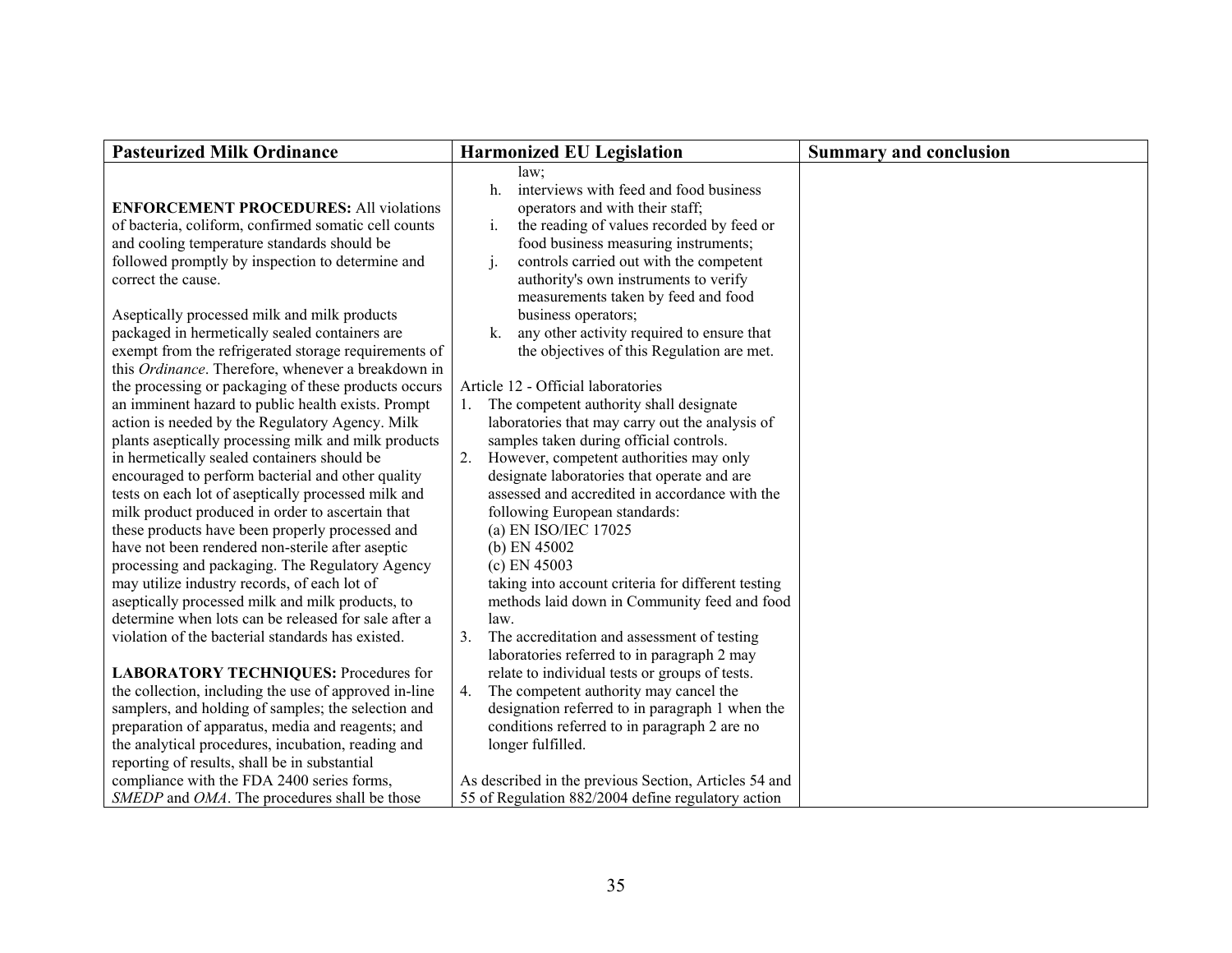| <b>Pasteurized Milk Ordinance</b>                                                                                                                                                                                                                                                                                                                                                                                                                                                                                                                                                                                                                                                                                                                                                             | <b>Harmonized EU Legislation</b>                                                                                                                                                                                                                                                                                                                                                                                                                                                                                                                                                                                                                                                                                                                                                | <b>Summary and conclusion</b> |
|-----------------------------------------------------------------------------------------------------------------------------------------------------------------------------------------------------------------------------------------------------------------------------------------------------------------------------------------------------------------------------------------------------------------------------------------------------------------------------------------------------------------------------------------------------------------------------------------------------------------------------------------------------------------------------------------------------------------------------------------------------------------------------------------------|---------------------------------------------------------------------------------------------------------------------------------------------------------------------------------------------------------------------------------------------------------------------------------------------------------------------------------------------------------------------------------------------------------------------------------------------------------------------------------------------------------------------------------------------------------------------------------------------------------------------------------------------------------------------------------------------------------------------------------------------------------------------------------|-------------------------------|
| specified therein for:<br>Standard plate count at 32°C (agar or Petrifilm<br>method).<br>Alternate methods, including the Plate Loop Count,<br>and the BactoScan FC for viable counts for raw<br>milk, and the Petrifilm method for pasteurized milk<br>and milk products at 32°C.<br>Coliform test with solid media or Petrifilm method<br>at 32°C for all milk and milk products, and the<br>Petrifilm High Sensitivity Coliform Count method<br>for all milk and milk products, except unflavored<br>whole, reduced or low fat and nonfat (skim) milk.<br>A viable bacterial count of nonfat dry milk and dry<br>whey shall be made in accordance with the<br>procedures in SMEDP for the Standard Plate Count<br>of Dry Milk, except agar plates shall be incubated<br>for 72 hours.      | and sanctions in the case of non-compliance. "The<br>competent authority shall take account of the nature<br>of the noncompliance."<br>The Commission is empowered to ensure proper<br>implementation of these provisions:<br>Article 56 - Safeguard measures<br>Measures shall be taken under the procedures<br>2.<br>provided for in Article 53 of Regulation (EC)<br>No 178/2002 if:<br>the Commission has evidence of a serious<br>a.<br>failure in a Member State's control<br>systems; and<br>such failure may constitute a possible and<br>$b_{\cdot}$<br>widespread risk for human health, animal<br>health or animal welfare.<br>Such measures shall be adopted only after:<br>3.<br>Community controls have shown and<br>a.<br>reported non-compliance with Community |                               |
| evaluated or evaluated by FDA and have been found<br>acceptable by FDA for detecting drug residues in<br>raw milk, or pasteurized milk, or that particular type<br>of pasteurized milk product at current safe or<br>tolerance levels, shall be used for each drug of<br>concern, except those products for which there are<br>not any approved drug test kits available. Regulatory<br>action shall be taken on all confirmed positive<br>results. A result shall be considered positive if it has<br>been obtained by using a method, which has been<br>evaluated and deemed acceptable by FDA and<br>accepted by the NCIMS at levels established in<br>memoranda transmitted periodically by FDA as<br>required by Section IV of Appendix N.<br>Screening and Confirmatory Methods for the | the Member State concerned has failed to<br>$\mathbf{b}$<br>correct the situation upon request and<br>within the time limit set by the<br>Commission.                                                                                                                                                                                                                                                                                                                                                                                                                                                                                                                                                                                                                           |                               |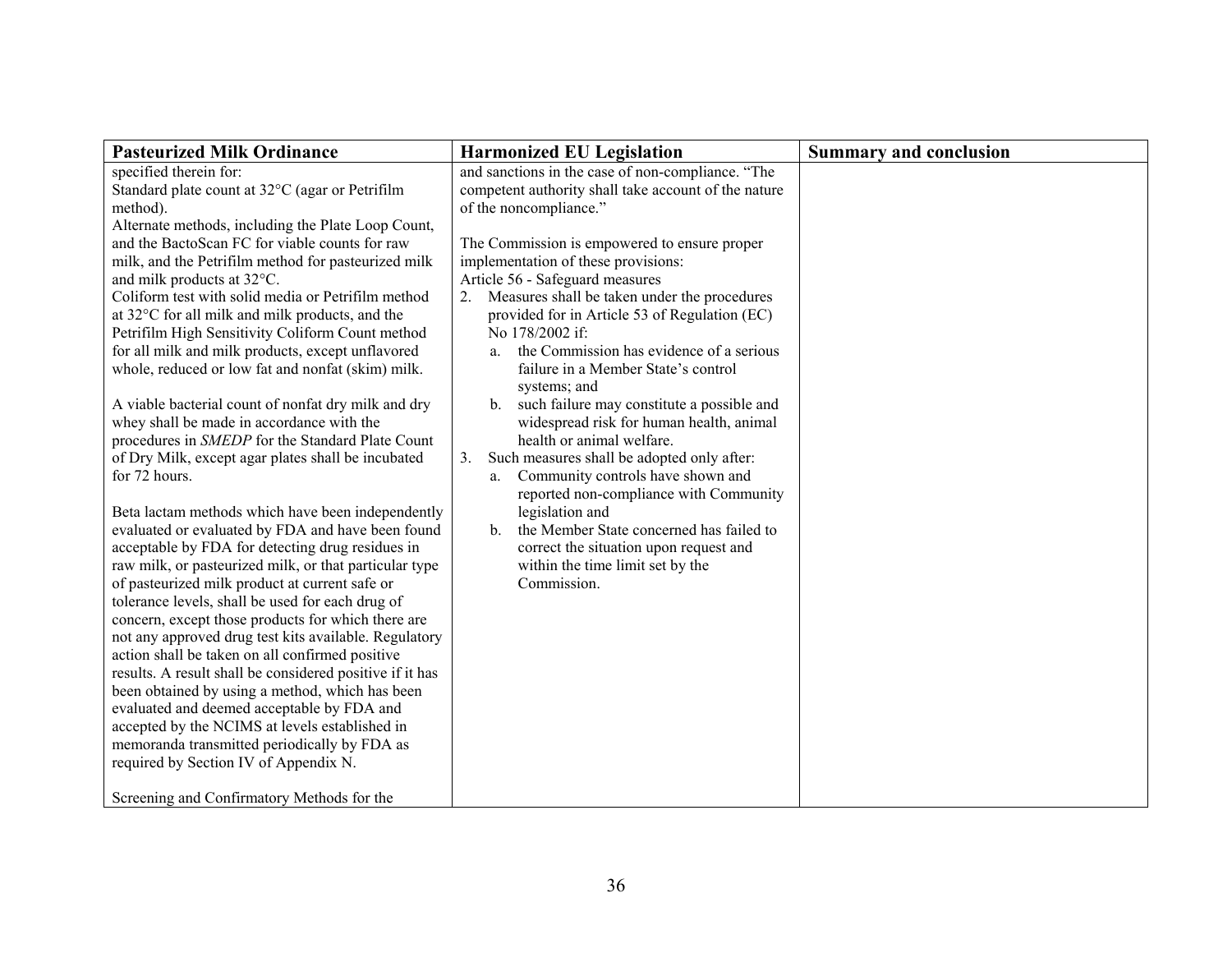| <b>Pasteurized Milk Ordinance</b>                                                                                                                                                                                                                                                                                                                                                                                                                                                              | <b>Harmonized EU Legislation</b> | <b>Summary and conclusion</b> |
|------------------------------------------------------------------------------------------------------------------------------------------------------------------------------------------------------------------------------------------------------------------------------------------------------------------------------------------------------------------------------------------------------------------------------------------------------------------------------------------------|----------------------------------|-------------------------------|
| Detection of Abnormal Milk: The results of the<br>screening test or confirmatory test shall be recorded                                                                                                                                                                                                                                                                                                                                                                                        |                                  |                               |
| on the official records of the dairy farm and a copy<br>of the results sent to the milk producer.                                                                                                                                                                                                                                                                                                                                                                                              |                                  |                               |
| When a warning letter has been sent, because of<br>excessively high somatic cell counts, an official<br>inspection of the dairy should be made by regulatory<br>personnel or certified industry personnel. This<br>inspection should be made during milking time.                                                                                                                                                                                                                              |                                  |                               |
| Milk (Non-Goat): Any of the following confirmatory<br>or screening tests shall be used: Direct Microscopic<br>Somatic Cell Counting Single Strip Procedure,<br>Electronic Somatic Cell Counting or Flow<br>Cytometry/Opto-Electronic Somatic Cell Counting.                                                                                                                                                                                                                                    |                                  |                               |
| Goat Milk: In addition to the above mentioned tests,<br>the Wisconsin Mastitis Test or California Mastitis<br>Test may be used for screening raw goat milk<br>samples, to indicate a range of somatic cell levels, as<br>long as the somatic cell standard for goat milk<br>remains 1,000,000/mL. Laboratories using the<br>Wisconsin Mastitis Test or California Mastitis Test<br>for goat milk shall confirm samples of herd milk that<br>exceeds 18mm, or a value of one (1), respectively. |                                  |                               |
| Any of the following confirmatory or screening tests<br>shall be used: Direct Microscopic Somatic Cell<br>Counting Single Strip Procedure, Electronic Somatic<br>Cell Counting or Flow Cytometry/Opto-Electronic<br>Somatic Cell Counting. Pyronine Y-Methyl green<br>stain or "New York modification" shall be used in<br>the confirmatory test for Direct Microscopic Somatic<br>Cell Counts in goat milk.                                                                                   |                                  |                               |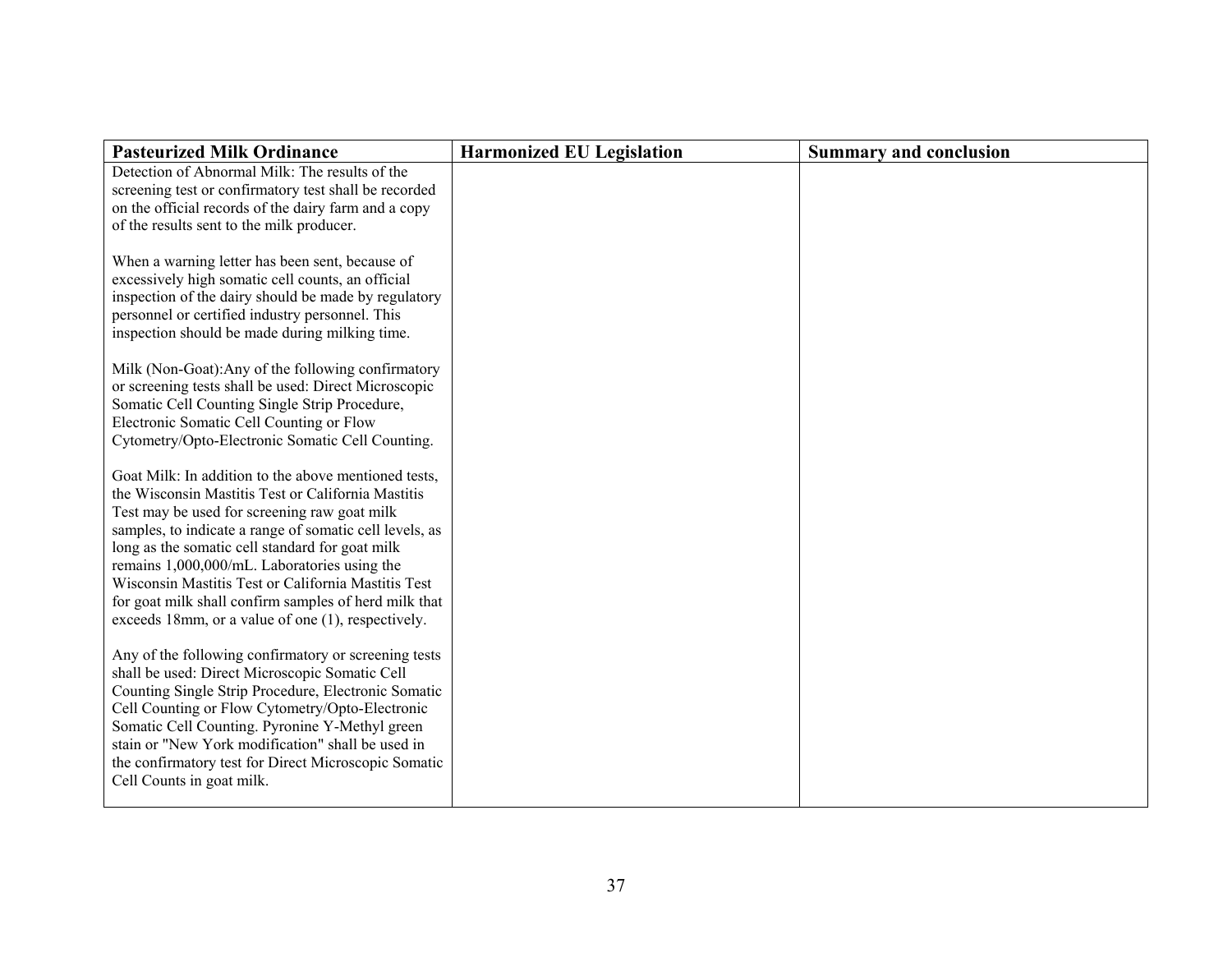| <b>Pasteurized Milk Ordinance</b>                                                                  | <b>Harmonized EU Legislation</b> | <b>Summary and conclusion</b> |
|----------------------------------------------------------------------------------------------------|----------------------------------|-------------------------------|
| American Public Health Association (APHA),                                                         |                                  |                               |
| Association of Official Analytical Chemists                                                        |                                  |                               |
| (AOAC), or Electronic Phosphatase Tests: The                                                       |                                  |                               |
| phosphatase test is an index of the efficiency of the                                              |                                  |                               |
| pasteurization process. In the event the laboratory                                                |                                  |                               |
| phosphatase test is positive, the cause shall be                                                   |                                  |                               |
| determined immediately. Where the cause is                                                         |                                  |                               |
| improper pasteurization, it shall be corrected. When                                               |                                  |                               |
| a laboratory phosphatase test is positive, or if any                                               |                                  |                               |
| doubt should arise as to the compliance of the                                                     |                                  |                               |
| equipment, standards or methods outlined in Section<br>7, Item 16p, the Regulatory Agency should   |                                  |                               |
| immediately conduct field phosphatase test at the                                                  |                                  |                               |
| milk plant.                                                                                        |                                  |                               |
|                                                                                                    |                                  |                               |
| Vitamin testing shall be performed using test                                                      |                                  |                               |
| methods acceptable to FDA or other official                                                        |                                  |                               |
| methodologies, which give statistically equivalent                                                 |                                  |                               |
| results to the FDA methods.                                                                        |                                  |                               |
|                                                                                                    |                                  |                               |
| All standards used in the development and use of                                                   |                                  |                               |
| drug residue detection methods designed for Grade                                                  |                                  |                               |
| "A" PMO monitoring programs will be referenced to                                                  |                                  |                               |
| a United States Pharmacopeia (USP) standard when                                                   |                                  |                               |
| available. When a USP standard is not available,                                                   |                                  |                               |
| then the original method must define the standard to                                               |                                  |                               |
| be used. Procedural or reagent changes for official                                                |                                  |                               |
| tests must be submitted to FDA for acceptance prior                                                |                                  |                               |
| to being used by certified NCIMS milk laboratories.                                                |                                  |                               |
|                                                                                                    |                                  |                               |
| <b>SAMPLING PROCEDURES: SMEDP contains</b>                                                         |                                  |                               |
| guidance for sampling of milk and milk products.                                                   |                                  |                               |
| (Refer to Appendix G. for a reference to drug<br>residues in milk and the conditions under which a |                                  |                               |
| positive phosphatase reaction may be encountered in                                                |                                  |                               |
|                                                                                                    |                                  |                               |
| properly pasteurized milk or cream. Refer to                                                       |                                  |                               |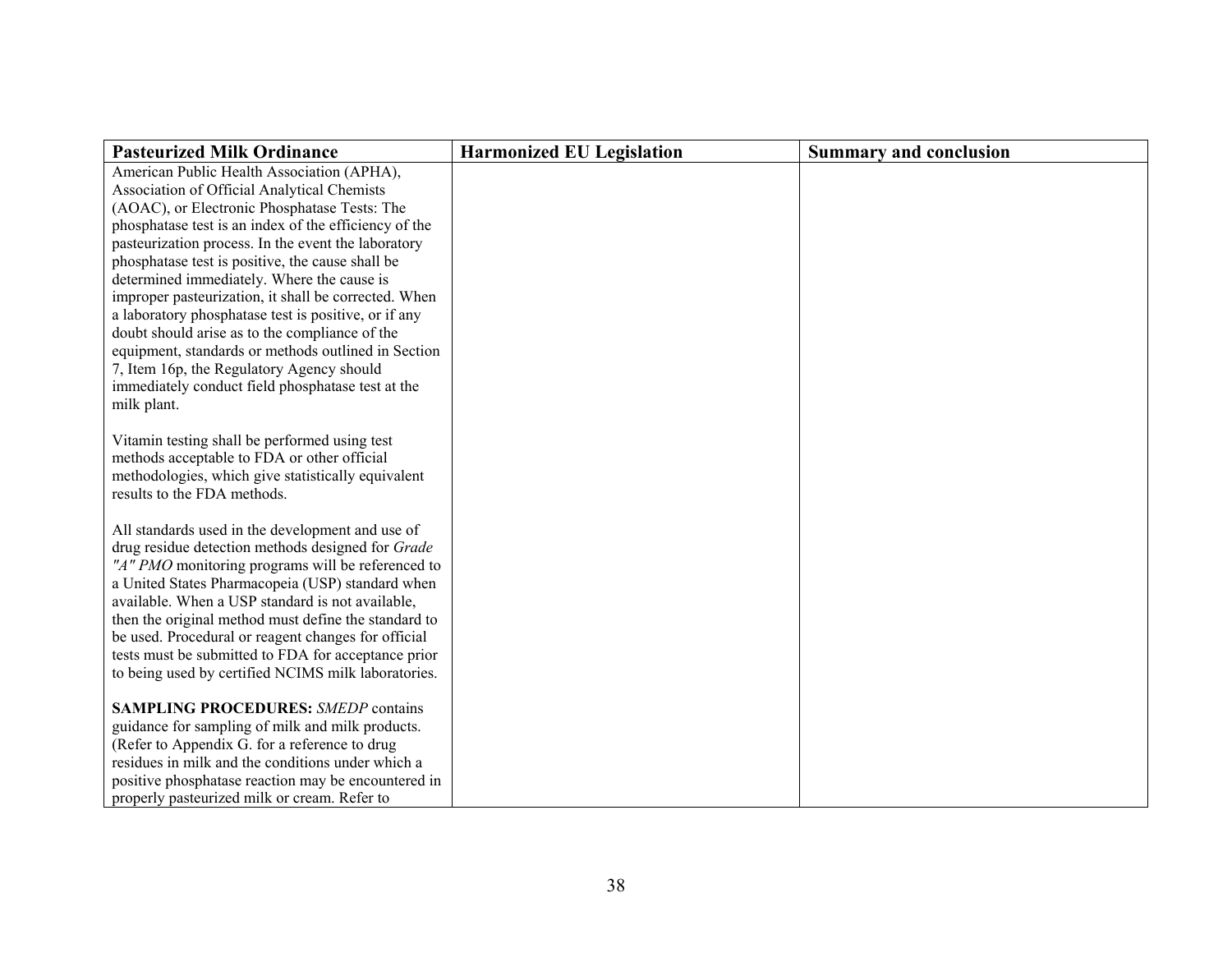| <b>Pasteurized Milk Ordinance</b>                   | <b>Harmonized EU Legislation</b> | <b>Summary and conclusion</b> |
|-----------------------------------------------------|----------------------------------|-------------------------------|
| Appendix B. for reference to farm bulk milk hauling |                                  |                               |
| programs regarding training, licensing/permitting,  |                                  |                               |
| routine inspection and the evaluation of sampling   |                                  |                               |
| procedures.)                                        |                                  |                               |
| When samples of raw milk for pasteurization are     |                                  |                               |
| taken at a milk plant prior to pasteurization, they |                                  |                               |
| shall be drawn following adequate agitation from    |                                  |                               |
| randomly selected storage tanks. All counts and     |                                  |                               |
| temperatures should be recorded on a milk-ledger    |                                  |                               |
| form as soon as reported by the laboratory. A       |                                  |                               |
| computer or other information retrieval system may  |                                  |                               |
| be used.                                            |                                  |                               |
| <b>NOTE:</b> Milk from animals not currently in the |                                  |                               |
| Grade "A" PMO may be labeled as Grade "A" and       |                                  |                               |
| IMS listed upon FDA's acceptance of validated       |                                  |                               |
| Grade "A" PMO, Section 6 and Appendix N. test       |                                  |                               |
| methods for the animal to be added.                 |                                  |                               |
|                                                     |                                  |                               |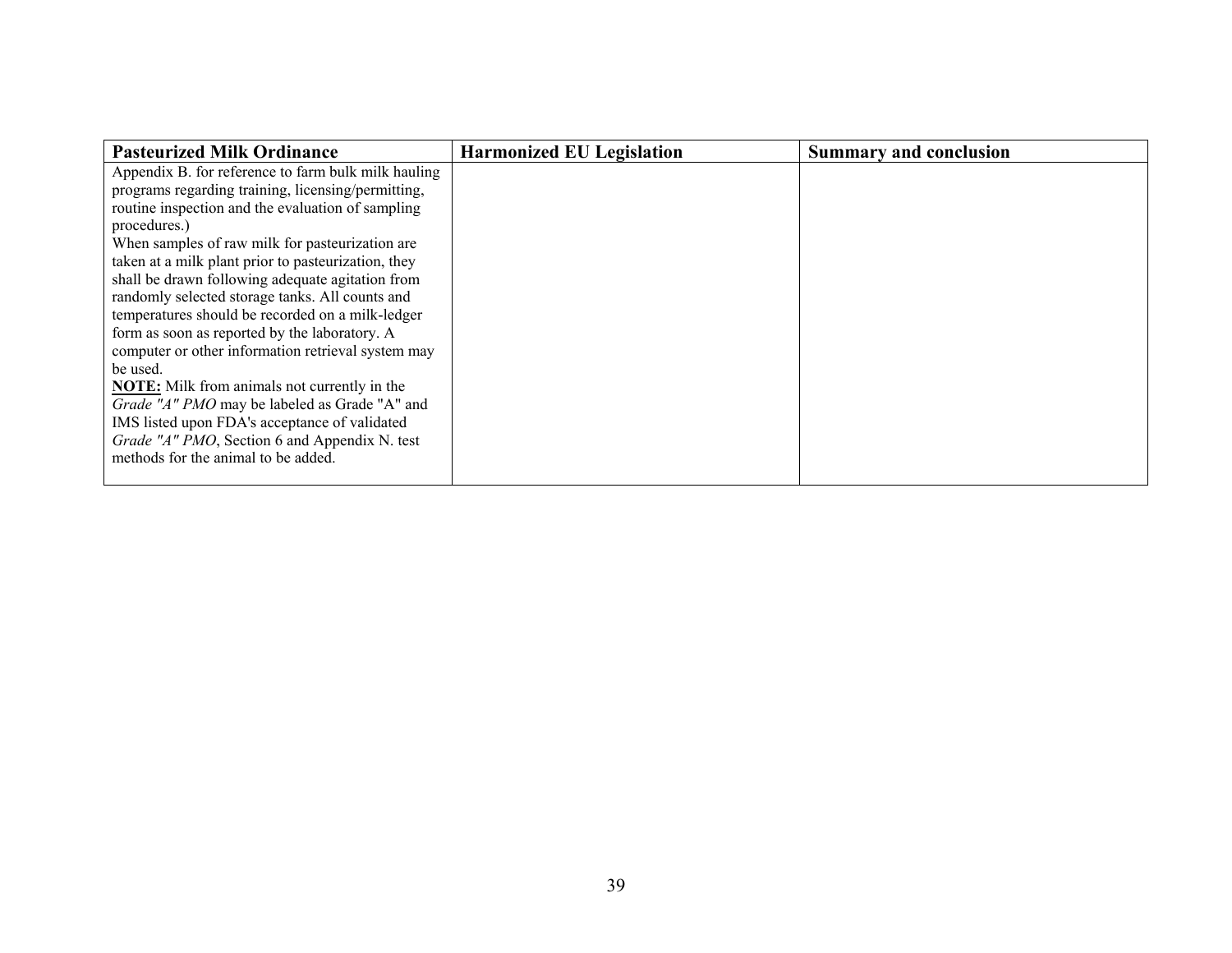# **7 Standards for Grade "A" Pasteurized, Ultra-Pasteurized and Aseptically Processed Milk and Milk Products**

| <b>Pasteurized Milk Ordinance</b>                                                                                                                                                                                                                                                                                                                                                                                                                                                                                                                                                                                                                                                                                                                                                                                                                                                       | <b>Harmonized EU Legislation</b>                                                                                                                                                                                                                                                                                                                                                                                                                                                                                                                                                                                                                                                                                                                                                                                                                                                                                                                                                                                                                                              | <b>Summary and conclusion</b>                                                                                                                                                                                                                                                                                                       |
|-----------------------------------------------------------------------------------------------------------------------------------------------------------------------------------------------------------------------------------------------------------------------------------------------------------------------------------------------------------------------------------------------------------------------------------------------------------------------------------------------------------------------------------------------------------------------------------------------------------------------------------------------------------------------------------------------------------------------------------------------------------------------------------------------------------------------------------------------------------------------------------------|-------------------------------------------------------------------------------------------------------------------------------------------------------------------------------------------------------------------------------------------------------------------------------------------------------------------------------------------------------------------------------------------------------------------------------------------------------------------------------------------------------------------------------------------------------------------------------------------------------------------------------------------------------------------------------------------------------------------------------------------------------------------------------------------------------------------------------------------------------------------------------------------------------------------------------------------------------------------------------------------------------------------------------------------------------------------------------|-------------------------------------------------------------------------------------------------------------------------------------------------------------------------------------------------------------------------------------------------------------------------------------------------------------------------------------|
| This Section of the Milk Ordinance gives detailed<br>provisions for the construction, design and operation<br>of all operations in the milk production chain.<br>Standards For Grade "A" Raw Milk<br>Abnormal Milk<br>Lactating animals which show evidence of the<br>secretion of abnormal milk in one or more<br>quarters, based upon bacteriological, chemical<br>or physical examination, shall be milked last or<br>with separate equipment and the milk shall be<br>discarded. Lactating animals treated with, or<br>lactating animals which have consumed<br>chemical, medicinal or radioactive agents,<br>which are capable of being secreted in the milk<br>and which, in the judgment of the Regulatory<br>Agency, may be deleterious to human health,<br>shall be milked last or with separate equipment<br>and the milk disposed of as the Regulatory<br>Agency may direct. | Regulation 853/2004 provides in Annex II Section<br>IX Chapter I for the primary production of raw<br>milk:<br>Raw milk must come from animals:<br>that do not show any symptoms of<br>a.<br>infectious diseases communicable to<br>humans through milk;<br>that are in a good general state of health,<br>$\mathbf{b}$ .<br>present no sign of disease that might result<br>in the contamination of milk and, in<br>particular, are not suffering from any<br>infection of the genital tract with discharge,<br>enteritis with diarrhoea and fever, or a<br>recognisable inflammation of the udder;<br>that do not have any udder wound likely to<br>C <sub>1</sub><br>affect the milk:<br>to which no unauthorised substances or<br>d.<br>products have been administered and that<br>have not undergone illegal treatment within<br>the meaning of Directive 96/23/EC;and<br>in respect of which, where authorised<br>e.<br>products or substances have been<br>administered, the withdrawal periods<br>prescribed for these products or substances<br>have been observed. | In general, all aspects addressed by the US Milk<br>Ordinance are addressed also in the EU Hygiene<br>Regulations, albeit in broader, more general terms.<br>Hygiene hazards identified in both pieces of<br>legislation, which must be addressed by operators<br>and which must be subject to inspection are largely<br>identical. |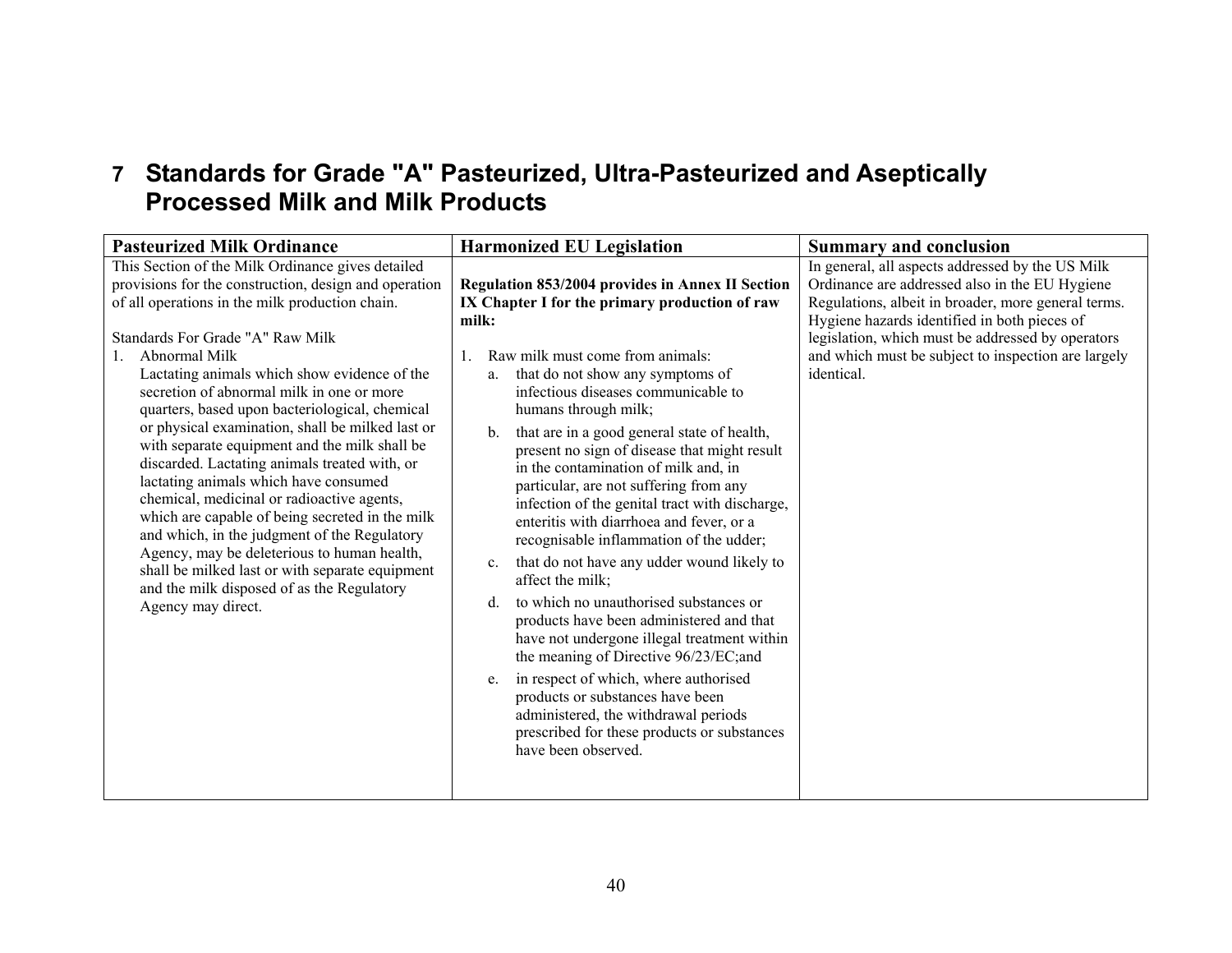| <b>Pasteurized Milk Ordinance</b>                                                                                                                                                                                                                                                                                                                              | <b>Harmonized EU Legislation</b>                                                                                                                                                                                                                                                                                                                                                                     | <b>Summary and conclusion</b> |
|----------------------------------------------------------------------------------------------------------------------------------------------------------------------------------------------------------------------------------------------------------------------------------------------------------------------------------------------------------------|------------------------------------------------------------------------------------------------------------------------------------------------------------------------------------------------------------------------------------------------------------------------------------------------------------------------------------------------------------------------------------------------------|-------------------------------|
|                                                                                                                                                                                                                                                                                                                                                                | The same Chapter provides specific requirements for                                                                                                                                                                                                                                                                                                                                                  |                               |
|                                                                                                                                                                                                                                                                                                                                                                | milk production holdings:                                                                                                                                                                                                                                                                                                                                                                            |                               |
|                                                                                                                                                                                                                                                                                                                                                                | A. Requirements for premises and equipment                                                                                                                                                                                                                                                                                                                                                           |                               |
| Milking Barn, Stable or Parlor - Construction<br>2.                                                                                                                                                                                                                                                                                                            | Milking equipment, and premises where milk is<br>1.                                                                                                                                                                                                                                                                                                                                                  |                               |
| Milking Barn, Stable or Parlor - Cleanliness<br>3.                                                                                                                                                                                                                                                                                                             | stored, handled or cooled must be located and                                                                                                                                                                                                                                                                                                                                                        |                               |
| Cowyard<br>4.                                                                                                                                                                                                                                                                                                                                                  | constructed so as to limit the risk of                                                                                                                                                                                                                                                                                                                                                               |                               |
| Milkhouse - Construction and Facilities<br>5.                                                                                                                                                                                                                                                                                                                  | contamination of milk.                                                                                                                                                                                                                                                                                                                                                                               |                               |
| Milkhouse - Cleanliness<br>6.                                                                                                                                                                                                                                                                                                                                  | 2.<br>Premises for the storage of milk must be                                                                                                                                                                                                                                                                                                                                                       |                               |
| Toilet<br>7.                                                                                                                                                                                                                                                                                                                                                   | protected against vermin, have adequate                                                                                                                                                                                                                                                                                                                                                              |                               |
| 8.<br>Water Supply                                                                                                                                                                                                                                                                                                                                             | separation from premises where animals are                                                                                                                                                                                                                                                                                                                                                           |                               |
| Utensils and Equipment - Construction<br>9.                                                                                                                                                                                                                                                                                                                    | housed and have suitable refrigeration                                                                                                                                                                                                                                                                                                                                                               |                               |
| 10. Utensils and Equipment - Cleaning                                                                                                                                                                                                                                                                                                                          | equipment.                                                                                                                                                                                                                                                                                                                                                                                           |                               |
| 11. Utensils and Equipment - Sanitization                                                                                                                                                                                                                                                                                                                      | Surfaces of equipment that are intended to come<br>3.                                                                                                                                                                                                                                                                                                                                                |                               |
| 12. Utensils and Equipment - Storage                                                                                                                                                                                                                                                                                                                           | into contact with milk (utensils, containers,                                                                                                                                                                                                                                                                                                                                                        |                               |
| 13. Milking - Flanks, Udders and Teats                                                                                                                                                                                                                                                                                                                         | tanks, etc. intended for milking, collection or                                                                                                                                                                                                                                                                                                                                                      |                               |
| 14. Protection From Contamination                                                                                                                                                                                                                                                                                                                              | transport) must be easy to clean and, where                                                                                                                                                                                                                                                                                                                                                          |                               |
| 15. Drug and Chemical Control                                                                                                                                                                                                                                                                                                                                  | necessary, disinfect and be maintained in a                                                                                                                                                                                                                                                                                                                                                          |                               |
| 16. Personnel - Handwashing Facilities                                                                                                                                                                                                                                                                                                                         | sound condition. This requires the use of                                                                                                                                                                                                                                                                                                                                                            |                               |
| 17. Personnel - Cleanliness                                                                                                                                                                                                                                                                                                                                    | smooth, washable and non-toxic materials.                                                                                                                                                                                                                                                                                                                                                            |                               |
| 18. Raw Milk Cooling                                                                                                                                                                                                                                                                                                                                           | After use, such surfaces must be cleaned and,<br>4.                                                                                                                                                                                                                                                                                                                                                  |                               |
| 19. Insect and Rodent Control                                                                                                                                                                                                                                                                                                                                  | where necessary, disinfected. After each                                                                                                                                                                                                                                                                                                                                                             |                               |
|                                                                                                                                                                                                                                                                                                                                                                | journey, or after each series of journeys when                                                                                                                                                                                                                                                                                                                                                       |                               |
| Standards For Grade "A" Pasteurized, Ultra-                                                                                                                                                                                                                                                                                                                    | the period of time between unloading and the                                                                                                                                                                                                                                                                                                                                                         |                               |
| Pasteurized and Aseptically Processed Milk and                                                                                                                                                                                                                                                                                                                 | following loading is very short, but in all cases                                                                                                                                                                                                                                                                                                                                                    |                               |
| Milk Products                                                                                                                                                                                                                                                                                                                                                  | at least once a day, containers and tanks used for                                                                                                                                                                                                                                                                                                                                                   |                               |
|                                                                                                                                                                                                                                                                                                                                                                |                                                                                                                                                                                                                                                                                                                                                                                                      |                               |
|                                                                                                                                                                                                                                                                                                                                                                |                                                                                                                                                                                                                                                                                                                                                                                                      |                               |
|                                                                                                                                                                                                                                                                                                                                                                |                                                                                                                                                                                                                                                                                                                                                                                                      |                               |
|                                                                                                                                                                                                                                                                                                                                                                |                                                                                                                                                                                                                                                                                                                                                                                                      |                               |
|                                                                                                                                                                                                                                                                                                                                                                |                                                                                                                                                                                                                                                                                                                                                                                                      |                               |
|                                                                                                                                                                                                                                                                                                                                                                |                                                                                                                                                                                                                                                                                                                                                                                                      |                               |
|                                                                                                                                                                                                                                                                                                                                                                |                                                                                                                                                                                                                                                                                                                                                                                                      |                               |
|                                                                                                                                                                                                                                                                                                                                                                |                                                                                                                                                                                                                                                                                                                                                                                                      |                               |
|                                                                                                                                                                                                                                                                                                                                                                |                                                                                                                                                                                                                                                                                                                                                                                                      |                               |
|                                                                                                                                                                                                                                                                                                                                                                |                                                                                                                                                                                                                                                                                                                                                                                                      |                               |
| Floors - Construction<br>Walls and Ceilings - Construction<br>2.<br>Doors and Windows<br>3.<br>Lighting and Ventilation<br>4.<br>Separate Rooms<br>5.<br>Toilet-Sewage Disposal Facilities<br>6.<br>Water Supply<br>7.<br>Handwashing Facilities<br>8.<br>Milk Plant Cleanliness<br>9.<br>10. Sanitary Piping<br>11. Construction and Repair of Containers and | the transport of raw milk must be cleaned and<br>disinfected in an appropriate manner before re-<br>use.<br>B. Hygiene during milking, collection and<br>transport<br>Milking must be carried out hygienically,<br>1.<br>ensuring in particular:<br>that, before milking starts, the teats, udder<br>a.<br>and adjacent parts are clean<br>that milk from each animal is checked for<br>$\mathbf{b}$ |                               |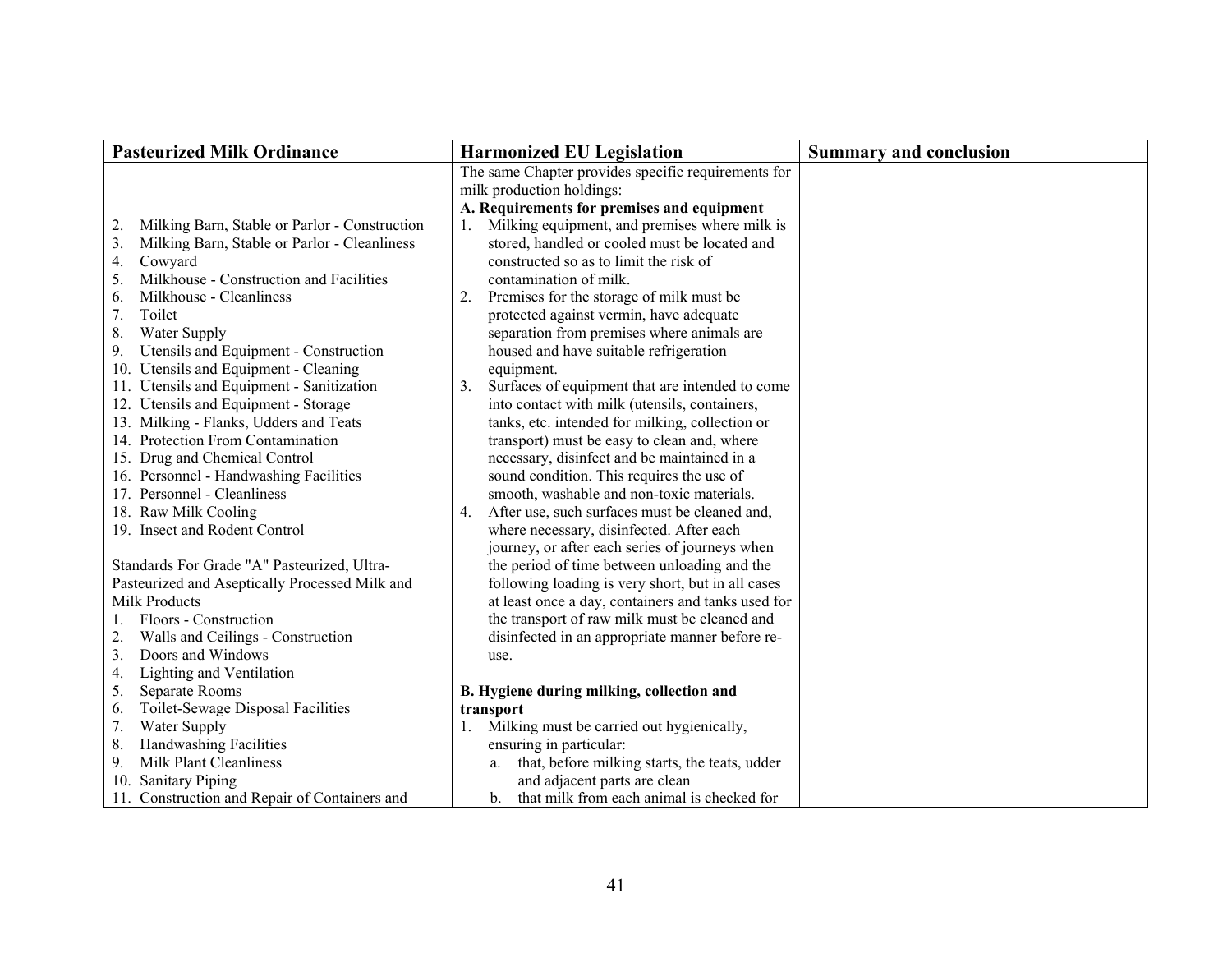| <b>Pasteurized Milk Ordinance</b>                                                                                                                                                                                                                                                                                                                                                                   | <b>Harmonized EU Legislation</b>                                                                                                                                                                                                                                                                                                                                                                                                                                                                                                                                                                                                                                                                                                                                                                                                                                                              | <b>Summary and conclusion</b> |
|-----------------------------------------------------------------------------------------------------------------------------------------------------------------------------------------------------------------------------------------------------------------------------------------------------------------------------------------------------------------------------------------------------|-----------------------------------------------------------------------------------------------------------------------------------------------------------------------------------------------------------------------------------------------------------------------------------------------------------------------------------------------------------------------------------------------------------------------------------------------------------------------------------------------------------------------------------------------------------------------------------------------------------------------------------------------------------------------------------------------------------------------------------------------------------------------------------------------------------------------------------------------------------------------------------------------|-------------------------------|
| Equipment<br>12. Cleaning and Sanitizing of Containers and<br>Equipment<br>13. Storage of Cleaned Containers and Equipment<br>14. Storage of Single-Service Containers, Utensils<br>and Materials<br>15. Protection From Contamination<br>16. Pasteurization<br>17. Cooling of Milk<br>18. Bottling and Packaging<br>19. Capping<br>20. Personnel - Cleanliness<br>21. Vehicles<br>22. Surroundings | organoleptic or physico-chemical<br>abnormalities by the milker or a method<br>achieving similar results and that milk<br>presenting such abnormalities is not used<br>for human consumption;<br>that milk from animals showing clinical<br>$c_{\cdot}$<br>signs of udder disease is not used for<br>human consumption otherwise than in<br>accordance with the instructions of a<br>veterinarian;<br>the identification of animals undergoing<br>d.<br>medical treatment likely to transfer residues<br>to the milk, and that milk obtained from<br>such animals before the end of the<br>prescribed withdrawal period is not used<br>for human consumption; and<br>that teat dips or sprays are used only after<br>e.<br>authorisation or registration in accordance<br>with the procedures laid down in Directive<br>98/8/EC concerning the placing of biocidal<br>products on the market. |                               |
|                                                                                                                                                                                                                                                                                                                                                                                                     | Immediately after milking, milk must be held in<br>2.<br>a clean place designed and equipped to avoid<br>contamination. It must be cooled immediately to<br>not more than 8 °C in the case of daily<br>collection, or not more than $6^{\circ}$ C if collection is<br>not daily                                                                                                                                                                                                                                                                                                                                                                                                                                                                                                                                                                                                               |                               |
|                                                                                                                                                                                                                                                                                                                                                                                                     | During transport the cold chain must be<br>3.<br>maintained and, on arrival at the establishment<br>of destination, the temperature of the milk must<br>not be more than 10 °C.                                                                                                                                                                                                                                                                                                                                                                                                                                                                                                                                                                                                                                                                                                               |                               |
|                                                                                                                                                                                                                                                                                                                                                                                                     | Food business operators need not comply with<br>4.<br>the temperature requirements laid down in<br>points 2 and 3 if the milk meets the criteria                                                                                                                                                                                                                                                                                                                                                                                                                                                                                                                                                                                                                                                                                                                                              |                               |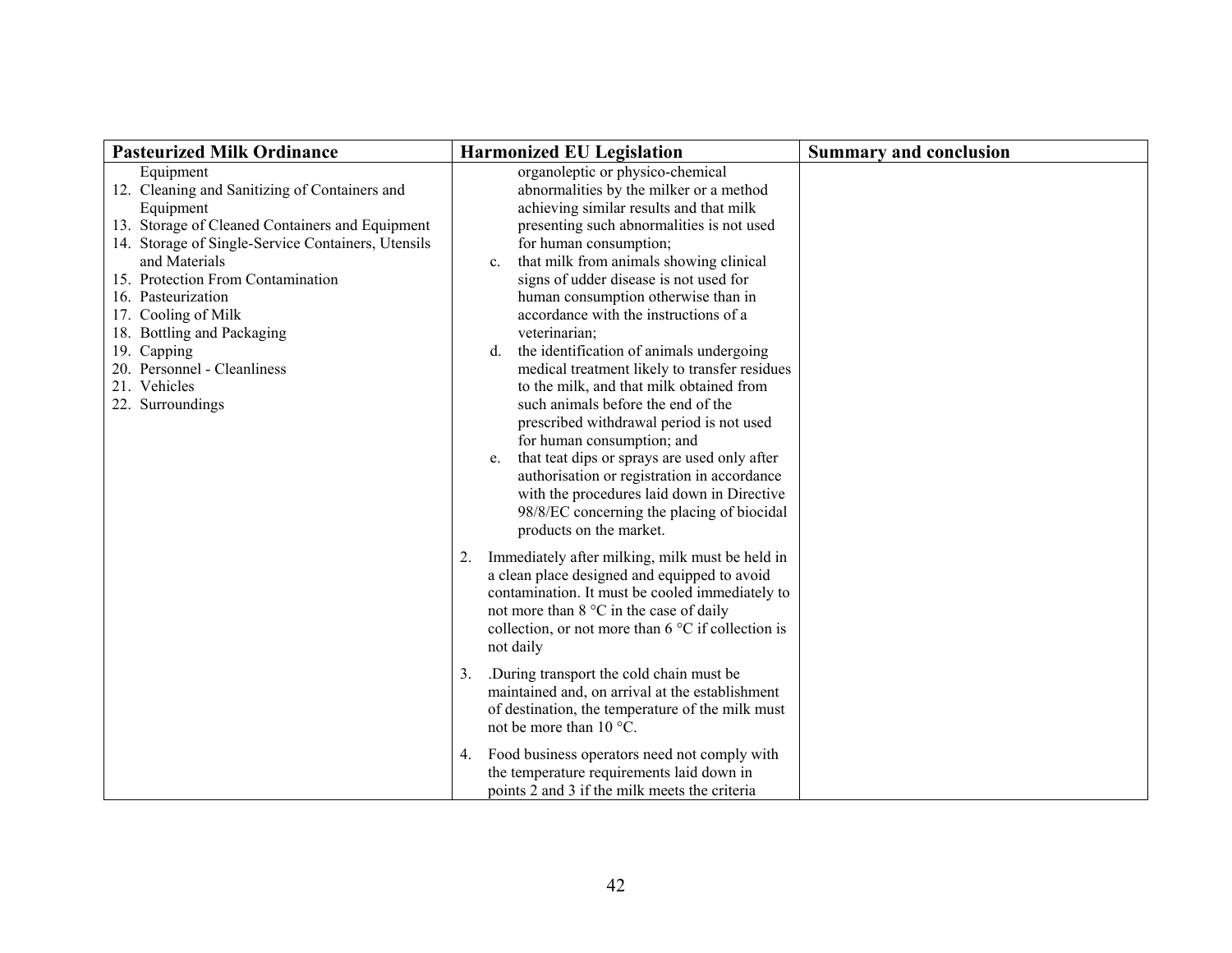| <b>Pasteurized Milk Ordinance</b> | <b>Harmonized EU Legislation</b>                                                                                                                                                                                                                                                              | <b>Summary and conclusion</b> |
|-----------------------------------|-----------------------------------------------------------------------------------------------------------------------------------------------------------------------------------------------------------------------------------------------------------------------------------------------|-------------------------------|
|                                   | provided for in Part III and either:<br>the milk is processed within two hours of<br>a.<br>milking; or<br>a higher temperature is necessary for<br>$b_{\cdot}$<br>technological reasons related to the<br>manufacture of certain dairy products and<br>the competent authority so authorises. |                               |
|                                   | C. Staff hygiene<br>1. Persons performing milking and/or handling<br>raw milk must wear suitable clean clothes.                                                                                                                                                                               |                               |
|                                   | 2.<br>Persons performing milking must maintain a<br>high degree of personal cleanliness. Suitable<br>facilities must be available near the place of<br>milking to enable persons performing milking<br>and handling raw milk to wash their hands and<br>arms.                                 |                               |
|                                   | Further, general hygiene requirements<br>concerning construction and design of rooms,<br>equipment, transport, personal hygiene and other<br>provisions are laid down in Annex II to<br>Regulation 852/2004                                                                                   |                               |
|                                   | Chapter I - General requirements<br>Chapter II - Specific requirements in rooms where<br>foodstuffs are prepared, treated or processed<br>Chapter III - Requirements for movable and/or<br>temporary premises (<br>Chapter IV - Transport<br>Chapter V-Equipment<br>Chapter VI - Food waste   |                               |
|                                   | Chapter VII – Water supply<br>Chapter VIII - Personal hygiene<br>Chapter IX - Provisions applicable to foodstuffs                                                                                                                                                                             |                               |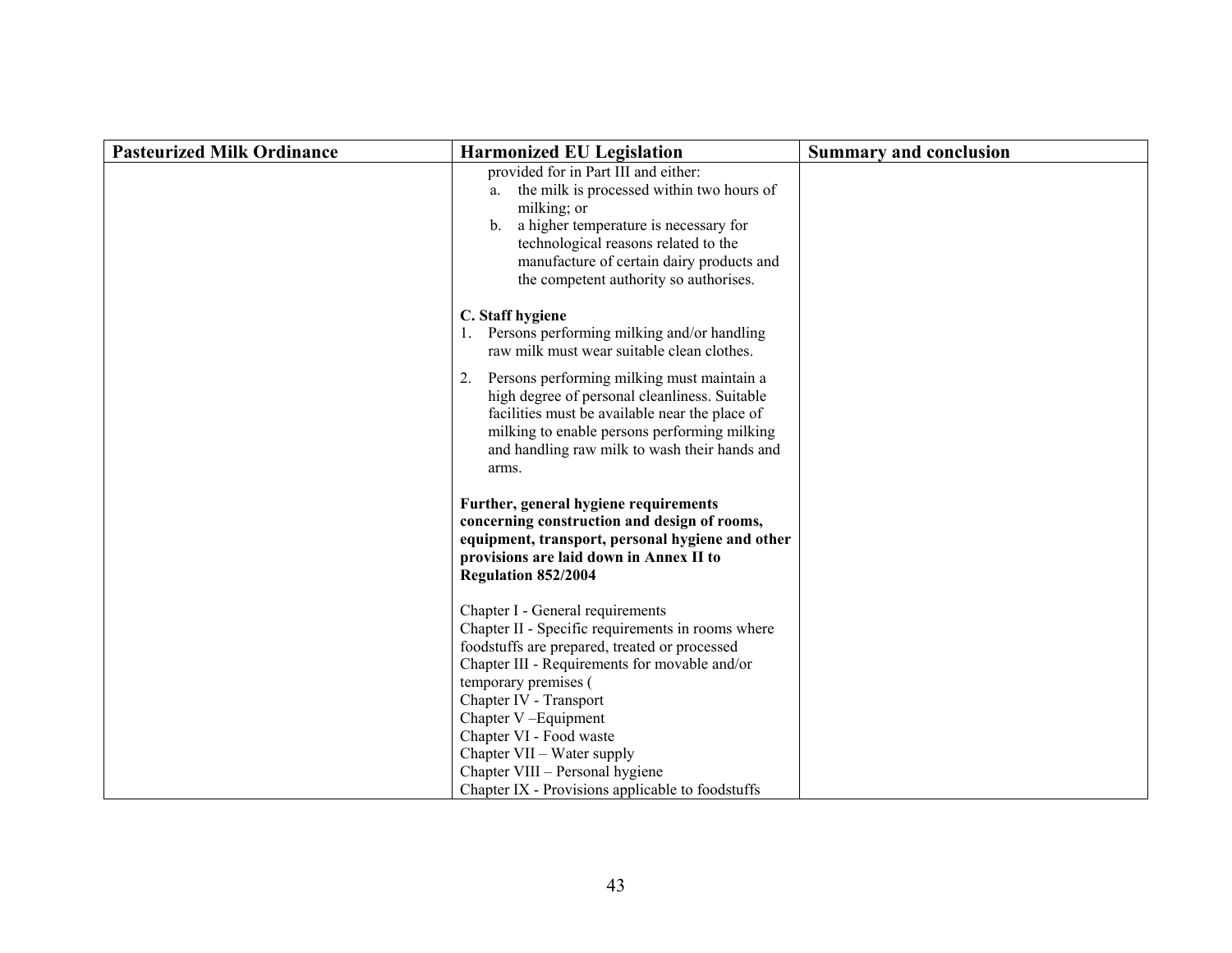| <b>Pasteurized Milk Ordinance</b> | <b>Harmonized EU Legislation</b>                                                                                                                                                                                                                                                                                                                                                                                                                                                                                                                                                                                                                                                                            | <b>Summary and conclusion</b> |
|-----------------------------------|-------------------------------------------------------------------------------------------------------------------------------------------------------------------------------------------------------------------------------------------------------------------------------------------------------------------------------------------------------------------------------------------------------------------------------------------------------------------------------------------------------------------------------------------------------------------------------------------------------------------------------------------------------------------------------------------------------------|-------------------------------|
|                                   | Chapter X - Wrapping and packaging<br>Chapter XI - Heat treatment<br>Chapter XII - Training                                                                                                                                                                                                                                                                                                                                                                                                                                                                                                                                                                                                                 |                               |
|                                   | Specific minimum requirements for<br>pasteurization or ultra-high temperature<br>treatment of milk products are also made in<br>Appendix II Section IX to Regulation 853/2004:                                                                                                                                                                                                                                                                                                                                                                                                                                                                                                                              |                               |
|                                   | <b>Chapter II: - Requirements Concerning Dairy</b><br><b>Products</b><br>I. Temperature requirements<br>1. Food business operators must ensure that, upon<br>acceptance at a processing establishment, milk<br>is quickly cooled to not more than $6^{\circ}$ C and kept<br>at that temperature until processed.<br>2. However, food business operators may keep<br>milk at a higher temperature if:<br>(a) processing begins immediately after milking,<br>or within four hours of acceptance at the<br>processing establishment;<br><sub>or</sub><br>(b) the competent authority authorises a higher<br>temperature for technological reasons<br>concerning the manufacture of certain dairy<br>products. |                               |
|                                   | II. Requirements for Heat Treatment<br>1. When raw milk or dairy products undergo heat<br>treatment, food business operators must ensure<br>that this satisfies the requirements laid down in<br>Chapter XI of Annex II to Regulation (EC) No<br>852/2004. In particular, they shall ensure, when<br>using the following processes, that they comply<br>with the specifications mentioned:                                                                                                                                                                                                                                                                                                                  |                               |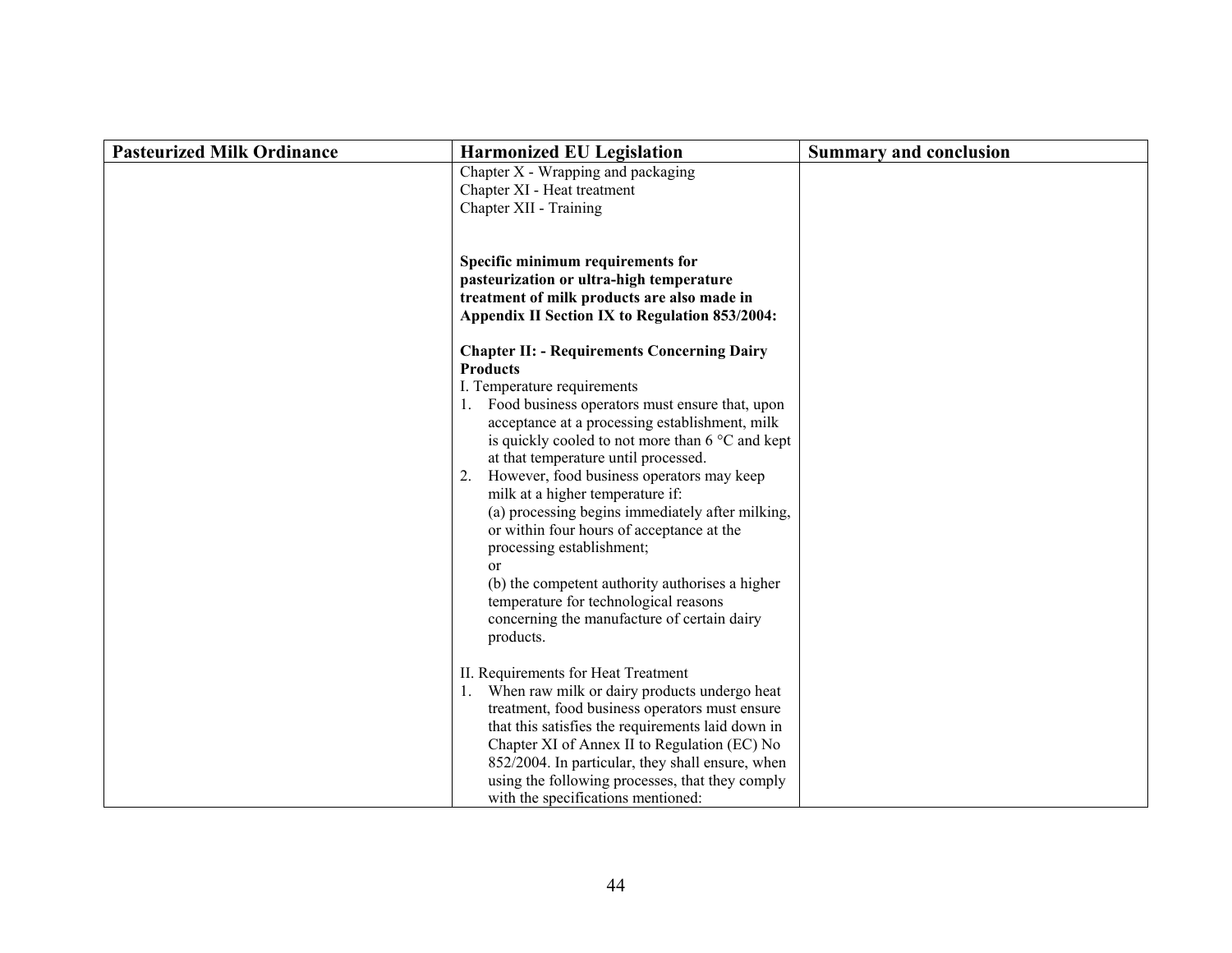| <b>Pasteurized Milk Ordinance</b> | <b>Harmonized EU Legislation</b>                                                                                 | <b>Summary and conclusion</b> |
|-----------------------------------|------------------------------------------------------------------------------------------------------------------|-------------------------------|
|                                   | (a) Pasteurisation is achieved by a treatment<br>involving:<br>(i) a high temperature for a short time (at least |                               |
|                                   | 72 °C for 15 seconds);                                                                                           |                               |
|                                   | (ii) a low temperature for a long time (at least 63                                                              |                               |
|                                   | °C for 30 minutes); or                                                                                           |                               |
|                                   | (iii) any other combination of time-temperature                                                                  |                               |
|                                   | conditions to obtain an equivalent effect, such                                                                  |                               |
|                                   | that the products show, where applicable, a                                                                      |                               |
|                                   | negative reaction to an alkaline phosphatase test                                                                |                               |
|                                   | immediately after such treatment.<br>(b) Ultra high temperature (UHT) treatment is                               |                               |
|                                   | achieved by a treatment:                                                                                         |                               |
|                                   | (i) involving a continuous flow of heat at a high                                                                |                               |
|                                   | temperature for a short time (not less than 135                                                                  |                               |
|                                   | °C in combination with a suitable holding time)                                                                  |                               |
|                                   | such that there are no viable micro-organisms or                                                                 |                               |
|                                   | spores capable of growing in the treated product                                                                 |                               |
|                                   | when kept in an aseptic closed container at                                                                      |                               |
|                                   | ambient temperature; and<br>(ii) sufficient to ensure that the products remain                                   |                               |
|                                   | microbiologically stable after incubating for 15                                                                 |                               |
|                                   | days at 30 °C in closed containers or for 7 days                                                                 |                               |
|                                   | at 55 $\degree$ C in closed containers or after any other                                                        |                               |
|                                   | method demonstrating that the appropriate heat                                                                   |                               |
|                                   | treatment has been applied.                                                                                      |                               |
|                                   | 2. When considering whether to subject raw milk                                                                  |                               |
|                                   | to heat treatment, food business operators must:                                                                 |                               |
|                                   | (a) have regard to the procedures developed in                                                                   |                               |
|                                   | accordance with the HACCP principles pursuant<br>to Regulation (EC) No 854/2004; and                             |                               |
|                                   | (b) comply with any requirements that the                                                                        |                               |
|                                   | competent authority may impose in this regard                                                                    |                               |
|                                   | when approving establishments or carrying out                                                                    |                               |
|                                   | checks in accordance with Regulation (EC) No                                                                     |                               |
|                                   | 854/2004.                                                                                                        |                               |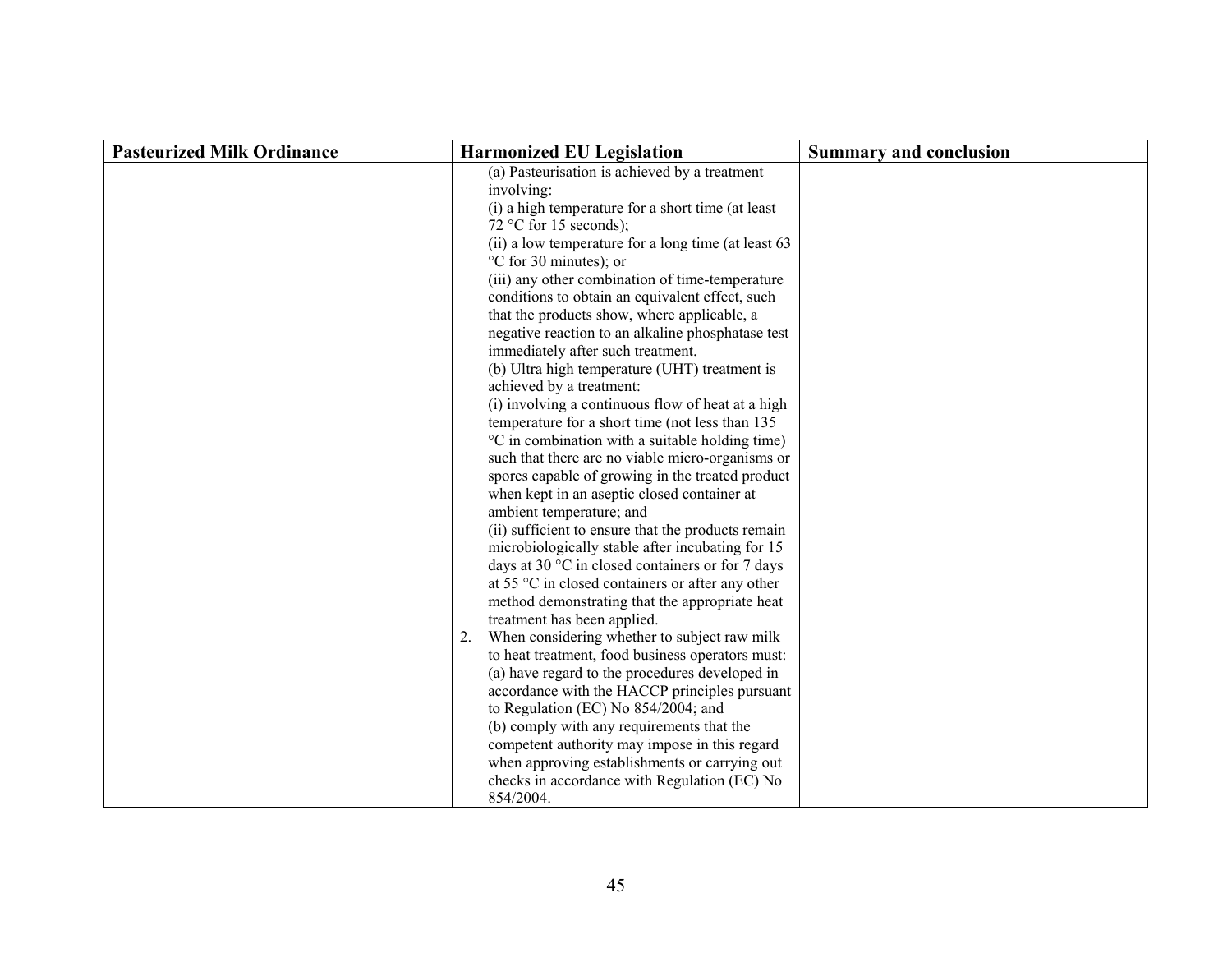### **8 Animal Health**

|    | <b>Pasteurized Milk Ordinance</b>                                                                                                                                                                                                                                                                                                                                                                                                                                                                                                                                                                                                           | <b>Harmonized EU Legislation</b>                                                                                                                                                                                                                                                                                                                                                                                                                                                                                          | <b>Summary and conclusion</b> |
|----|---------------------------------------------------------------------------------------------------------------------------------------------------------------------------------------------------------------------------------------------------------------------------------------------------------------------------------------------------------------------------------------------------------------------------------------------------------------------------------------------------------------------------------------------------------------------------------------------------------------------------------------------|---------------------------------------------------------------------------------------------------------------------------------------------------------------------------------------------------------------------------------------------------------------------------------------------------------------------------------------------------------------------------------------------------------------------------------------------------------------------------------------------------------------------------|-------------------------------|
|    | All milk for pasteurization shall be from herds<br>in Areas which have a Modified Accredited<br>Advanced Tuberculosis status or greater as<br>determined by the USDA. Provided, that in an<br>Area which fails to maintain such status, any<br>herd shall have been accredited by said<br>Department as tuberculosis free, or shall have<br>passed an annual tuberculosis test, or the Area<br>shall have established a tuberculosis testing<br>protocol for livestock that assures tuberculosis<br>protection and surveillance of the dairy industry<br>within the Area and that it is approved by FDA,<br>USDA and the Regulatory Agency. | Regulation 853/2004 provides in Annex II Section<br>IX Chapter I for the primary production of raw<br>milk:<br>(see previous Section, general health provisions)<br>Ι.<br>$\overline{2}$ .<br>In particular, as regards brucellosis, raw<br>a.<br>milk must come from:<br>(i) cows or buffaloes belonging to a herd<br>which, within the meaning of Directive<br>64/432/EEC, is free of brucellosis;<br>(ii) sheep or goats belonging to a holding<br>free of brucellosis within the meaning of<br>Directive 91/68/EEC;or |                               |
| 2. | All milk for pasteurization shall be from herds<br>under a brucellosis eradication program, which<br>meets one (1) of the following conditions:<br>Located in a Certified Brucellosis-Free<br>a.                                                                                                                                                                                                                                                                                                                                                                                                                                            | (iii) females of other species belonging, for<br>species susceptible to brucellosis, to herds<br>regularly checked for that disease under a<br>control plan that the competent authority<br>has approved.                                                                                                                                                                                                                                                                                                                 |                               |
|    | Area as defined by USDA and enrolled in<br>the testing program for such areas; or<br>Meet USDA requirements for an<br>b.                                                                                                                                                                                                                                                                                                                                                                                                                                                                                                                    | As regards tuberculosis, raw milk must<br>b.<br>come from:<br>(i) cows or buffaloes belonging to a herd                                                                                                                                                                                                                                                                                                                                                                                                                   |                               |
|    | individually certified herd; or<br>Participating in a milk ring testing program<br>$\mathbf{c}$ .<br>at least two $(2)$ times per year at<br>approximately one hundred eighty (180)<br>day intervals and all herds with positive<br>milk ring results shall have the entire herd<br>blood tested within thirty (30) days from<br>the date of the laboratory ring tests; or                                                                                                                                                                                                                                                                  | which, within the meaning of Directive<br>64/432/EEC, is officially free of<br>tuberculosis; or<br>(ii) females of other species belonging, for<br>species susceptible to tuberculosis, to herds<br>regularly checked for this disease under a<br>control plan that the competent authority<br>has approved.                                                                                                                                                                                                              |                               |
|    | Have an individual blood agglutination test<br>d.<br>annually with an allowable maximum grace                                                                                                                                                                                                                                                                                                                                                                                                                                                                                                                                               | If goats are kept together with cows, such<br>$\mathbf{c}$ .<br>goats must be inspected and tested for                                                                                                                                                                                                                                                                                                                                                                                                                    |                               |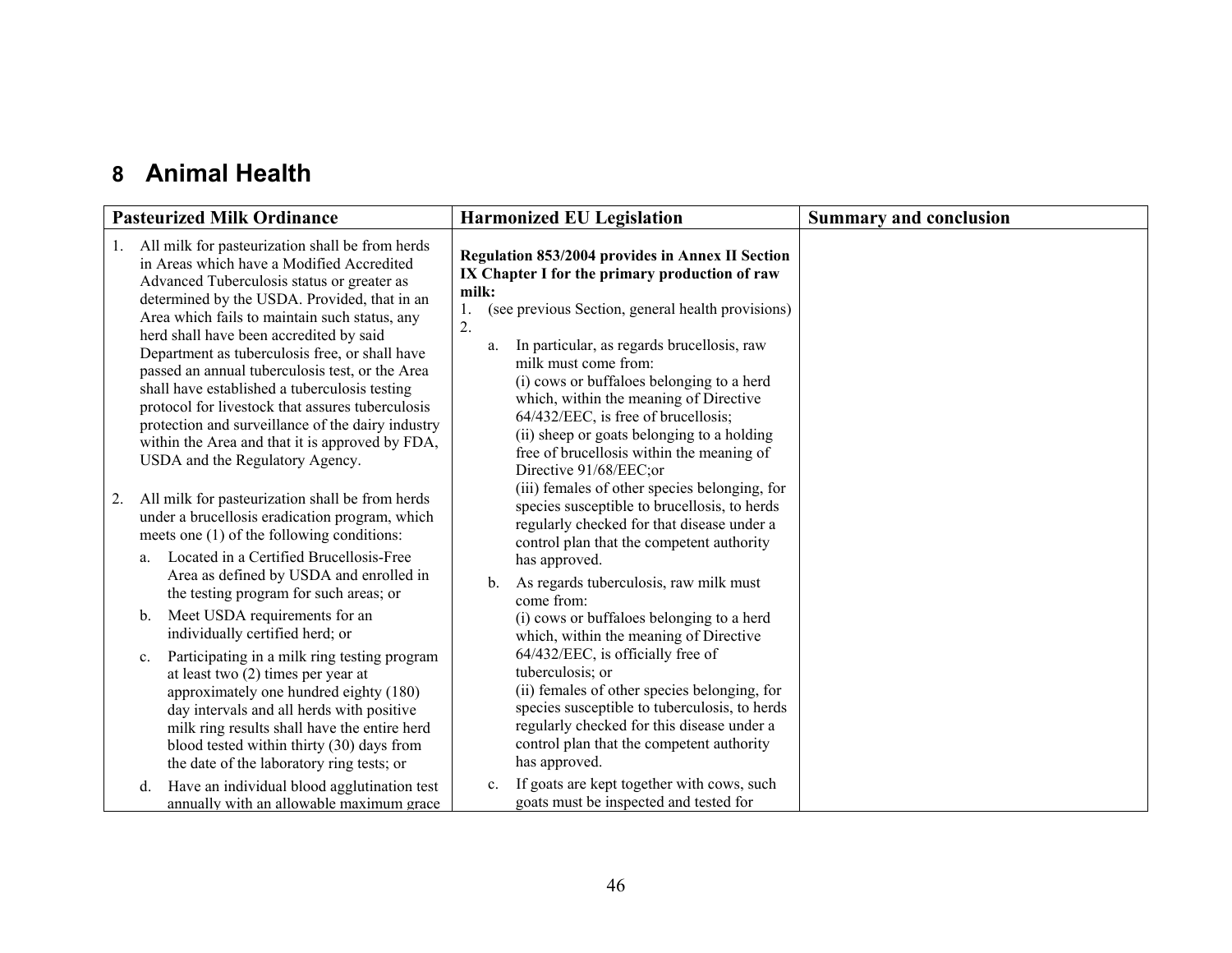|    | <b>Pasteurized Milk Ordinance</b>                                                                                                                                                                                                                                                                                 | <b>Harmonized EU Legislation</b>                                                                                                                                                                                                                                                      | <b>Summary and conclusion</b> |
|----|-------------------------------------------------------------------------------------------------------------------------------------------------------------------------------------------------------------------------------------------------------------------------------------------------------------------|---------------------------------------------------------------------------------------------------------------------------------------------------------------------------------------------------------------------------------------------------------------------------------------|-------------------------------|
|    | annually with an allowable maximum grace<br>period not exceeding two (2) months.                                                                                                                                                                                                                                  | tuberculosis.<br>3.<br>However, raw milk from animals that do not                                                                                                                                                                                                                     |                               |
| 3. | Goat, sheep, water buffalo, or any other hoofed<br>mammal milk for pasteurization, ultra-<br>pasteurization or aseptic processing, defined<br>under this Ordinance, shall be from a herd or<br>flock that:                                                                                                        | meet the requirements of point 2 may be used<br>with the authorisation of the competent<br>authority:<br>in the case of cows or buffaloes that do not<br>a.<br>show a positive reaction to tests for<br>tuberculosis or brucellosis, nor any                                          |                               |
|    | Has passed an annual whole herd or flock<br>a.<br>brucellosis test as recommended by the<br>State Veterinarian or USDA Area<br>Veterinarian in Charge (AVIC); or                                                                                                                                                  | symptoms of these diseases, after having<br>undergone a heat treatment such as to show<br>a negative reaction to the phosphatase test;<br>in the case of sheep or goats that do not<br>$b_{-}$                                                                                        |                               |
|    | Has passed an initial whole herd brucellosis<br>b.<br>test, followed only by testing replacement<br>animals or any animals entering the milking<br>group or sold as dairy animals; or                                                                                                                             | show a positive reaction to tests for<br>brucellosis, or which have been vaccinated<br>against brucellosis as part of an approved<br>eradication programme, and which do not                                                                                                          |                               |
|    | Has passed an annual random blood-testing<br>$c_{\cdot}$<br>program sufficient to provide a confidence<br>level of 99% with a P value of 0.05. Any<br>herd or flock with one (1) or more<br>confirmed positive animals shall go to<br>100% testing until the whole herd tests                                     | show any symptom of that disease, either:<br>(i) for the manufacture of cheese with a<br>maturation period of at least two months; or<br>(ii) after having undergone heat treatment<br>such as to show a negative reaction to the<br>phosphatase test; and                            |                               |
|    | show no positive animals are found; or<br>Has passed a USDA approved bulk milk<br>d.<br>test, at USDA recommended frequency,<br>with an implementation date based on<br>availability of the test.                                                                                                                 | c. in the case of females of other species that<br>do not show a positive reaction to tests for<br>tuberculosis or brucellosis, nor any<br>symptoms of these diseases, but belong to a<br>herd where brucellosis or tuberculosis has<br>been detected after the checks referred to in |                               |
| 4. | For diseases other than brucellosis and<br>tuberculosis, the Regulatory Agency shall                                                                                                                                                                                                                              | point $2(a)(iii)$ or $2(b)(ii)$ , if treated to<br>ensure its safety.                                                                                                                                                                                                                 |                               |
|    | require such physical, chemical or<br>bacteriological tests, as it deems necessary. The<br>diagnosis of other diseases in dairy animals<br>shall be based upon the findings of a licensed<br>and accredited <sup><math>14</math></sup> veterinarian or an accredited<br>veterinarian in the employ of an official | Raw milk from any animal not complying with<br>4.<br>the requirements of points $1$ to $3$ - in particular,<br>any animal showing individually a positive<br>reaction to the prophylactic tests vis-à-vis<br>tuberculosis or brucellosis as laid down in                              |                               |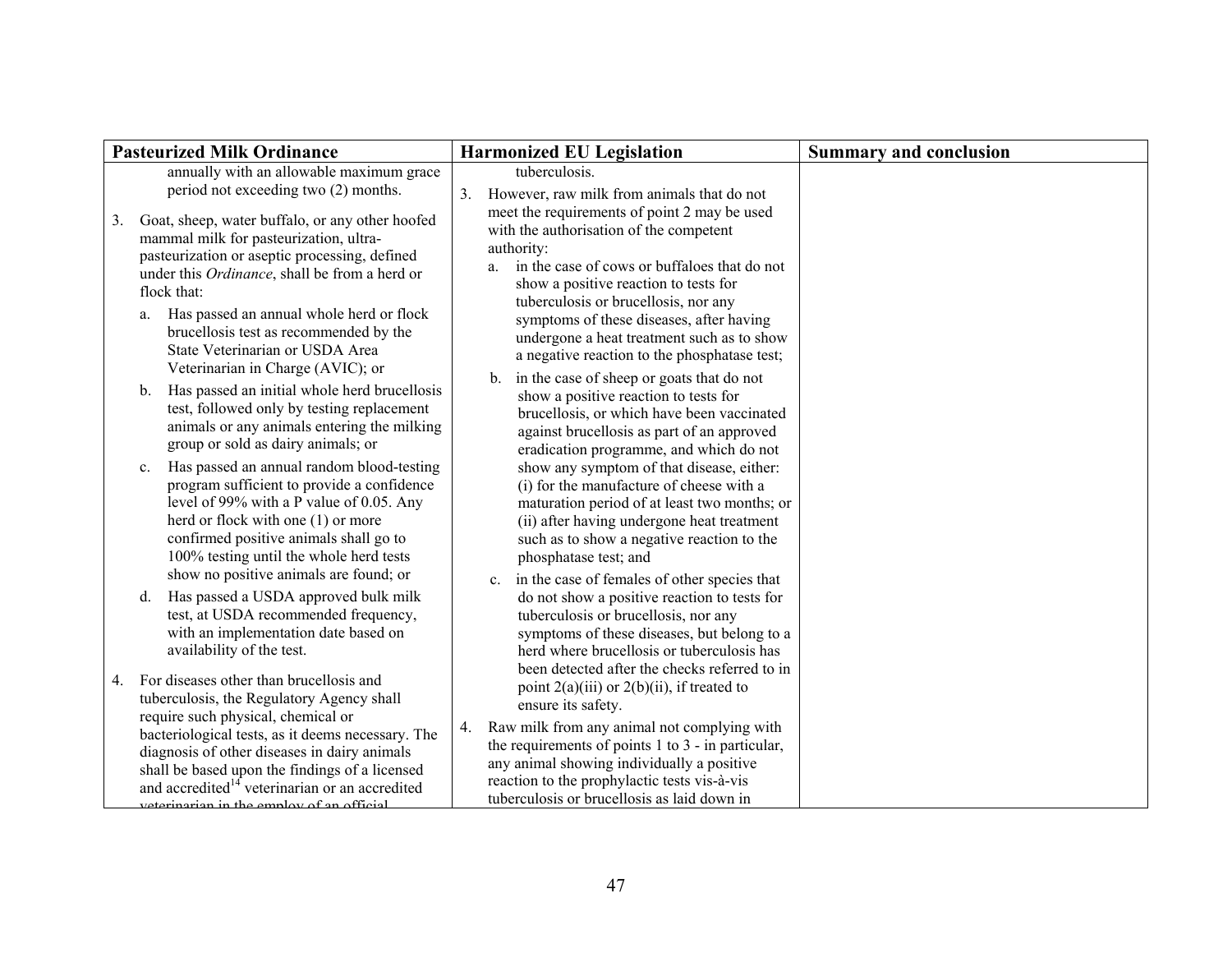| <b>Pasteurized Milk Ordinance</b>                                                                                                                                                                                                                                                                                                                                                                                                                                                                                                                                              | <b>Harmonized EU Legislation</b>                                                                                                                                                                                                                                                                                                                                                                                                                                                        | <b>Summary and conclusion</b> |
|--------------------------------------------------------------------------------------------------------------------------------------------------------------------------------------------------------------------------------------------------------------------------------------------------------------------------------------------------------------------------------------------------------------------------------------------------------------------------------------------------------------------------------------------------------------------------------|-----------------------------------------------------------------------------------------------------------------------------------------------------------------------------------------------------------------------------------------------------------------------------------------------------------------------------------------------------------------------------------------------------------------------------------------------------------------------------------------|-------------------------------|
| veterinarian in the employ of an official<br>Agency. Any diseased animal disclosed by such                                                                                                                                                                                                                                                                                                                                                                                                                                                                                     | Directive 64/432/EEC and Directive 91/68/EEC<br>- must not be used for human consumption.                                                                                                                                                                                                                                                                                                                                                                                               |                               |
| test(s) shall be disposed of as the Regulatory<br>Agency directs.<br>Records supporting the tests required in this<br>5.<br>Section shall be available to the Regulatory<br>Agency and be validated with the signature of a<br>licensed and accredited veterinarian or an<br>accredited veterinarian in the employ of an<br>official Agency.                                                                                                                                                                                                                                   | 5.<br>The isolation of animals that are infected, or<br>suspected of being infected, with any of the<br>diseases referred to in point 1 or 2 must be<br>effective to avoid any adverse effect on other<br>animals' milk.<br>Directive 64/432/EEC provides for bovines<br>(Annex A, Part I):                                                                                                                                                                                             |                               |
| <b>ADMINISTRATIVE PROCEDURES</b><br><b>BOVINE TUBERCULOSIS: All tuberculin tests</b><br>and retests shall be made, and any reactors disposed<br>of, in accordance with the current edition of Uniform                                                                                                                                                                                                                                                                                                                                                                          | A bovine herd is officially tuberculosis-free if:<br>all the animals are free from clinical signs<br>a.<br>of tuberculosis;<br>all the bovine animals over six weeks old<br>$\mathbf{b}$ .                                                                                                                                                                                                                                                                                              |                               |
| Methods and Rules; Bovine Tuberculosis<br>Eradication, Uniform Methods and Rules for<br>Establishment and Maintenance of Tuberculosis-<br>Free Accredited Herds of Cattle, Modified<br>Accredited Areas and Areas Accredited Free of<br>Bovine Tuberculosis in the Domestic Bovine, as<br>published by USDA. For tuberculosis test purposes,<br>the herd is defined as all adult cattle twenty-four (24)<br>months of age and over, including any commingled<br>beef animals. Dairy cattle less than two (2) years of<br>age and already milking shall be included in the herd | have reacted negatively to at least two<br>official intradermal tuberculin tests carried<br>out in accordance with Annex B, the first<br>six months after the elimination of any<br>infection from the herd and the second six<br>months later or, where the herd has been<br>assembled solely from animals that<br>originate in officially tuberculosis-free<br>herds, the first test shall be carried out at<br>least 60 days after assembly and the second<br>shall not be required; |                               |
| test. A letter or other official correspondence<br>attesting to the accreditation status of the locality in<br>which the herd is located, including the date of<br>accreditation, or a certificate identifying the animals<br>tested, the date of injection, the date of reading of<br>the test and the results of the test signed by a USDA<br>accredited veterinarian, shall be evidence of<br>compliance with the above requirements and shall be                                                                                                                           | following the completion of the first test<br>$c_{\cdot}$<br>referred to in (b), no bovine animal over six<br>weeks old has been introduced into the herd<br>unless it has reacted negatively to an<br>intradermal tuberculin test performed and<br>assessed according to Annex B and carried<br>out either in the 30 days prior to, or the 30<br>days after the date of its introduction into<br>للمكامنين بمساعدها والمستحقق والمستحقق والمستحقق والمستحقق والمستنقصة                 |                               |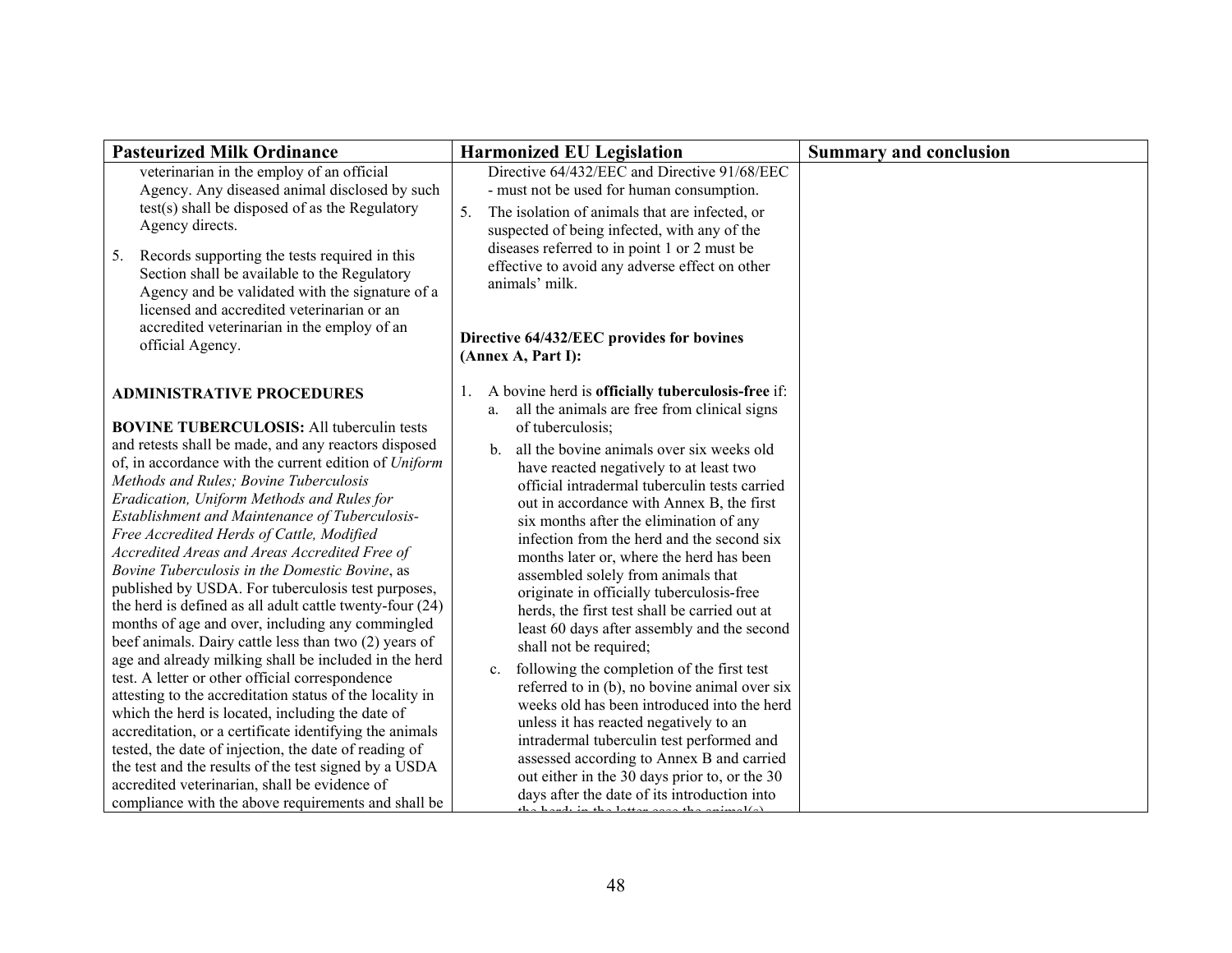| <b>Pasteurized Milk Ordinance</b>                                                                                                                                                                                                                                                                                                                                                                                                                                                                | <b>Harmonized EU Legislation</b>                                                                                                                                                                                                                                                                                                                                                                                                                                                                                                                                                                                                                                                                                                                                                  | <b>Summary and conclusion</b> |
|--------------------------------------------------------------------------------------------------------------------------------------------------------------------------------------------------------------------------------------------------------------------------------------------------------------------------------------------------------------------------------------------------------------------------------------------------------------------------------------------------|-----------------------------------------------------------------------------------------------------------------------------------------------------------------------------------------------------------------------------------------------------------------------------------------------------------------------------------------------------------------------------------------------------------------------------------------------------------------------------------------------------------------------------------------------------------------------------------------------------------------------------------------------------------------------------------------------------------------------------------------------------------------------------------|-------------------------------|
| filed with the Regulatory Agency. (Refer to<br>Appendix A.)                                                                                                                                                                                                                                                                                                                                                                                                                                      | the herd; in the latter case the animal(s)<br>must be isolated physically from the other<br>animals of the herd in a way to avoid any<br>direct or indirect contact with the other<br>animals until proven negative. However,<br>the competent authority may not require<br>this test to be carried out for movements of<br>animals on its own territory if the animal is<br>from an officially tuberculosis-free herd,<br>except in a Member State where, on 1<br>January 1998 and until the status of<br>officially tuberculosis-free region is<br>obtained, the competent authority required<br>such tests to be carried out for animals<br>moving between herds participating in a<br>network system as referred to in Article 14.<br>2. A bovine herd will retain officially |                               |
| <b>BOVINE BRUCELLOSIS:</b> All brucellosis tests,<br>retests, disposal of reactors, vaccination of calves<br>and certification of herds and areas shall be in<br>accordance with the current edition of Brucellosis<br>Eradication, Recommended Uniform Methods and<br>Rules, as published by USDA. All reactors disclosed<br>on blood agglutination tests shall be separated<br>immediately from the milking herd and the milk of<br>these reactors shall not be used for human<br>consumption. | tuberculosis-free status if:<br>the conditions detailed in $1(a)$ and $(c)$<br>a.<br>continue to apply;<br>all animals entering the holding come from<br>b.<br>herds of officially tuberculosis-free status;<br>all animals on the holding, with the exception of<br>calves under six weeks old which were born in the<br>holding, are subjected to routine tuberculin testing in<br>accordance with Annex B at yearly intervals.                                                                                                                                                                                                                                                                                                                                                 |                               |
| A certificate identifying each animal, signed by the<br>veterinarian and the director of the laboratory<br>making the test, shall be filed as directed by the<br>Regulatory Agency. Provided, that in the event the<br>herd is subject to the milk ring test, the record shall<br>be required to show only the date and results of such<br>test. Within thirty (30) days following the expiration<br>of an official milk ring testing program, or in the                                         | A bovine herd is officially brucellosis-free if:<br>1.<br>it contains no bovine animals which have<br>a.<br>been vaccinated against brucellosis, except<br>females which have been vaccinated at least<br>three years previously;<br>all the bovine animals have been free from<br>$\mathbf{b}$ .<br>clinical signs of brucellosis for at least six                                                                                                                                                                                                                                                                                                                                                                                                                               |                               |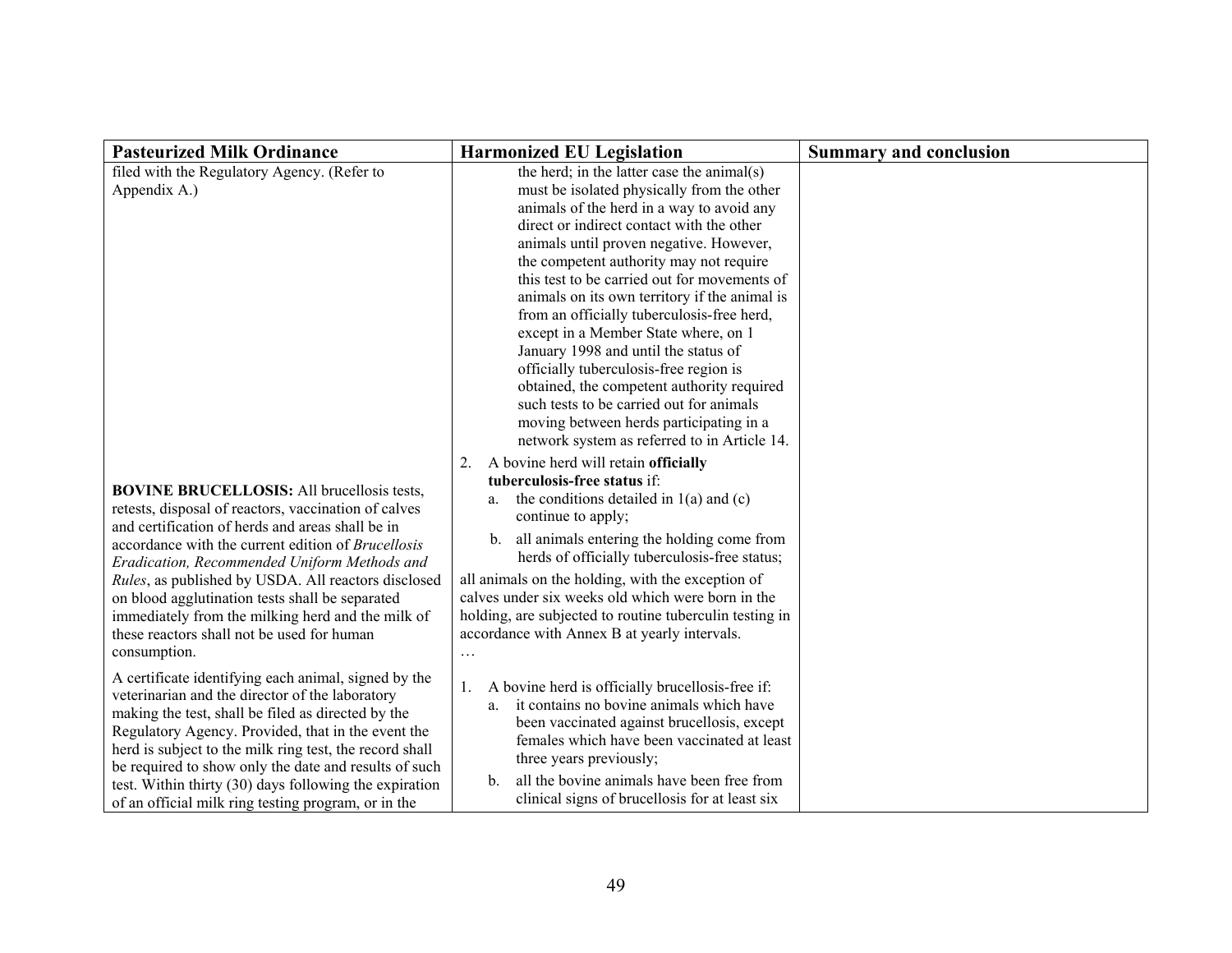| <b>Pasteurized Milk Ordinance</b>                                                                                                                                                                                                                                                                                                                                                                                                                 | <b>Harmonized EU Legislation</b>                                                                                                                                                                                                                                                                                                                                                                                                                                                                                                                                                                                                                                                                                                                  | <b>Summary and conclusion</b> |
|---------------------------------------------------------------------------------------------------------------------------------------------------------------------------------------------------------------------------------------------------------------------------------------------------------------------------------------------------------------------------------------------------------------------------------------------------|---------------------------------------------------------------------------------------------------------------------------------------------------------------------------------------------------------------------------------------------------------------------------------------------------------------------------------------------------------------------------------------------------------------------------------------------------------------------------------------------------------------------------------------------------------------------------------------------------------------------------------------------------------------------------------------------------------------------------------------------------|-------------------------------|
| case of a herd subject to annual blood tests, thirteen<br>(13) months following the last annual blood tests,<br>the Regulatory Agency shall notify the herd owner<br>or operator of the necessity to comply with the<br>brucellosis requirements. The failure of the herd<br>owner or operator to comply with the brucellosis<br>requirements within thirty (30) days of written<br>notice shall result in immediate suspension of the<br>permit. | months;<br>all the bovine animals over 12 months old<br>$\mathbf{c}$ .<br>have been subjected to one of the following<br>test regimes with negative results in<br>accordance with Annex C:<br>(i) two serological tests specified in<br>paragraph 10 at an interval of more than<br>three months and less than 12 months;<br>(ii) three tests on milk samples at three-<br>monthly intervals followed at least six<br>weeks later by a serological test specified in<br>paragraph 10;                                                                                                                                                                                                                                                             |                               |
|                                                                                                                                                                                                                                                                                                                                                                                                                                                   | any bovine animal entering the herd comes<br>d.<br>from a herd of officially brucellosis-free<br>status and, in the case of bovine animals<br>over 12 months old, has shown a brucella<br>titre of less than 30 IU of agglutination per<br>ml when given a serum agglutination test in<br>accordance with Annex C or has reacted<br>negatively to any other test approved in<br>accordance with the procedure at Article 17<br>during the 30 days prior to or the 30 days<br>after the date of its introduction into the<br>herd: in the latter case, the animal(s) must<br>be isolated physically from the other<br>animals of the herd in such a way as to<br>avoid direct or indirect contact with the<br>other animals until proven negative. |                               |
|                                                                                                                                                                                                                                                                                                                                                                                                                                                   | 2. A bovine herd will retain officially brucellosis-<br>free status if:<br>one of the following test regimes is carried<br>a.<br>out annually with negative results in<br>accordance with Annex C:<br>(i) three milk ring tests carried out at<br>intervals of at least three months;                                                                                                                                                                                                                                                                                                                                                                                                                                                             |                               |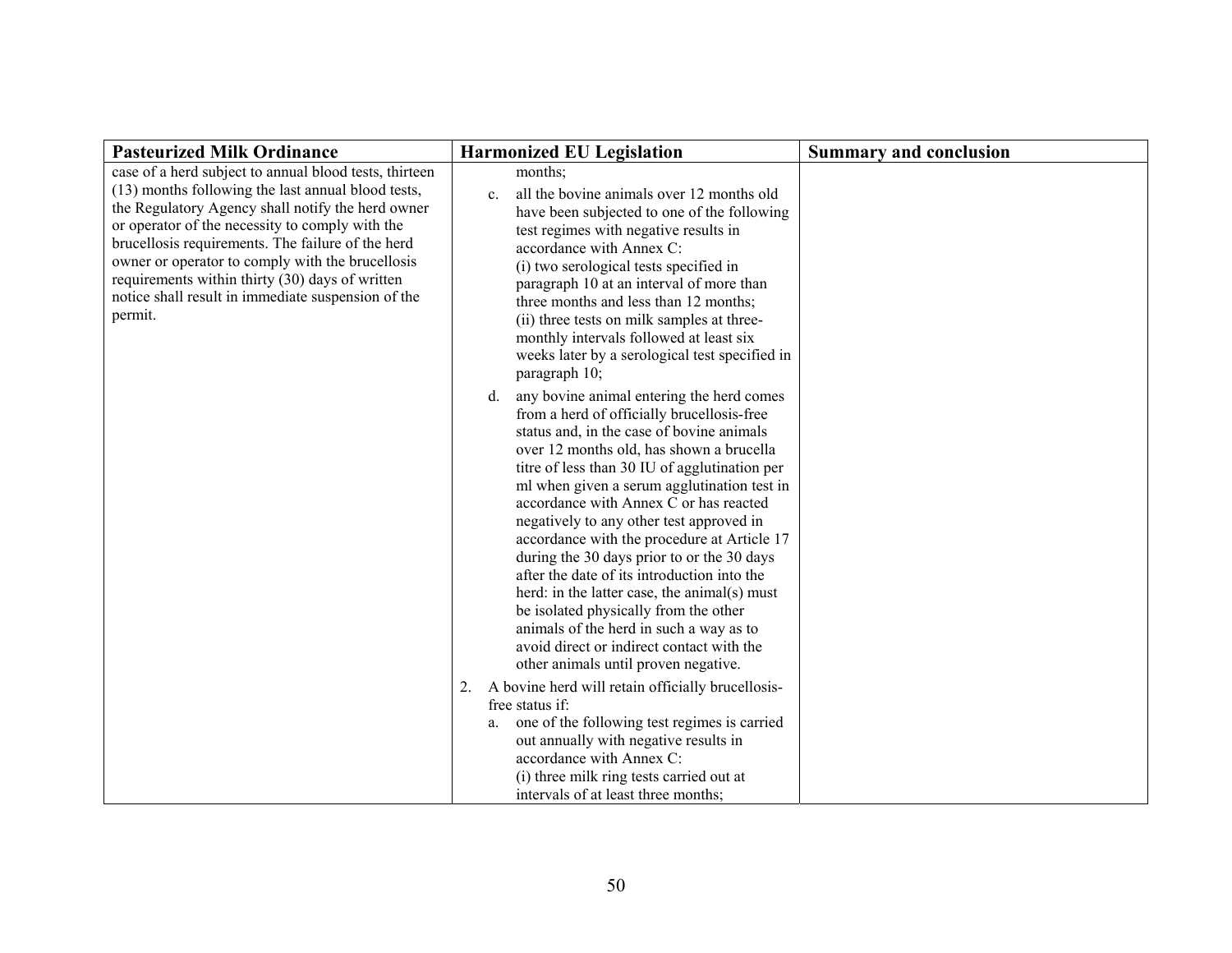| <b>Pasteurized Milk Ordinance</b> | <b>Harmonized EU Legislation</b>                                                                                                                                                                                                                                                                                                                                                                                                                                                                                                                          | <b>Summary and conclusion</b> |
|-----------------------------------|-----------------------------------------------------------------------------------------------------------------------------------------------------------------------------------------------------------------------------------------------------------------------------------------------------------------------------------------------------------------------------------------------------------------------------------------------------------------------------------------------------------------------------------------------------------|-------------------------------|
|                                   | (ii) three milk ELISAs carried out at<br>intervals of at least three months;<br>(iii) two milk ring tests carried out at an<br>interval of at least three months followed at<br>least six weeks later by a serological test<br>referred to in paragraph 10;<br>(iv) two milk ELISAs carried out at an<br>interval of at least three months followed at<br>least six weeks later by a serological test<br>referred to in paragraph 10;<br>(v) two serological tests carried out at an<br>interval of at least three months and not<br>more than 12 months. |                               |
|                                   | Regulation 854/2004, Annex IV - Raw<br>Milk And Dairy Products; Chapter I -<br><b>Control Of Milk Production Holdings:</b><br>Animals on milk production holdings must be<br>1.<br>subject to official controls to verify that the<br>health requirements for raw milk production,<br>and in particular the health status of the animals<br>and the use of veterinary medicinal products, are<br>being complied with.<br>These controls may take place at the                                                                                             |                               |
|                                   | occasion of veterinary checks carried<br>out pursuant to Community provisions<br>on animal or public health or animal<br>welfare and may be carried out by an<br>approved veterinarian.                                                                                                                                                                                                                                                                                                                                                                   |                               |
|                                   | If there are grounds for suspecting that<br>2.<br>the animal health requirements are not<br>being complied with, the general<br>health status of the animals is to be                                                                                                                                                                                                                                                                                                                                                                                     |                               |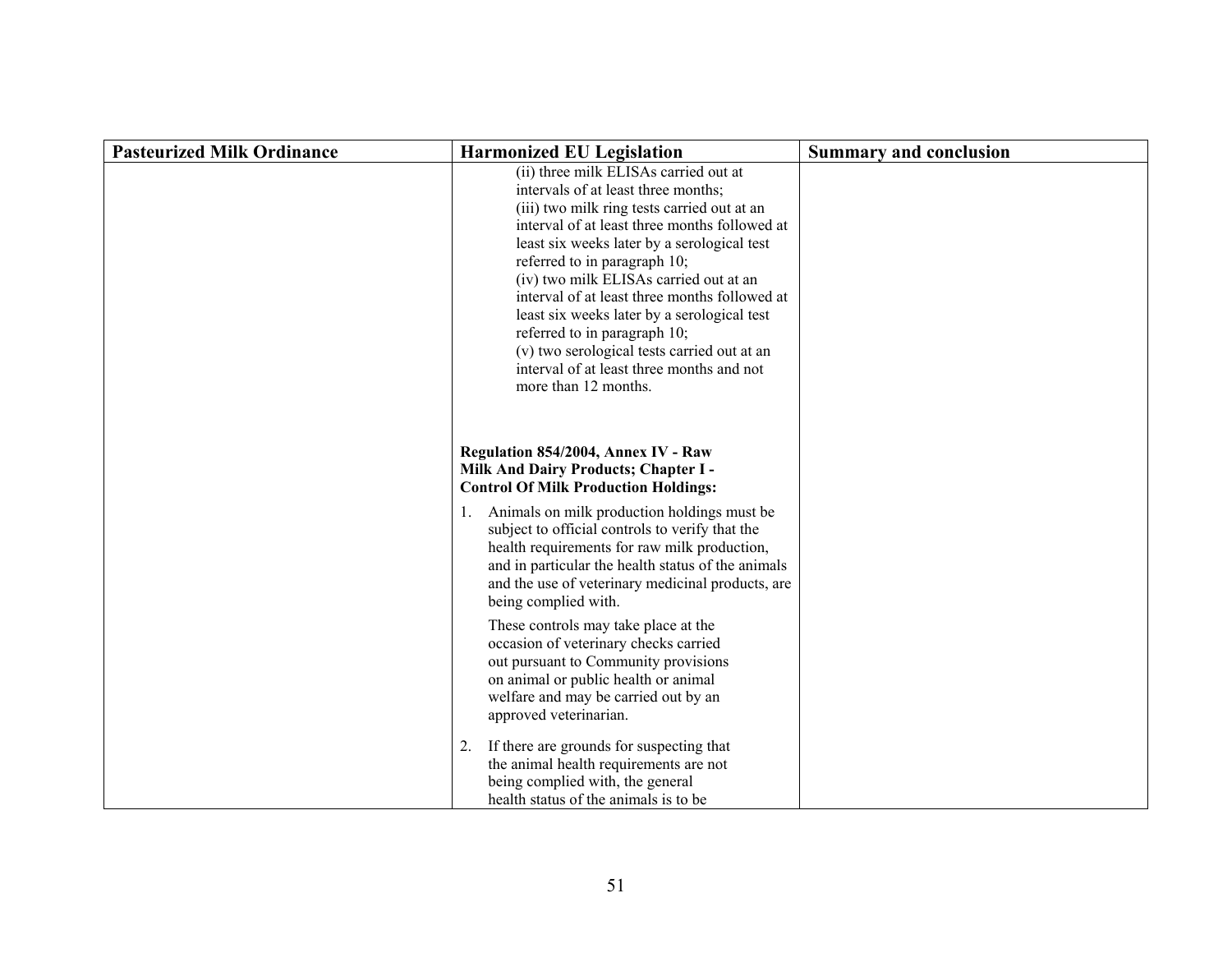| <b>Pasteurized Milk Ordinance</b> | <b>Harmonized EU Legislation</b>                                                                                                                                                                                                                                                                                                                                                                                                                                                                                                                                                        | <b>Summary and conclusion</b> |
|-----------------------------------|-----------------------------------------------------------------------------------------------------------------------------------------------------------------------------------------------------------------------------------------------------------------------------------------------------------------------------------------------------------------------------------------------------------------------------------------------------------------------------------------------------------------------------------------------------------------------------------------|-------------------------------|
|                                   | checked.                                                                                                                                                                                                                                                                                                                                                                                                                                                                                                                                                                                |                               |
|                                   | 3.<br>Milk production holdings are to<br>undergo official controls to verify that<br>hygiene requirements are being<br>complied with. These official controls<br>may involve inspections and/or the<br>monitoring of controls that<br>professional organisations carry out. If<br>it is shown that the hygiene is<br>inadequate, the competent authority is<br>to verify that appropriate steps are<br>taken to correct the situation.                                                                                                                                                  |                               |
|                                   | Chapter II: Control of raw milk upon<br>collection                                                                                                                                                                                                                                                                                                                                                                                                                                                                                                                                      |                               |
|                                   | 1. The competent authority is to monitor<br>the checks carried out in accordance<br>with Annex III, Section IX, Chapter I,<br>Part III, to Regulation (EC)<br>No 853/2004.                                                                                                                                                                                                                                                                                                                                                                                                              |                               |
|                                   | 2. If the food business operator has not<br>corrected the situation within three<br>months of first notifying the competent<br>authority of non-compliance with the<br>criteria with regard to plate count and<br>somatic cell count, delivery of raw<br>milk from the production holding is to<br>be suspended or - in accordance with a<br>specific authorisation of, or general<br>instructions from, the competent<br>authority - subjected to requirements<br>concerning its treatment and use<br>necessary to protect public health. This<br>suspension or these requirements are |                               |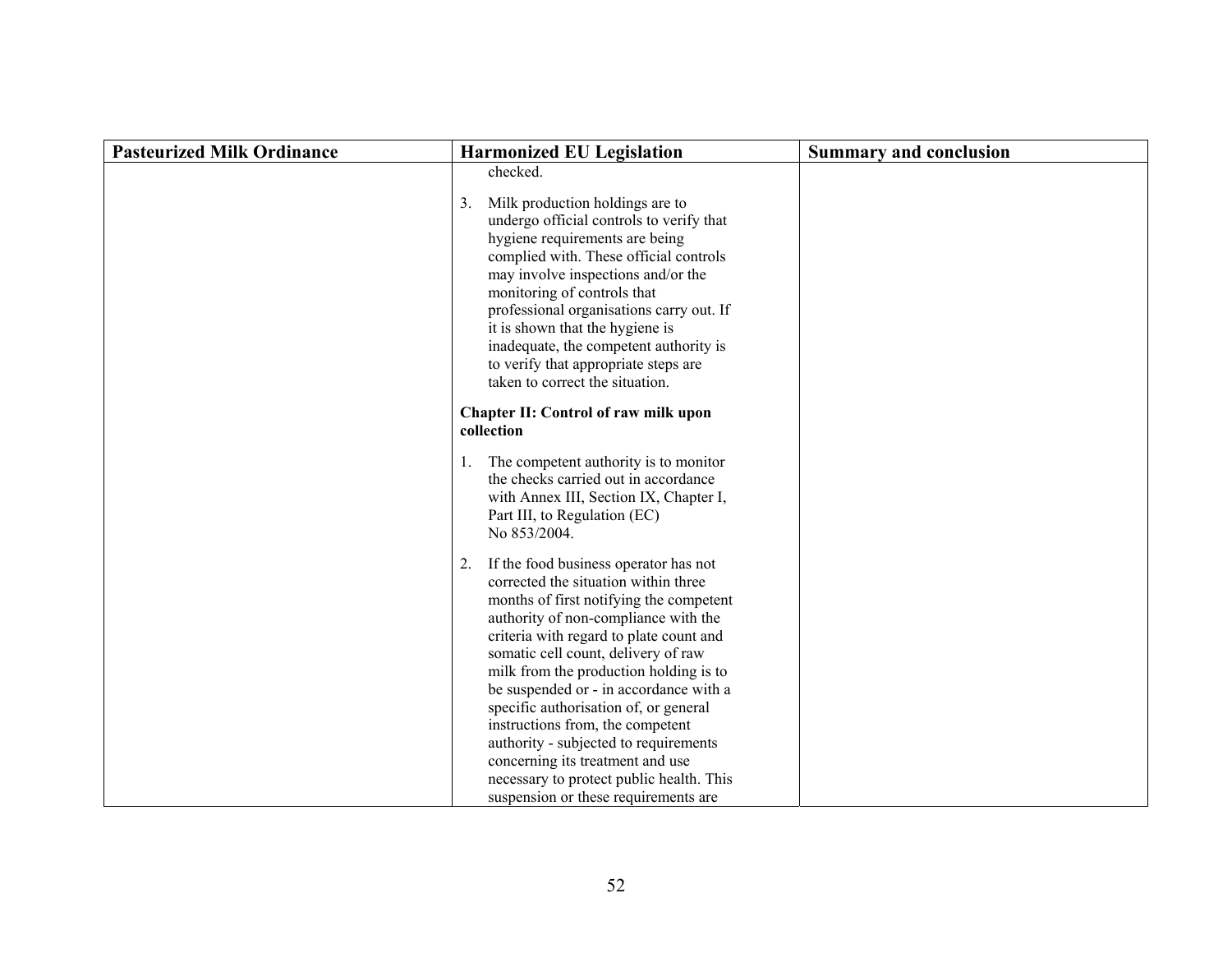| <b>Pasteurized Milk Ordinance</b> | <b>Harmonized EU Legislation</b>                                                                                            | <b>Summary and conclusion</b> |
|-----------------------------------|-----------------------------------------------------------------------------------------------------------------------------|-------------------------------|
|                                   | to remain in place until the food<br>business operator has proved that the<br>raw milk again complies with the<br>criteria. |                               |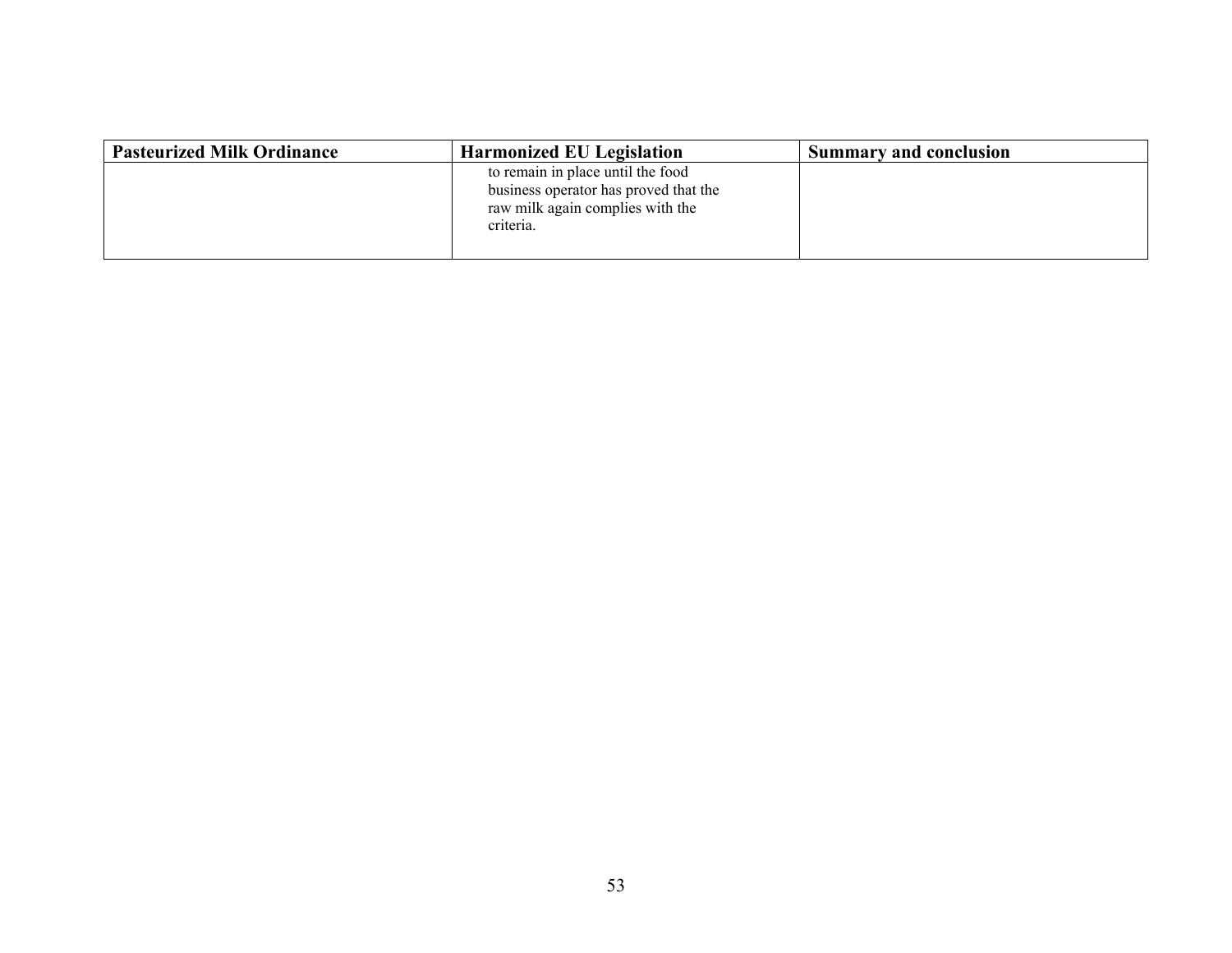# **9 Milk which may be sold**

| <b>Pasteurized Milk Ordinance</b>                                                                                                                                                                                                                                                                                                                                                                                                                                                                                                                                                                                                                                                                                                                                                | <b>Harmonized EU Legislation</b>                                                                                                                                                                                                                                                                                                                                                                                                                                                                                                                                                                                                                                                                                                                                                                                                                                                                                                                           | <b>Summary and conclusion</b>                                                                                                                                          |
|----------------------------------------------------------------------------------------------------------------------------------------------------------------------------------------------------------------------------------------------------------------------------------------------------------------------------------------------------------------------------------------------------------------------------------------------------------------------------------------------------------------------------------------------------------------------------------------------------------------------------------------------------------------------------------------------------------------------------------------------------------------------------------|------------------------------------------------------------------------------------------------------------------------------------------------------------------------------------------------------------------------------------------------------------------------------------------------------------------------------------------------------------------------------------------------------------------------------------------------------------------------------------------------------------------------------------------------------------------------------------------------------------------------------------------------------------------------------------------------------------------------------------------------------------------------------------------------------------------------------------------------------------------------------------------------------------------------------------------------------------|------------------------------------------------------------------------------------------------------------------------------------------------------------------------|
| From and after twelve $(12)$ months from the date on<br>which this Ordinance is adopted, only Grade "A"<br>pasteurized, ultra-pasteurized, or aseptically<br>processed milk and milk products shall be sold to the<br>final consumer, to restaurants, soda fountains,<br>grocery stores or similar establishments. Provided,<br>only Grade "A" milk and milk products shall be sold<br>to milk plants for use in the commercial preparation<br>of Grade "A' milk and milk products. Provided<br>further, that in an emergency, the sale of pasteurized<br>milk and milk products, which have not been graded,<br>or the grade of which is unknown, may be<br>authorized by the Regulatory Agency, in which case,<br>such milk and milk products shall be labelled<br>"ungraded". | Regulation 852/2004 provides:<br>Article 3<br><b>General obligation</b><br>Food business operators shall ensure that all stages<br>of production, processing and distribution of food<br>under their control satisfy the relevant hygiene<br>requirements laid down in this Regulation.<br>Regulation 853/2004 contains further obligations,<br>which are relevant for milk and milk products:<br>Article 4<br><b>Registration and approval of establishments</b><br>Food business operators shall place<br>1.<br>products of animal origin<br>manufactured in the Community on<br>the market only if they have been<br>prepared and handled exclusively in<br>establishments:<br>a. that meet the relevant requirements<br>of Regulation (EC) No 852/2004,<br>those of Annexes II and III of this<br>Regulation and other relevant<br>requirements of food law; and<br>b. that the competent authority has<br>registered or, where required,<br>approved. | This is largely a legalistic formality: Both<br>legislations ensure that milk (-products) placed on<br>the market must comply with all relevant legal<br>requirements. |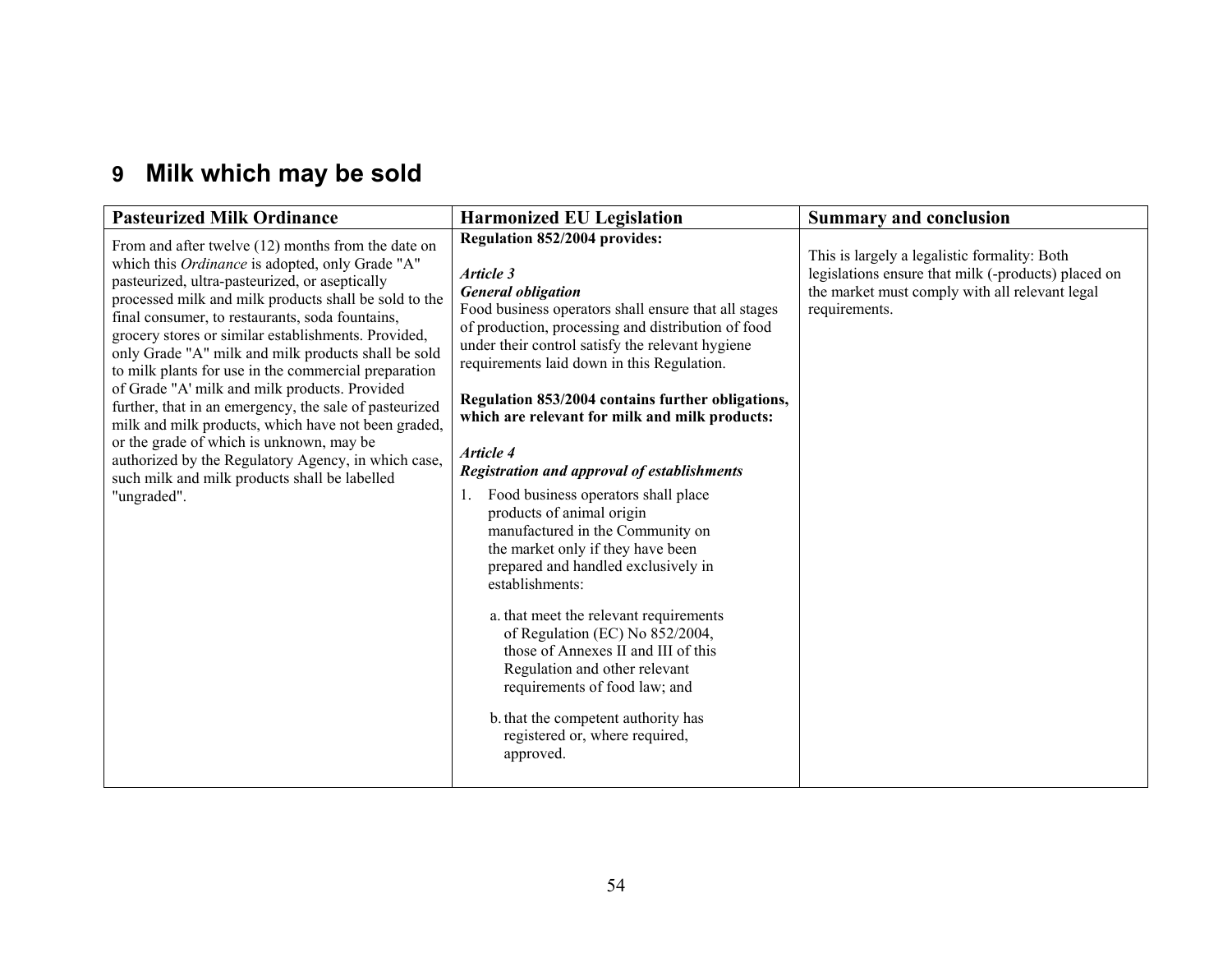# **10 Transferring, Delivery Containers, and Cooling**

| <b>Pasteurized Milk Ordinance</b>                                                                                                                                        | <b>Harmonized EU Legislation</b>                                                                                   | <b>Summary and conclusion</b> |
|--------------------------------------------------------------------------------------------------------------------------------------------------------------------------|--------------------------------------------------------------------------------------------------------------------|-------------------------------|
| Except as permitted in this Section, no milk<br>producer, bulk milk hauler/sampler or distributor<br>shall transfer milk or milk products from one (1)                   | Annex II to Regulation 852/2004 makes similar<br>provisions:                                                       |                               |
| container or milk tank truck to another on the street,<br>in any vehicle, store or in any place except a milk<br>plant, receiving station, transfer station or milkhouse | <b>CHAPTER IV - Transport</b><br>Conveyances and/or containers used<br>1.                                          |                               |
| especially used for that purpose. The dipping or<br>ladling of milk or fluid milk products is prohibited.                                                                | for transporting foodstuffs are to be<br>kept clean and maintained in good<br>repair and condition to protect      |                               |
| It shall be unlawful to sell or offer for sale any<br>pasteurized milk or milk products that have not been                                                               | foodstuffs from contamination and are,<br>where necessary, to be designed and                                      |                               |
| maintained at the temperature set forth in Section 7<br>of this Ordinance. If containers of pasteurized milk<br>or milk products are stored in ice, the storage          | constructed to permit adequate<br>cleaning and/or disinfection.                                                    |                               |
| container shall be properly drained.                                                                                                                                     | 2.<br>Receptacles in vehicles and/or<br>containers are not to be used for<br>transporting anything other than      |                               |
| <b>ADMINISTRATIVE PROCEDURES</b><br><b>TRANSFERRING:</b> The dipping or ladling of milk                                                                                  | foodstuffs where this may result in<br>contamination.                                                              |                               |
| and fluid milk products is expressly prohibited,<br>except for immediate cooking purposes. Milk and                                                                      | 3.<br>Where conveyances and/or containers<br>are used for transporting anything in                                 |                               |
| milk product containers, which have been filled and<br>sealed at a milk plant, shall be used for the delivery<br>of milk or milk products. Caps, closures or labels      | addition to foodstuffs or for<br>transporting different foodstuffs at the<br>same time, there is, where necessary, |                               |
| shall not be removed or replaced during<br>transportation.                                                                                                               | to be effective separation of products.                                                                            |                               |
| <b>BULK DISPENSERS: Bulk dispensers, approved</b>                                                                                                                        | Bulk foodstuffs in liquid, granulate or<br>4.<br>powder form are to be transported in                              |                               |
| by the Regulatory Agency, shall satisfy the<br>following sanitary design, construction and                                                                               | receptacles and/or containers/tankers<br>reserved for the transport of foodstuffs.                                 |                               |
| operation requirements:                                                                                                                                                  | Such containers are to be marked in a                                                                              |                               |
|                                                                                                                                                                          | clearly visible and indelible fashion, in                                                                          |                               |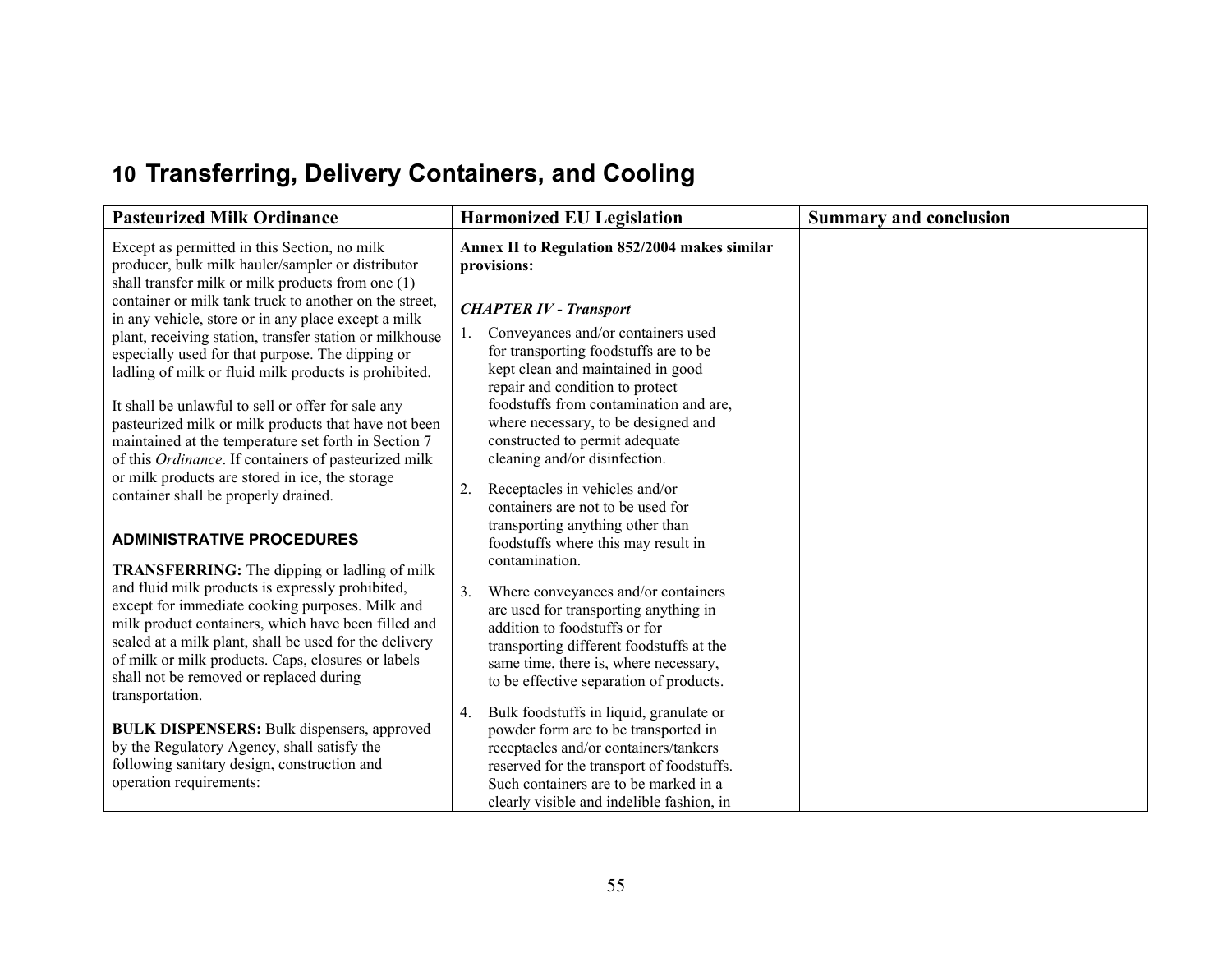| <b>Pasteurized Milk Ordinance</b>                                                                                                                                                                                                                                                                                                                                                        | <b>Harmonized EU Legislation</b>                                                                                                                                                                                                                                          | <b>Summary and conclusion</b> |
|------------------------------------------------------------------------------------------------------------------------------------------------------------------------------------------------------------------------------------------------------------------------------------------------------------------------------------------------------------------------------------------|---------------------------------------------------------------------------------------------------------------------------------------------------------------------------------------------------------------------------------------------------------------------------|-------------------------------|
| All dispensers shall comply with the applicable<br>1.<br>requirements of Section 7 of this Ordinance.                                                                                                                                                                                                                                                                                    | one or more Community languages, to<br>show that they are used for the<br>transport of foodstuffs, or are to be                                                                                                                                                           |                               |
| Product-contact surfaces shall be inaccessible to<br>2.<br>manual contact, droplet infection, dust or<br>insects, but the delivery orifice may be<br>exempted from this requirement.                                                                                                                                                                                                     | marked 'for foodstuffs only'.<br>Where conveyances and/or containers<br>5.<br>have been used for transporting<br>anything other than foodstuffs or for                                                                                                                    |                               |
| All parts of the dispensing device with which<br>3.<br>milk or milk products come into contact,<br>including any measuring device, shall be<br>thoroughly cleaned and sanitized at the milk<br>plant. Provided, that dispensing valves, which<br>are applied to the dispenser subsequent to its<br>delivery to the retail vendor may be cleaned and<br>sanitized at such establishments. | transporting different foodstuffs, there<br>is to be effective cleaning between<br>loads to avoid the risk of<br>contamination.<br>Foodstuffs in conveyances and/or<br>6.<br>containers are to be so placed and<br>protected as to minimise the risk of<br>contamination. |                               |
| The dispensing container shall be filled at the<br>4.<br>milk plant and shall be sealed so that it is<br>impossible to withdraw any part of its contents,<br>or to introduce any substance without breaking<br>the seal $(s)$ .                                                                                                                                                          | Where necessary, conveyances and/or<br>7.<br>containers used for transporting<br>foodstuffs are to be capable of<br>maintaining foodstuffs at appropriate<br>temperatures and allow those                                                                                 |                               |
| The milk or milk products shall be thoroughly<br>5.<br>and automatically mixed with each dispensing<br>operation, except for milk or milk products that                                                                                                                                                                                                                                  | temperatures to be monitored.<br><b>CHAPTER V - Equipment requirements</b><br>1. All articles, fittings and equipment                                                                                                                                                     |                               |
| remain homogeneous.<br>All cans shall be thoroughly cleaned and<br>6.<br>sanitized. Milk and milk products shall be kept<br>at or below 7°C (45°F) at all times. The<br>dispenser tube shall be integral with the<br>dispensing container, shall be protected and<br>shall be under adequate refrigeration during<br>transportation and storage.                                         | with which food comes into contact<br>are to:<br>be effectively cleaned and, where<br>a.<br>necessary, disinfected. Cleaning<br>and disinfection are to take place<br>at a frequency sufficient to avoid<br>any risk of contamination;                                    |                               |
|                                                                                                                                                                                                                                                                                                                                                                                          | be so constructed, be of such<br>$\mathbf{b}$ .                                                                                                                                                                                                                           |                               |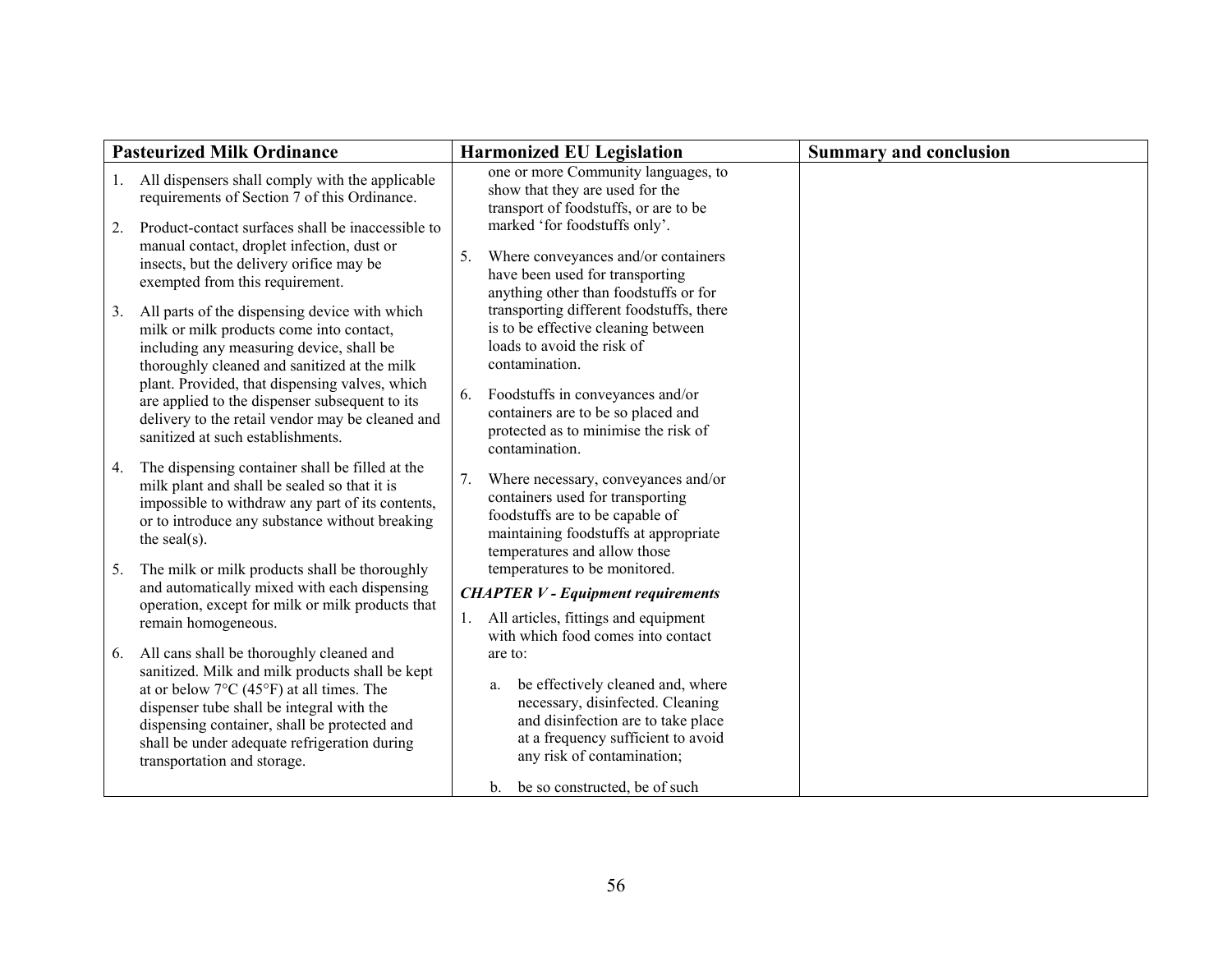| <b>Pasteurized Milk Ordinance</b> | <b>Harmonized EU Legislation</b>                                                                                                                                                                                                                                                 | <b>Summary and conclusion</b> |
|-----------------------------------|----------------------------------------------------------------------------------------------------------------------------------------------------------------------------------------------------------------------------------------------------------------------------------|-------------------------------|
|                                   | materials and be kept in such<br>good order, repair and condition<br>as to minimise any risk of<br>contamination;                                                                                                                                                                |                               |
|                                   | with the exception of non-<br>$c_{\cdot}$<br>returnable containers and<br>packaging, be so constructed, be<br>of such materials and be kept in<br>such good order, repair and<br>condition as to enable them to be<br>kept clean and, where necessary,<br>to be disinfected; and |                               |
|                                   | be installed in such a manner as to<br>$d_{\cdot}$<br>allow adequate cleaning of the<br>equipment and the surrounding<br>area.                                                                                                                                                   |                               |
|                                   | 2. Where necessary, equipment is to be<br>fitted with any appropriate control<br>device to guarantee fulfilment of this<br>Regulation's objectives.                                                                                                                              |                               |
|                                   | Where chemical additives have to be<br>3 <sub>1</sub><br>used to prevent corrosion of equipment<br>and containers, they are to be used in<br>accordance with good practice.                                                                                                      |                               |
|                                   | Regulation 853/2004, Annex III, Section IX:<br>Raw Milk And Dairy Products; Chapter I:<br><b>Raw Milk - Primary Production:</b><br>II. Hygiene on milk production holdings<br>B. Hygiene during milking, collection and transport                                                |                               |
|                                   | 1.<br>$\cdots$                                                                                                                                                                                                                                                                   |                               |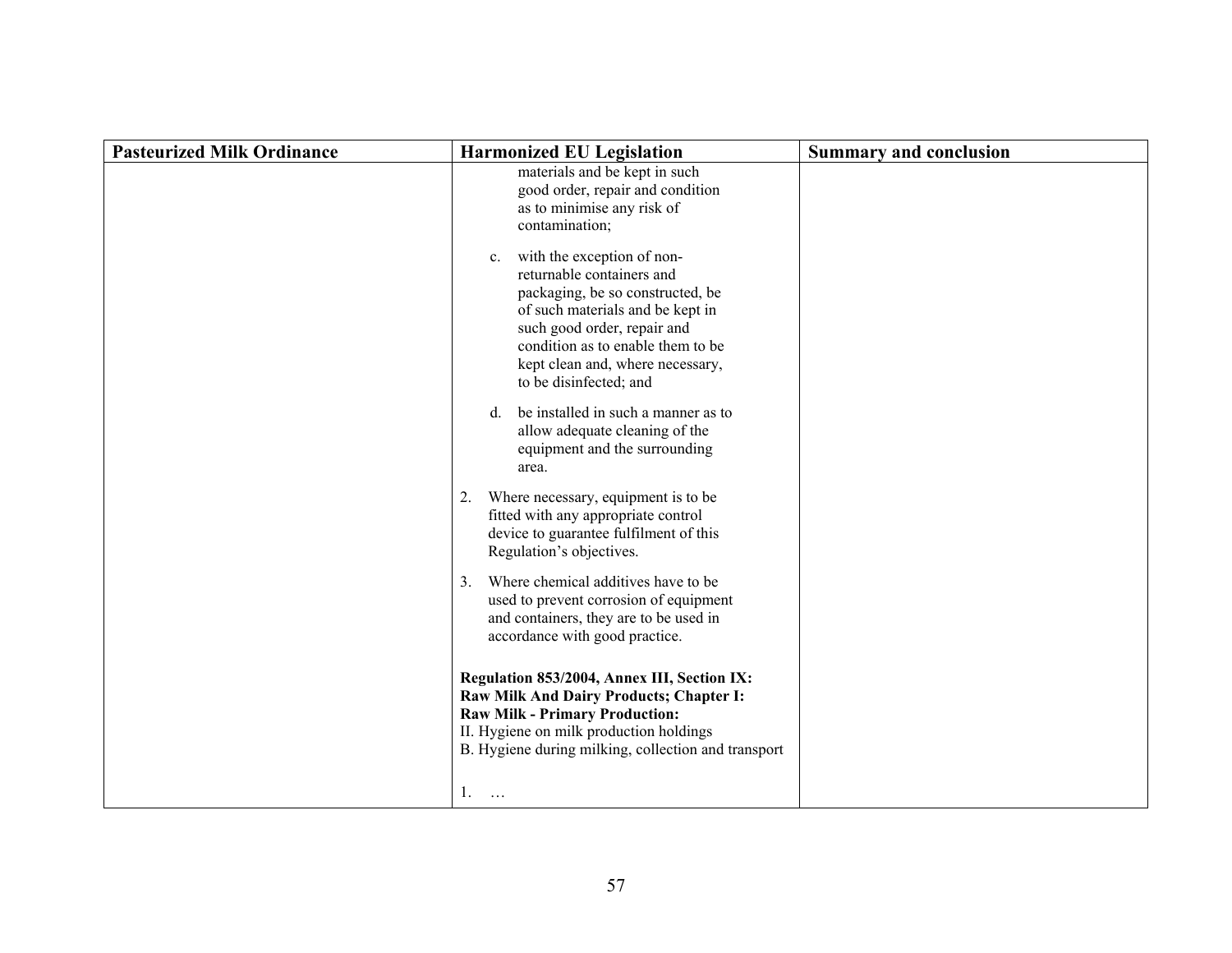| <b>Pasteurized Milk Ordinance</b> | <b>Harmonized EU Legislation</b>                                                                                                                                                                                                                         | <b>Summary and conclusion</b> |
|-----------------------------------|----------------------------------------------------------------------------------------------------------------------------------------------------------------------------------------------------------------------------------------------------------|-------------------------------|
|                                   | Immediately after milking, milk must<br>2.<br>be held in a clean place designed and<br>equipped to avoid contamination.                                                                                                                                  |                               |
|                                   | It must be cooled immediately to not more than<br>8 °C in the case of daily collection, or not more<br>than 6 °C if collection is not daily.                                                                                                             |                               |
|                                   | During transport the cold chain must<br>3.<br>be maintained and, on arrival at the<br>establishment of destination, the<br>temperature of the milk must not be<br>more than $10^{\circ}$ C.                                                              |                               |
|                                   | Food business operators need not<br>4.<br>comply with the temperature<br>requirements laid down in points 2 and<br>3 if the milk meets the criteria<br>provided for in Part III (i.e. cell count<br>and plate count, see Chapter 6 above)<br>and either: |                               |
|                                   | the milk is processed within two<br>a.<br>hours of milking or                                                                                                                                                                                            |                               |
|                                   | a higher temperature is necessary<br>b <sub>1</sub><br>for technological reasons related<br>to the manufacture of certain<br>dairy products and the competent<br>authority so authorises.                                                                |                               |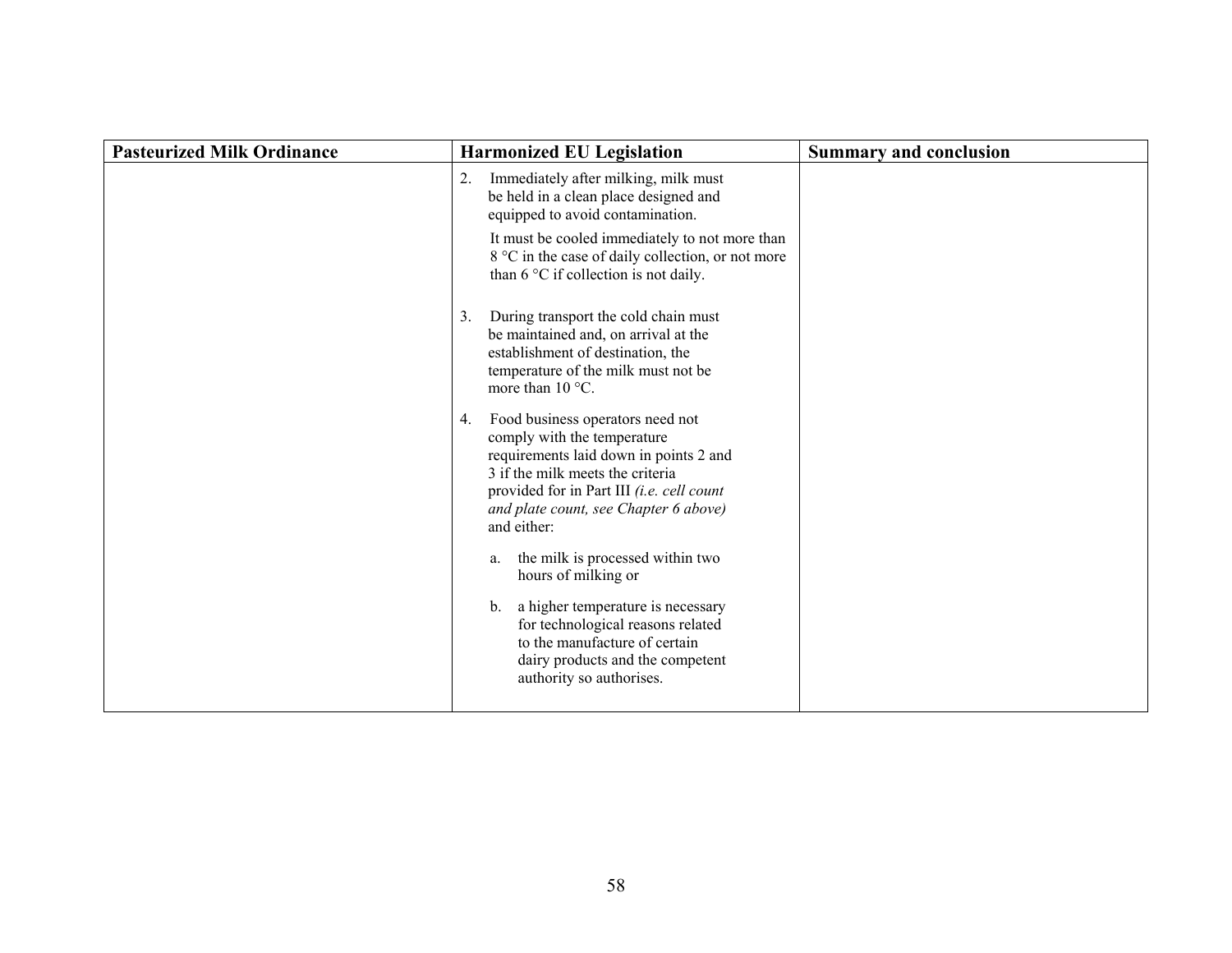# **11 Milk and Milk Product s From Point s Beyond the Limit s of Routine Inspection**

| <b>Pasteurized Milk Ordinance</b>                                                                                                                                                                                                                                                                                                                                                                                                                                                                                                                                                                  | <b>Harmonized EU Legislation</b>                                                                                                                                                                                                                                                                                                                                                                                                                                                                              | <b>Summary and conclusion</b>                                                                                                                                                                                                                                                                                                                                                                                                                                                                                                                                                    |
|----------------------------------------------------------------------------------------------------------------------------------------------------------------------------------------------------------------------------------------------------------------------------------------------------------------------------------------------------------------------------------------------------------------------------------------------------------------------------------------------------------------------------------------------------------------------------------------------------|---------------------------------------------------------------------------------------------------------------------------------------------------------------------------------------------------------------------------------------------------------------------------------------------------------------------------------------------------------------------------------------------------------------------------------------------------------------------------------------------------------------|----------------------------------------------------------------------------------------------------------------------------------------------------------------------------------------------------------------------------------------------------------------------------------------------------------------------------------------------------------------------------------------------------------------------------------------------------------------------------------------------------------------------------------------------------------------------------------|
| Milk and milk products, from points beyond the<br>limits of routine inspection shall be sold in its<br>jurisdiction provided they are produced and<br>pasteurized, ultra-pasteurized, aseptically processed,<br>concentrated (condensed) or dried under regulations<br>which are substantially equivalent to this Ordinance<br>and have been awarded acceptable Milk Sanitation<br>Compliance and Enforcement Ratings or have been<br>awarded a satisfactory HACCP listing, under the<br>NCIMS HACCP Program as specified in Appendix<br>K. of this Ordinance.<br><b>ADMINISTRATIVE PROCEDURES</b> | The General Food Law laid down in Regulation<br>178/2002 provides in Article 11 Food and feed<br>imported into the Community<br>Food and feed imported into the Community for<br>placing on the market within the Community shall<br>comply with the relevant requirements of food law<br>or conditions recognised by the Community to be at<br>least equivalent thereto or, where a specific<br>agreement exists between the Community and the<br>exporting country, with requirements contained<br>therein. | These provisions constitute the legal basis for<br>accepting imports from sources outside the<br>jurisdiction of the respective authorities. Both, the<br>US milk ordinance and the EU food law accept<br>imports under the general condition that that the<br>milk and milk products are regulated under<br>equivalent safety standards in the exporting country.<br>The US rules require a rating by a Milk Sanitation<br>Rating Officer (SRO) certified by FDA.<br>EU rules require a listing of the exporting country,<br>which requires a thorough evaluation of the entire |
| The Regulatory Agency should accept, without<br>their actual physical inspection, supplies of milk<br>and milk products from an area or an individual<br>shipper not under their routine inspection.<br>Provided, that:<br>Milk and milk products upon arrival<br>1.<br>shall comply with bacteriological,<br>physical, chemical and temperature<br>standards of Section 7. Provided, that<br>direct shipped producer milk that is                                                                                                                                                                 | Regulation 852/2004 Article 10: Imports<br>As regards the hygiene of imported food, the<br>relevant requirements of food law referred to in<br>Article 11 of Regulation (EC) No 178/2002 shall<br>include the requirements laid down in Articles 3 to 6<br>of this Regulation.<br>[Article 3 General obligation:<br>Food business operators shall ensure that all stages<br>of production, processing and distribution of food<br>under their control satisfy the relevant hygiene                            | milk sector. Once listed, the Competent Authorities<br>of the exporting country may inspect and propose<br>establishments for export ('pre-listing'), which are<br>then approved by the Commission.                                                                                                                                                                                                                                                                                                                                                                              |
| under the supervision of more than one<br>(1) Regulatory Agency may be exempt<br>from the bacteriological requirement<br>for commingled samples. However,<br>the receiving Regulatory Agency shall<br>have the right to use the individual<br>producer samples to determine<br>compliance with the bacteriological                                                                                                                                                                                                                                                                                 | requirements laid down in this Regulation.<br>Article 4 General and specific hygiene<br>requirements:<br>Food business operators  shall comply with the<br>general hygiene provisions  and any specific<br>requirements provided for in Regulation (EC) No<br>853/2004.                                                                                                                                                                                                                                       |                                                                                                                                                                                                                                                                                                                                                                                                                                                                                                                                                                                  |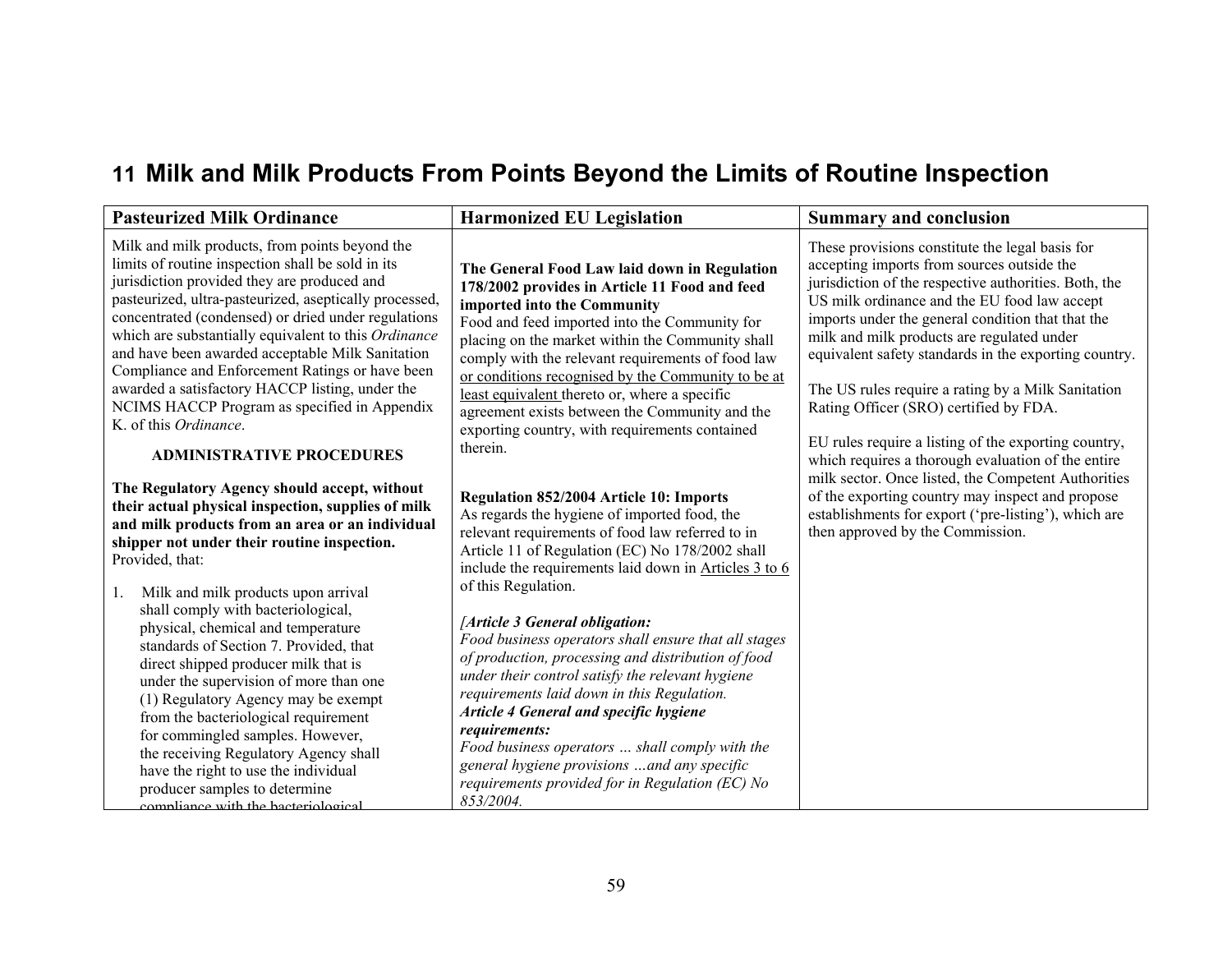|    | <b>Pasteurized Milk Ordinance</b>                                                                                                                                                                                                                   | <b>Harmonized EU Legislation</b>                                                                                                                                                                                                                                 | <b>Summary and conclusion</b> |
|----|-----------------------------------------------------------------------------------------------------------------------------------------------------------------------------------------------------------------------------------------------------|------------------------------------------------------------------------------------------------------------------------------------------------------------------------------------------------------------------------------------------------------------------|-------------------------------|
|    | compliance with the bacteriological<br>standards.                                                                                                                                                                                                   | Article 5 Hazard analysis and critical control<br>points:                                                                                                                                                                                                        |                               |
| 2. | After receipt, pasteurized, ultra-<br>pasteurized, aseptically processed,<br>concentrated (condensed) or dried milk<br>and milk products shall comply with<br>Sections 2, 4 and 10.                                                                 | Food business operators shall put in place,<br>implement and maintain a permanent procedure or<br>procedures based on the HACCP principles.<br>Article 6 Official controls, registration and<br>approval:<br>every food business operator shall notify the       |                               |
|    | <b>NOTE:</b> Raw and pasteurized milk and milk<br>products beyond the limits of routine inspection<br>shall be sampled as the Regulatory Agency<br>requires.                                                                                        | appropriate competent authority, in the manner that<br>the latter requires, of each establishment under its<br>control that carries out any of the stages of<br>production, processing and distribution of food, with<br>a view to the registration of each such |                               |
| 3. | The milk or milk products are<br>produced and processed under<br>regulations substantially equivalent<br>to those of this Ordinance.                                                                                                                | establishment]<br>Regulation 853/2004 Article 6 : Products of<br>animal origin from outside the Community                                                                                                                                                        |                               |
| 4. | The supplies are under routine official<br>supervision;                                                                                                                                                                                             | Food business operators importing<br>1.<br>products of animal origin from third                                                                                                                                                                                  |                               |
| 5. | The supplies have been awarded, by a<br>Milk Sanitation Rating Officer (SRO),<br>certified by FDA, Milk Sanitation<br>Compliance and Enforcement Ratings<br>equal to that of the local supply or<br>equal to ninety percent (90%) or<br>higher; and | countries shall ensure that importation<br>takes place only if:<br>the third country of dispatch<br>a.<br>appears on a list, drawn up in<br>accordance with Article 11 of<br>Regulation (EC) No 854/2004, of<br>third countries from which                       |                               |
| 6. | All ratings are made on the basis of<br>procedures outlined in the Methods of                                                                                                                                                                       | imports of that product are<br>permitted;                                                                                                                                                                                                                        |                               |
|    | Making Sanitation Ratings of Milk<br>Supplies (MMSR).                                                                                                                                                                                               | the establishment from which that<br>$b_{-}$<br>product was dispatched, and in<br>which it was obtained or                                                                                                                                                       |                               |
|    | <b>NOTE:</b> Names of interstate milk shippers and<br>their ratings, as reported by State Rating<br>sias are contained in the IMC List                                                                                                              | prepared, appears on a list, drawn<br>up in accordance with Article 12                                                                                                                                                                                           |                               |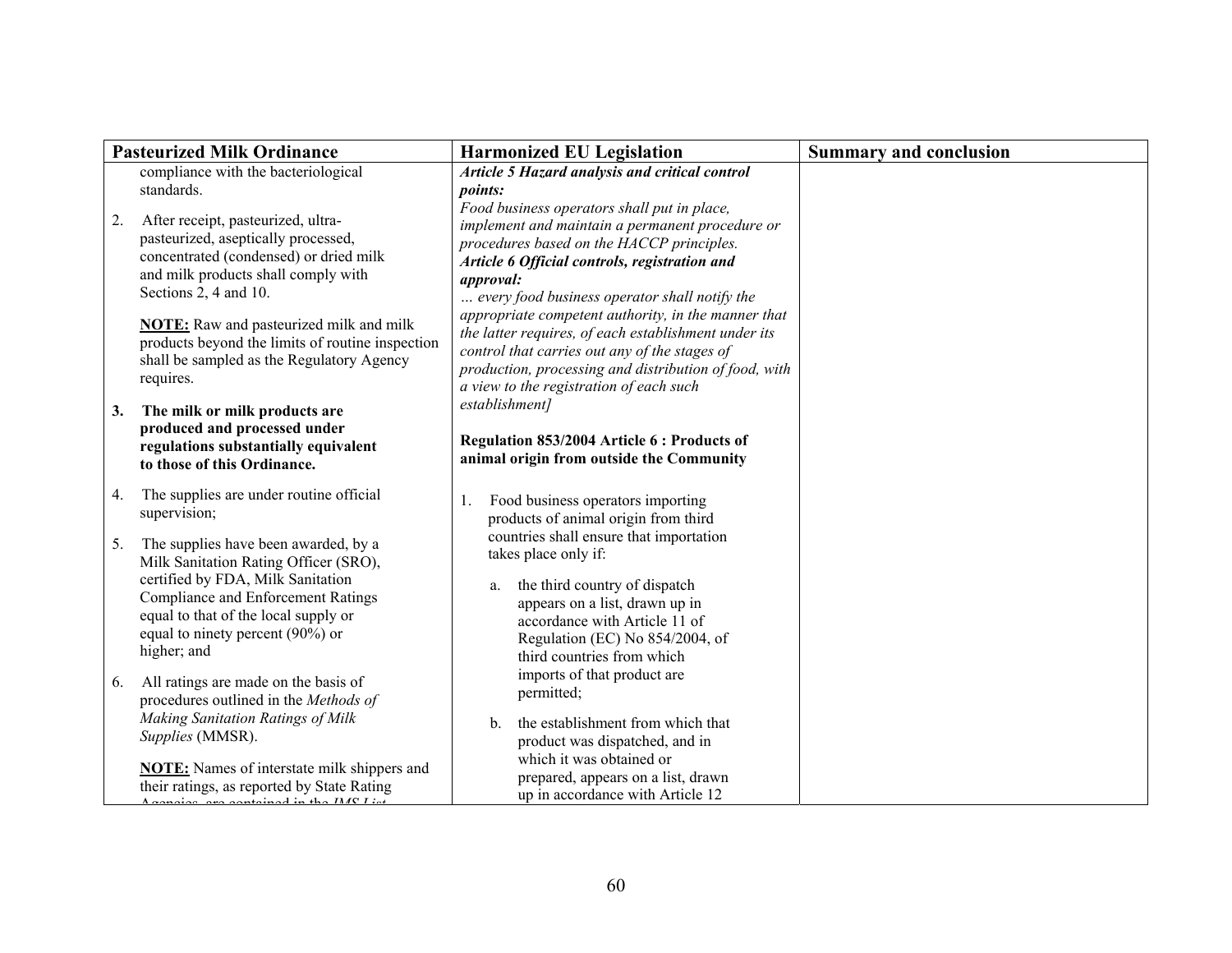| of Regulation (EC) No 854/2004,<br>Agencies, are contained in the IMS List-<br>of establishments from which<br>Sanitation Compliance and Enforcement<br>imports of that product are<br>Ratings of Interstate Milk Shippers (IMS List),<br>issued semi-annually by FDA. Copies of this list<br>permitted, when applicable,<br>may be obtained from the State Milk<br>Rating/Regulatory Agency or from the Food and<br>in the case of fresh meat, minced<br>Drug Administration, HFS-626, 5100 Paint<br>meat, meat preparations, meat<br>Branch Parkway, College Park, MD 20740-<br>products and MSM, the product<br>3835.<br>was manufactured from meat<br>obtained in slaughterhouses and<br>The supplies have been awarded, by a<br>7.<br>cutting plants appearing on lists<br>SRO, certified by FDA, a satisfactory<br>drawn up and updated in<br>listing under the NCIMS HACCP<br>accordance with Article 12 of<br>Program as specified in Appendix K.<br>Regulation (EC) No 854/2004 or<br>of this Ordinance.<br>in approved Community<br>establishments, and<br>the product satisfies:<br>$c_{\cdot}$<br>(i) the requirements of this<br>Regulation, including the<br>requirements of Article 5 on<br>health and identification marking;<br>(ii) the requirements of<br>Regulation (EC) No 852/2004;<br>and<br>(iii) any import conditions laid<br>down in accordance with<br>Community legislation governing<br>import controls for products of<br>animal origin, and<br>the requirements concerning<br>d.<br>certificates and documents are<br>satisfied, when applicable. | <b>Pasteurized Milk Ordinance</b> | <b>Harmonized EU Legislation</b> | <b>Summary and conclusion</b> |
|-----------------------------------------------------------------------------------------------------------------------------------------------------------------------------------------------------------------------------------------------------------------------------------------------------------------------------------------------------------------------------------------------------------------------------------------------------------------------------------------------------------------------------------------------------------------------------------------------------------------------------------------------------------------------------------------------------------------------------------------------------------------------------------------------------------------------------------------------------------------------------------------------------------------------------------------------------------------------------------------------------------------------------------------------------------------------------------------------------------------------------------------------------------------------------------------------------------------------------------------------------------------------------------------------------------------------------------------------------------------------------------------------------------------------------------------------------------------------------------------------------------------------------------------------------------------------------------|-----------------------------------|----------------------------------|-------------------------------|
|                                                                                                                                                                                                                                                                                                                                                                                                                                                                                                                                                                                                                                                                                                                                                                                                                                                                                                                                                                                                                                                                                                                                                                                                                                                                                                                                                                                                                                                                                                                                                                                   |                                   |                                  |                               |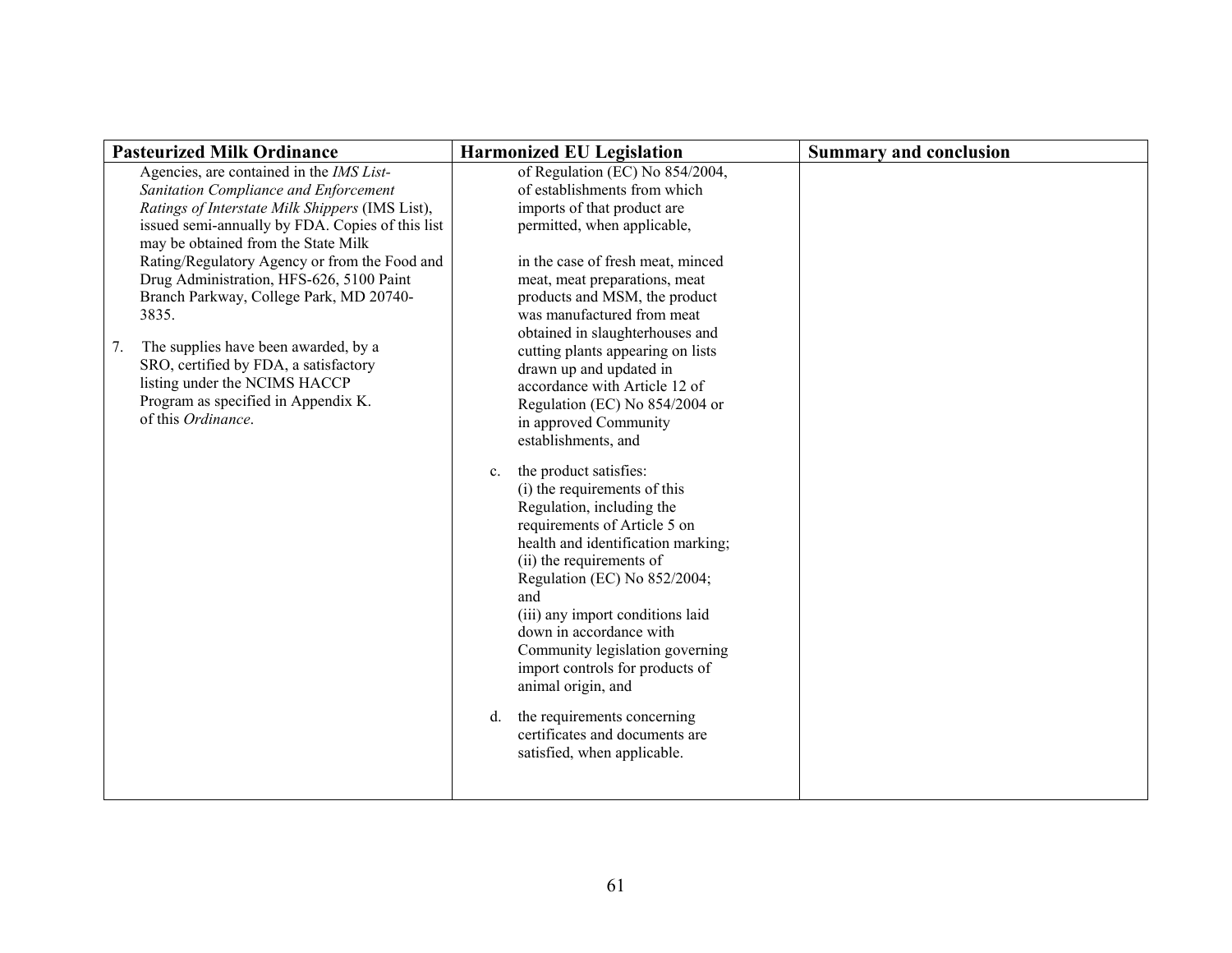## **12 Plans for Construction and Re-construction**

| <b>Pasteurized Milk Ordinance</b>                                                                                                                                                                                                                                                                                                                                                          | <b>Harmonized EU Legislation</b>                                                                                                                                                                                                                                                                                                                                             | <b>Summary and conclusion</b>                                                                                                                                                                                                               |
|--------------------------------------------------------------------------------------------------------------------------------------------------------------------------------------------------------------------------------------------------------------------------------------------------------------------------------------------------------------------------------------------|------------------------------------------------------------------------------------------------------------------------------------------------------------------------------------------------------------------------------------------------------------------------------------------------------------------------------------------------------------------------------|---------------------------------------------------------------------------------------------------------------------------------------------------------------------------------------------------------------------------------------------|
| Properly prepared plans for all milk houses, milking<br>barns, stables and parlors, milk tank truck cleaning<br>facilities, milk plants, receiving stations and transfer<br>stations regulated under this Ordinance, which are<br>hereafter constructed, reconstructed or extensively<br>altered shall be submitted to the Regulatory Agency<br>for written approval before work is begun. | No such provision exists in EU law.<br>Primary production of milk must comply with the<br>general rules for hygiene and record keeping in<br>production, handling and transport (Regulation<br>852/2004, Annex I).<br>Regulation 853/2004, Annex III Section IX, chapter<br>I provides:<br>HYGIENE ON MILK PRODUCTION HOLDINGS<br>A. Requirements for premises and equipment | The EU law does not foresee an approval of<br>constructions before their realisation. However,<br>establishments not in compliance with legal<br>provisions cannot be authorised and must not place<br>milk or milk products on the market. |
|                                                                                                                                                                                                                                                                                                                                                                                            | Milking equipment, and premises<br>1.<br>where milk is stored, handled or<br>cooled must be located and<br>constructed so as to limit the risk of<br>contamination of milk.                                                                                                                                                                                                  |                                                                                                                                                                                                                                             |
|                                                                                                                                                                                                                                                                                                                                                                                            | Premises for the storage of milk must<br>2.<br>be protected against vermin, have<br>adequate separation from premises<br>where animals are housed and, where<br>necessary to meet the requirements<br>laid down in Part B, have suitable<br>refrigeration equipment.                                                                                                         |                                                                                                                                                                                                                                             |
|                                                                                                                                                                                                                                                                                                                                                                                            | Surfaces of equipment that are<br>3.<br>intended to come into contact with<br>milk (utensils, containers, tanks, etc.<br>intended for milking, collection or<br>transport) must be easy to clean and,<br>where necessary, disinfect and be                                                                                                                                   |                                                                                                                                                                                                                                             |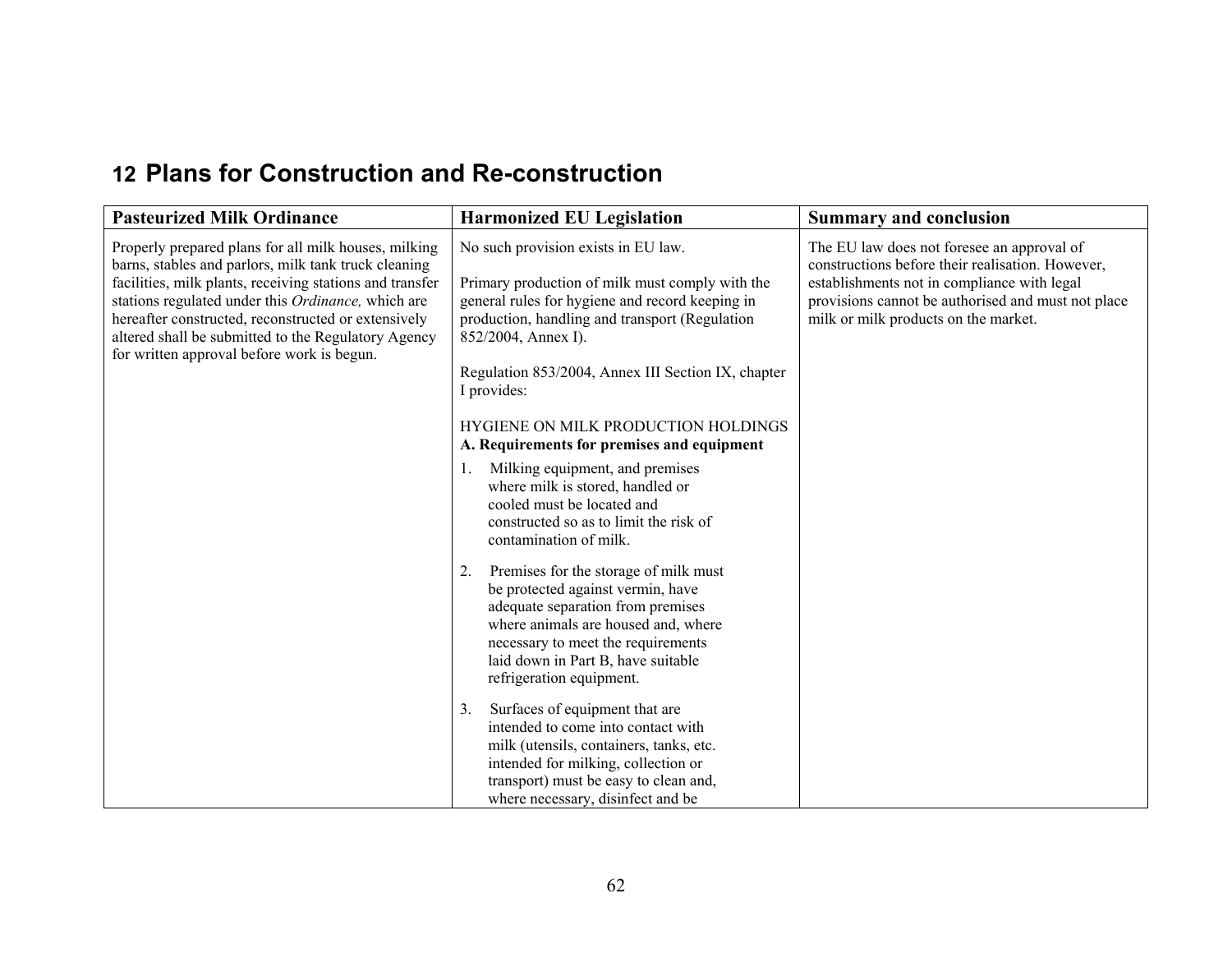| <b>Pasteurized Milk Ordinance</b> | <b>Harmonized EU Legislation</b>                                                                          | <b>Summary and conclusion</b> |
|-----------------------------------|-----------------------------------------------------------------------------------------------------------|-------------------------------|
|                                   | maintained in a sound condition. This<br>requires the use of smooth, washable<br>and non-toxic materials. |                               |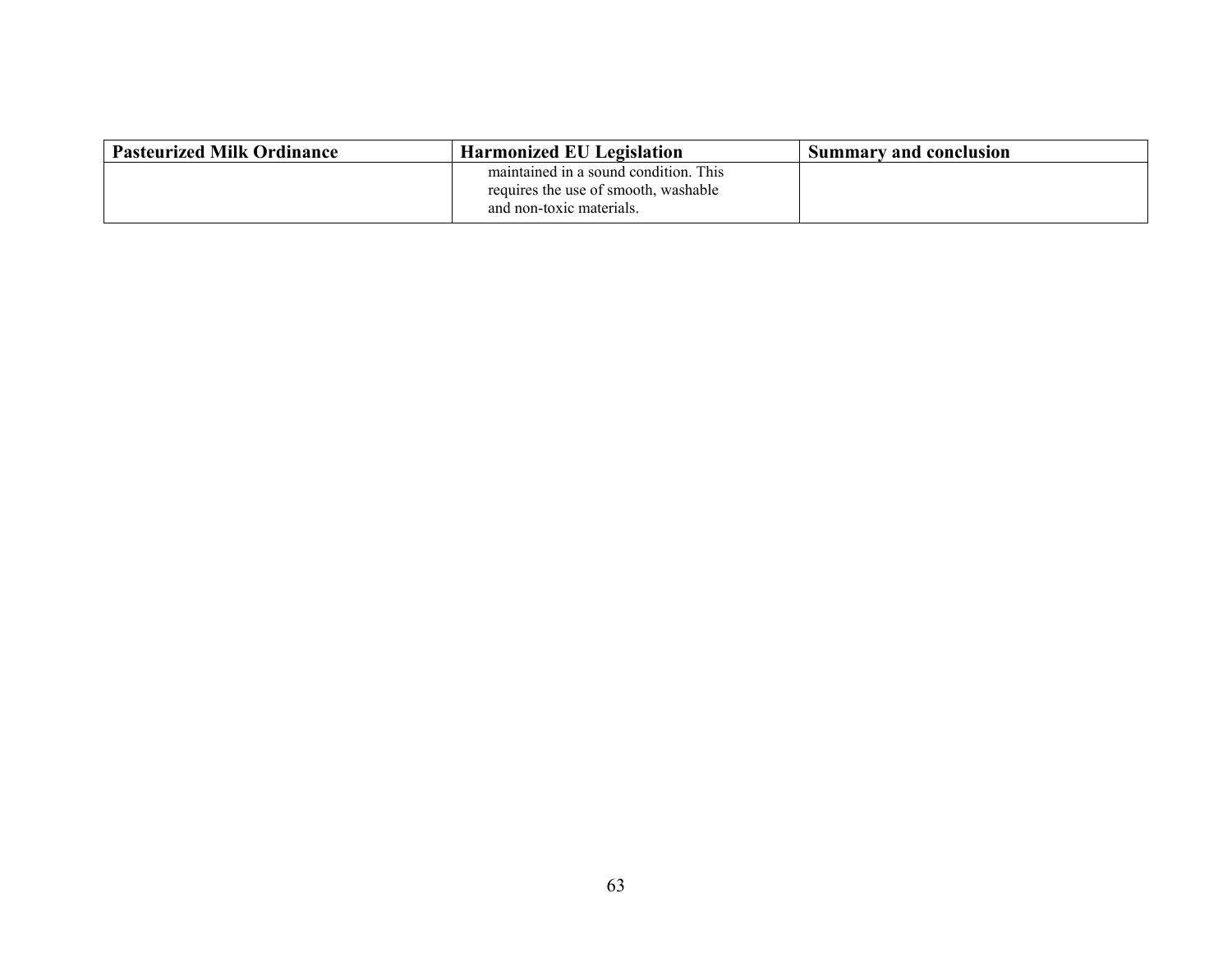## **13 Personnel Health**

| <b>Pasteurized Milk Ordinance</b>                                                                                                                                                                                                                                                                                                                                                                                                                                                                                                                                                                                                                                                                                                                                                                                                                                                                                                                                                                                                                                                                                                                                                                                                                                                                                                                                                               | <b>Harmonized EU Legislation</b>                                                                                                                                                                                                                                                                                                                                                                                                                                                                                                                                                                                                                                                                                                                                                                                                                                                                  | <b>Summary and conclusion</b>                                                                                                                                                                                                                              |
|-------------------------------------------------------------------------------------------------------------------------------------------------------------------------------------------------------------------------------------------------------------------------------------------------------------------------------------------------------------------------------------------------------------------------------------------------------------------------------------------------------------------------------------------------------------------------------------------------------------------------------------------------------------------------------------------------------------------------------------------------------------------------------------------------------------------------------------------------------------------------------------------------------------------------------------------------------------------------------------------------------------------------------------------------------------------------------------------------------------------------------------------------------------------------------------------------------------------------------------------------------------------------------------------------------------------------------------------------------------------------------------------------|---------------------------------------------------------------------------------------------------------------------------------------------------------------------------------------------------------------------------------------------------------------------------------------------------------------------------------------------------------------------------------------------------------------------------------------------------------------------------------------------------------------------------------------------------------------------------------------------------------------------------------------------------------------------------------------------------------------------------------------------------------------------------------------------------------------------------------------------------------------------------------------------------|------------------------------------------------------------------------------------------------------------------------------------------------------------------------------------------------------------------------------------------------------------|
| No persons affected with any disease capable of<br>being transmitted to others through the<br>contamination of food shall work at a milk plant in<br>any capacity which brings them into direct contact<br>with pasteurized milk or milk products or which<br>brings them into direct contact with associated<br>pasteurized or aseptically processed milk or milk<br>product-contact surfaces.<br>In the case of milk plants, receiving stations, or<br>transfer stations that have HACCP Systems, which<br>are regulated under the NCIMS HACCP Program,<br>the HACCP System shall address the public health<br>concerns described in this Section in a manner that<br>provides protection equivalent to the requirements in<br>this Section.<br><b>ADMINISTRATIVE PROCEDURES</b><br>Milk plant operators who have received reports,<br>under this Section, from employees who have<br>handled pasteurized milk or milk products or<br>associated milk or milk product-contact surfaces<br>shall immediately report these facts to the<br>appropriate Milk Regulatory Agency.<br>Milk plant employees, or applicants to whom a<br>conditional offer of employment has been made,<br>shall be instructed by the milk plant that the<br>employee or applicant or applicants to whom a<br>conditional offer of employment has been made is<br>responsible to report to the milk plant management, | <b>Regulation 852/2004, Annex II Chapter</b><br><b>VIII - Personal hygiene</b><br>1.<br>Every person working in a food-<br>handling area is to maintain a high<br>degree of personal cleanliness and is to<br>wear suitable, clean and, where<br>necessary, protective clothing.<br>2.<br>No person suffering from, or being a<br>carrier of a disease likely to be<br>transmitted through food or afflicted,<br>for example, with infected wounds,<br>skin infections, sores or diarrhoea is to<br>be permitted to handle food or enter<br>any food handling area in any capacity<br>if there is any likelihood of direct or<br>indirect contamination. Any person so<br>affected and employed in a food<br>business and who is likely to come<br>into contact with food is to report<br>immediately the illness or symptoms,<br>and if possible their causes, to the food<br>business operator. | The objectives laid down in EU legislation are<br>identical to those of Sections 13 and 14 of the US<br>Milk Ordinance.<br>The detailed implementation of these objectives is<br>not fixated in the EU hygiene provisions in the same<br>amount of detail. |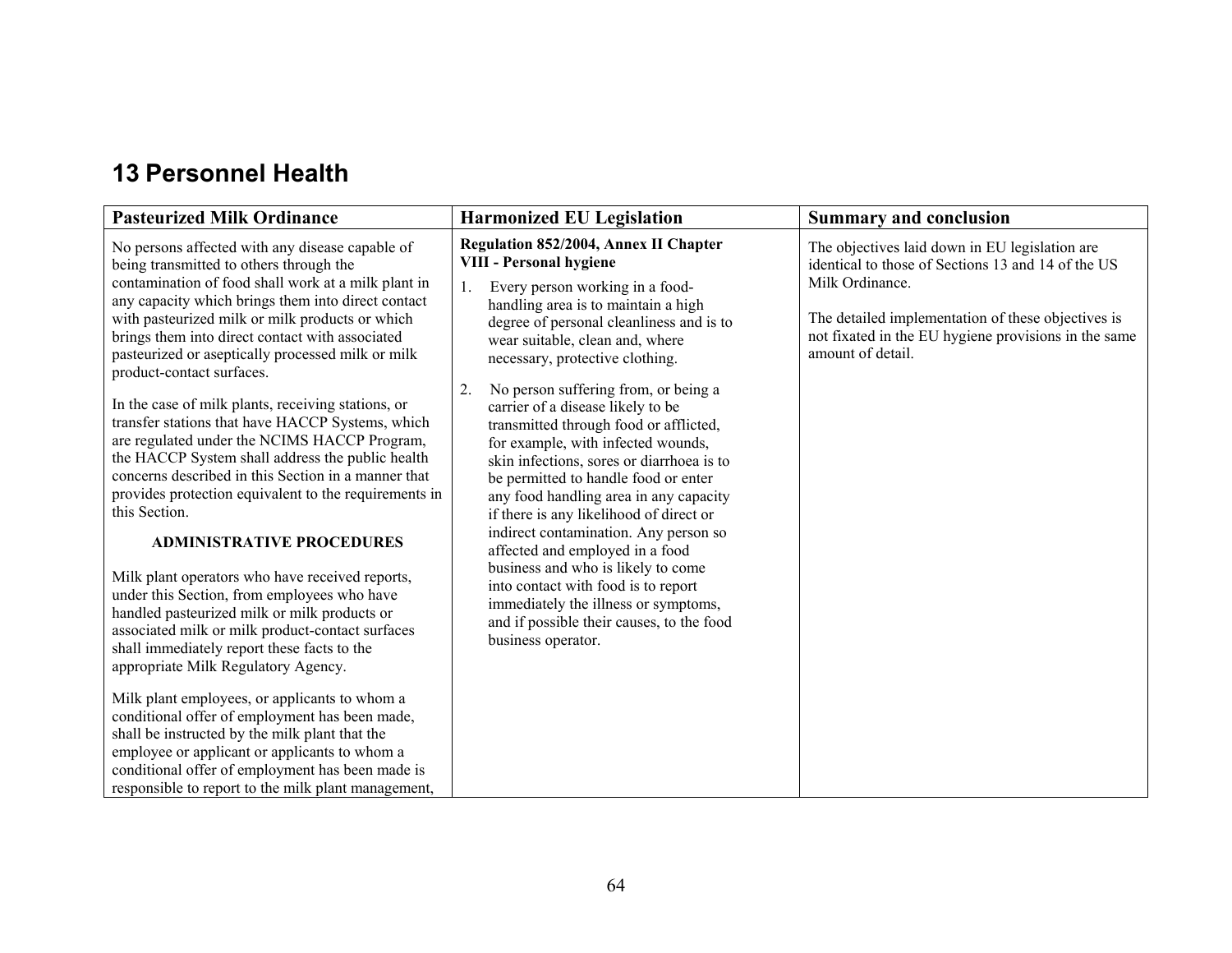| <b>Pasteurized Milk Ordinance</b>                                                                                                                                                                                                                                                                                                                                                                                                                                                                                                                                                                                                                                                                                                                                 | <b>Harmonized EU Legislation</b> | <b>Summary and conclusion</b> |
|-------------------------------------------------------------------------------------------------------------------------------------------------------------------------------------------------------------------------------------------------------------------------------------------------------------------------------------------------------------------------------------------------------------------------------------------------------------------------------------------------------------------------------------------------------------------------------------------------------------------------------------------------------------------------------------------------------------------------------------------------------------------|----------------------------------|-------------------------------|
| in a manner that allows the milk plant to prevent the<br>likelihood of the transmission of diseases that are<br>transmissible through foods, if the employee or<br>applicant to whom a conditional offer of<br>employment has been made:                                                                                                                                                                                                                                                                                                                                                                                                                                                                                                                          |                                  |                               |
| Is diagnosed with an illness due to Hepatitis A<br>1.<br>virus, Salmonella typhi, Shigella species,<br>Norwalk and Norwalk-like Viruses,<br>Staphylococcus aureus, Streptococcus<br>pyogenes, Escherichia coli 0157:H7,<br>enterohemorrhagic Escherichia coli,<br>enterotoxigenic Escherichia coli, Campylobacter<br>jejuni, Entamoeba histolytica, Giardia lamblia,<br>Non-typhoidal Salmonella, Rotovirus, Taenia<br>solium, Yersinia enterocolitica, Vibrio cholerae<br>O1 or other infectious or communicable disease<br>that has been declared by the Secretary of<br>Health and Human Services (HHS) to be<br>transmissible to others through the handling of<br>food, or has been clearly shown to be so based<br>upon verifiable epidemiological data; or |                                  |                               |
| Is exposed to, or suspected of causing, a<br>2.<br>confirmed foodborne disease outbreak of one<br>(1) of the diseases specified in Item 1 above,<br>including an outbreak at an event such as a<br>family meal, church supper or ethnic festival<br>because the employee or applicant to whom a<br>conditional offer of employment has been made:                                                                                                                                                                                                                                                                                                                                                                                                                 |                                  |                               |
| Prepared food implicated in the<br>a.<br>outbreak; or                                                                                                                                                                                                                                                                                                                                                                                                                                                                                                                                                                                                                                                                                                             |                                  |                               |
| Consumed food implicated in the<br>$\mathbf{b}$ .<br>outbreak; or                                                                                                                                                                                                                                                                                                                                                                                                                                                                                                                                                                                                                                                                                                 |                                  |                               |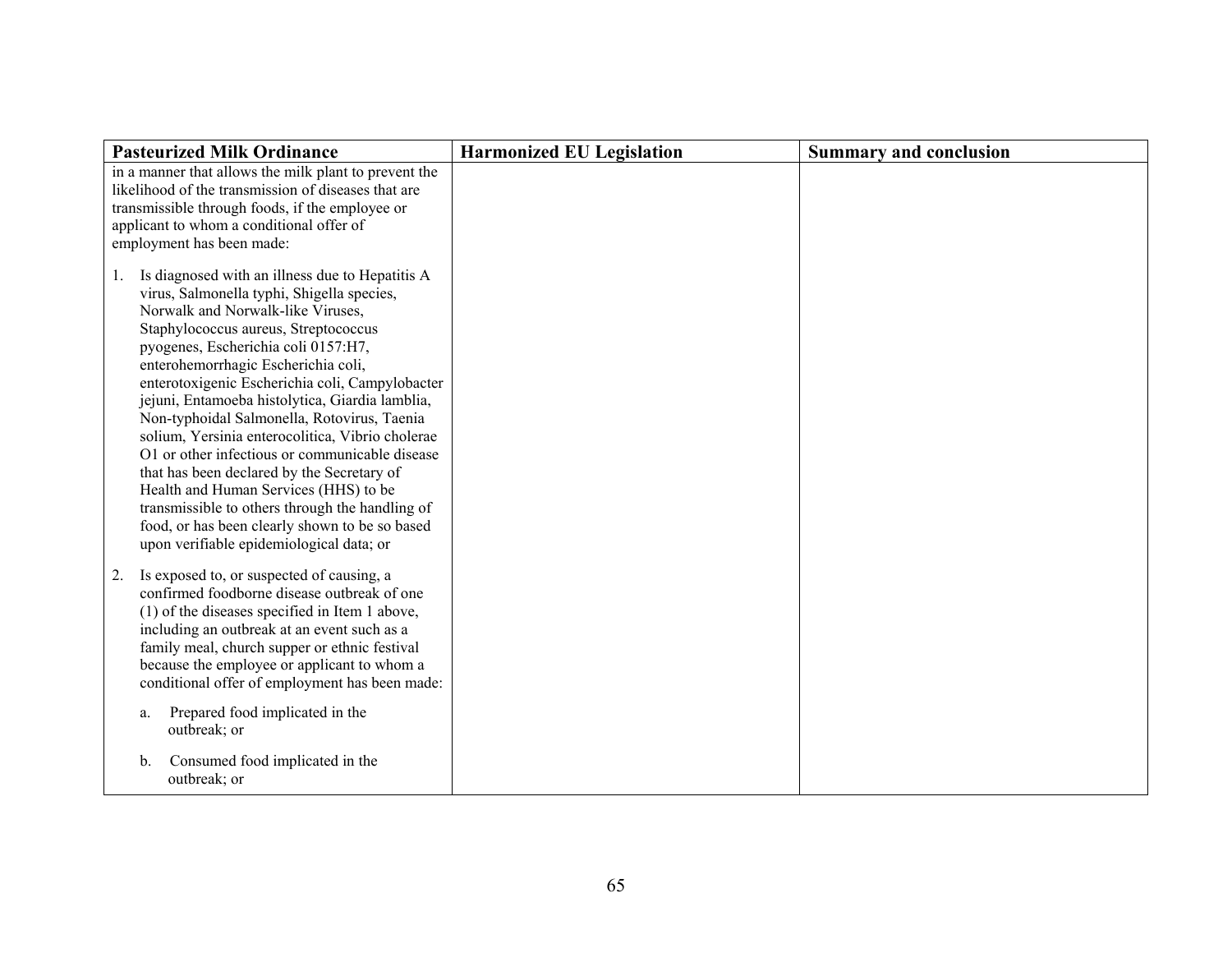|    | <b>Pasteurized Milk Ordinance</b>                                                                                                                                                                                                                                                                                                                                                                                                                  | <b>Harmonized EU Legislation</b> | <b>Summary and conclusion</b> |
|----|----------------------------------------------------------------------------------------------------------------------------------------------------------------------------------------------------------------------------------------------------------------------------------------------------------------------------------------------------------------------------------------------------------------------------------------------------|----------------------------------|-------------------------------|
|    | Consumed food at the event<br>$c_{\cdot}$<br>prepared by a person who is<br>infected or ill.                                                                                                                                                                                                                                                                                                                                                       |                                  |                               |
| 3. | Lives in the same household as a person who<br>attends or works in a day care center or school,<br>similar institution experiencing a confirmed<br>outbreak of one (1) of the diseases specified in<br>Item 1 above.<br>Similarly, milk plant employees shall be<br>instructed by the milk plant management to<br>report to the milk plant management if the<br>employee, or applicant to whom a conditional<br>offer of employment has been made. |                                  |                               |
| 4. | Has a symptom associated with acute<br>gastrointestinal illness such as: Abdominal<br>cramps or discomfort, diarrhea, fever, loss of<br>appetite for three $(3)$ or more days, vomiting,<br>jaundice; or                                                                                                                                                                                                                                           |                                  |                               |
| 5. | Has a pustular lesion such as a boil or infected<br>wound that is:                                                                                                                                                                                                                                                                                                                                                                                 |                                  |                               |
|    | On the hands, wrists or exposed<br>a.<br>portions of the arms, unless the<br>lesion is covered by a durable,<br>moisture proof, tight-fitting<br>barrier; or                                                                                                                                                                                                                                                                                       |                                  |                               |
|    | On other parts of the body if the<br>b.<br>lesion is open or draining, unless<br>the lesion is covered by a durable,<br>moisture proof, tight-fitting<br>barrier.                                                                                                                                                                                                                                                                                  |                                  |                               |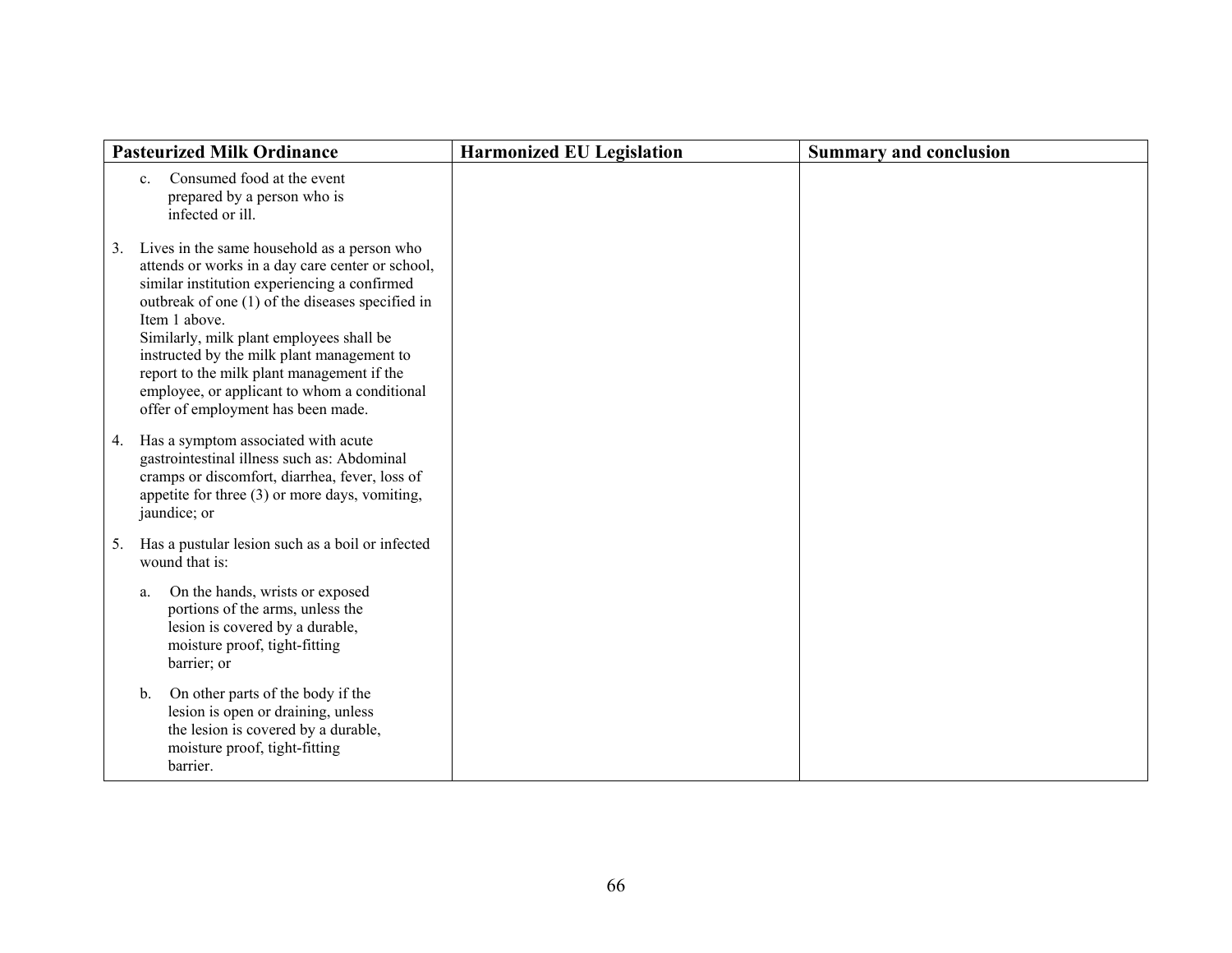| <b>Milk</b><br><b>Pasteurized</b><br><b>Ordinance</b> | Legislation<br><b>Harmonized EU</b> | Summarv and<br><b>conclusion</b> |
|-------------------------------------------------------|-------------------------------------|----------------------------------|
|                                                       |                                     |                                  |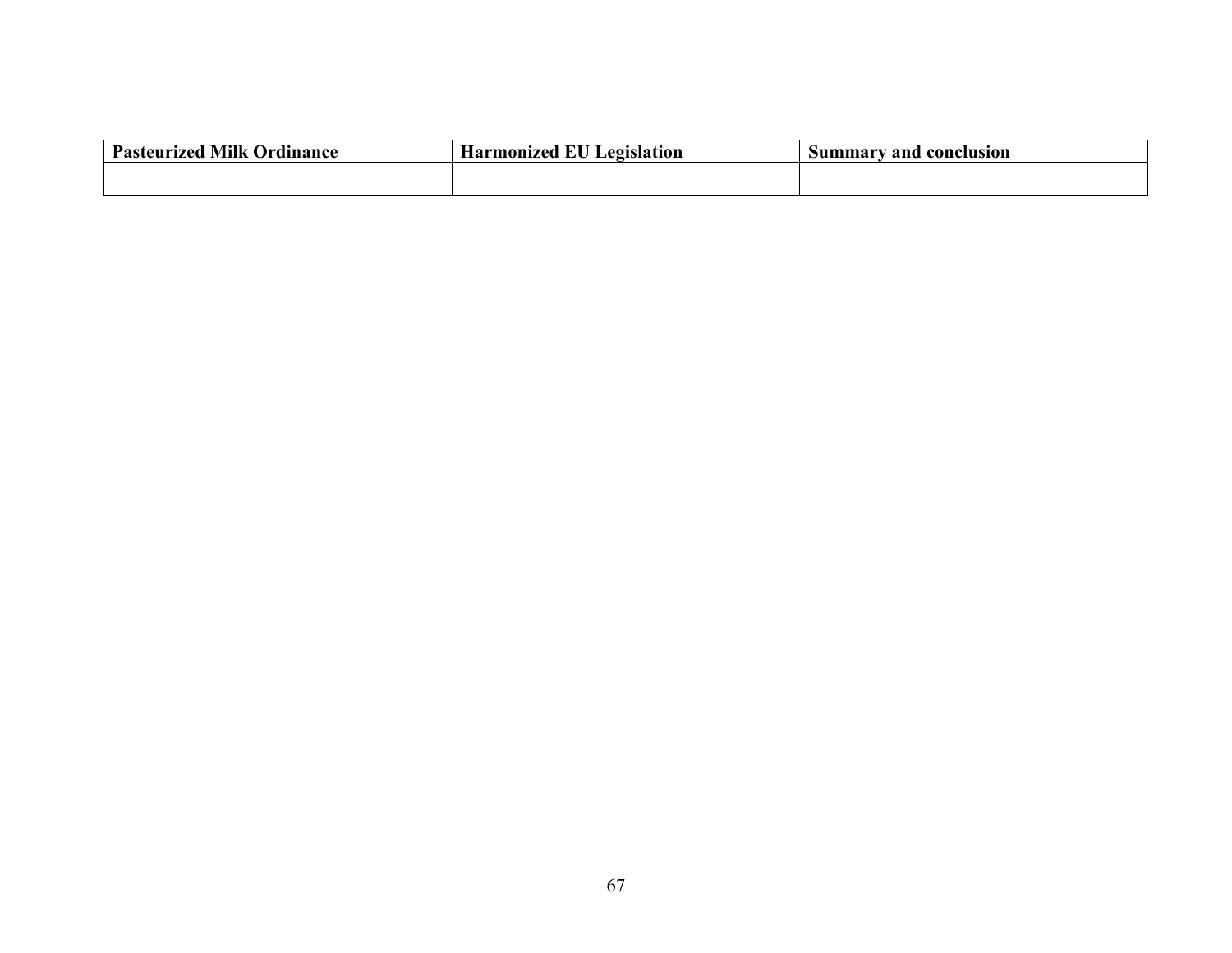# **14 Procedure when Infection or High Risk of Infection is Discovered**

| <b>Pasteurized Milk Ordinance</b>                                                                                                                                                                                                                                                                                                                                                                         |                                                        | <b>Harmonized EU Legislation</b> | <b>Summary and conclusion</b> |
|-----------------------------------------------------------------------------------------------------------------------------------------------------------------------------------------------------------------------------------------------------------------------------------------------------------------------------------------------------------------------------------------------------------|--------------------------------------------------------|----------------------------------|-------------------------------|
| When a person who may have handled pasteurized<br>or aseptically processed milk or milk products or<br>pasteurized or aseptically processed milk or milk<br>product-contact surfaces meets one (1) or more of<br>the conditions specified in the Administrative<br>Procedures of Section 13, the Milk Regulatory<br>Agency is authorized to require any or all of the<br>following measures:              |                                                        |                                  |                               |
| The immediate restricting of that person<br>$1_{\cdot}$<br>from duties that require handling<br>pasteurized milk or milk products, or the<br>handling of related milk or milk product-<br>contact surfaces. This restriction may be<br>or cessation of symptoms or both,<br>according to the following Table:<br><b>Removal of Restrictions when Infection</b><br>or High Risk of Infection is Discovered | lifted after an appropriate medical clearance          |                                  |                               |
| <b>Health Status</b>                                                                                                                                                                                                                                                                                                                                                                                      | Removing<br><b>Restrictions</b>                        |                                  |                               |
| a. Is diagnosed with an<br>illness due to Hepatitis A<br>virus, Salmonella typhi,<br>Shigella species,<br>Norwalk and Norwalk-<br>like Viruses,<br>Staphylococcus aureus,<br>Streptococcus pyogenes,                                                                                                                                                                                                      | <b>Restrictions lifted</b><br>by medical<br>clearance. |                                  |                               |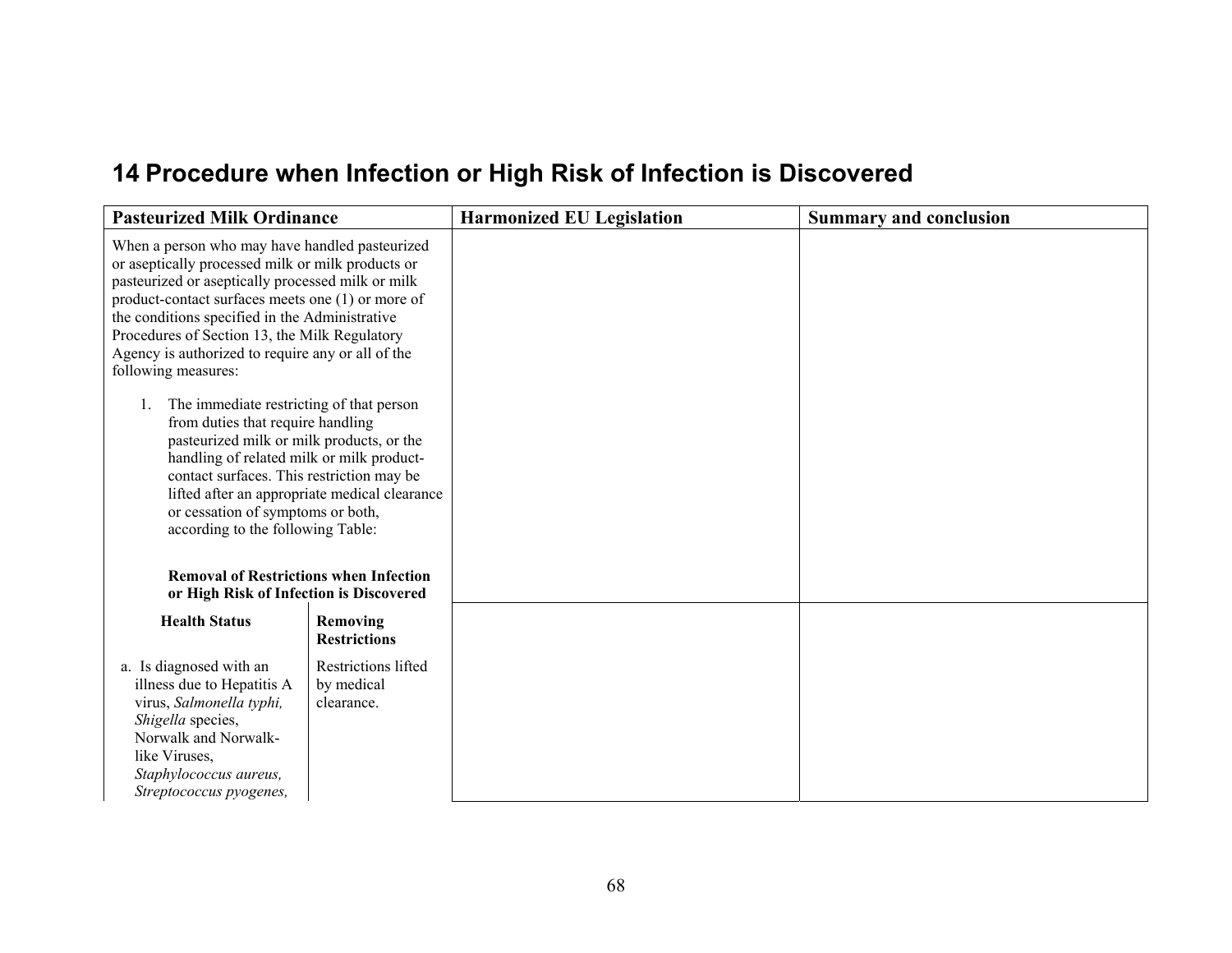| <b>Pasteurized Milk Ordinance</b>   |                     | <b>Harmonized EU Legislation</b> | <b>Summary and conclusion</b> |
|-------------------------------------|---------------------|----------------------------------|-------------------------------|
| Escherichia coli                    |                     |                                  |                               |
| 0157:H7,                            |                     |                                  |                               |
| enterohemorrhagic                   |                     |                                  |                               |
| Escherichia coli,                   |                     |                                  |                               |
| enterotoxigenic                     |                     |                                  |                               |
| Escherichia coli,                   |                     |                                  |                               |
| Campylobacter jejuni,               |                     |                                  |                               |
| Entamoeba histolytica,              |                     |                                  |                               |
| Giardia lamblia, Non-               |                     |                                  |                               |
| typhoidal Salmonella,               |                     |                                  |                               |
| Rotovirus, Taenia                   |                     |                                  |                               |
| solium, Yersinia                    |                     |                                  |                               |
| enterocolitica, Vibrio              |                     |                                  |                               |
| cholerae O1 or other                |                     |                                  |                               |
| infectious or                       |                     |                                  |                               |
| communicable disease                |                     |                                  |                               |
| that has been declared by           |                     |                                  |                               |
| the Secretary of HHS to             |                     |                                  |                               |
| be transmissible to others          |                     |                                  |                               |
| through the handling of             |                     |                                  |                               |
| food or has been clearly            |                     |                                  |                               |
| shown to be so based                |                     |                                  |                               |
| upon verifiable                     |                     |                                  |                               |
| epidemiological data.               |                     |                                  |                               |
| b. Meeting a high-risk              | Restrictions lifted |                                  |                               |
| scenario as specified in            | when symptoms       |                                  |                               |
| Section 13 (2 or 3) and/or          | cease or medical    |                                  |                               |
| experiencing symptoms               | documentation is    |                                  |                               |
| in Section 13 $(4 \text{ or } 5)$ . | provided that       |                                  |                               |
|                                     | infection does not  |                                  |                               |
|                                     | exist.              |                                  |                               |
|                                     |                     |                                  |                               |
| c. Asymptomatic, but                | Restrictions lifted |                                  |                               |
| stools positive for                 | by medical          |                                  |                               |
| Salmonella typhi,                   | clearance           |                                  |                               |
| Shigella or Escherichia             |                     |                                  |                               |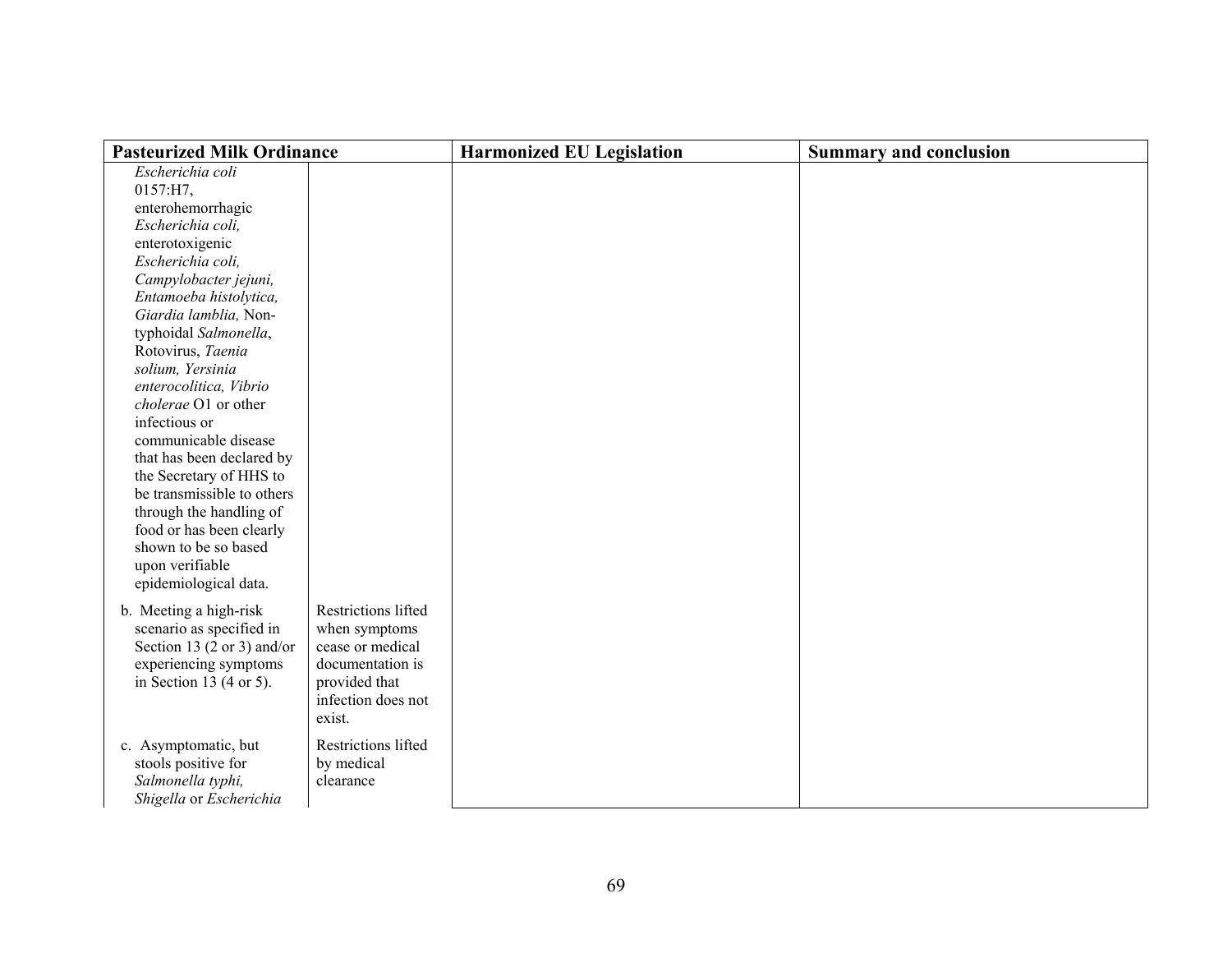| <b>Pasteurized Milk Ordinance</b>                                                                                                                                                                                                                                        |                                                                              | <b>Harmonized EU Legislation</b> | <b>Summary and conclusion</b> |
|--------------------------------------------------------------------------------------------------------------------------------------------------------------------------------------------------------------------------------------------------------------------------|------------------------------------------------------------------------------|----------------------------------|-------------------------------|
| coli 0157:H7.                                                                                                                                                                                                                                                            |                                                                              |                                  |                               |
| d. Past illness from<br>Salmonella typhi,<br>Shigella, Escherichia coli<br>0157:H7 or other human<br>pathogens for which<br>humans have been<br>determined to be carriers.                                                                                               | <b>Restrictions lifted</b><br>by medical<br>clearance.                       |                                  |                               |
| e. In the case of diagnosed<br>or suspected Hepatitis A,<br>onset of jaundice within<br>the last seven (7) days.                                                                                                                                                         | <b>Restrictions lifted</b><br>by medical<br>clearance.                       |                                  |                               |
| f. In the case of diagnosed<br>or suspected Hepatitis A,<br>onset of jaundice<br>occurred more than seven<br>$(7)$ days ago.                                                                                                                                             | <b>Restrictions lifted</b><br>by medical<br>clearance or<br>jaundice ceases. |                                  |                               |
| The immediate exclusion of the affected<br>$2$ .<br>milk or milk products from distribution and<br>use when medically appropriate, i.e., a<br>medical evaluation of the sequence of<br>events indicates that contamination of milk<br>or milk product may have occurred. |                                                                              |                                  |                               |
| The immediate requesting of medical and<br>3 <sub>1</sub><br>bacteriological examination of the person at<br>risk.                                                                                                                                                       |                                                                              |                                  |                               |
| NOTE: Persons at risk who decline to be<br>examined may be reassigned to duties<br>where they will not be required to handle<br>pasteurized, ultra-pasteurized or aseptically<br>processed milk or milk products and<br>associated milk or milk product-contact          |                                                                              |                                  |                               |